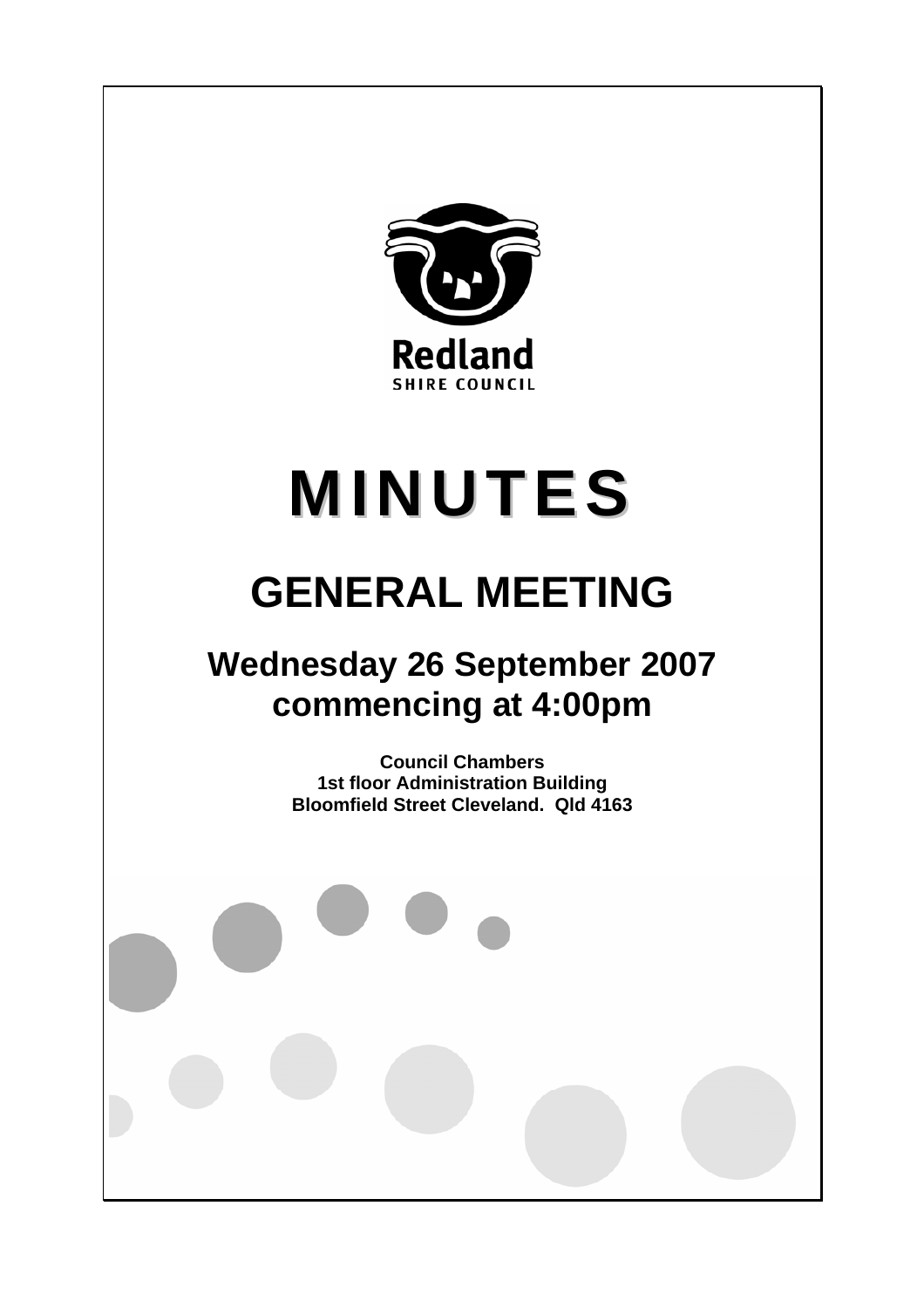### **TABLE OF CONTENTS**

| <b>ITEM</b>    |                                                          | <b>SUBJECT</b>                                                                                     | <b>PAGE NO</b> |  |
|----------------|----------------------------------------------------------|----------------------------------------------------------------------------------------------------|----------------|--|
| 1              |                                                          |                                                                                                    |                |  |
| $\overline{2}$ |                                                          |                                                                                                    |                |  |
| 3              |                                                          |                                                                                                    |                |  |
| 4              |                                                          |                                                                                                    |                |  |
| 5              | <b>MATTERS OUTSTANDING FROM PREVIOUS GENERAL MEETING</b> |                                                                                                    |                |  |
|                | 5.1                                                      |                                                                                                    |                |  |
|                | 5.1.1                                                    | PETITION (DIVISION 10) - REQUEST FOR NAMING OF                                                     |                |  |
|                | 5.1.2                                                    | <b>PETITION (DIVISION 5) - REQUEST FOR ROAD</b>                                                    |                |  |
|                | 5.1.3                                                    | PETITION (DIVISION 5) - CLOSURE OF FIJI STREET,                                                    |                |  |
|                | 5.1.4                                                    | <b>RESEARCH ON THE INTRODUCTION OF CARBON</b>                                                      |                |  |
| 6              |                                                          |                                                                                                    |                |  |
| 7              |                                                          |                                                                                                    |                |  |
|                | 7.1                                                      | PETITION (DIVISION 2) - REQUEST FOR NEW TOILET                                                     |                |  |
|                | 7.2                                                      | PETITION (DIVISION 2) - REQUEST FOR COUNCIL TO                                                     |                |  |
|                | 7.3                                                      | PETITION (DIVISION 4) - REQUEST FOR LIGHTING -<br><b>ORANGE GROVE STREET, COOCHIEMUDLO ISLAND8</b> |                |  |
|                | 7.4                                                      | PETITION (DIVISION 4) - REQUEST FOR ROADWORKS -<br>OOYAN STREET, COOCHIEMUDLO ISLAND  8            |                |  |
|                | 7.5                                                      | PETITION (DIVISION 3) - REQUEST FOR BUS SHELTER<br>WITH SEAT, DINWOODIE ROAD, THORNLANDS  8        |                |  |
|                | 7.6                                                      |                                                                                                    |                |  |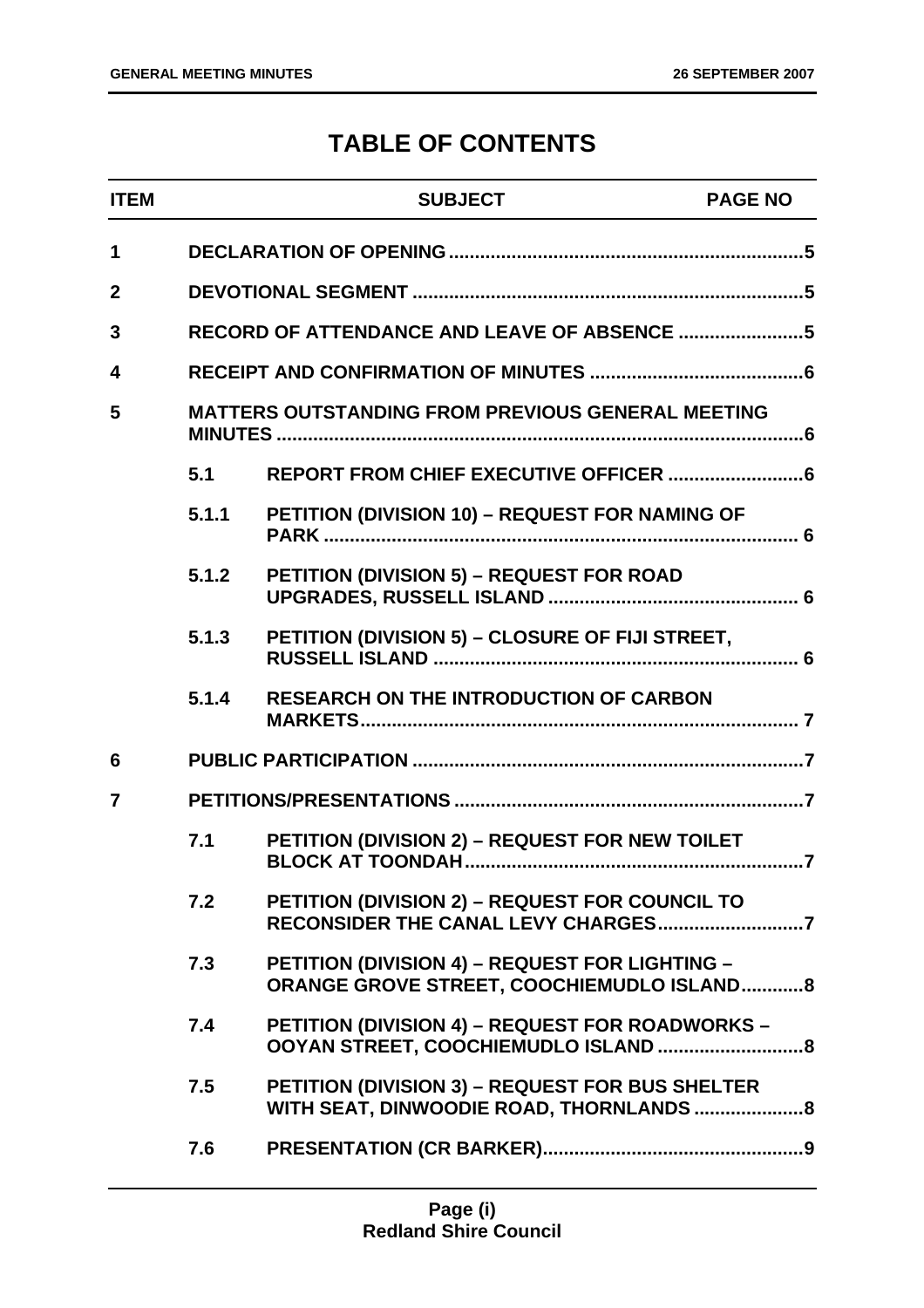| 8  |                                                               |                                                                                                    |
|----|---------------------------------------------------------------|----------------------------------------------------------------------------------------------------|
| 9  | <b>DECLARATION OF MATERIAL PERSONAL INTEREST ON ANY</b>       |                                                                                                    |
| 10 | <b>PLANNING &amp; POLICY COMMITTEE 12/09/07 - RECEIPT AND</b> |                                                                                                    |
|    | 10.1                                                          |                                                                                                    |
|    | 10.1.1                                                        |                                                                                                    |
|    | 10.2                                                          |                                                                                                    |
|    | 10.2.1                                                        | <b>PROVISION OF IRRIGATION &amp; SEATING - CCBF DIVISION</b>                                       |
|    | 10.3                                                          |                                                                                                    |
|    | 10.3.1                                                        | <b>PROPOSED POLICY FOR NAMING PARKS AND TRACKS 19</b>                                              |
|    | 10.3.2                                                        | <b>PROPOSED AMENDMENT OF LOCAL LAW NO. 2</b><br>(KEEPING AND CONTROL OF ANIMALS)  30               |
|    | 10.4                                                          |                                                                                                    |
|    | 10.4.1                                                        | <b>ENVIRONMENT CHARGE LAND ACQUISITION UPDATE</b>                                                  |
|    | 10.5                                                          |                                                                                                    |
|    | 10.5.1                                                        |                                                                                                    |
|    |                                                               |                                                                                                    |
| 11 |                                                               | <b>REDLAND WATER AND WASTE COMMITTEE 19/09/07 - RECEIPT</b>                                        |
|    |                                                               |                                                                                                    |
|    | 11.1.1                                                        | <b>RSC ACTIONS IN THE SOUTH EAST QUEENSLAND</b><br><b>HEALTHY WATERWAYS STRATEGY 2007-2012  41</b> |
|    | 11.2                                                          |                                                                                                    |
|    | 11.2.1                                                        | REDLAND WATER & WASTE COUNCIL BUSINESS UNIT                                                        |
|    |                                                               | 11.2.2 PROCUREMENT FOR EASTERN PIPELINE                                                            |
|    |                                                               | 11.2.3 SYSTEM LEAKAGE MANAGEMENT PLAN 52                                                           |
|    |                                                               | Page (ii)                                                                                          |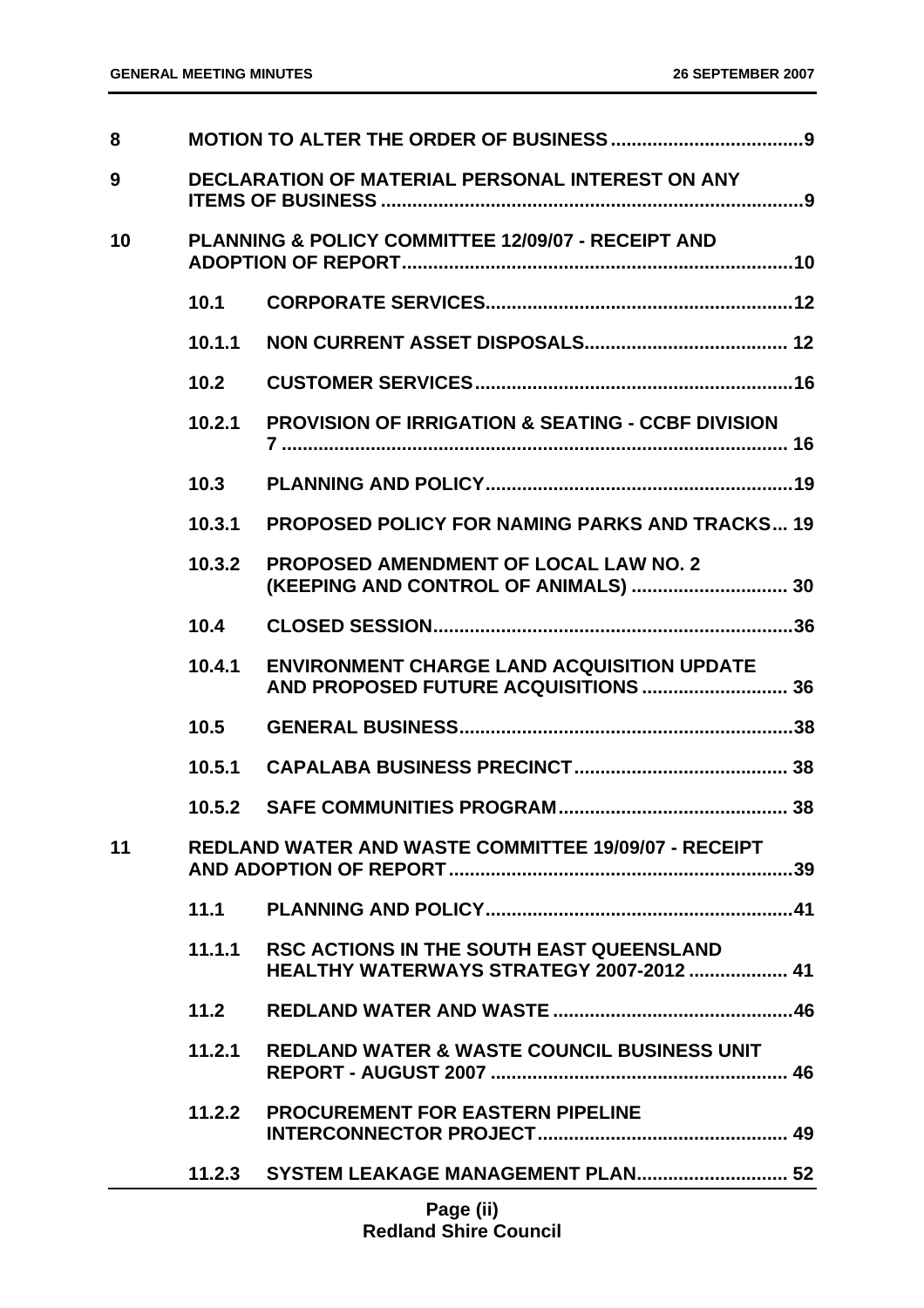| 12 | <b>FINANCE AND CORPORATE MANAGEMENT COMMITTEE</b><br>19/09/07 - RECEIPT AND ADOPTION OF REPORT 57 |                                                          |  |
|----|---------------------------------------------------------------------------------------------------|----------------------------------------------------------|--|
|    | 12.1                                                                                              |                                                          |  |
|    | 12.1.1                                                                                            | <b>MACLEAY ISLAND STATE SCHOOL P&amp;C ASSOCIATION -</b> |  |
|    | 12.2                                                                                              |                                                          |  |
|    | 12.2.1                                                                                            | AUGUST 2007 - MONTHLY FINANCIAL REPORTS  62              |  |
|    | 12.2.2                                                                                            |                                                          |  |
|    | 12.3                                                                                              |                                                          |  |
|    | 12.3.1                                                                                            | <b>CLEVELAND AQUATIC CENTRE MANAGEMENT 71</b>            |  |
|    | 12.3.2                                                                                            | AMENDMENT TO 2007-08 FEES AND CHARGES FOR                |  |
|    | 12.4                                                                                              |                                                          |  |
|    | 12.4.1                                                                                            | <b>MONTHLY BALANCED SCORECARD REPORT FOR</b>             |  |
|    | 12.5                                                                                              |                                                          |  |
| 13 |                                                                                                   |                                                          |  |
|    | 13.1                                                                                              |                                                          |  |
|    | 13.1.1                                                                                            | <b>PROPOSED CHANGES TO LGAQ STRUCTURE &amp;</b>          |  |
|    | 13.1.2                                                                                            | REVIEW OF LOCAL GOVERNMENT ACT 1993  95                  |  |
|    | 13.2                                                                                              |                                                          |  |
|    | 13.2.1                                                                                            |                                                          |  |
|    | 13.3                                                                                              |                                                          |  |
|    | 13.3.1                                                                                            | <b>REQUEST FOR STATEMENT OF REASON UNDER THE</b>         |  |
| 14 |                                                                                                   |                                                          |  |
|    | 14.1                                                                                              | <b>PROPOSAL TO SEND LETTERS RE 2006 RPS ZONING</b>       |  |
| 15 |                                                                                                   |                                                          |  |
|    |                                                                                                   |                                                          |  |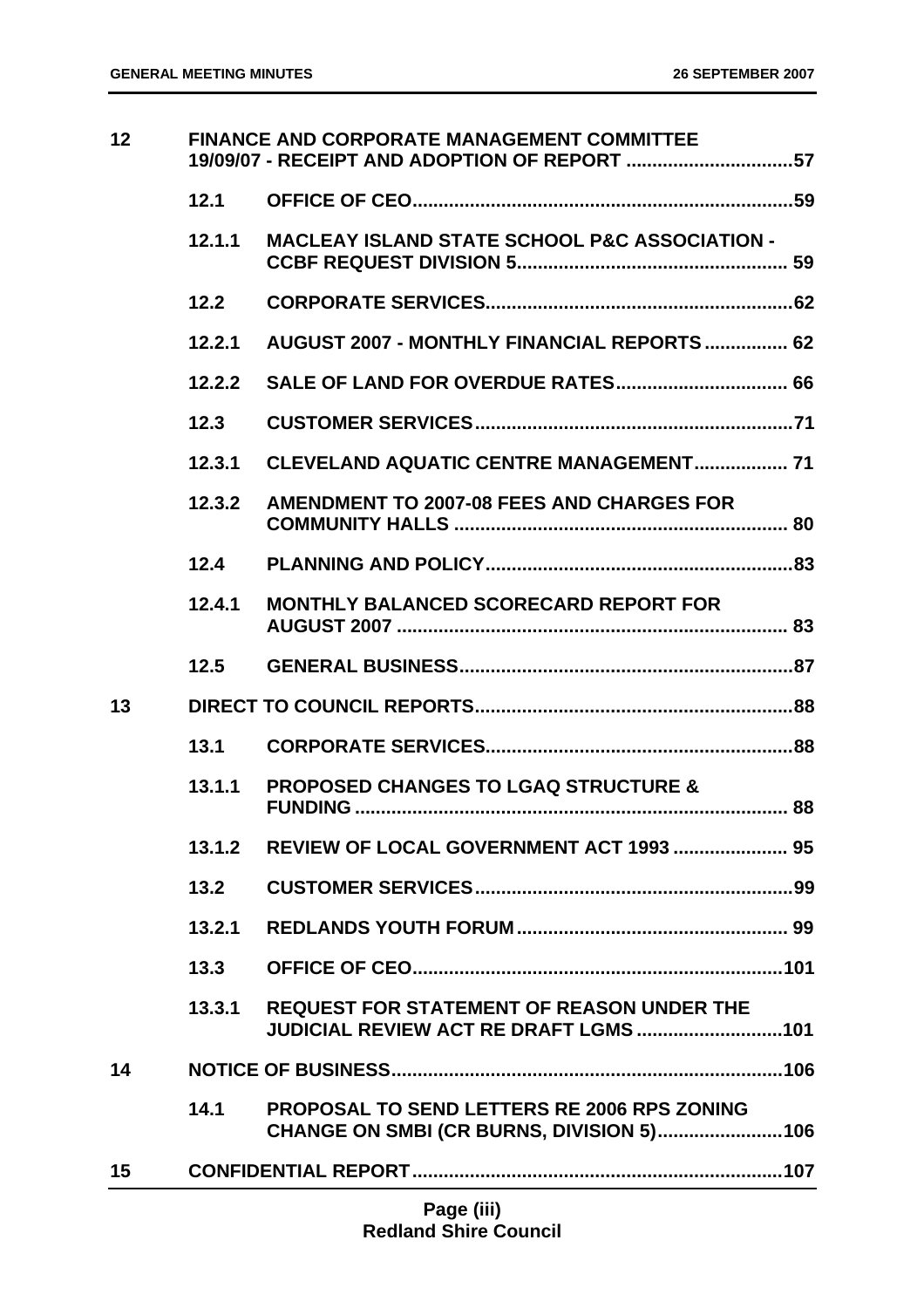|    | 15.1.1 PROPOSAL TO ACQUIRE EASEMENTS FOR |  |
|----|------------------------------------------|--|
| 16 |                                          |  |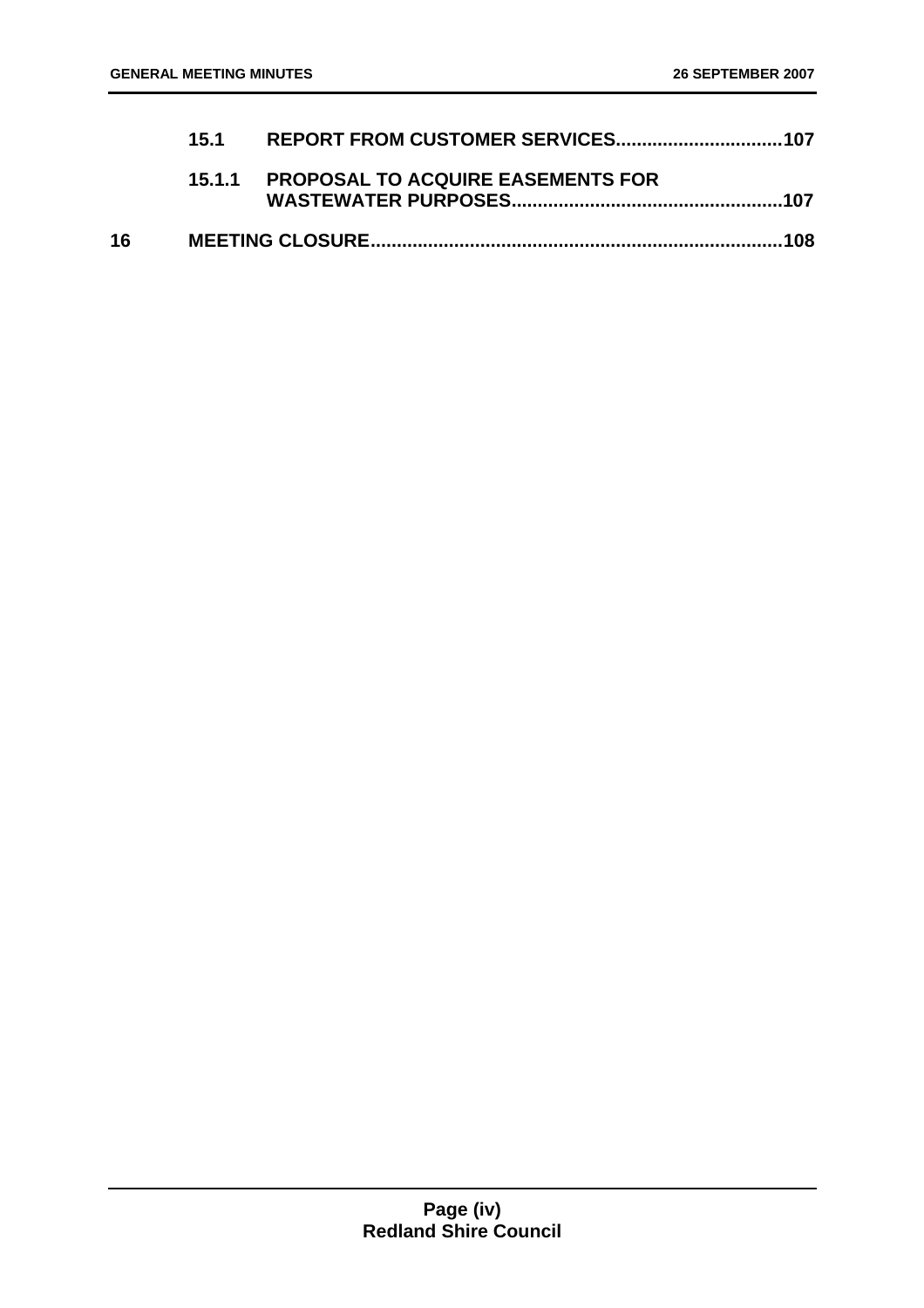#### **1 DECLARATION OF OPENING**

The Deputy Mayor declared the meeting open at 4.00pm.

#### **2 DEVOTIONAL SEGMENT**

Pastor George Gebran from the Redlands Ministers' Fellowship led Council in a brief devotional segment.

#### **3 RECORD OF ATTENDANCE AND LEAVE OF ABSENCE**

#### **MEMBERS PRESENT:**

| Cr P J Dowling | Deputy Mayor and Councillor Division 4 |
|----------------|----------------------------------------|
| Cr A G Barker  | <b>Councillor Division 1</b>           |
| Cr C B Ogilvie | <b>Councillor Division 2</b>           |
| Cr D A Henry   | <b>Councillor Division 3</b>           |
| Cr J L Burns   | <b>Councillor Division 5</b>           |
| Cr M A Elliott | <b>Councillor Division 7</b>           |
| Cr A R Beard   | <b>Councillor Division 8</b>           |
|                |                                        |

#### **EXECUTIVE LEADERSHIP GROUP:**

| Mrs S Rankin | <b>Chief Executive Officer</b>                  |
|--------------|-------------------------------------------------|
| Mr M Goode   | Acting General Manager Planning & Policy        |
| Mr R Turner  | <b>General Manager Corporate Services</b>       |
| Mr J Pruss   | General Manager Redland Water & Waste           |
| Mr T Donovan | <b>Acting General Manager Customer Services</b> |

#### **MINUTES:**

| Mrs J Thomas | Corporate Meetings & Registers Officer |
|--------------|----------------------------------------|
|--------------|----------------------------------------|

#### **LEAVE OF ABSENCE:**

| Moved by:    | <b>Cr Beard</b> |
|--------------|-----------------|
| Seconded by: | Cr Ogilvie      |

That leave of absence from today's meeting be approved for Cr T Bowler.

CARRIED

#### **APOLOGY**

Cr D H Seccombe Mayor

Cr K M Williams Councillor Division 9 Cr H J Murray Councillor Division 10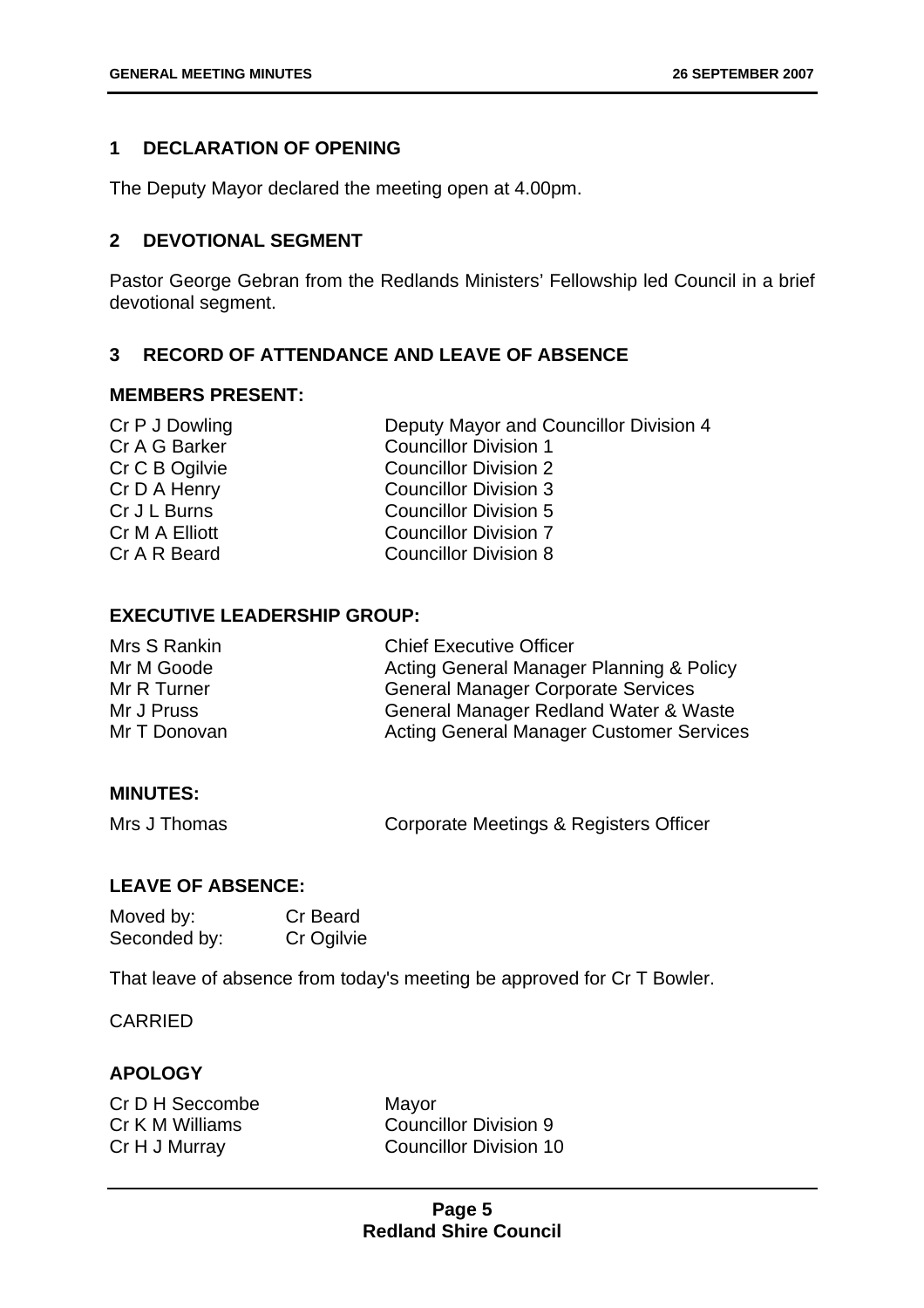#### **4 RECEIPT AND CONFIRMATION OF MINUTES**

| Moved by:    | Cr Beard          |
|--------------|-------------------|
| Seconded by: | <b>Cr Elliott</b> |

That the minutes of the General Meeting of Council held on 29 August 2007 be confirmed.

#### CARRIED

#### **5 MATTERS OUTSTANDING FROM PREVIOUS GENERAL MEETING MINUTES**

#### **5.1 REPORT FROM CHIEF EXECUTIVE OFFICER**

#### **5.1.1 PETITION (DIVISION 10) – REQUEST FOR NAMING OF PARK**

At the General Meeting of 2 May 2007, Council resolved that petition requesting to name parkland in Fisher Road, Thorneside, be received and referred to the appropriate area of Council for consideration and report to the relevant Committee.

A report addressing this petition is proposed for the Planning and Policy Committee meeting scheduled for 17 October 2007.

#### **5.1.2 PETITION (DIVISION 5) – REQUEST FOR ROAD UPGRADES, RUSSELL ISLAND**

At the General Meeting of 27 June 2007, Council resolved that petition requesting that Council undertake some road upgrades on Vista, Taylor, Regal, Folwell, Ross and Coyne Streets, Russell Island, be received and referred to a future Planning and Policy Committee meeting.

This petition has been referred to the Infrastructure Planning Group for investigation and a report addressing this petition will be presented to the Planning and Policy Committee scheduled for 17 October 2007.

#### **5.1.3 PETITION (DIVISION 5) – CLOSURE OF FIJI STREET, RUSSELL ISLAND**

At the General Meeting of 29 August 2007, Council resolved that petition requesting the closure of Fiji Street at or near light pole number 116877 be received and referred to the Infrastructure Planning Group to investigate and prepare a report to a future Planning and Policy Committee meeting.

This petition has been referred to the Infrastructure Planning Group for investigation and a report addressing this petition will be presented to the Planning and Policy Committee scheduled for 17 October 2007.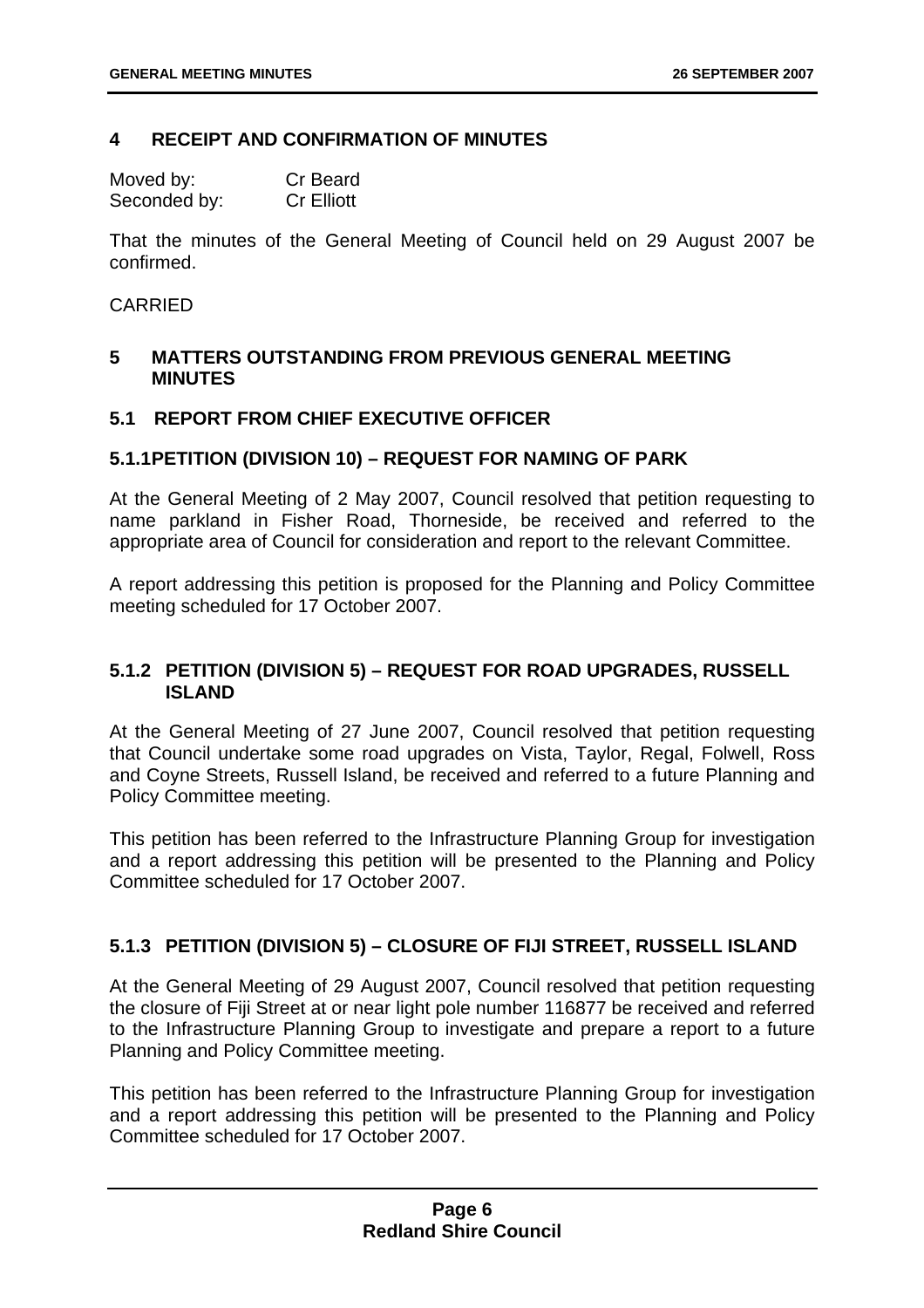#### **5.1.4 RESEARCH ON THE INTRODUCTION OF CARBON MARKETS**

At the General Meeting of 29 August 2007, Council resolved that a set of KPI's and accounting measures for carbon emissions and bio-sequestration be developed for a report back to Council.

A report addressing this matter will be presented to a future Planning and Policy Committee meeting.

#### **6 PUBLIC PARTICIPATION**

Nil

#### **7 PETITIONS/PRESENTATIONS**

#### **7.1 PETITION (DIVISION 2) – REQUEST FOR NEW TOILET BLOCK AT TOONDAH**

| Moved by:    | Cr Ogilvie |
|--------------|------------|
| Seconded by: | Cr Henry   |

**That the petition which reads as follows be received and referred to a committee or officer for consideration and a report to Council:** 

*"We need a new toilet block at Toondah".* 

#### **CARRIED**

#### **7.2 PETITION (DIVISION 2) – REQUEST FOR COUNCIL TO RECONSIDER THE CANAL LEVY CHARGES**

| Moved by:    | Cr Ogilvie |
|--------------|------------|
| Seconded by: | Cr Burns   |

**That the petition which reads as follows be received and referred to a committee or officer for consideration and a report to Council:** 

*"We, the undersigned request that Council contribute 50% of the cost annually to maintain the Raby Bay canals (presently 10%). The movement of rocks in the canals and subsequent damage to the revetment walls are not caused by the residents and, as such, should be contributed more from the General Rate. The damage has been brought about by Redland Shire Council officers approving the design and construction of the canals without proper knowledge of the design requirements".* 

#### **CARRIED**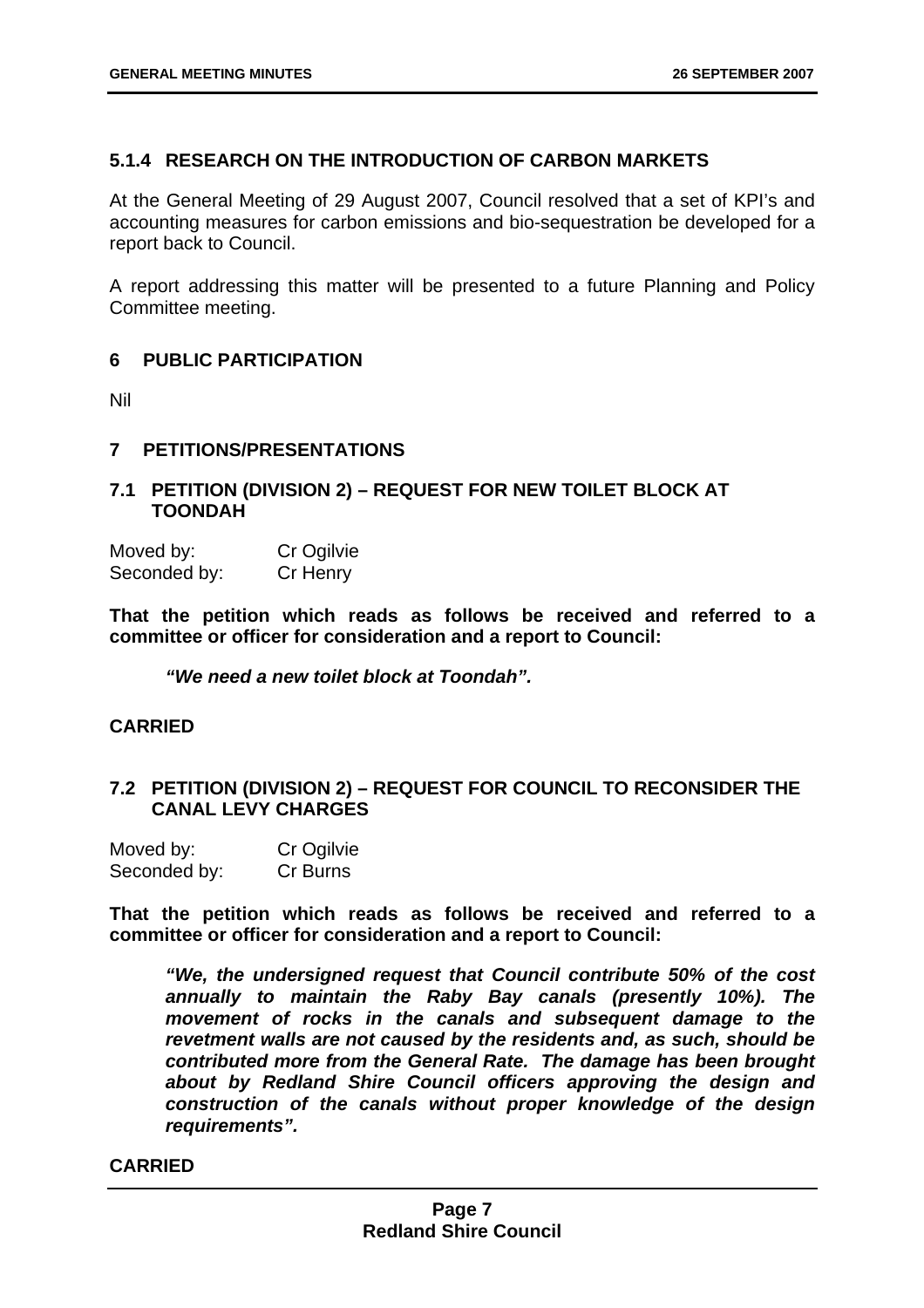#### **7.3 PETITION (DIVISION 4) – REQUEST FOR LIGHTING – ORANGE GROVE STREET, COOCHIEMUDLO ISLAND**

| Moved by:    | <b>Cr</b> Beard |
|--------------|-----------------|
| Seconded by: | Cr Henry        |

**That Standing Orders be suspended and that Council resolve that the petition, which reads as follows, be received and forwarded onto the relevant area of Council:** 

*"We, the undersigned, which is the vast majority of the residents of Orange Grove Street on Coochiemudlo Island, request that the lighting be improved on our street. The street currently does not have any street lighting or footpaths. We believe that improving the lighting, via the addition of street light/s in our street is a cost effective way to help us avoid injuries to ourselves and visitors to the street, avoid injuries to our and visitor's children, and help us avoid killing or injuring the local wildlife.".* 

#### **CARRIED**

**7.4 PETITION (DIVISION 4) – REQUEST FOR ROADWORKS – OOYAN STREET, COOCHIEMUDLO ISLAND** 

| Moved by:    | Cr Beard         |
|--------------|------------------|
| Seconded by: | <b>Cr Barker</b> |

**That the petition which reads as follows be received and referred to the appropriate area of Council for consideration and a report to a future Planning and Policy Committee meeting:** 

**"We the undersigned respectively petition the Redland Shire Council to include Ooyan Street in the current roadworks program".** 

#### **CARRIED**

#### **7.5 PETITION (DIVISION 3) – REQUEST FOR BUS SHELTER WITH SEAT, DINWOODIE ROAD, THORNLANDS**

| Moved by:    | Cr Henry          |
|--------------|-------------------|
| Seconded by: | <b>Cr Elliott</b> |

**That the petition which reads as follows be received and referred to the appropriate officer for consideration:** 

**"The residents of Lake Sherrin have asked that a letter is written again to you regarding our previous request to have installed a bus shelter with**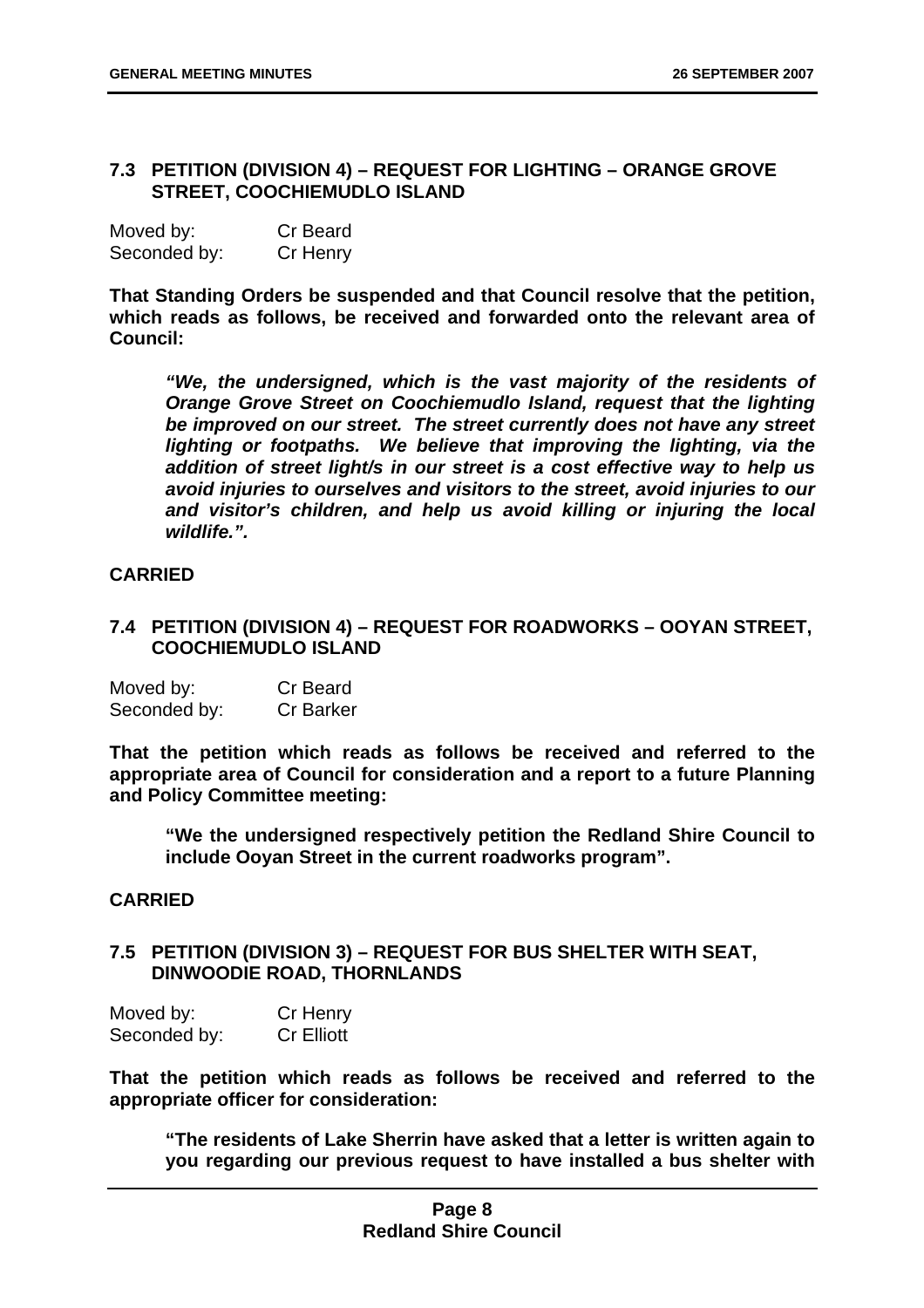**seat on the eastern side of Dinwoodie Road opposite the entrance driveway to Lake Sherrin. The stop has recently been identified with a "Bus Stop" sign.** 

**Whilst waiting for the bus to Victoria Point Shopping Centre many elderly people need to stand and wait as long as 20 minutes because the bus is often late, and it is very tiring for senior citizens to stand for any length of time. With summer fast approaching people need not only shade from the heat, but shelter from the rain.** 

**Council's assistance in this matter would be appreciated by all who choose to live in this lovely area of the Redlands".** 

#### **CARRIED**

#### **7.6 PRESENTATION (CR BARKER)**

Cr Barker presented to Council, a plaque from Queensland Police in appreciation of Council's assistance and support for the Queensland Police Games – 2007.

#### **8 MOTION TO ALTER THE ORDER OF BUSINESS**

| Moved by:    | <b>Cr Elliott</b> |
|--------------|-------------------|
| Seconded by: | Cr Ogilvie        |

That the late report *Request for Statement of Reason under the Judicial Review Act* be received and discussed as a Direct to Council report.

CARRIED

#### **9 DECLARATION OF MATERIAL PERSONAL INTEREST ON ANY ITEMS OF BUSINESS**

Nil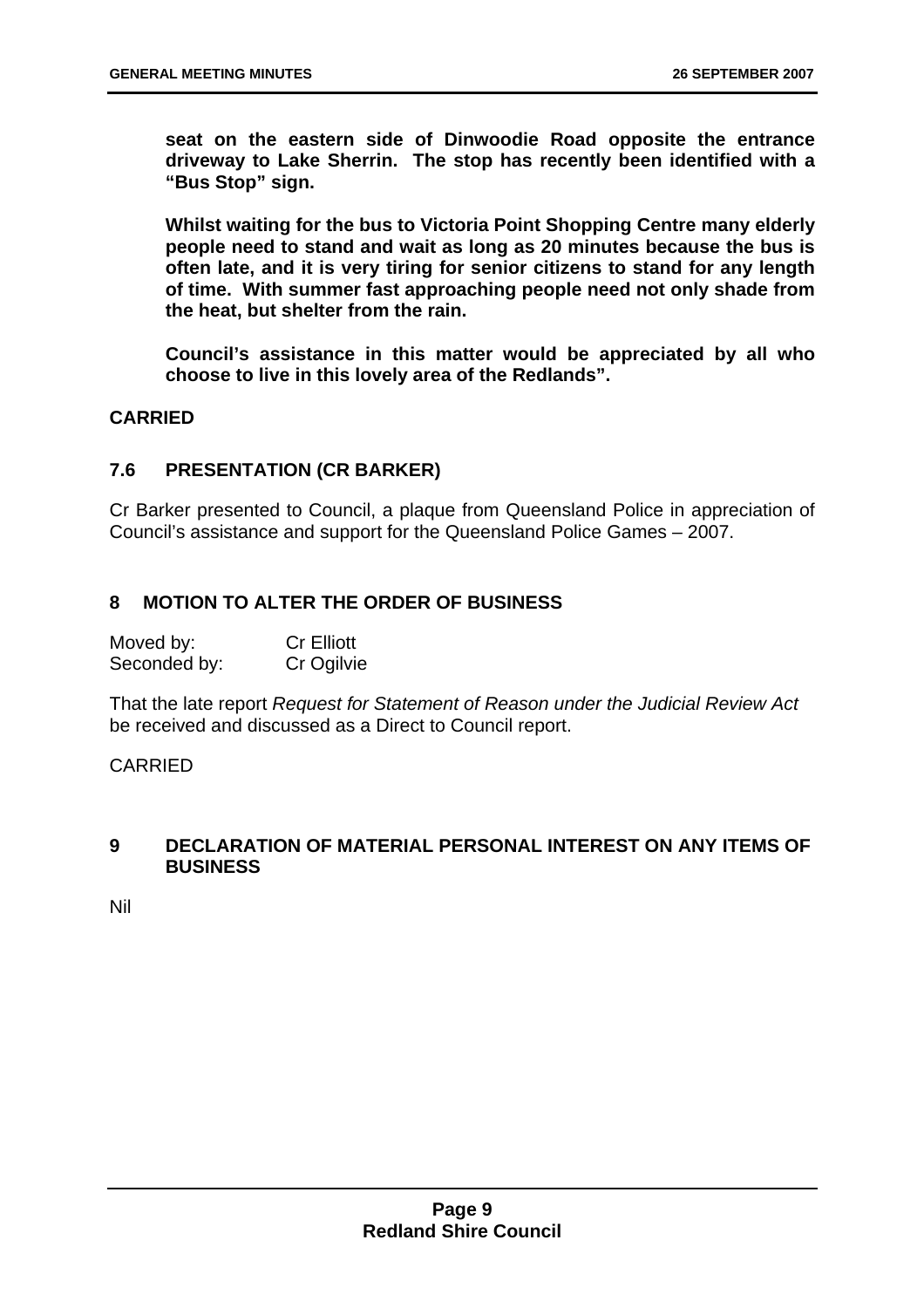#### **10 PLANNING & POLICY COMMITTEE 12/09/07 - RECEIPT AND ADOPTION OF REPORT**

| Moved by:    | Cr Burns         |
|--------------|------------------|
| Seconded by: | <b>Cr Barker</b> |

That the following Planning & Policy Committee Report of 12 September 2007 be received.

#### CARRIED

#### **DECLARATION OF OPENING**

Cr Burns declared the meeting open at 9.00 am.

#### **RECORD OF ATTENDANCE AND LEAVE OF ABSENCE**

| <b>Members Present</b><br>Cr J L Burns<br>Cr D H Seccombe<br>Cr A G Barker<br>Cr C B Ogilvie<br>Cr D A Henry<br>Cr P J Dowling<br>Cr M A Elliott<br>Cr A R Beard<br>Cr K M Williams<br>Cr H J Murray | <b>Chair and Councillor Division 5</b><br>Mayor<br><b>Councillor Division 1</b><br><b>Councillor Division 2</b><br><b>Councillor Division 3</b><br>Deputy Mayor and Councillor Division 4<br><b>Councillor Division 7</b><br><b>Councillor Division 8</b><br><b>Councillor Division 9</b><br><b>Councillor Division 10</b>            |
|------------------------------------------------------------------------------------------------------------------------------------------------------------------------------------------------------|---------------------------------------------------------------------------------------------------------------------------------------------------------------------------------------------------------------------------------------------------------------------------------------------------------------------------------------|
| <b>Committee Manager</b><br>Mr G Underwood                                                                                                                                                           | <b>General Manager Planning and Policy</b>                                                                                                                                                                                                                                                                                            |
| <b>Officers</b><br>Mr K Phillips<br>Mr W Dawson<br>Mr G Photinos<br>Mr S Fitzsimmons<br>Ms A Wright<br>Ms R Bonnin<br>Mr T Green<br>Mr D Carter                                                      | <b>Manager Financial Services</b><br><b>Manager Land Use Planning</b><br><b>Manager Environmental Management</b><br><b>Adviser Biodiversity Planning</b><br>Senior Advisor Urban Parkland Management<br><b>Manager Community and Social Planning</b><br>Senior Advisor Environmental Health<br>Senior Advisor Natural Area Management |
| <b>Minutes</b><br>Mrs J Thomas                                                                                                                                                                       | Corporate Meetings & Registers Officer                                                                                                                                                                                                                                                                                                |
| Apology<br>Moved by:<br>Seconded by:                                                                                                                                                                 | Cr Murray<br>Cr Ogilvie                                                                                                                                                                                                                                                                                                               |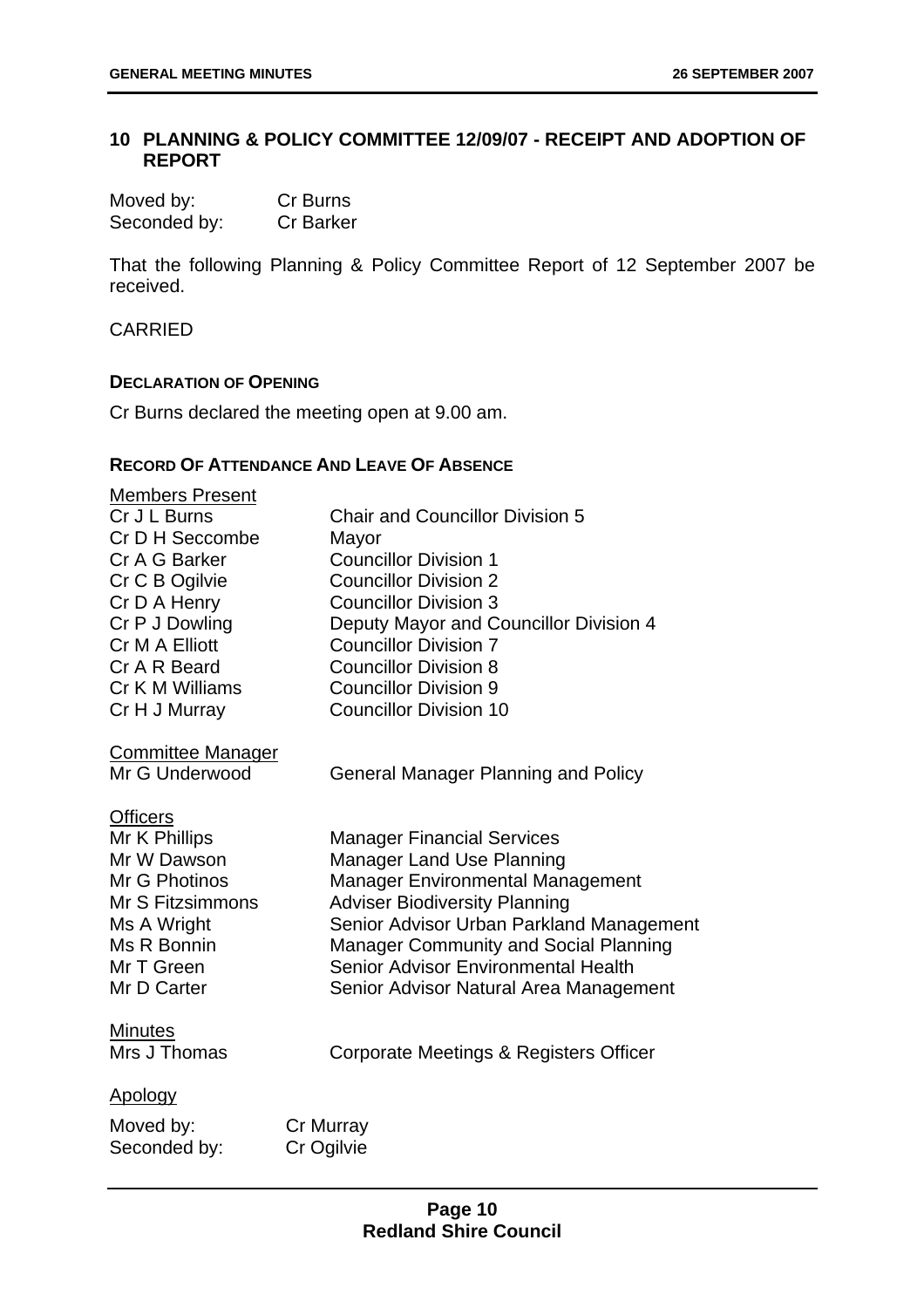That the apology from today's meeting be approved for Cr T Bowler.

#### CARRIED

#### **PUBLIC PARTICIPATION AT MEETING**

Nil

#### **DECLARATION OF INTEREST**

Nil

#### **MOTION TO ALTER THE ORDER OF BUSINESS**

Nil

Cr Dowling left the meeting at 10.15 am start of item 3.2 and returned at 10.20 am during general business. Cr Burns vacated the chair at 10.21 am during general business. Cr Dowling presided over the remainder of the meeting. Cr Burns returned to the meeting at 10.30 am during general busines. Cr Burns left the meeting at 10.41 am end of general business and returned at 10.51 am during closed session. Cr Elliott left the meeting at 10.46 am during closed session. Cr Ogilvie left the meeting at 10.51 am during closed session and returned at 10.55 am during closed session. Cr Ogilvie left the meeting at 10.57 am during closed session. Cr Burns left the meeting at 10.59 am during closed session and returned at 11.21 am during closed session.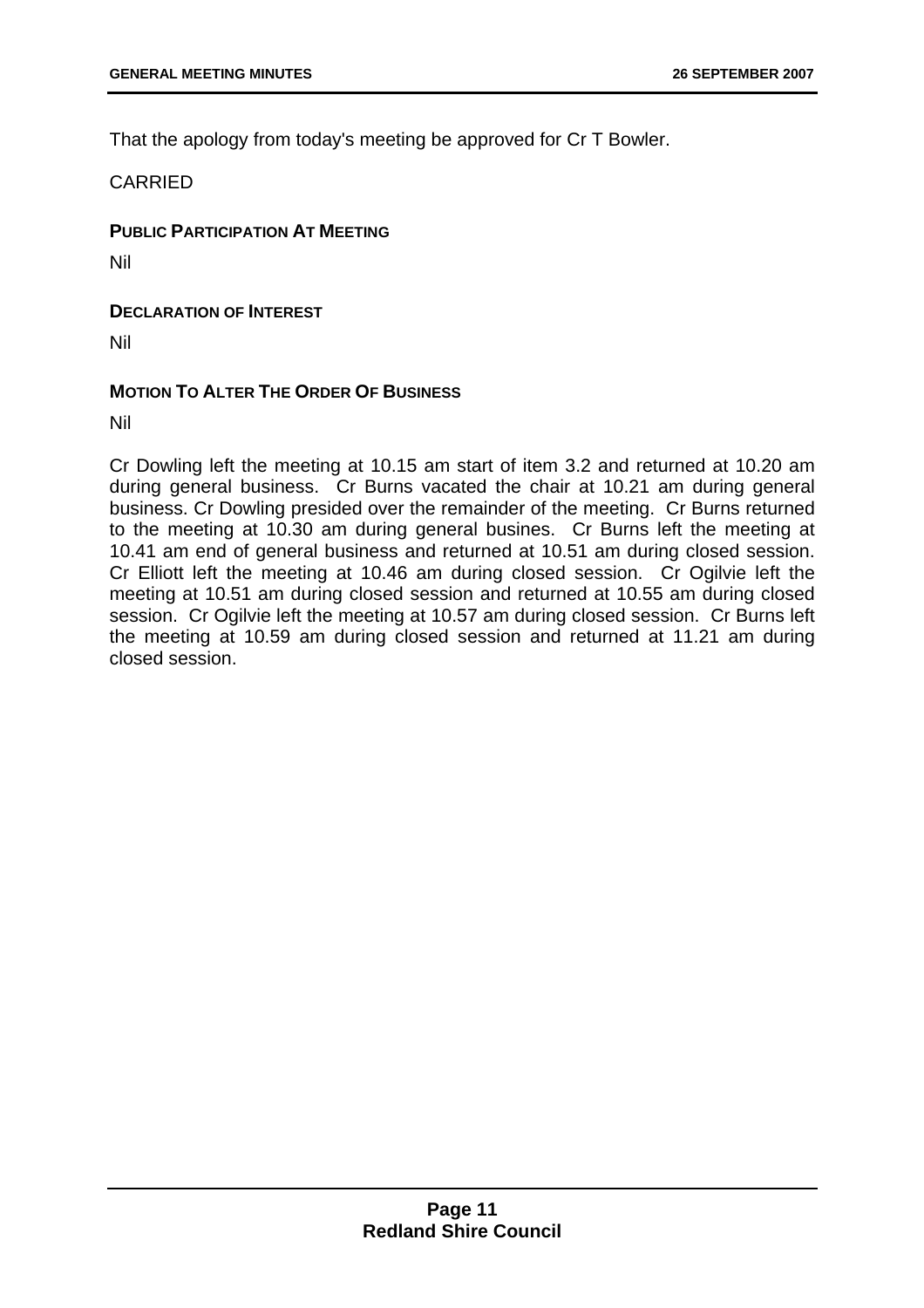#### **10.1 CORPORATE SERVICES**

#### **10.1.1 NON CURRENT ASSET DISPOSALS**

| <b>Dataworks Filename:</b>       | <b>Asset Management Policy</b>                                           |
|----------------------------------|--------------------------------------------------------------------------|
| <b>Responsible Officer Name:</b> | <b>Kerry Phillips</b><br><b>Manager Financial Services</b>               |
| <b>Author Name:</b>              | <b>John Hunter</b><br><b>Service Manager Corporate Asset Information</b> |

#### **EXECUTIVE SUMMARY**

The purpose of this report is for Council to review and to consider for authorisation, the write-off of Computers and other assets (\$648,771.25), Parks assets (\$2,837,005.79), Car Park assets (\$979,574.82) and Wastewater Pump Station assets (\$688,315.82) that have been disposed that exceed Council Officers' financial delegation write-off limits.

The lists of assets totalling to these amounts have been reviewed to date as follows:

- Computers and other assets General Manager Corporate Services
- Parks General Manager Customer Services and Chief Executive Officer
- Car Parks Group Manager O&M, General Manager Customer Services and the Chief Executive Officer
- Wastewater Pump Stations General Manager Redland Water and Waste and the Chief Executive Officer.

Each of the four asset write-off amounts exceed the financial delegation levels for disposals of the Group Managers (\$55,000 to \$110,000), General Managers (\$250,000) and the Chief Executive Officer (\$500,000).

To maintain strong internal controls and for auditing, it is important the amounts presented for write-off (that exceed the Manager's financial delegation thresholds) be reviewed and considered by Council for approval.

#### **PURPOSE**

The purpose is to recommend to Council to review and to consider for authorisation the write-off of Computers and other assets (\$648,771.25), Parks assets (\$2,837,005.79), Car Park assets (\$979,574.82) and Wastewater Pump Station assets (\$688,315.62).

#### **BACKGROUND**

After its formation on 01/07/05, Council's Corporate Asset Information Team (CAIT) identified non-current asset disposal processes needed strengthening to conform to the *Local Government Act 1993,* and to enhance corporate governance and internal control.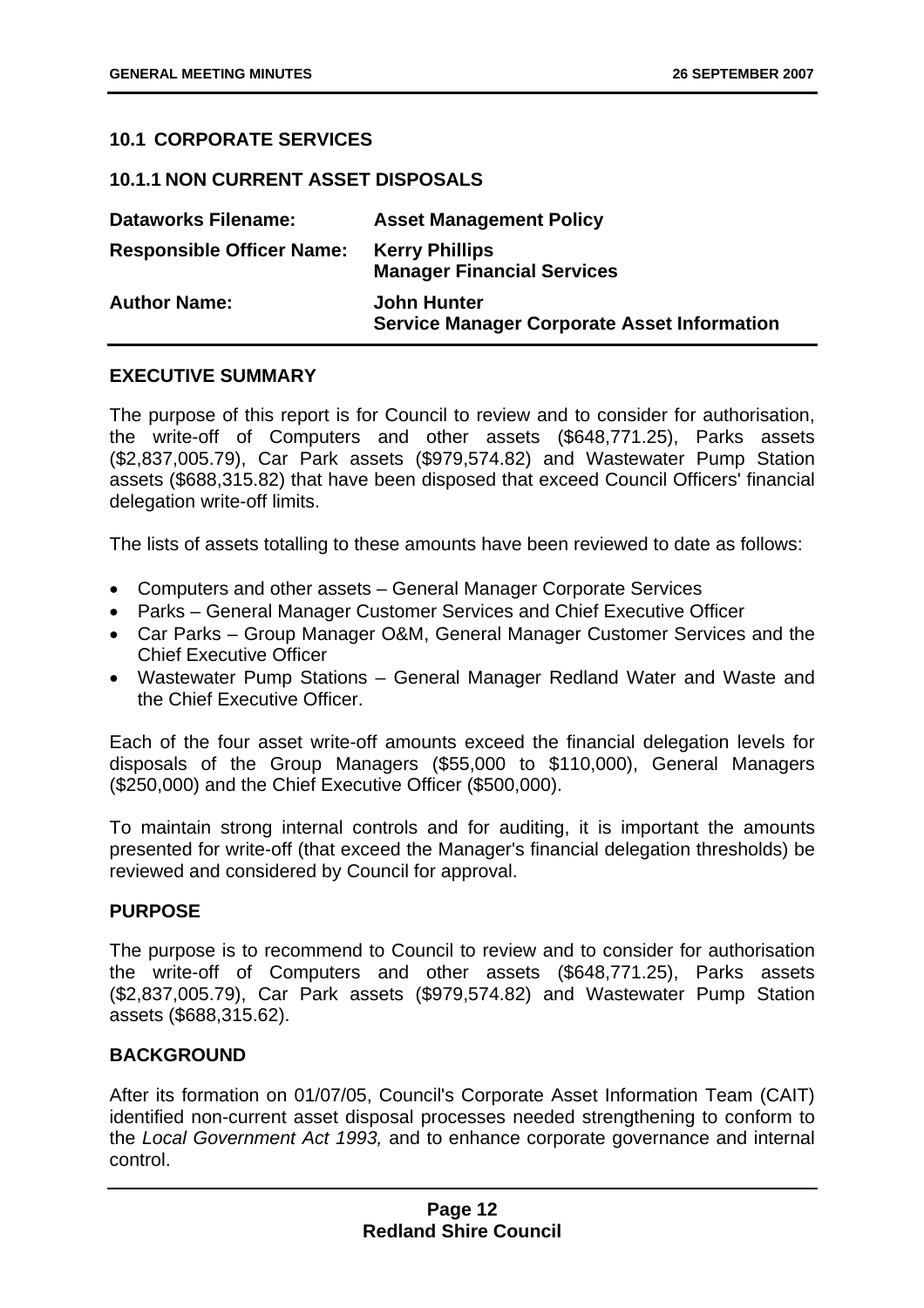A report was presented to the 26/04/06 General Meeting, where Council resolved under section 472 of the *Local Government Act 1993* to delegate to the Chief Executive Officer:

- Other than land, the authority to identify, retire and to approve error adjustments from previous years that have a financial implication to non-current asset balances
- That the Chief Executive Officer may exercise these powers up to the Chief Executive Officer's approved financial delegation limit.

Under section 1132 of the *Local Government Act 1993*, the Chief Executive Officer was authorised to sub-delegate the authority outlined above to the relevant Council Officers.

This power was sub-delegated to the Group and General Managers according to their procurement financial delegation levels listed previously. The levels specifically relate to the maximum monthly totals for asset write-offs processed.

#### **ISSUES**

The Computer and other asset write-offs relate to items that have been recorded in the Finance One Fixed Asset Register. The items for write-off have a value that were under the financial threshold, or were under the financial threshold upon the threshold value being raised. Internal Audit requested that the assets be retired for 2006/2007. Stock takes for this category of assets are and will be carried out every year.

The Parks asset disposals resulted from a large, Council-wide stock take of Parks. Items such as play equipment, barbecues, tables, seats, shelters and gazebos were disposed. It is anticipated that future stock takes will occur simultaneously with regular asset maintenance inspections. Procedure PR-2528-001-002 (Non - current stock take scheduling) requires formal stock takes to be performed during 2008/2009 and 2009/2010. With scheduled stock taking, it is unlikely there will be stock take adjustments of this magnitude in future years.

The stocktake of Car Parks had never previously been formally undertaken. Some of the reasons for the write-offs include:

- Some car parks belonging to QR and not to Council (e.g. Thorneside and Cleveland Railway Station car parks, which were confirmed with QR).
- Duplications (e.g. Grandview Hotel car park which is Council owned and had been recorded twice).
- Items recorded in two asset registers such as the Benfer Rd extension roadway and the drop off area adjacent to the Victoria Point High School.

Procedure PR-2528-001-002 requires Car Park stock takes to be scheduled during 2007/2008, 2008/2009, and 2009/2010. It is not expected there will be further large write-offs. Future stock takes will verify car park existence and importantly their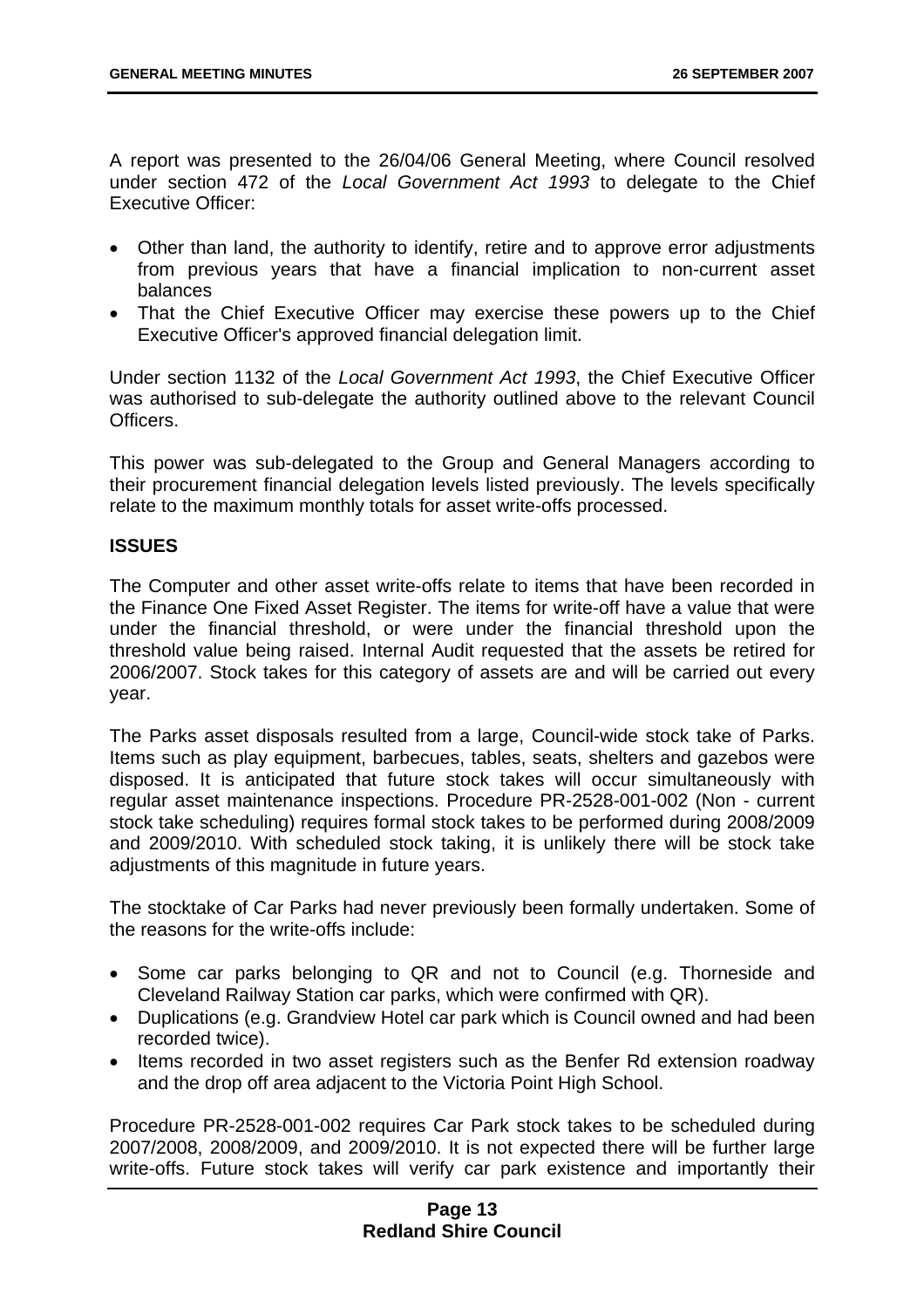spatial coordinates and measurements, for asset integrity purposes. During these years, additional Council assets including Car Park lighting will be verified by stock take.

A stock take of the RWW Pump Stations was undertaken and many pumps and motors had been disposed. The next scheduled stock take is during 2008/2009.

#### **RELATIONSHIP TO CORPORATE PLAN**

The recommendation primarily supports Council's strategic priority to ensure the long term financial viability of the Shire and to provide public accountability in financial management.

#### **FINANCIAL IMPLICATIONS**

A table of the write-offs with replacement values/costs, written down values and % of WDV's write off amount for the asset general type is included on the following table:

| <b>Asset type</b>         | <b>Cost</b>  | <b>WDV</b>   | % WDV of the asset type |
|---------------------------|--------------|--------------|-------------------------|
| Computers and other       | 648,771.25   | 63,800.69    | 0.39%                   |
| Parks                     | 2,837,005.79 | 864,427.43   | 2.83%                   |
| <b>Car Parks</b>          | 979,574.82   | 621,651.25   | 4.65%                   |
| <b>RWW Pump Stations</b>  | 688,315.62   | 154,337.65   | 0.05%                   |
| <b>Total/Weighted Ave</b> | 5,153,667.48 | 1,704,217.02 | 0.48%                   |

The authority to write-off assets is vested through the *Local Government Act 1993*. It is essential Managers authorise disposals within the Council endorsed financial delegation disposal thresholds. If write-offs exceed Managers financial delegations, the authorisation must be through Council, allowing transparency in the financial aspect of asset write-offs.

#### **PLANNING SCHEME IMPLICATIONS**

It is not considered that the outcome of recommendations in this report will require any amendments to the Redlands Planning Scheme.

#### **CONSULTATION**

The Manager Financial Services and the General Manager Corporate Services were consulted for their advice. It was agreed at that time that a report be prepared for the next Council Meeting (Planning and Policy dated 12 September 2007).

#### **OPTIONS**

#### **PREFERRED**

That Council resolve:

To approve the write-offs for Computers and other assets, Parks, Car Parks and Pump Station assets for a gross cost/replacement value of \$5,153,667.48 and a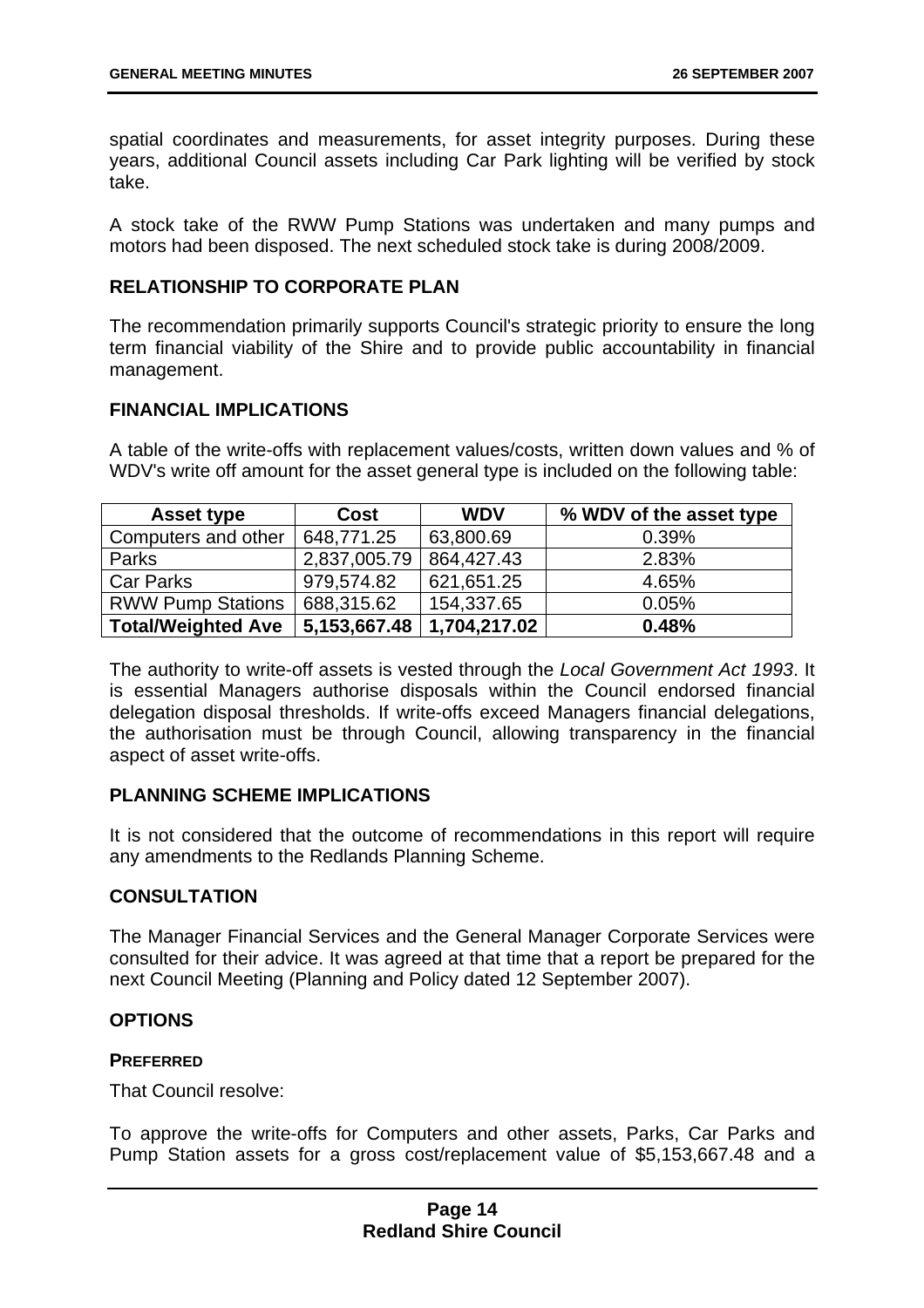written down value of \$1,704,217.02 that falls outside of Managers' delegated financial limits.

#### **ALTERNATIVE**

There is no alternative to seeking Council approval as it is a legislative requirement that all Council Officers act within the authority delegated under section 472 and section 1132 of the *Local Government Act 1993*.

#### **OFFICER'S/COMMITTEE RECOMMENDATION/ COUNCIL RESOLUTION**

| Moved by:    | Cr Burns         |
|--------------|------------------|
| Seconded by: | <b>Cr Barker</b> |

**That Council resolve to approve the write-offs for Computers and other assets, Parks and Car Parks for a combined gross cost/replacement value of \$5,153,667.48 and a written down value of \$1,704,217.02 that fall outside of Council Managers' delegated financial disposal limits.** 

#### **CARRIED**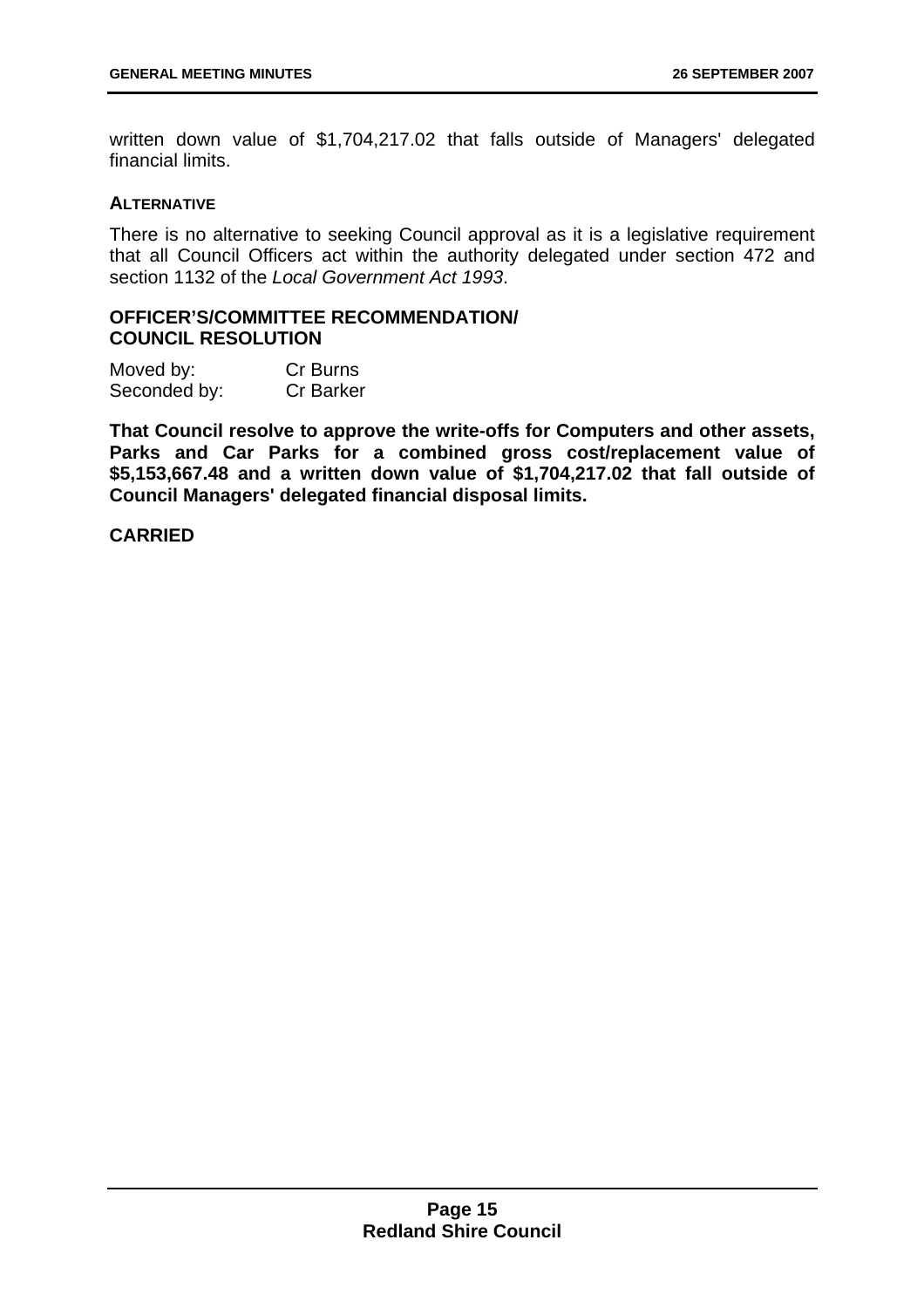#### **10.2 CUSTOMER SERVICES**

#### **10.2.1 PROVISION OF IRRIGATION & SEATING - CCBF DIVISION 7**

| <b>Dataworks Filename:</b>       | <b>G&amp;S Community Benefit Fund</b>                                 |
|----------------------------------|-----------------------------------------------------------------------|
| <b>Responsible Officer Name:</b> | <b>Neil Kesur</b><br><b>Services Manager Parks &amp; Conservation</b> |
| <b>Author Name:</b>              | <b>Bill McDowell</b><br><b>Senior Advisor Urban Landscape</b>         |

#### **EXECUTIVE SUMMARY**

Council annually allocates in its budget an amount for discretionary spending by Divisional Councillors known as the Councillors' Community Benefit Fund (CCBF). All requests for funding individual projects with a greater expenditure than \$5,000 requires approval from Council.

This request is for an amount of \$15,000.00 (GST exclusive) to be allocated for a contribution towards the provision of a new irrigation system and new seating in Keith Surridge Park, Alexandra Hills.

#### **PURPOSE**

The purpose of this report is to seek approval from Council for an allocation from the Division 7 portion of the CCBF of \$15,000.00 (GST exclusive) for the provision of a contribution towards the provision of a new irrigation system and new seating in Keith Surridge Park, Alexandra Hills.

#### **BACKGROUND**

During the process of sportsfield inspections of the playing field at Keith Surridge Park, staff from Parks & Conservation determined that the existing irrigation system has exceeded its useful life. It has been reported that consistent breakdowns have been occurring with regular water leakages.

Councillor for Division 7 has been receiving regular public comment on the poor performance of the existing system.

#### **ISSUES**

Parks & Conservation advised the Divisional Councillor of the need to upgrade the playing field as part of the 2007/08 Sportsfield Renovation Program. The upgrade program will include weed eradication, soil amendments, fertilizing and topdressing. As part of this upgrade program, the new irrigation system would be required to be installed prior to these works being implemented.

The Divisional Councillor indicated his support for this upgrade of the playing field and confirmed this with an offer of a \$10,000.00 contribution from the Community Benefit Fund towards the installation of the new irrigation system.

#### **Page 16 Redland Shire Council**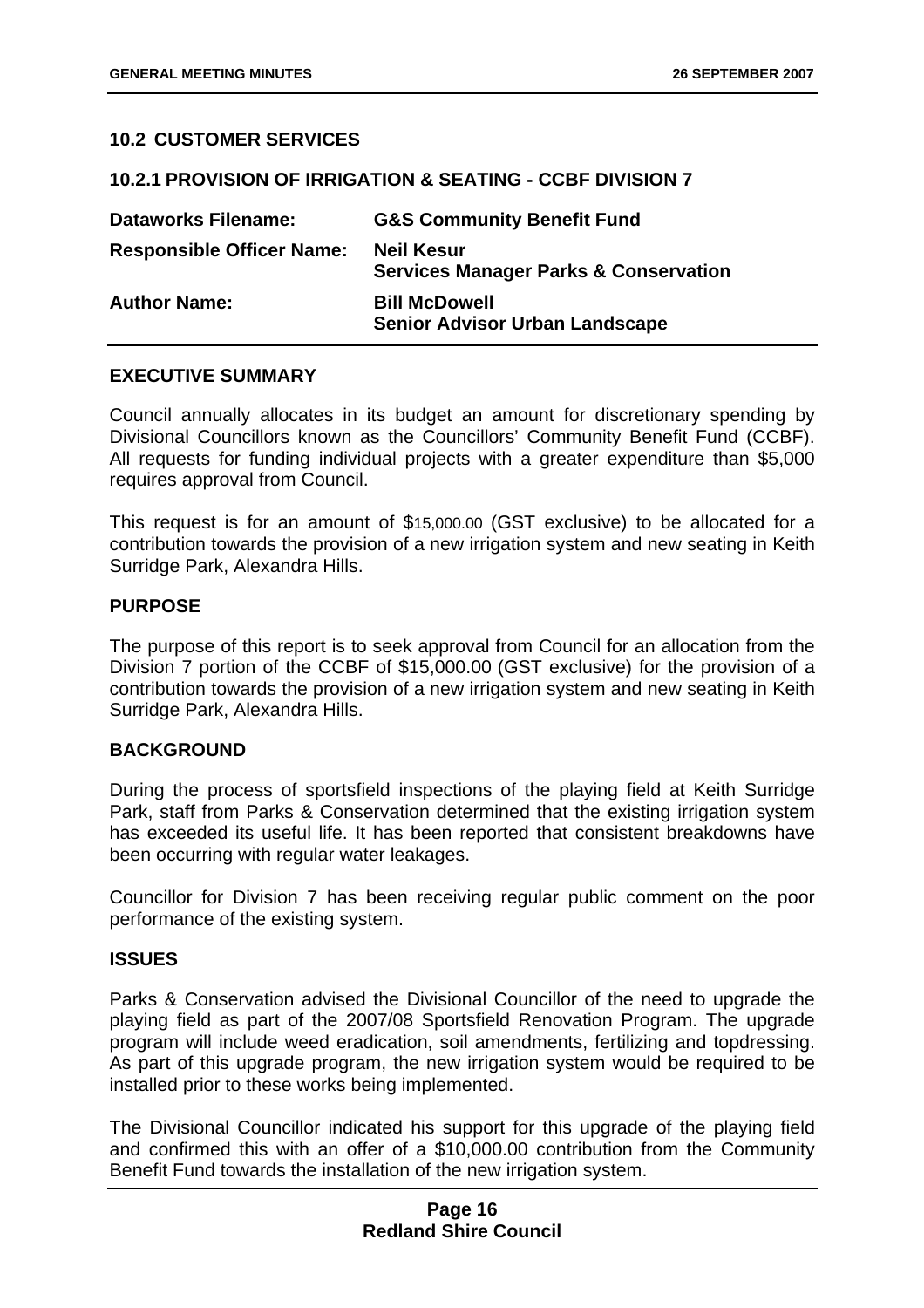During this consultation, it was also identified that more seating and a replacement table and seat combination for spectators was required. The Councillor for Division 7 requested the installation of park furniture utilising a further \$5,000.00 contribution from the Community Benefit Fund.

Quotations for the new irrigation system were sought by Parks & Conservation. Three quotations were received from licensed irrigation contractors. The recommended contractor has supplied a quote with the total cost of \$40,024.69 (GST exclusive).

For the supply and installation of seats and a replacement table and seat combination, Parks & Conservation will use the services of contractors on Council's Pre Qualified Suppliers List. Six new seats will be installed on concrete slabs and the table & seat combination installed on an existing concrete slab.

Other costs associated with the installation of the irrigation system and park furniture will be supplied from the Parks & Conservation 2007-08 budget for Sportsfield Renovation and Park Infrastructure Upgrade.

#### **RELATIONSHIP TO CORPORATE PLAN**

The recommendation primarily supports Council's strategic priority to "Build safe, strong and self reliant communities with access to community services, infrastructure and opportunities for participation in community life".

#### **FINANCIAL IMPLICATIONS**

The Division 7 Councillor supports this project and has sufficient funds to allocate an amount of \$15,000 (GST exclusive) from the Division 7 portion of the CCBF.

Additional funding to complete the project will be supplied from Parks & Conservation's approved capital and operational budgets for 2007-08.

#### **PLANNING SCHEME IMPLICATIONS**

It is considered that the outcome of recommendations in this report will not require any amendments to the Redlands Planning Scheme.

#### **CONSULTATION**

The Services Manager, Parks & Conservation and Turf Services Officer have consulted with the Division 7 Councillor to advise the intended upgrade of this sportsfield.

The Irrigation Technical Officer has been consulted and was instrumental in securing the quotations for the project.

#### **OPTIONS**

#### **PREFERRED**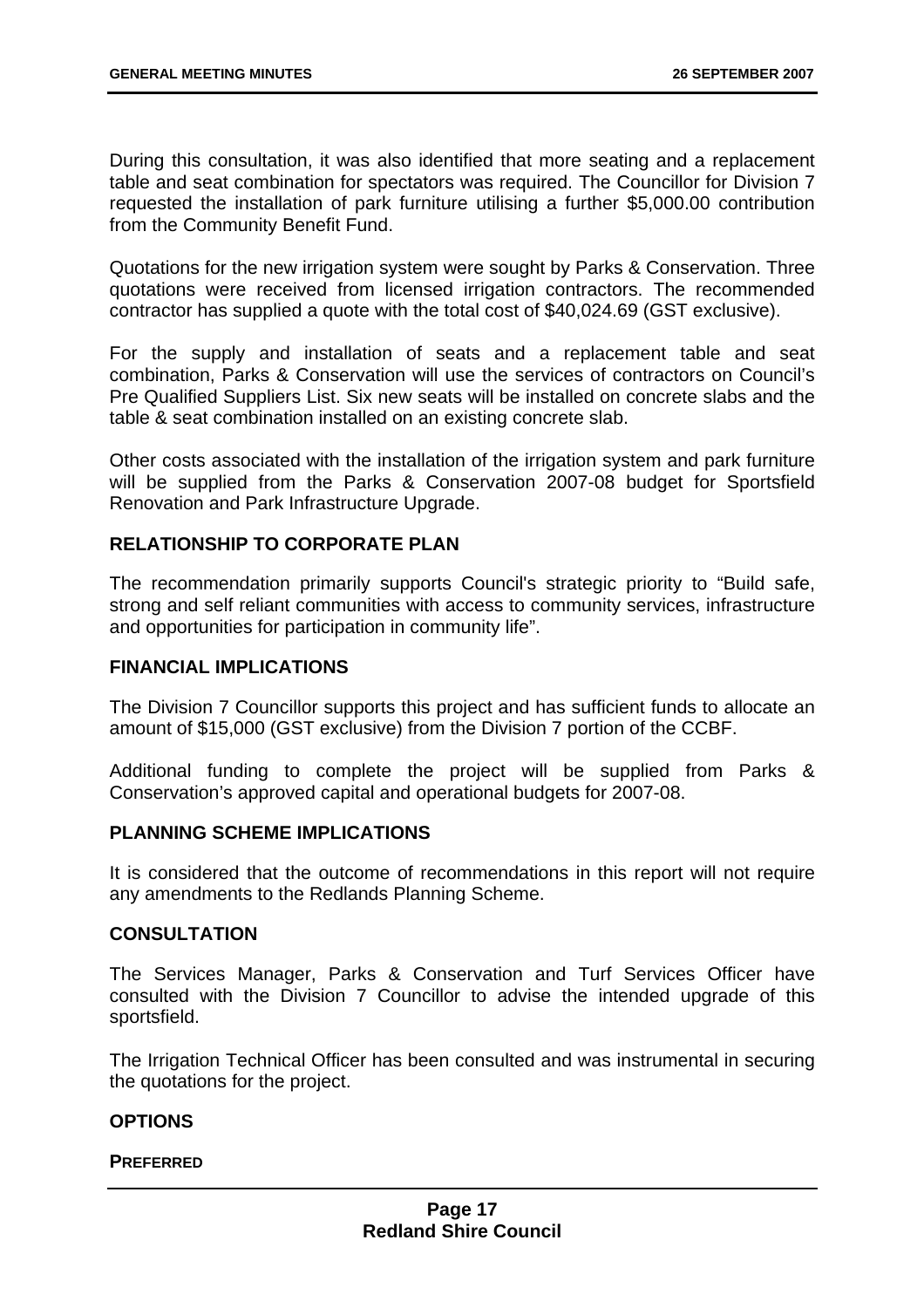That Council resolve to approve an allocation of \$15,000.00 (GST exclusive) from the Division 7 portion of the Councillors' Community Benefit Fund for the supply and installation of a new irrigation system and additional park furniture for Keith Surridge Park, Alexandra Hills.

#### **ALTERNATIVE**

That Council not approve the allocation of \$15,000.00 (GST exclusive) for this project.

#### **OFFICER'S/COMMITTEE RECOMMENDATION/ COUNCIL RESOLUTION**

| Moved by:    | Cr Burns         |
|--------------|------------------|
| Seconded by: | <b>Cr Barker</b> |

**That Council resolve to approve an allocation of \$15,000.00 (GST exclusive) from the Division 7 portion of the Councillors' Community Benefit Fund for the supply and installation of a new irrigation system and additional park furniture for Keith Surridge Park, Alexandra Hills.** 

#### **CARRIED**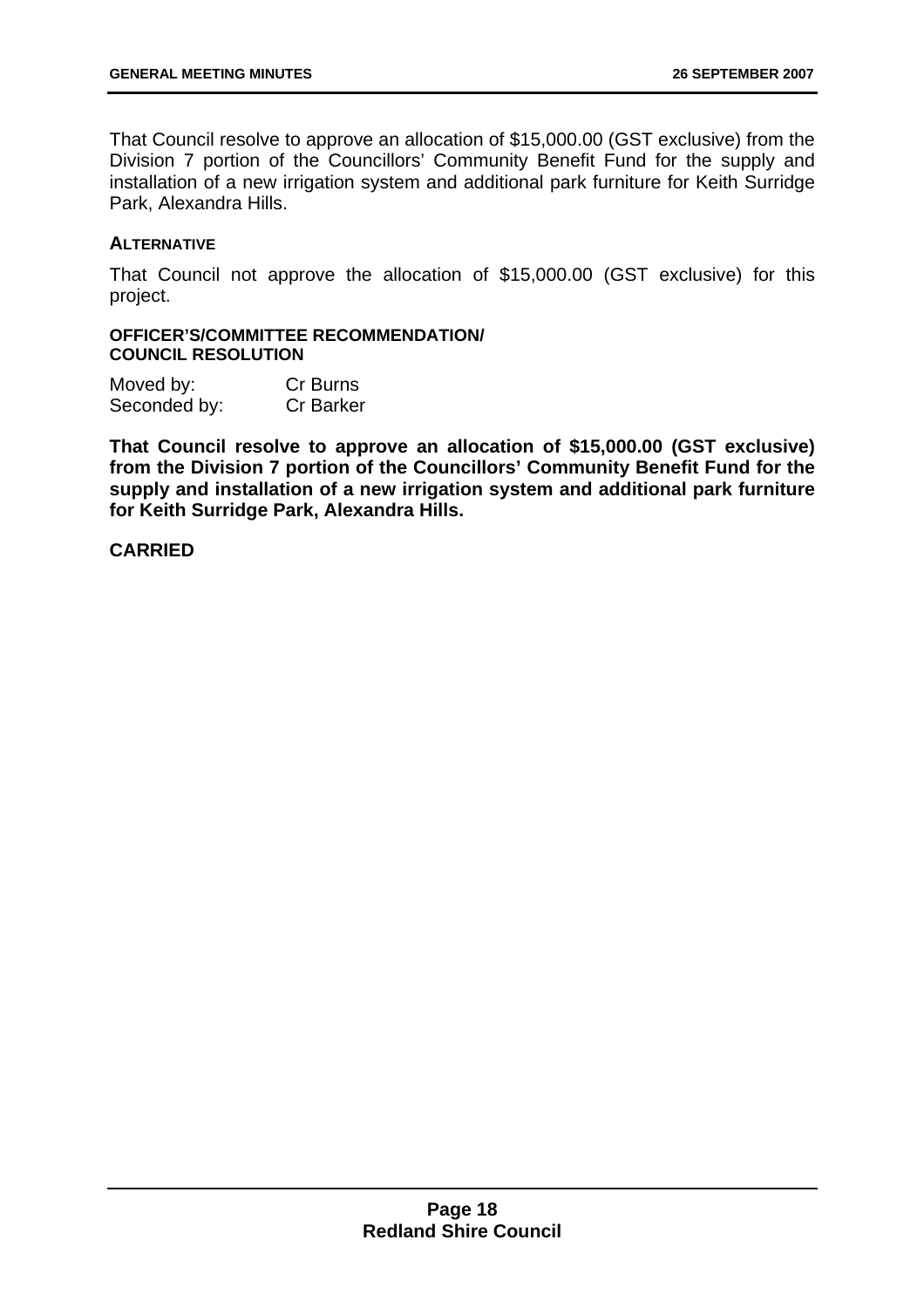#### **10.3 PLANNING AND POLICY**

#### **10.3.1 PROPOSED POLICY FOR NAMING PARKS AND TRACKS**

| <b>Dataworks Filename:</b>       | <b>Parks and Reserves Naming</b>                                                                                                                                       |
|----------------------------------|------------------------------------------------------------------------------------------------------------------------------------------------------------------------|
| <b>Attachments:</b>              | <b>Park Naming, Memorials &amp; Tribute Policy 3068</b><br><b>Tribute Bench Guidelines GL-3068-001</b><br><b>Assessment for Street Names Guideline GL-3012-</b><br>002 |
| <b>Responsible Officer Name:</b> | <b>Gary Photinos</b><br><b>Manager, Environmental Management Group</b>                                                                                                 |
| <b>Author Name:</b>              | <b>Gary Photinos</b><br><b>Manager, Environmental Management</b>                                                                                                       |

#### **EXECUTIVE SUMMARY**

Council currently receives many requests for naming of parks and furniture within parks. An informal naming protocol has existed for some time and it now seems appropriate to formalise the naming of parks with a policy.

It is also proposed that Council consider the introduction of a Tribute Bench and Tree program in local parks with the costs fully recovered by means a donation.

#### **PURPOSE**

That Council resolve to adopt a policy position of the naming of Parks and Tracks in Redland Shire.

#### **BACKGROUND**

- Council receives numerous requests from the community to name parks and under the provisions of Council's Local Law 15 (Parks and Reserves) 1999, mostly to honour individuals. Council has the discretion to name parks by resolution under the provisions of the local law.
- The informal park naming protocol that Council has been observing to date, is based on the naming of district and regional level parks to be named after natural features (living or non-living) of the area i.e. animals, plants and geographical features. The naming of parks to memorialise persons has recently been primarily in local parks only.
- Most recently an informal Councillor's request has been made to name a major pathway through the Shire.
- The proposed park and track naming policy is intended to formalise the existing position.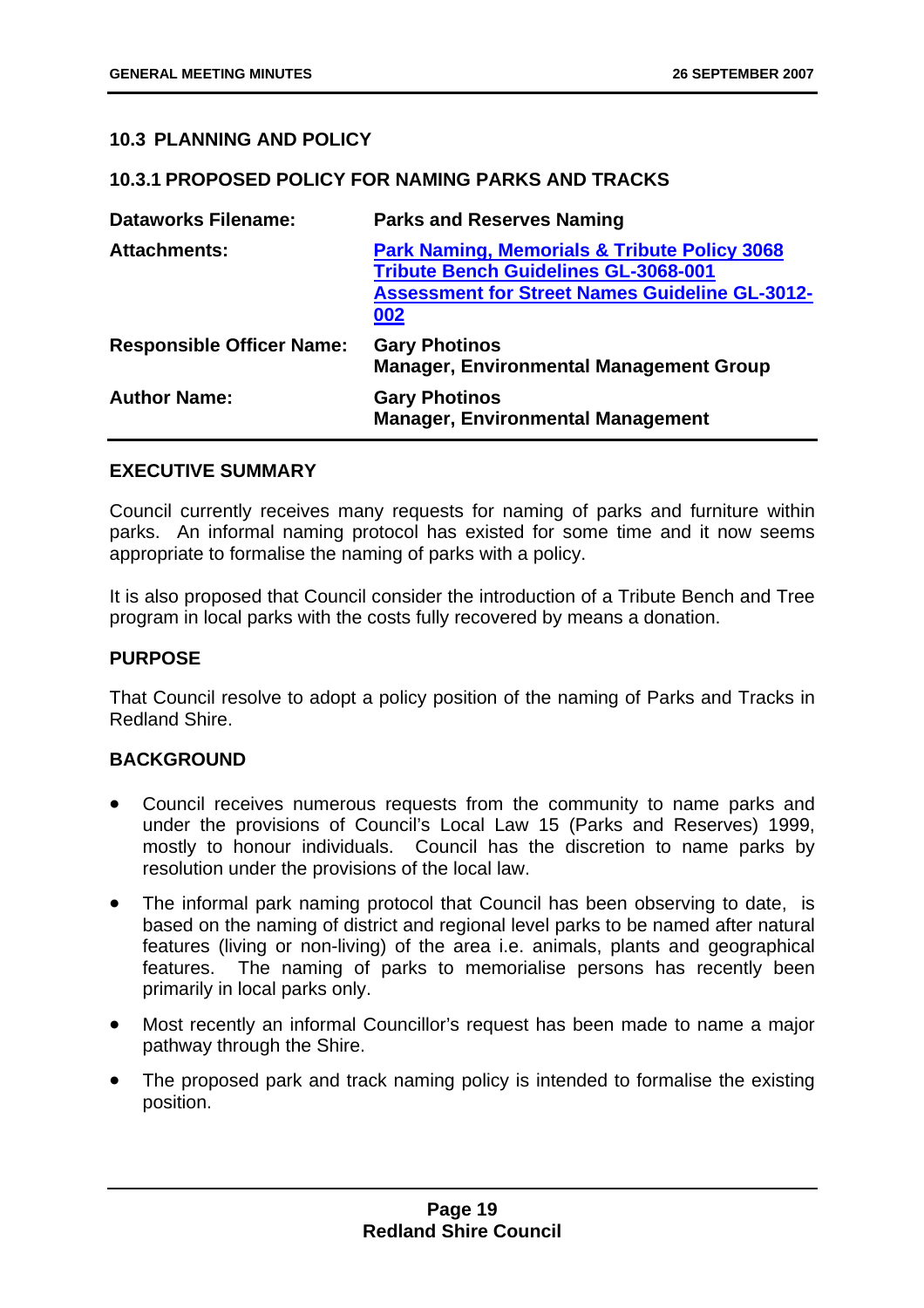#### **ISSUES**

#### **STATE LEGISLATIVE REQUIREMENTS**

An official place name may be given to any geographical feature or area of land in Queensland, which is deemed by the Minister of Natural Resources under the provisions of the *Place Names Act 1994*.

The purpose of the Act is to provide orderly development of place naming proposals for features and areas within the State. The Act does not apply to the naming of streets, roads, canals in water front developments, highways or freeways, national parks and state forests. The naming of these features is the responsibility of the relevant local government or state government department.

Council has the discretion to assign place names for its parks and reserves under the provisions of Local Law 15 (Parks and Reserves) 1999.

#### **CURRENT NAMING PROCESS**

Local Law 15 (Parks and Reserves) 1999 states that when naming parks and reserves Council will give consideration to whether the proposed name is associated with the Shire and the name being at Council's discretion.

Council recently has demonstrated a preference to name parks, mainly conservation parks, after natural features specifically for parks which are classified district and regional. Where park naming requests are associated with local parks, Council has had a preference to name these parks after individuals or families. Regional and district sports parks of late have been named to recognise the main activity undertaken such as the Redlands Baseball Park.

The normal default for naming parks where no formal approval has been made is to assign the adjacent major street name to the park or conservation area. Examples of this default position are Ford Road Conservation Area, Bronson Drive Park, and O'Gorman Street Park.

There has also been a position of naming ovals or fields within a park. This is usually helpful in multiple field/oval parks where fixtures are being conducted and naming assists visitors to orientate themselves within a park. Council has in some instances formally named ovals or fields within a park and in other instances the clubs have named this field or oval.

It should also be acknowledged that the promotion of local identities is provided through naming streets based on significant historical or geographical features. This process sometimes allows for the duplication of place names in both streets and parks. Examples of this occur with Henry Zeigenfusz Park and Zeigenfusz Road. However, there is no formal policy position for street naming. This may be considered appropriate in exceptional circumstances.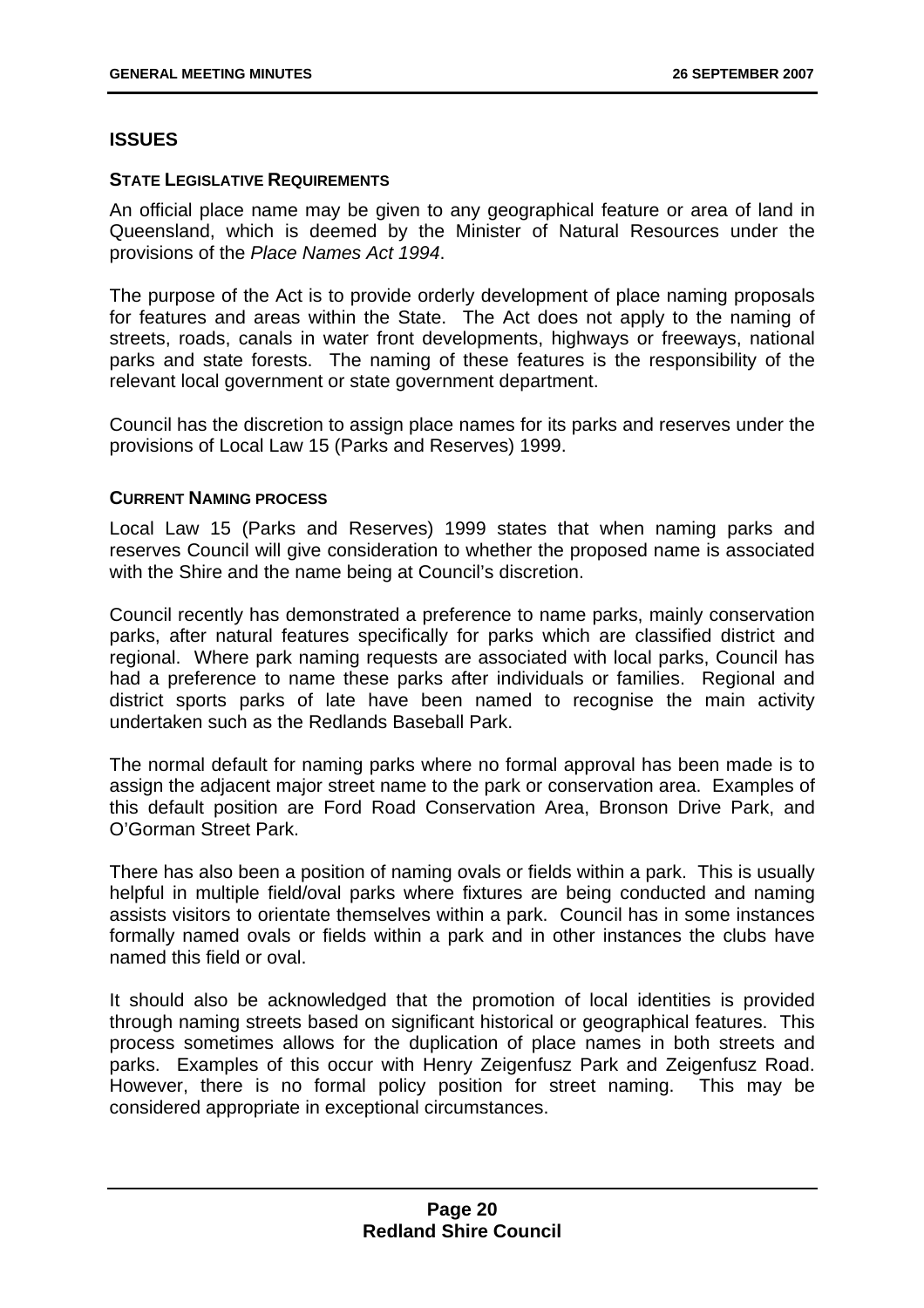#### **POLICY ISSUES**

#### POINT OF REFERENCE

The naming of parks, places, streets and tracks within reserves is important so that visitors to the area can orientate themselves, is vital for Emergency Services so that they can quickly and efficiently find a specific location for the delivery of services.

#### BRANDING AND MARKETING

Naming provides an opportunity to

- promote the shire, raise and build awareness of park and track facilities
- promote the unique attributes of our shire,
- Improve recognition of the many strategic priorities, policy initiatives, programmes delivered by this Council,
- Promote Redlands as an ideal place to live, visit, and to sustain its vibrant lifestyle.

#### USE OF INDIGENOUS TERMS AND NAMES

Aboriginal language has been used in place naming, but very few Aboriginal Persons names are used in naming protocols. Most recently Council has accepted a place name based on protection the cultural heritage of the old Myora Mission site at Dunwich by naming it the Terra Bulla Leumeah Conservation Area.

Aboriginal areas and Aboriginal persons names use will require consultation and consent of the appropriate Aboriginal people.

#### MEMORIALS VERSUS TRIBUTES

There are risks associated with naming places after individuals. In most cases, living individuals are not used for place names due to the inherent fallibilities of individuals that may occur.

Experience within Council and in other jurisdictions shows those proposals to name after a living person invariably leads to divisions in the community. Australian guidelines for naming refer to naming of living persons "only in very exceptional circumstances".

The question that is raised is whether we are memorialising or providing tributes for outstanding community effort by individuals.

Memorialising individuals in most jurisdictions is reserved for cemeteries and or similar facilities such as monuments that have been placed on public parkland. War memorials and monuments are an important feature in our public parklands and provide ongoing community, cultural and social engagement with parks.

The alternative to memorials is a tribute that can apply to individuals both living and deceased for outstanding contributions.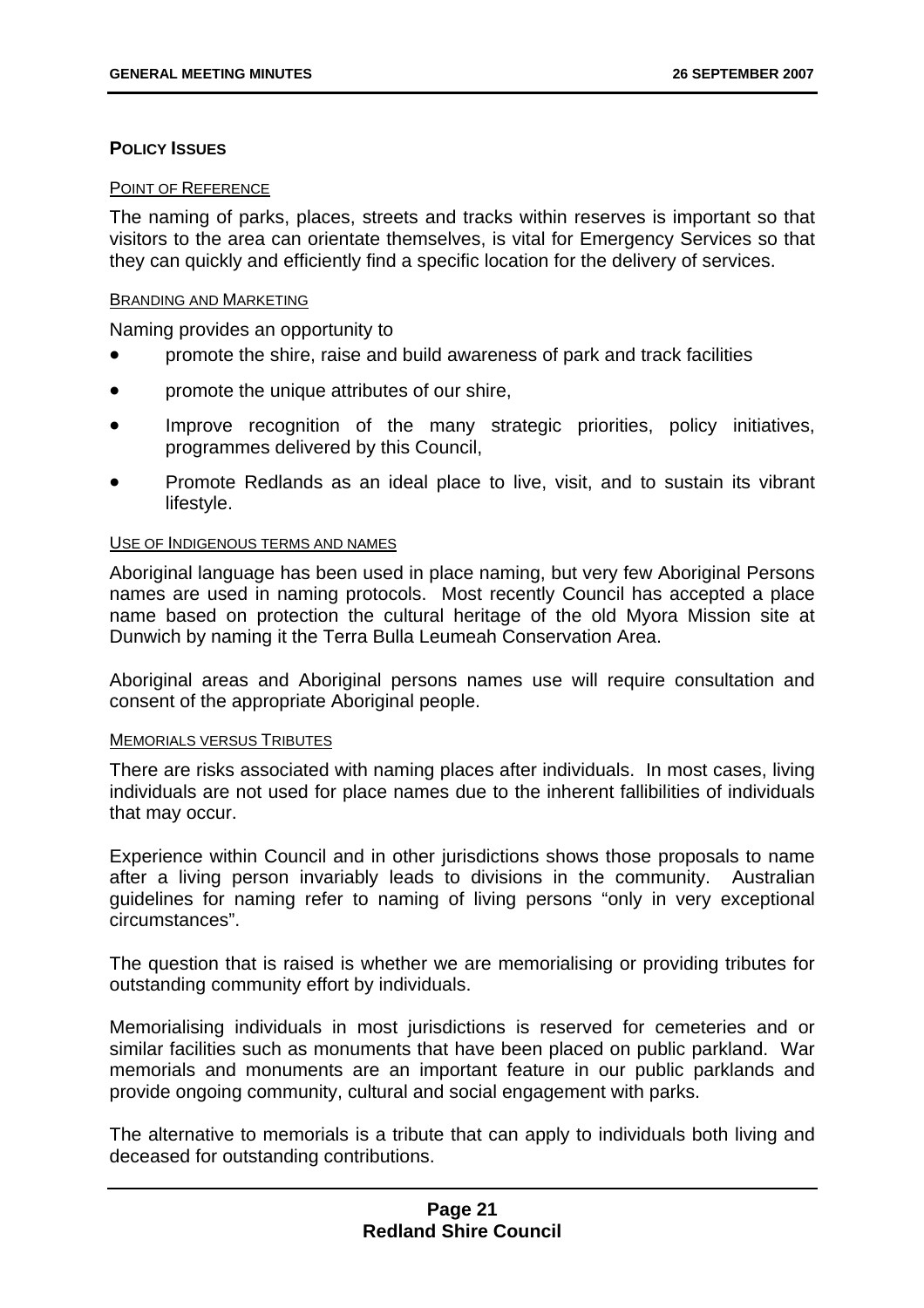#### STREET NAMING

Council currently has a Property Identification Policy (POL 3012) which states that street names in new land estates are appropriate and suitable for property identification purposes. Applicants of development applications for reconfiguration of a lot are subsequently required by council guidelines to submit 1 preferred and 2 alternative street names for each street in a development.

The naming protocol is based on the promotion of local identity based on significant historical or geographical features or the views held by the Mayor or the divisional councillor on behalf of local residents.

There are other administrative issues such as making sure the names are not confusing or duplicated, that they maintain a particular theme, such as wines or Melbourne Cup winners, and that the street's designation complies with its function within the overall road network.

Guidelines for naming of roads in other jurisdictions have preferred sources for road names based on:

- Aboriginal names,
- **Local history**
- Early explorers, pioneers, settlers and other eminent persons
- War/casualty lists
- Thematic names such as flora, fauna or ships.
- Property owners names where a development takes place.

#### MEMORIALS AND PLAQUES

Council has resisted for some time the placement of memorials or plaques in parks or public places to mark significant occasions. Most memorials take the form of a seat, shelter, fence or the like.

The placing of numerous memorial tables, seats etc and plaques in public places would not usually be in keeping with the management principles for these areas and would distract from their natural setting.

In addition, the cost of maintaining these memorials and plaques is transferred to Council. Many memorials and plaques lose their appearance, interest, usefulness and relevance over time, however their removal due to their condition may create sensitivities in the community. Council would therefore feel obligated to restore these memorials or plaques to overcome these sensitivities.

A memorial or plaque's cultural significance might continue to be recognised either through a replacement interpretive sign or it may be recognised in a museum collection.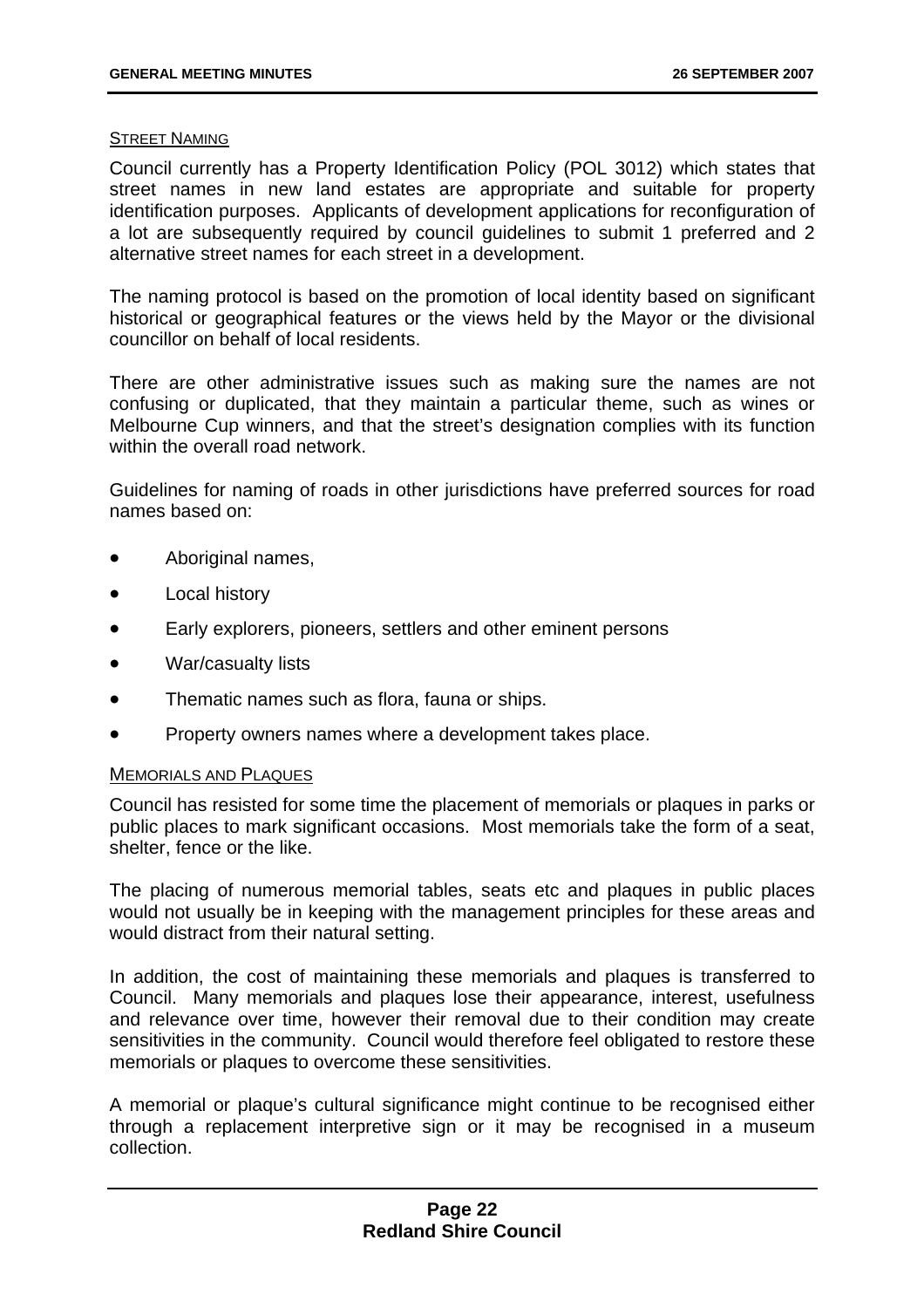#### TRIBUTE BENCHES AND TREES

There is a case study of a Canadian Council's response to memorials and plaques and it is based on accepting donations for tribute benches and trees.

West Vancouver Municipality accepts donations for tribute benches in its parks subject to its policies and procedures. Currently they charge \$2500 per bench to cover the costs of capital and operating expenses for a 10 year period. Donations for tribute benches are accepted provided that:

- The park or open space in question has space for a bench in accordance with embellishment standards for that park,
- Payment in full is received prior to the bench being ordered and acknowledging that it may take up to 3 months to provide the bench,
- The wording on the plaque conforms to current inscription guidelines.

The donation of a tribute bench in no way constitutes ownership of the item by the donor, nor the land upon which it is situated, or the surrounding lands. The Municipality retains the right to use the land adjacent to these donated items as it deems appropriate, up to and including the moving of the tribute bench to another location. Donated benches are not intended as memorials. Donations do not give the right for the scattering or interment of cremated remains nor the placement or attachment of objects on or adjacent to the bench.

Tribute bench donation is accepted on the basis that the bench is maintained by the Municipality for 10 years only. After 10 years, the term or contract has expired. The original tribute bench donor is contacted and offered the opportunity to donate another bench at the then current price in the same location. If the bench is damaged, destroyed or defaced to an extent that it needs to be replaced, that will be done at no cost to the donor.

The inscription guidelines are very strict to ensure that memorials are not created. Any person who wishes to make a memorial is directed to the cemetery. The inscriptions guidelines further prescribe that dates that indicate lifetime may not be used and wording must be in the present tense to keep the theme of inscriptions uplifting, while still honouring the person who is the subject of the donation. Wording must be approved by the Parks Department. A maximum of three lines and 36 characters or 12 words per line is set and the size of the plaque is restricted to 20 mm high by 50mm wide which is provided by the Municipality. Samples of approved inscriptions are:

- Ron Steward Sharing your Love of mountains and Sea.
- Jake Ingram Come sit with me and rest awhile.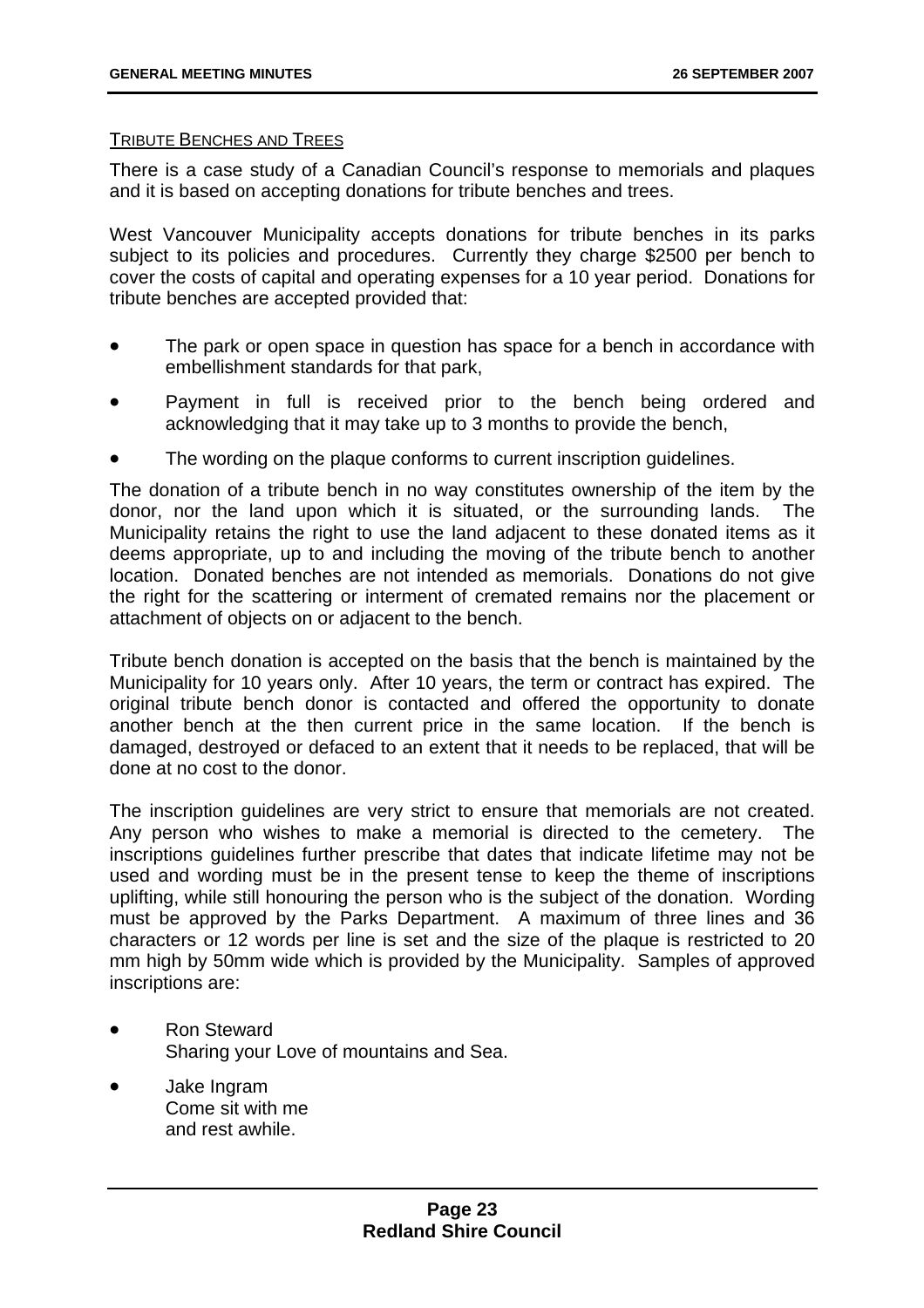Measure your age not in years but by the friends you've made Edith Phillips

The Tribute Tree program is very much the same but is administered through a service club to allow tax deductibility.

#### **POLICY POSITIONS PROPOSED**

#### PRELIMINARY NAMING

As a general rule, parks and reserves will be named after the most relevant street frontage when they are created.

#### DUPLICATION OF NAMES TO BE AVOIDED UNLESS UNDER VERY EXCEPTIONAL **CIRCUMSTANCES**

Duplication of park names should be avoided. There may be cases of commemorative naming where the name has been used to name other facilities or features in the area in dedication to the same person, group or family. Duplication of names in this regard should be avoided. For example naming of a local park in honour of a person would be less favourable if the local hall or nearby road has already been named after the same person.

There are however, very exceptional circumstances where such duplication would be considered appropriate, and this has occurred in the shire on previous occasions.

#### REGIONAL AND DISTRICT SPORTS PARKS

These parks will be named by Council to identify the main sporting use eg Redlands Baseball Park. There are opportunities to sub name fields and ovals within multi field parks and this can be delegated to predominate clubs and these names should not be used as place names. There should not be any sub naming of ovals or fields within parks with only one oval or field.

#### REGIONAL AND DISTRICT RECREATIONAL AND CONSERVATION PARKS

High profile regional and district parks will be named to reflect the natural or geographical features, significant flora or fauna of the park. Where an opportunity to recognise heritage of Aboriginal names or Post European names exists then a dual name will be considered. Such a proposal will require consultation with and consent of the most relevant local indigenous community group or other relevant group.

#### TRIBUTE NAMING OF LOCAL PARKS ONLY

To recognise the work and activities of community volunteers who have provided an outstanding service to the community, it is proposed that local recreational parks will be considered for tribute naming only. There may be very exceptional circumstances where consideration may be given to the naming of district parks.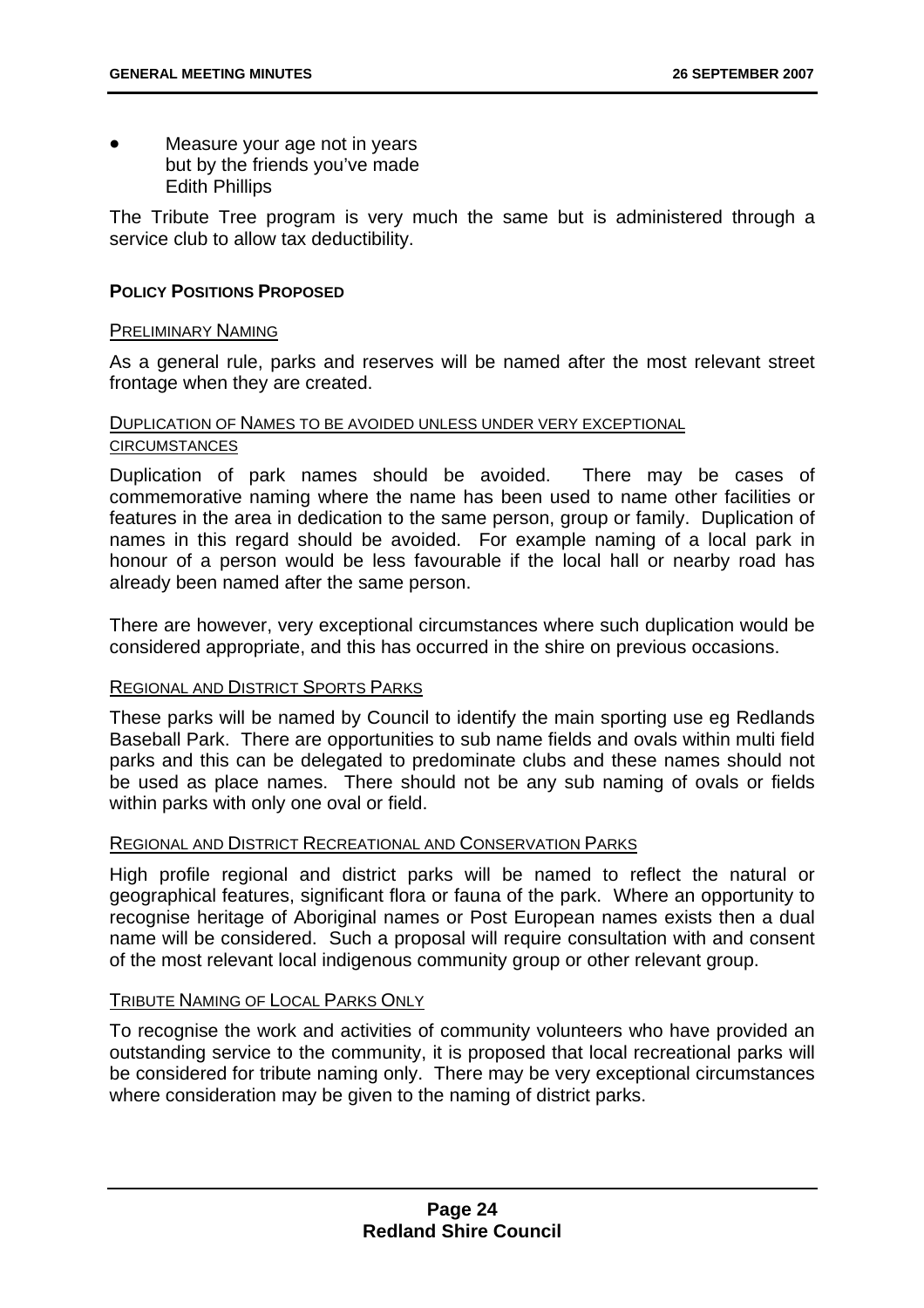Tribute naming will only be considered in exceptional circumstances to recognize individuals for their eminence and exceptional endeavours associated with the community such as:

- Provided extensive community service,
- Worked to foster equality and reduce discrimination,
- Risked his/her life to save others,
- Prior ownership for a significant period of time,
- Made a significant financial or non financial contribution to the park.

Memorial inscriptions will not be allowed.

#### GIFTED OR BEQUEATHED LAND

Where a property has been gifted or bequeathed (not including land dedicated as part of a development application) consideration will be given to any request for this land that forms part or the whole of a local park to bear the personal name of the benefactor.

Where the land forms part or a whole of a district or regional park or reserve may be informally assigned the personal name of the benefactor. On site acknowledgement may take the form of a standard RSC sign bearing the benefactor's personal name and an explanation of the person's connection to the area.

#### STREET NAMING

That the current naming protocol for street name based on the promotion of local identity based on significant historical or geographical features be replaced with:

- Aboriginal names and/or Aboriginal persons names,
- Local history
- Early explorers, pioneers, settlers and other eminent persons
- War/casualty lists
- Appropriate thematic names for flora and fauna.
- The property owner's name where a development takes place.

These changes have been reflected in the revised Assessment for Street Names Guidelines GL- 3012-002 which appears in the attachment.

#### CYCLEWAYS FOR TOURISM OR COMMUTER USE

Paths, cycleways or greenways should be restricted to destination type naming to help people understand the purpose of the track, or path and provide an awareness of the alternative transport opportunities provided by that path.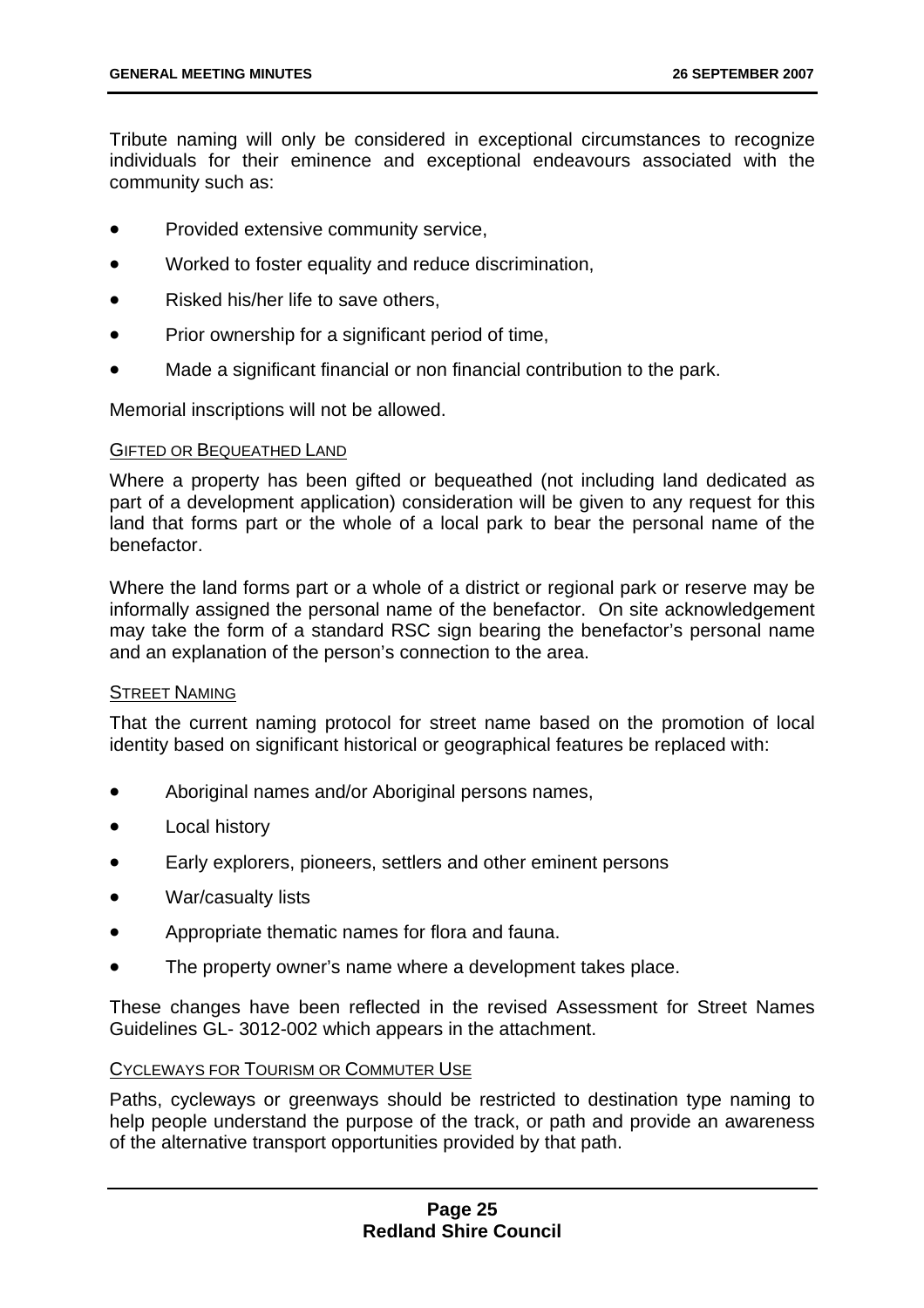For instance the Alexandra Hills Regional Track clearly articulates the purpose and destination of this important new infrastructure. It would indicate that it connects Alexandra Hills to the region. It would also provide a suitable platform for the launch of the Mt Cotton Regional Track (Pt Talburpin to Daisy Hill) and the Thornlands Regional Track (Wellington Point via Hilliards Creek)

There is also the tourist connotation associated with some of these cycleways. The Moreton Bay Cycleway from Bribie Island to Redland Bay is being developed as an economic generator due to its tourism potential. A sub name of this cycleway which provides local identity is the Eddie Santagiuliana Way.

It is recognised that there will be some exceptions to "destination" naming in very exceptional circumstances.

#### MEMORIALS OR PLAQUES

It is proposed that no memorials or plaques be allowed in any parks or reserves or on any furniture or park features. As an alternative position, Council would consider the tribute bench and tree program.

Where an existing memorial or plaque has been provided and has deteriorated or become outdated, it will be removed. Where there is still significant community expectation to provide something, an interpretative sign will be provided. Alternatively, the memorial or plaque may be recognised in a museum collection.

#### COST RECOVERY

It is considered appropriate that Council recover all costs associated with tribute naming, whether it is a local park, bench or tree.

#### **RELATIONSHIP TO CORPORATE PLAN**

The recommendation primarily supports Council's strategic priority to ensure the enhancement of koala & wildlife habitat including bushland, greenspace, waterways, catchments, air & coastal ecosystems.

#### **FINANCIAL IMPLICATIONS**

Based on a full cost recovery model associated with tribute naming the following fees and charges would need to apply to:

- Tribute Naming Sign for Local Recreational Parks based on the Council signage manual currently costs would be \$1900 which includes the supply and installation of a sign. No costs have been apportioned for ongoing maintenance.
- For the supply, installation and 10 year maintenance of tribute park bench which meets Council's specifications the costs are currently \$2600. This cost is based on the initial cost of \$900 for supply and installation of the bench, \$400 for the supply, installation and engraving of a plaque, and then a 10% cost per year for 10 years of maintenance.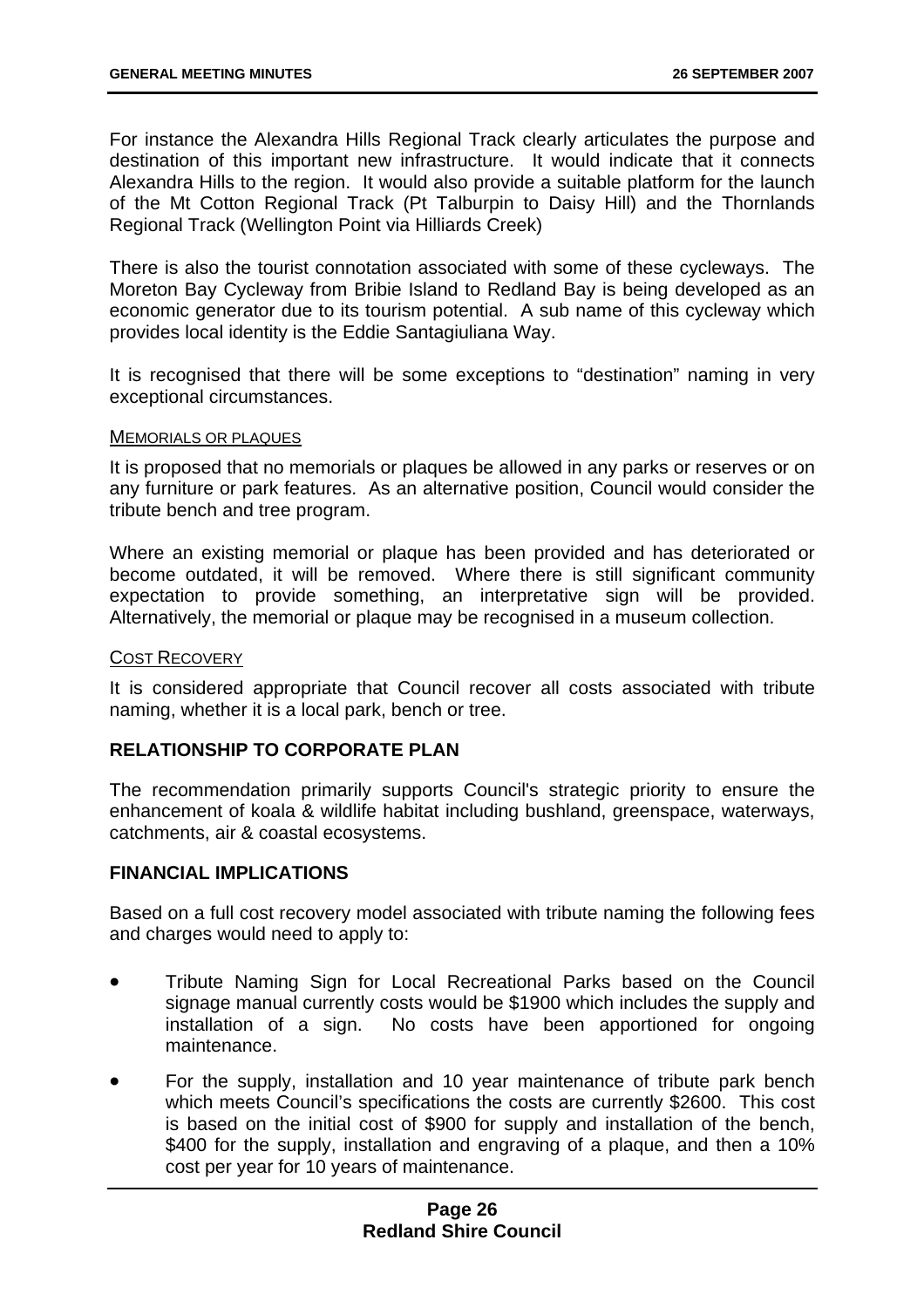Should Council decide to not apply full cost recovery to the implementation of the tribute naming program for local recreational parks, tribute benches and tribute trees, then the subsidisation of the program from general revenue will be determined by the level of subsidy that is determined by Council. There is currently no budget allocation for such a program.

#### **CONSULTATION**

A discussion paper on Naming of Parks, Places, Streets and Tracks was prepared and distributed to the Mayor and Councillors on 26 June 2007.

In addition, the discussion paper was also distributed to the following Council Officers:

- Managers Assessment Services, Communications and Marketing, Community and Customer Services, Community and Social Planning, Economic Development, Infrastructure Planning, Major Developments, Operations and Maintenance, Land Use Planning,
- Principal Advisor Urban and Rural Planning, Senior Advisor Environmental Planning, Parks and Conservation Services Manager, Senior Conservation Officer, Environmental Education Services Manager, Senior Advisor Cycling and Public Transport, and Senior Advisor Cultural Services.

The General Manager Planning and Policy Department, Manager Operations and Maintenance, Manager Customer and Community Services, Manager Communications and Marketing, Senior Advisor Cycling and Public Transport all responded and provided agreement on the proposed policy position recommended.

Councillor Helen Murray provided a detailed written response to the discussion paper. Her understanding of the naming protocol for local parks and reserves in the past has been to:

- 1. Recognise local worthy people while they are living as well as deceased.
- 2. Recognise worthy people as those who have given much voluntarily and who are not currently doing business with Council. (generally they need to be retired)
- 3. Recognise Councillors/Politicians after they had retired from their positions.
- 4. Recognise local history or heritage/environment as appropriate.
- 5. Recognise any of the above subject to an informal petition from the community with supporting research.

Cr Murray has suggested that this informal protocol has generally been used in the past 16 years and believes that Council needs to take a look at the age people are living to and realise that the proposal to wait for people to die is discriminatory.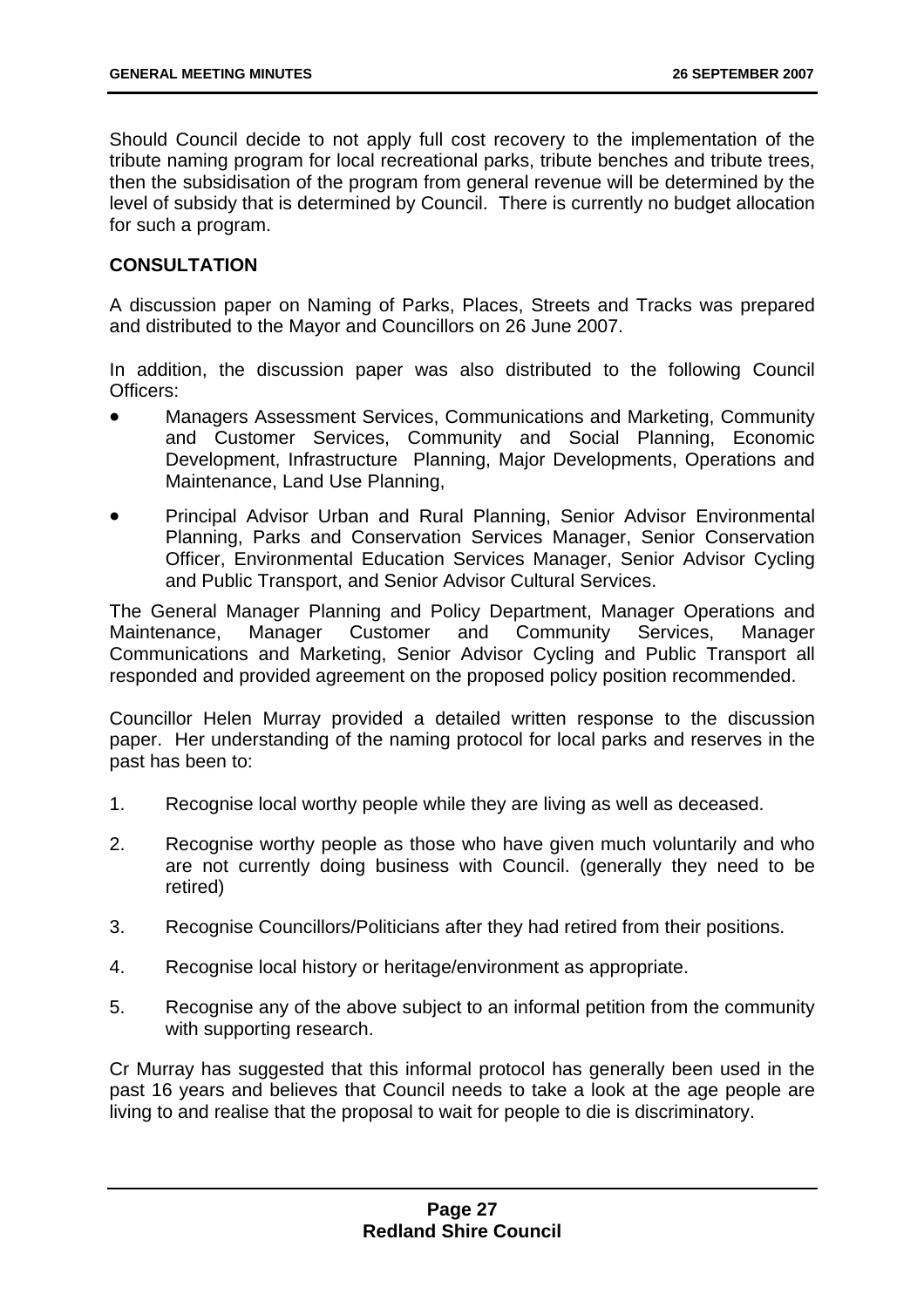Cr John Burns in his written submission stated that if a park needs to be named and a Councillor puts it up and it gets supported by Council then he believes that is what the policy should be. He will only support an open ended policy, not a restricted one.

Cr Craig Ogilvie submitted that the West Vancouver Model for Tribute naming would work fine in Redland Shire.

The Mayor, Cr Don Seccombe provided a detailed submission. The Mayor provided general agreement for the proposed policy position with the following comments:

- He does not agree that with the discussion paper that naming should be restricted to deceased persons and that living person's name should be considered. Where the discussion paper suggested that duplication of park names should be avoided, he commented that some duplication would be acceptable in special and worthy circumstances.
- The Mayor also mentioned that the proposed dual naming protocol for regional and district conservation parks should in addition to recognising Aboriginal heritage, should recognise post European heritage. Tribute naming for local recreational parks is agreed however, tribute naming for district parks should be considered in special circumstances.
- In response to the prohibition of memorials and plaques, he indicated support for memorial benches in specific parks, for instance on Macleay Island near the Emergency Services Building. One bench can carry a number of names but it should only include the names of very exceptional individuals so the bench could last a lifetime.

#### **OPTIONS**

#### **PREFERRED**

That Council resolve to:

- (1) Adopt Corporate Policy POL-3068, Park Naming, Memorials and Tributes.
- (2) Introduce a tribute bench program and apply a charge of \$2600 which will be administered in accordance with relevant Corporate Guidelines.

#### **ALTERNATIVE**

That Council resolve to defer consideration of a policy position relating to park naming, memorials and tributes until such time as more information as directed by Council is provided.

#### **OFFICER'S RECOMMENDATION**

That Council resolve to:

- (a) Adopt Corporate Policy POL-3068, Park Naming, Memorials and Tributes; and
- (b) Introduce a tribute bench program and apply a charge of \$2600 which will be administered in accordance with relevant Corporate Guidelines.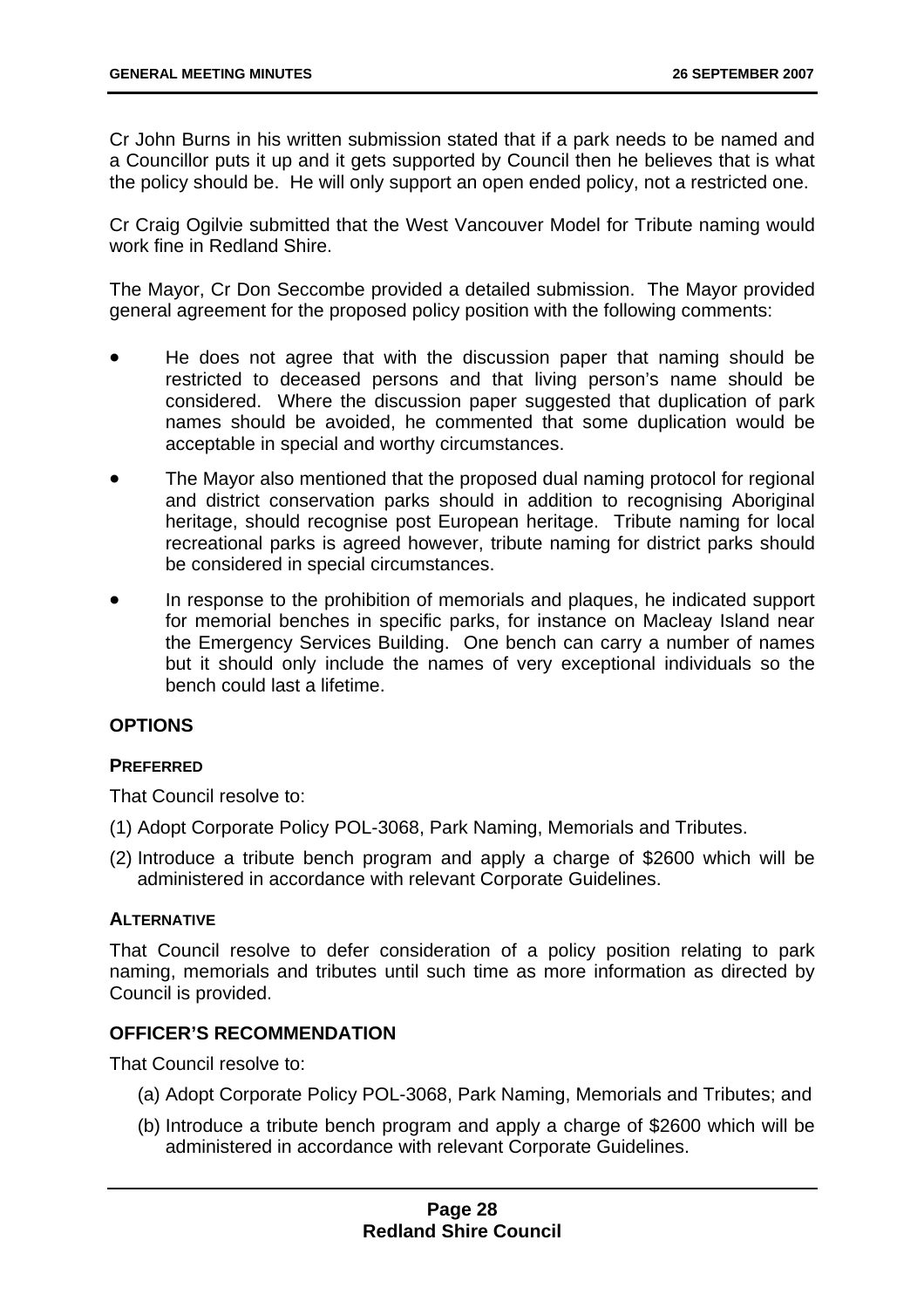#### **PROPOSED MOTION**

That the Officer's Recommendation be adopted with an amendment to dot point 4 of the Corporate Policy POL-3068 to read as follows:

"4. Conservation parks and pathways to be permitted to be named or renamed after person/s whom the community highly recognises".

The motion lapsed for want of a seconder.

#### **COMMITTEE RECOMMENDATION**

That Council resolve to:

- 1. Adopt Corporate Policy POL-3068, Park Naming, Memorials and Tributes; and
- 2. Give further consideration to a tribute bench program that incorporates true recognition of community contribution to a local area by an individual or organisation, as well as the proposed guideline.

#### **ADDENDUM – 24 SEPTEMBER 2007**

Following presentation of this matter at the Planning and Policy Committee meeting of 12 September 2007, Council officers revised the tribute park bench guideline document to incorporate another category of park bench which Council could nominate for individuals or organisations to provide recognition for their community contribution.

The tribute park bench guideline has subsequently been revised and now incorporates a "Requested Tribute Park Bench" which attracts a fee of \$2,600 and a "Council Nominated Tribute Park Bench" which is provided free of charge by Council. A revised Recommendation is presented to Council for consideration.

#### **REVISED RECOMMENDATION/ COUNCIL RESOLUTION**

| Moved by:    | Cr Burns         |
|--------------|------------------|
| Seconded by: | <b>Cr Barker</b> |

#### **That Council resolve as follows:**

- **1. That Corporate Policy POL-3068 Park Naming, Memorials and Tributes, as attached, be adopted;**
- **2. To introduce a Tribute Park Bench Program that incorporates recognition of community contribution to a local area by an individual or organisation, which will be administered in accordance with the relevant corporate guidelines;**
- **3. To set and apply a charge of \$2,600 for "Requested Tribute Park Benches" and include this new charge within Council's Fees and Charges schedule.**

#### **CARRIED**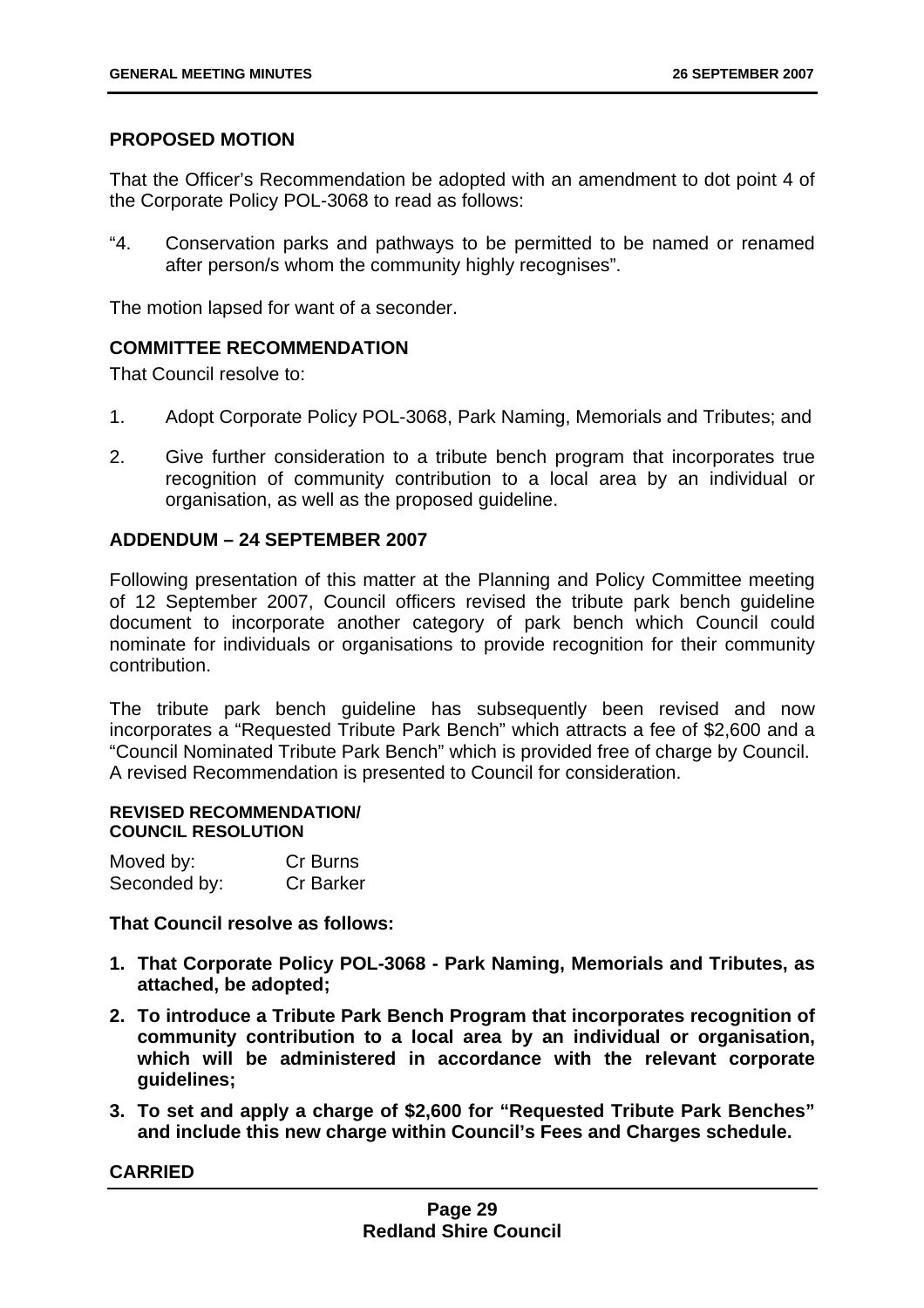#### **10.3.2 PROPOSED AMENDMENT OF LOCAL LAW NO. 2 (KEEPING AND CONTROL OF ANIMALS)**

| <b>Dataworks Filename:</b>       | Local Law No. 2 (Keeping and Control of<br>Animals)                                                           |
|----------------------------------|---------------------------------------------------------------------------------------------------------------|
| <b>Attachment:</b>               | <b>State Interest Check Minister's Comments</b><br><b>Amendment Local Law</b><br><b>Subordinate Local Law</b> |
| <b>Responsible Officer Name:</b> | <b>Roberta Bonnin</b><br><b>Manager Community and Social Planning</b>                                         |
| <b>Author Name:</b>              | <b>Trevor Green</b><br><b>Senior Advisor Environmental Health</b>                                             |

#### **EXECUTIVE SUMMARY**

This report presents the proposed animal management amendment local law and subordinate local law for making by Council.

Council is seeking to amend the Local Law and Subordinate Local Law for the keeping and control of animals, to enhance the management of koala / wildlife interactions with dogs and cats, with subsequent greater protection of the Shire's koala and wildlife populations.

Additionally, a number of amendments have also been recommended to upgrade the laws to reflect the changing needs of the Redlands and contemporary animal management local law making practices.

The amendment process has been conducted in accordance with the requirements of the *Local Government Act 1993*.

At the General Meeting  $2^{nd}$  May 2007 Council resolved to accept the Second Public Consultation Submission Review; to implement the recommendations of the Public Interest Test Report, to proceed with the making of the amendment local law and to refer the amendment local law to the Minister for a second State Interest Check.

The second State Interest Check has one comment relating to the administration of the proposed law and as such does not change Council's agreed direction for the local law. The amendment local law has been redrafted in accordance with the Ministers comments.

The proposed amendment local law and subordinate local law are now presented to Council for making.

#### **PURPOSE**

1. To propose that Council resolve to satisfy the comment about the content of Redland Shire Council Keeping and Control of Animals (Amendment) Local Law (No. 1) 2007, advised by the Minister for Local Government Planning and Sport in

#### **Page 30 Redland Shire Council**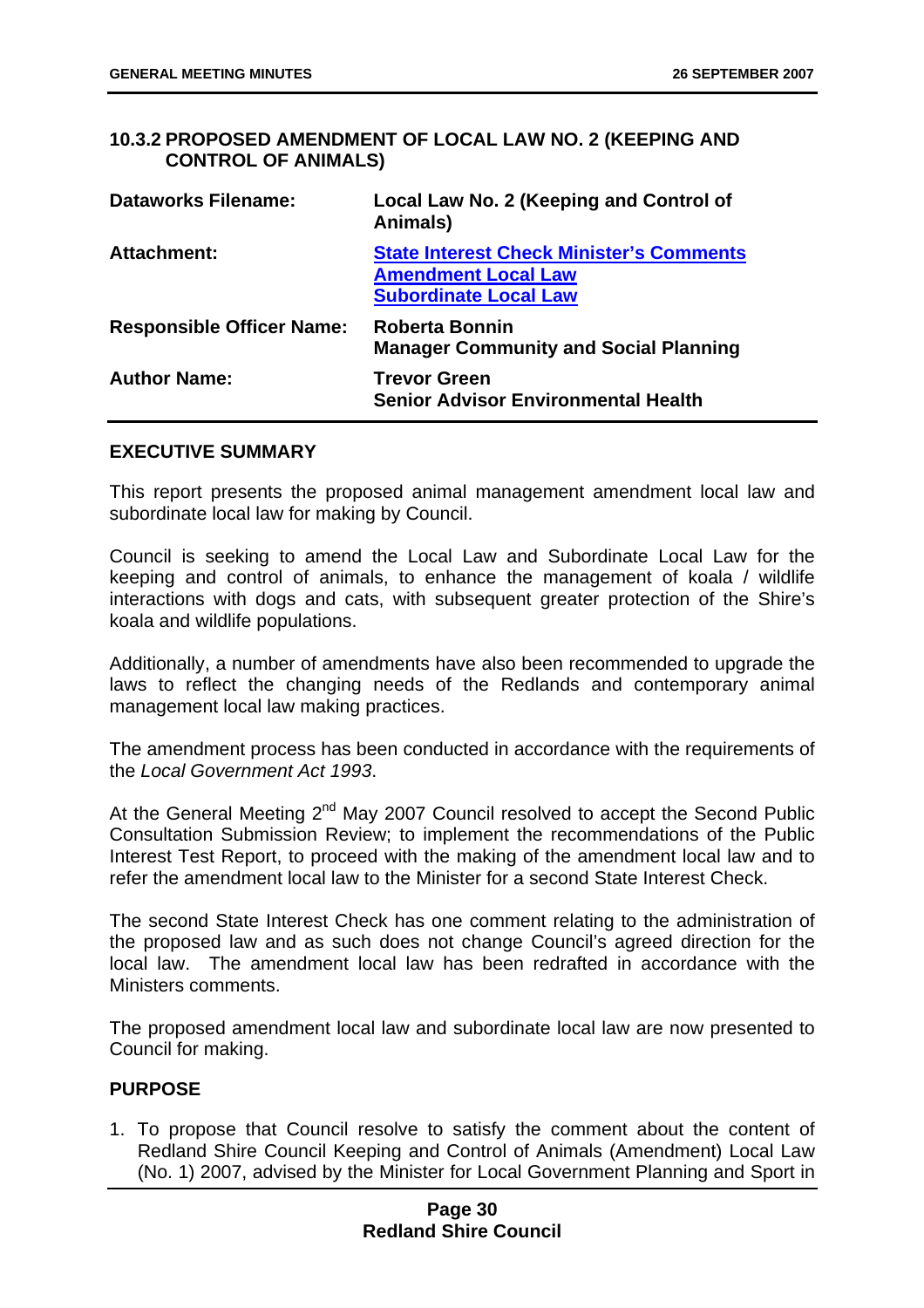the State Interest Comments attached to the letter from the Minister to Council dated 2 August 2007, as attached;

- 2. To propose that Council resolve to make Redland Shire Council Keeping and Control of Animals (Amendment) Local Law (No. 1) 2007, as advertised but amended as follows:
	- a. section 5(8) after the definition of **"chief executive officer"**—

*insert—*

'**"General Complaints Process Policy"** means the policy which sets out the general complaints process implemented by the local government in accordance with the *Local Government Act 1993*;';

b. section 43 (Insertion of new pt 5A), new sections 42C and 42D—

*omit, insert—*

#### '**Carrying out review**

42C.

The local government must carry out the review in accordance with the local government's General Complaints Process Policy.'.

3. To propose that Council resolve to make Redland Shire Council Subordinate Local Law No. 2 (Animal Management) 2007, as advertised.

Redland Shire Council Subordinate Local Law No. 2 (Animal Management) 2007 repeals Redland Shire Local Government Local Law No. 2 Keeping and Control of Animals Subordinate Local Law.

#### **BACKGROUND**

Council is seeking to amend the Local Law and Subordinate Local Law for the keeping and control of animals and to protect the Redland Shire's koala and wildlife populations by managing koala / wildlife interactions with dogs and cats, with subsequent greater protection of the Shire's koala and wildlife populations.

Additionally, as it has been a number of years since the laws have been amended, a number of amendments have been recommended to upgrade the laws to reflect the changing needs of the Redlands and contemporary animal management local law making practices.

The amendment process has been conducted in accordance with the requirements of the *Local Government Act 1993* and has included two State Interest Checks and two public consultation processes.

At the General Meeting 2nd May 2007 Council resolved: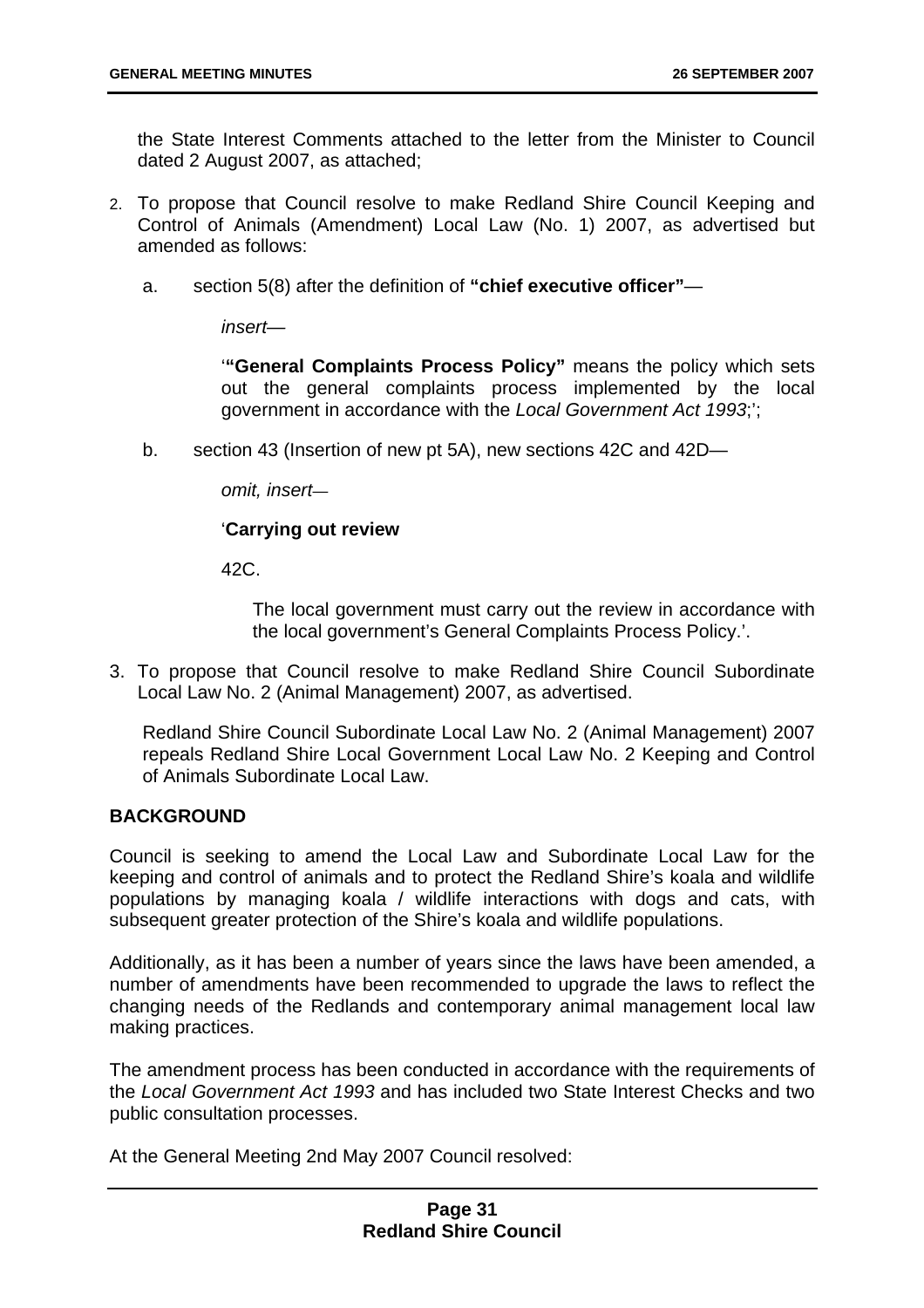- 1. To accept the Second Public Consultation Submission Review;
- 2. That pursuant to section 891 of the Local Government Act 1993, Council resolve to implement the recommendations of the Public Interest Test Report about Redland Shire Council Keeping and Control of Animals (Amendment) Local Law (No 1) 2007 (previously Redland Shire Council Keeping and Control of Animals (Amendment) Local Law (No 1) 2006) and Redland Shire Council Subordinate Local Law No 2 (Animal Management) 2007 (previously Redland Shire Council Subordinate Local Law No 2 (Animal Management) 2006);
- 3. To proceed with the making of Redland Shire Council Keeping and Control of Animals (Amendment) Local Law (No 1) 2007 (previously Redland Shire Council Keeping and Control of Animals (Amendment) Local Law (No 1) 2006) as advertised; and
- 4. To again ensure that Redland Shire Council Keeping and Control of Animals (Amendment) Local Law (No 1) 2007 (previously Redland Shire Council Keeping and Control of Animals (Amendment) Local Law (No 1) 2006) satisfactorily deals with any State interest in accordance with the requirements of section 872 of the Local Government Act 1993 and, in particular, advise the Minister of Council's decision under step 6 of the other local law making process.

The draft amendment local law was subsequently referred to the Minister, with the Minister's response received 3rd August 2007.

#### **ISSUES**

Second State Interest Check

The Minister's comments have been reviewed by the Manager Community and Social Planning, Manager Legal Services, Senior Advisor Environmental Health and King and Company Solicitors.

The second State Interest Check has one new comment (attached). This comment relates to the overall process of when a person can apply to Council for a review of a decision made under the local law. This is a new matter relating to a change in requirements under the Local Government Act 1993, which was introduced after the first State Interest Check. Amendment of the draft amendment local law to address the Minister's comment is considered appropriate and does not change Council's agreed direction for the local law.

The amendment local law has been redrafted in accordance with the Minister's comment. Under section 872 of the Local Government Act 1993, Council may proceed further in making the proposed local law.

#### **RELATIONSHIP TO CORPORATE PLAN**

The recommendation primarily supports Council's strategic priority to build safe, strong and self reliant communities with access to community services, infrastructure and opportunities for participation in community life.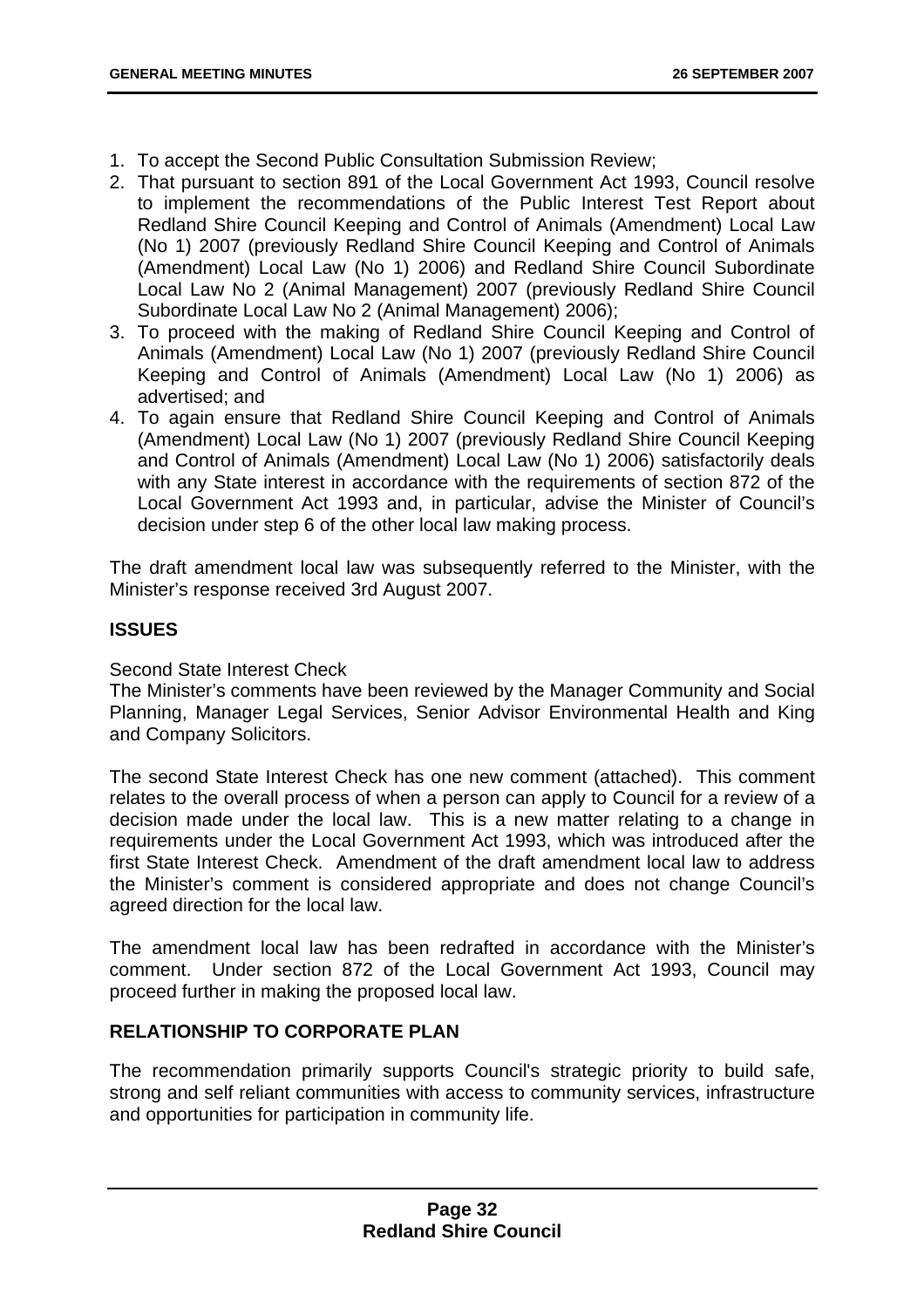The recommendations also support Council's strategic priority to ensure the enhancement of biodiversity including koala habitat, bushland, greenspace, waterways, catchments, air and costal ecosystems in recognition of our unique location on Moreton Bay.

#### **FINANCIAL IMPLICATIONS**

As previously advised at the General Meeting 31 May 2006, Item 10.1.5:

• While it is not envisaged at this time that the implementation projects will require additional full time resourcing for Animal Management, temporary or part time staff may be required. Animal Management will review the effects of the new provisions on their workload after six months and will request additional resourcing if required.

#### **PLANNING SCHEME IMPLICATIONS**

The Land Use Planning Group was consulted and it is considered that the outcome of recommendations in this report will not require any amendments to the Redlands Planning Scheme.

#### **CONSULTATION**

Consultation has occurred with Council's Legal Services Group, King and Company Solicitors and the Department of Local Government, Planning, Sport and Recreation.

#### **OPTIONS**

#### **PREFERRED**

That Council resolve as follows:

- 1. To address the comment about the content of Redland Shire Council Keeping and Control of Animals (Amendment) Local Law (No. 1) 2007, advised by the Minister for Local Government Planning and Sport in the State Interest Comments attached to the letter from the Minister to Council dated 2 August 2007, by amending Redland Shire Council Keeping and Control of Animals (Amendment) Local Law (No. 1) 2007 as detailed in resolution 2.
- 2. To make Redland Shire Council Keeping and Control of Animals (Amendment) Local Law (No. 1) 2007 as advertised but amended as follows:-
	- (a) section 5(8) after the definition of "chief executive officer"—

*insert—*

'"General Complaints Process Policy" means the policy which sets out the general complaints process implemented by the local government in accordance with the *Local Government Act 1993*;';

(b) section 43 (Insertion of new pt 5A), new sections 42C and 42D—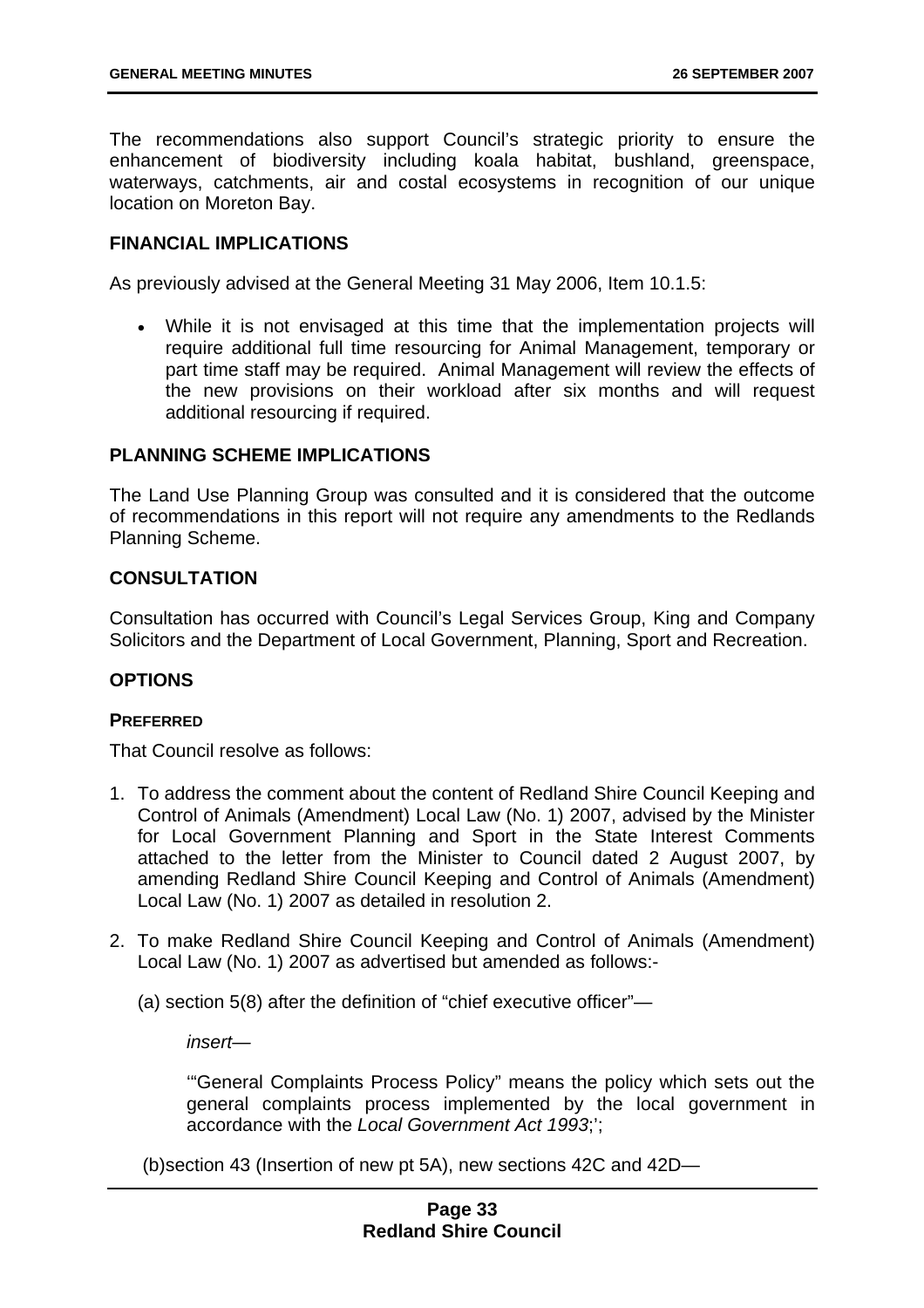*omit, insert—* 

*'Carrying out review* 

*42C.* 

*The local government must carry out the review in accordance with the local government's General Complaints Process Policy.'.* 

3. To make Redland Shire Council Subordinate Local Law No. 2 (Animal Management) 2007 which repeals Redland Shire Local Government Local Law No. 2 Keeping and Control of Animals Subordinate Local Law as advertised.

#### **ALTERNATIVES**

- 1. That Council not agree to satisfy the comment about the content of Redland Shire Council Keeping and Control of Animals (Amendment) Local Law (No. 1) 2007, advised by the Minister for Local Government Planning and Sport in the State Interest Comments attached to the letter from the Minister to Council dated 2 August 2007.
- 2. Legal advice be sought regarding the consequences of this on the local law making process and provided to Council for further consideration.

#### **OFFICER'S/COMMITTEE RECOMMENDATION/ COUNCIL RESOLUTION**

| Moved by:    | Cr Burns         |
|--------------|------------------|
| Seconded by: | <b>Cr Barker</b> |

**That Council resolve as follows:** 

- **1. To address the comment about the content of Redland Shire Council Keeping and Control of Animals (Amendment) Local Law (No. 1) 2007, advised by the Minister for Local Government Planning and Sport in the State Interest Comments attached to the letter from the Minister to Council dated 2 August 2007, by amending Redland Shire Council Keeping and Control of Animals (Amendment) Local Law (No. 1) 2007 as detailed in resolution 2;**
- **2. To make Redland Shire Council Keeping and Control of Animals (Amendment) Local Law (No. 1) 2007 as advertised but amended as follows:-** 
	- **(a) section 5(8) after the definition of "chief executive officer"—**

**insert—** 

**'General Complaints Process Policy" means the policy which sets out the general complaints process implemented by the local government in accordance with the** *Local Government Act 1993***;';**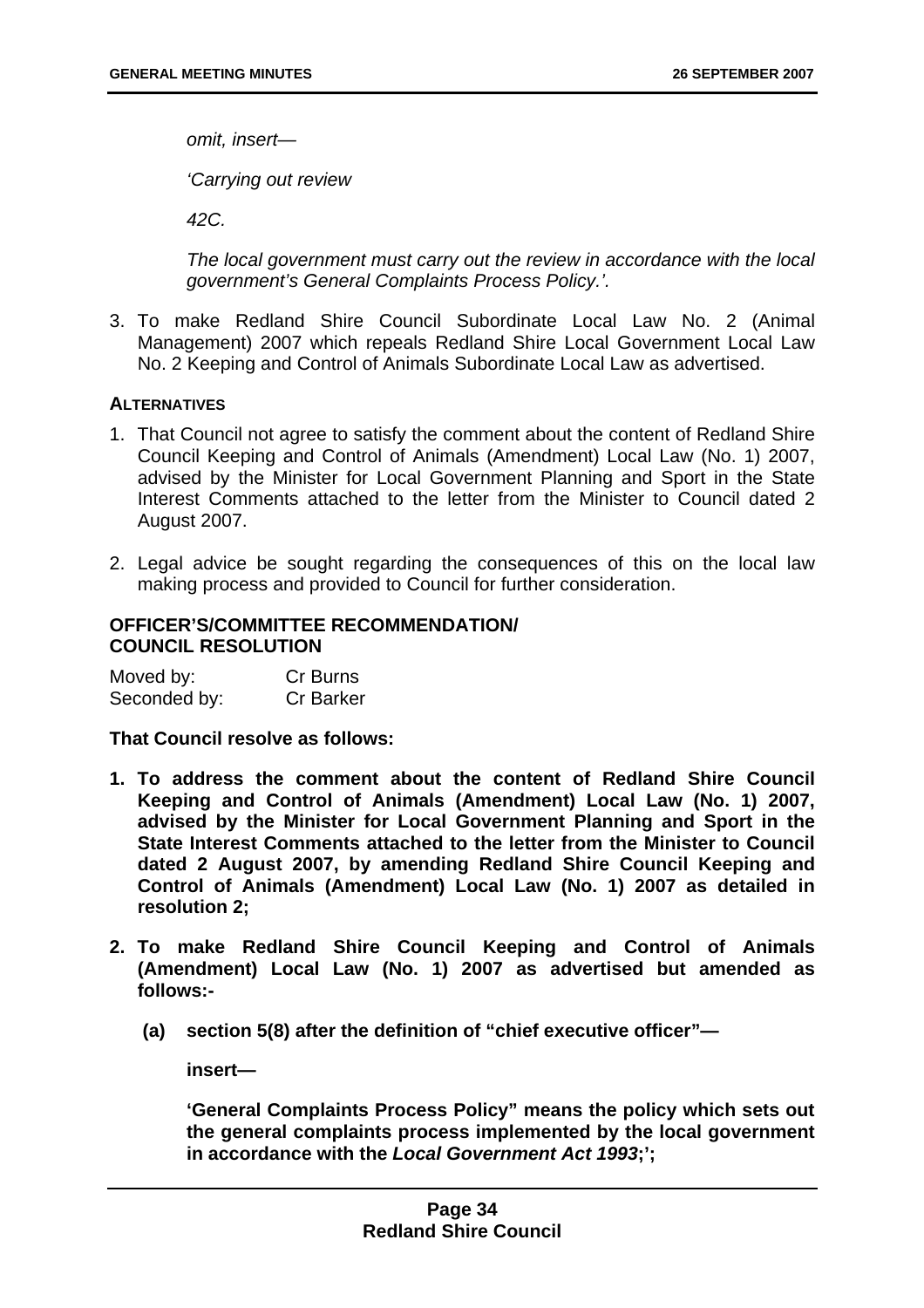**(b) section 43 (Insertion of new pt 5A), new sections 42C and 42D—** 

**omit, insert—** 

**'Carrying out review'** 

**42C.** 

**The local government must carry out the review in accordance with the local government's General Complaints Process Policy.'; and** 

**3. To make Redland Shire Council Subordinate Local Law No. 2 (Animal Management) 2007 which repeals Redland Shire Local Government Local Law No. 2 Keeping and Control of Animals Subordinate Local Law as advertised.** 

**CARRIED**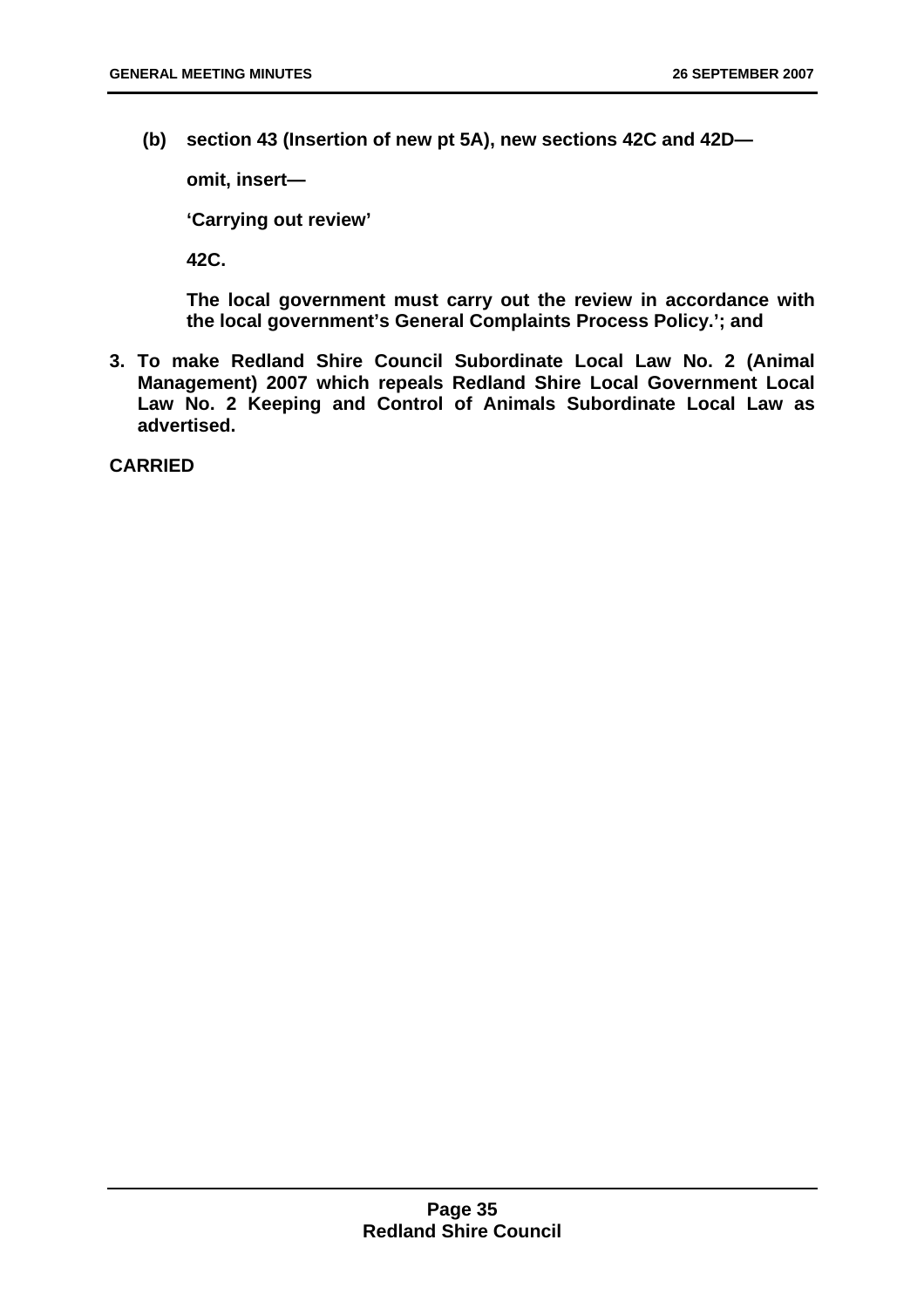# **10.4 CLOSED SESSION**

## **MOTION TO CLOSE MEETING**

That the meeting be closed to the public under Section 463(1) of the *Local Government Act 1993* to discuss the following item:

# **4.1 Environment Charge Land Acquisition Update and Proposed Future Acquisitions**

The reason that is applicable in this instance is as follows:

*"(h) other business for which a public discussion would be likely to prejudice the interests of the local government or someone else, or enable a person to gain a financial advantage."* 

## CARRIED

# **MOTION TO REOPEN MEETING**

That the meeting be again opened to the public.

## CARRIED

# **10.4.1 ENVIRONMENT CHARGE LAND ACQUISITION UPDATE AND PROPOSED FUTURE ACQUISITIONS**

| <b>Dataworks Filename:</b>       | <b>EM Environment Charge Acquisitions 06/07</b>                   |
|----------------------------------|-------------------------------------------------------------------|
| <b>Responsible Officer Name:</b> | <b>Gary Photinos</b><br><b>Manager Environmental Management</b>   |
| <b>Author Name:</b>              | <b>Stuart Fitzsimmons</b><br><b>Adviser Biodiversity Planning</b> |

# **EXECUTIVE SUMMARY**

A confidential report from Manager Environmental Management regarding this matter was discussed in closed session.

# **COMMITTEE RECOMMENDATION**

**That the Officer's Recommendation in the confidential report relating to this matter from Manager Environmental Management, dated 12 September 2007, be adopted with an amendment to recommendation 1(b) to reflect the "whole" of lot and not "part" of lot as detailed.** 

## **ADDENDUM – 24 SEPTEMBER 2007**

Since the Planning & Policy Committee meeting on 12 September 2007, a further property has been identified as a koala habitat property within the urban footprint and as a potential Environment Charge acquisition.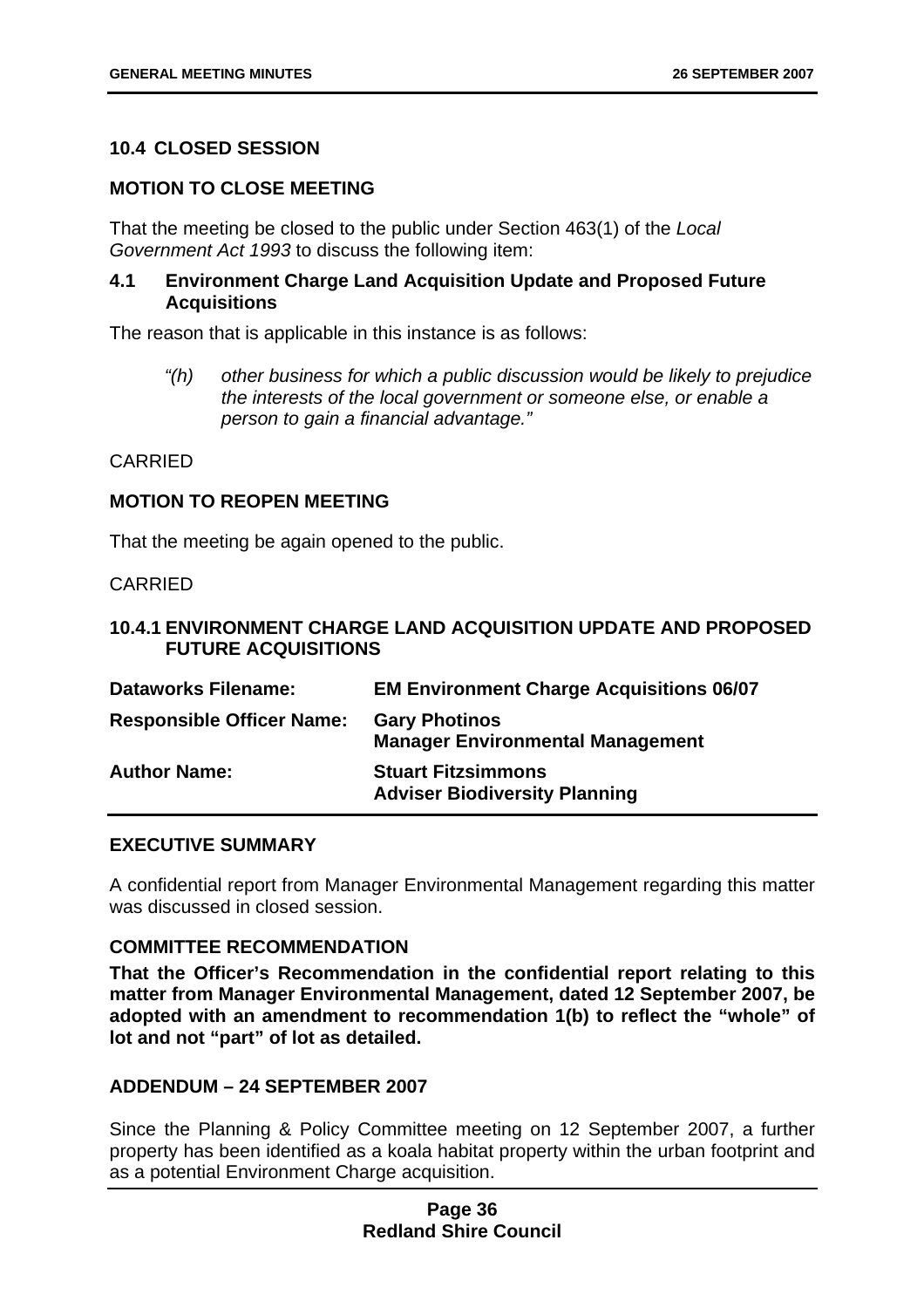A confidential assessment matrix provides details to Council of the subject property, including locality maps.

# **REVISED RECOMMENDATION/ COUNCIL RESOLUTION**

| Moved by:    | Cr Burns   |
|--------------|------------|
| Seconded by: | Cr Ogilvie |

**That Council resolve as follows:** 

- **1. Enter into negotiations with property owners for the purchase of properties nominally between 2007 to 2010 identified in 1 a), b), c), d), e) and f) in the confidential report in this matter from Manager Environmental Management dated 12 September 2007, with 1b) being whole of lot, not part of lot, and the additional property identified in the confidential attachment to the addendum dated 24 September 2007;**
- **2. Enter into preliminary negotiations for the properties identified in 2 a), b), c), d), e), f), g) and h) of report in this matter for future purchase or offset opportunities nominally between 2010 - 2012;**
- **3. Delegate its powers under section 36 (2) (b) of the** *Local Government Act* **to the Chief Executive Officer to acquire, hold and deal with these properties subject to these properties being acquired at "fair market value" and sufficient funds available in the budget at the time of the acquisition;**
- **4. Once the whole of the property identified in 1b) of the report is purchased, that Council proceed to temporarily close the end of this road to all traffic in the interest of public safety, under the provisions of section 915 of the** *Local Government Act***;**
- **5. Using the Environment Separate Charge, to fund the securing of these properties including fencing, signage, and undertake initial management such as clean up and track works up to 5% of purchase costs;**
- **6. That this report and details of this acquisition remain confidential until such time as this matter is finalised; and**
- **7. That the Mayor and Chief Executive Officer be authorised to sign and seal all documentation associated with acquisition of these properties.**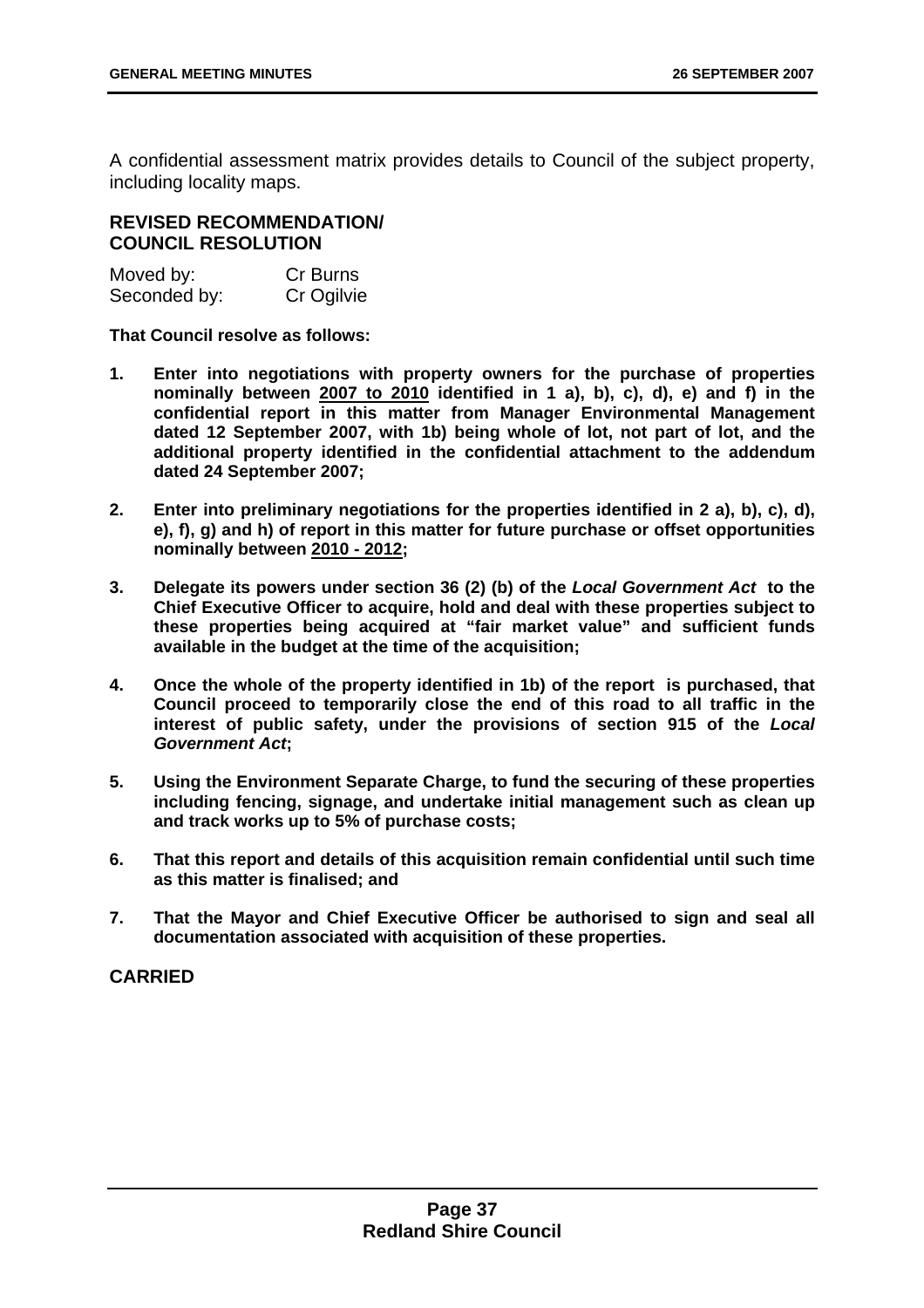# **10.5 GENERAL BUSINESS**

Permission was granted for the following items of general business to be raised:

## **10.5.1 CAPALABA BUSINESS PRECINCT**

## **COMMITTEE RECOMMENDATION/ COUNCIL RESOLUTION**

| Moved by:    | Cr Burns         |
|--------------|------------------|
| Seconded by: | <b>Cr Barker</b> |

**That a report be brought back to a future Planning and Policy Committee meeting defining the area of the Capalaba Business Precinct to allow this to be identified for promotion within the Shire.** 

# **CARRIED**

# **10.5.2 SAFE COMMUNITIES PROGRAM**

# **COMMITTEE RECOMMENDATION/ COUNCIL RESOLUTION**

| Moved by:    | Cr Henry |
|--------------|----------|
| Seconded by: | Cr Beard |

**That a report be prepared on the Safe Communities Program, and its applicability to the Redlands community as a means to:** 

- **a. Assisting Council to meet its obligations under the Corporate Plan and Community Safety Policy;**
- **b. Determining the best way forward for community members and organisations with a demonstrable focus on, and commitment to, community safety; and**
- **c. Identifying other options to strengthen the community's capacity to respond to safety issues.**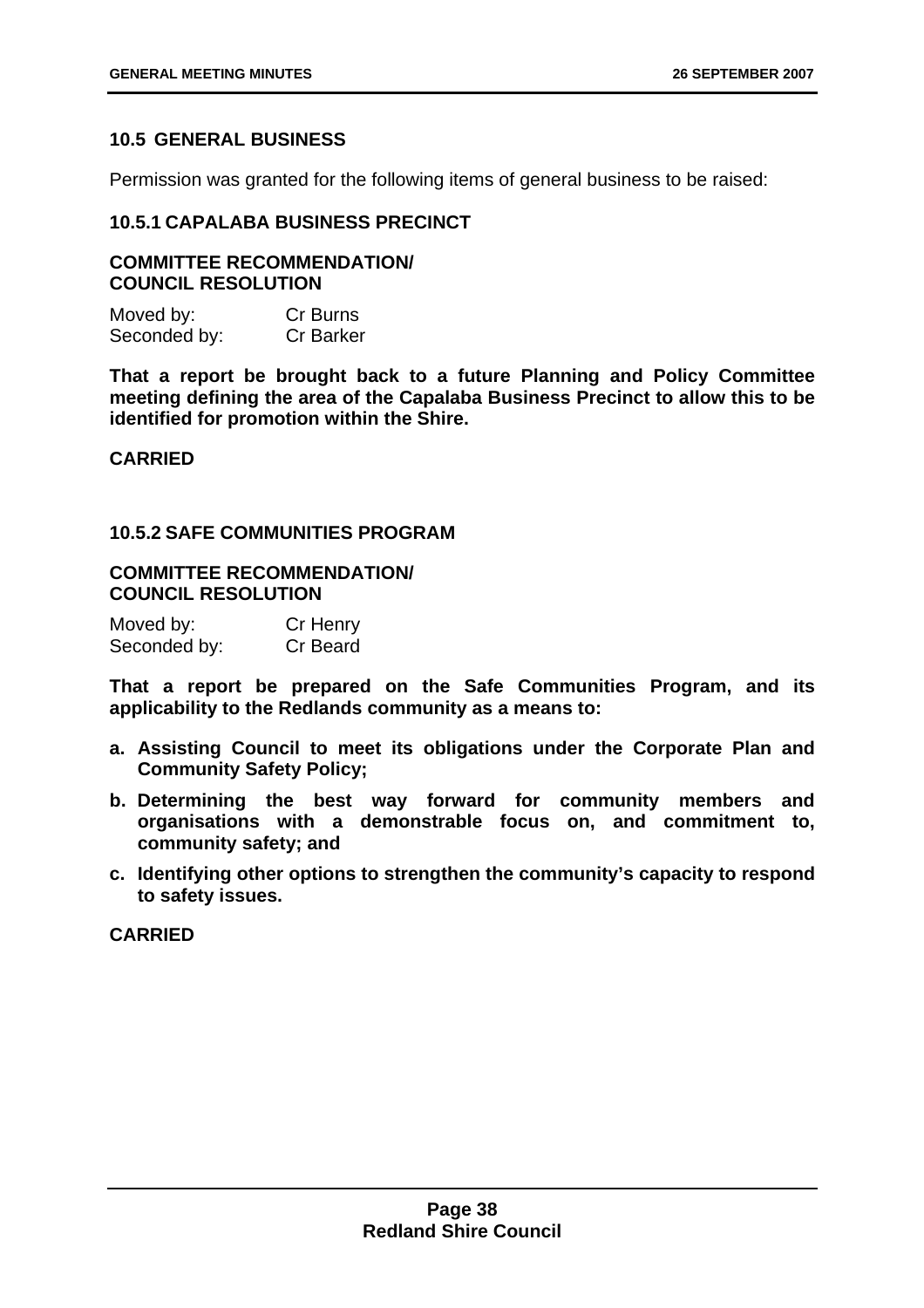# **11 REDLAND WATER AND WASTE COMMITTEE 19/09/07 - RECEIPT AND ADOPTION OF REPORT**

| Moved by:    | <b>Cr Barker</b> |
|--------------|------------------|
| Seconded by: | Cr Ogilvie       |

That the following Redland Water and Waste Committee Report of 19 September 2007 be received.

CARRIED

#### **DECLARATION OF OPENING**

Cr Barker declared the meeting open at 9.00 am.

# **RECORD OF ATTENDANCE AND LEAVE OF ABSENCE**

| <b>Members Present</b>                 |                                                  |
|----------------------------------------|--------------------------------------------------|
| Cr A G Barker                          | <b>Chair and Councillor Division 1</b>           |
| Cr D H Seccombe                        | Mayor                                            |
| Cr C B Ogilvie                         | <b>Councillor Division 2</b>                     |
| Cr D A Henry                           | <b>Councillor Division 3</b>                     |
| Cr P J Dowling                         | Deputy Mayor and Councillor Division 4           |
| Cr J L Burns                           | <b>Councillor Division 5</b>                     |
| Cr T Bowler                            | <b>Councillor Division 6</b>                     |
| Cr M A Elliott                         | <b>Councillor Division 7</b>                     |
| Cr A R Beard                           | <b>Councillor Division 8</b>                     |
| Cr K M Williams                        | <b>Councillor Division 9</b>                     |
| Cr H J Murray                          | <b>Councillor Division 10</b>                    |
|                                        |                                                  |
| <b>Committee Manager</b>               |                                                  |
| Mr J Pruss                             | General Manager Redland Water & Waste            |
| <b>Officers</b>                        |                                                  |
| Mr T Kasper                            | <b>Manager Technical Support</b>                 |
| Mr B Taylor                            | <b>Manager Treatment Operations</b>              |
| Mr N Vitharana                         | Acting Manager Technical Support/Senior Planning |
|                                        | Engineer                                         |
| Mr W Mortlock                          | <b>Senior Adviser Environmental Protection</b>   |
|                                        |                                                  |
| <b>Minutes</b>                         |                                                  |
| Mrs J Thomas                           | Corporate Meetings & Registers Officer           |
|                                        |                                                  |
| <b>PUBLIC PARTICIPATION AT MEETING</b> |                                                  |
|                                        |                                                  |
| Nil                                    |                                                  |
|                                        |                                                  |

## **DECLARATION OF INTEREST**

Nil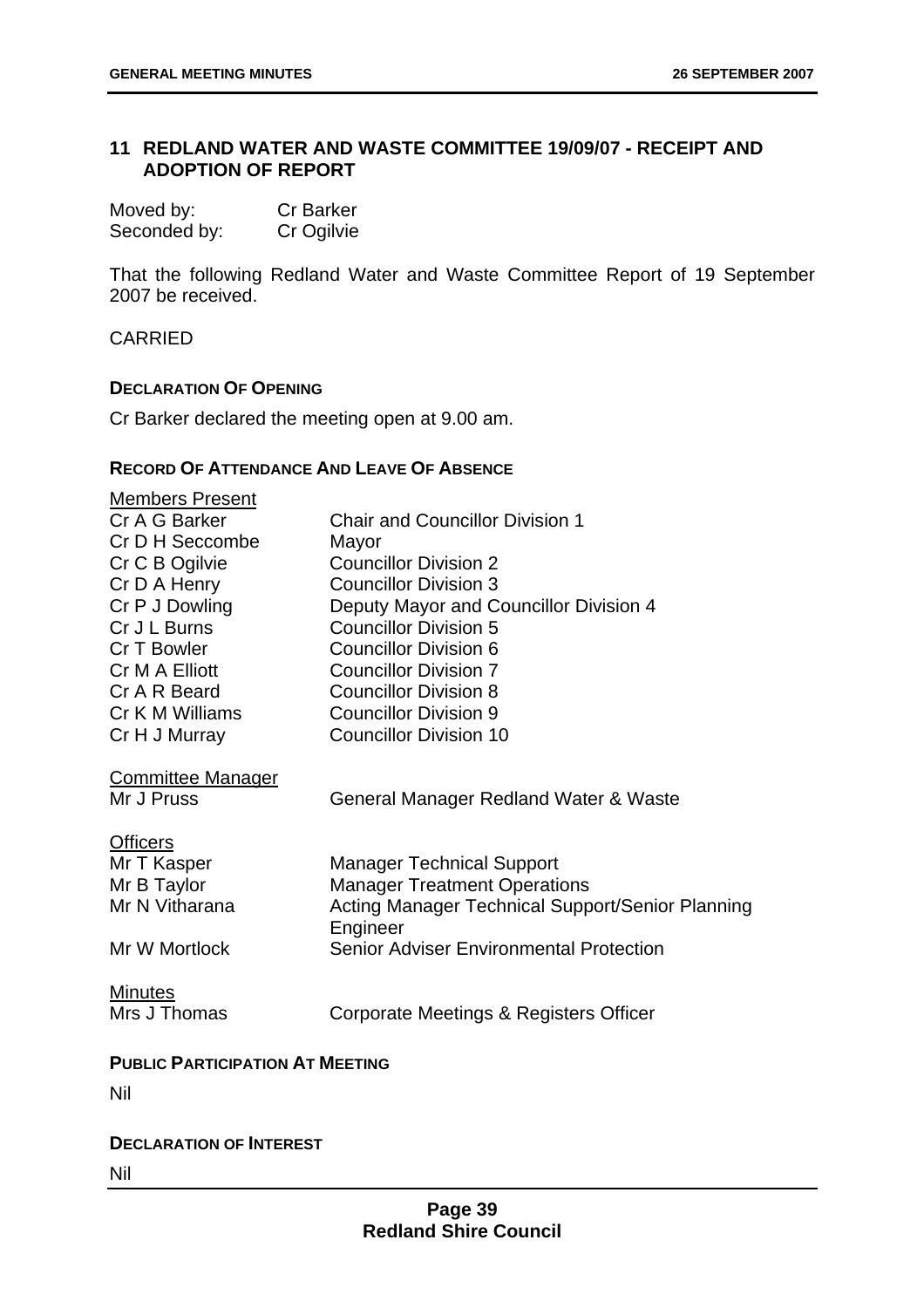# **MOTION TO ALTER THE ORDER OF BUSINESS**

Nil

Cr Beard left the meeting at 9.10 am during item 1.1. Cr Burns left the meeting at 9.35 am during item 2.1. Cr Elliott left the meeting at 9.45 am during item 2.1. Cr Williams left the meeting at 9.45 am during item 2.1.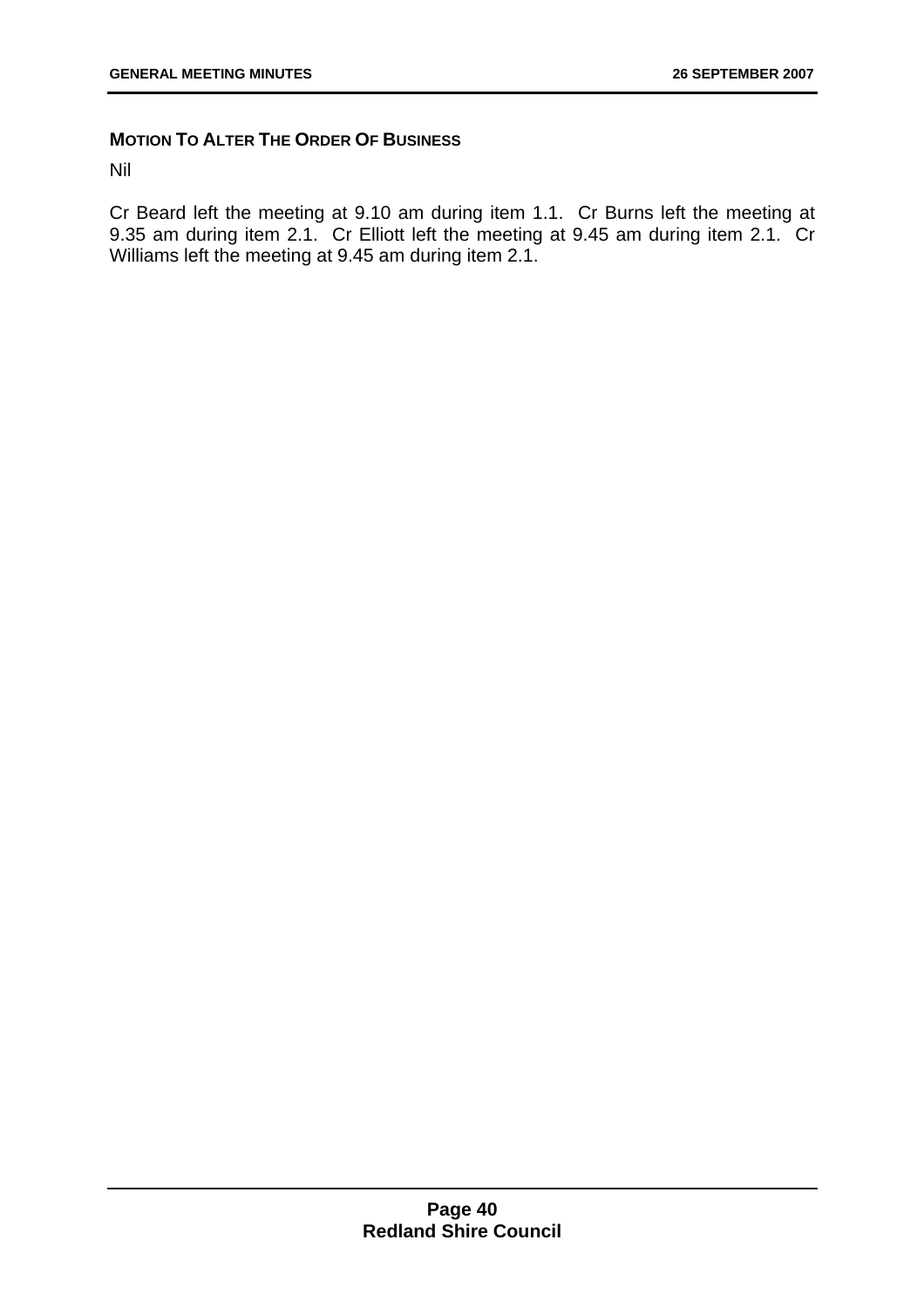# **11.1 PLANNING AND POLICY**

## **11.1.1 RSC ACTIONS IN THE SOUTH EAST QUEENSLAND HEALTHY WATERWAYS STRATEGY 2007-2012**

| <b>Dataworks Filename:</b>       | <b>EM Healthy Waterways</b>                                                                                      |
|----------------------------------|------------------------------------------------------------------------------------------------------------------|
| <b>Attachments:</b>              | <b>RSC contributing actions for the South East</b><br><b>Queensland Healthy Waterways Strategy 2007-</b><br>2012 |
| <b>Responsible Officer Name:</b> | <b>Gary Photinos</b><br><b>Manager Environmental Management</b>                                                  |
| <b>Author Name:</b>              | <b>Mick Holland</b><br><b>Advisor Waterways Management</b>                                                       |

## **EXECUTIVE SUMMARY**

Endorsement of Council's commitments under the *South East Queensland Healthy Waterways Strategy 2007-2012* (HWS) is sought as the SEQ Healthy Waterways Partnership Secretariat has advised Council that the HWS will be finalised following the public consultation period which finishes on 14 September 2007.

## **PURPOSE**

The purpose of this report is to seek Council endorsement for a list of actions in the attachment for which Council would have responsibility for implementing in the HWS.

The Partnership Secretariat has written to Council requesting final endorsement of Council's commitments in the HWS by the end of the public exhibition period (14 September 2007). The recommendation in this report is that Council's endorsement to the proposed actions be made retrospective to this date.

## **BACKGROUND**

- Council endorsed the *South East Queensland Regional Water Quality Management Strategy 2001* in March 2002.
- The Partnership Secretariat commenced a review and update of the South East Queensland Regional Water Quality Strategy 2001 during August 2005 to produce a new strategy titled South East Queensland Healthy Waterways Strategy 2007– 2012. The two major problems affecting waterways in SEQ that were to be addressed in the HWS were: point sources of pollution; and diffuse sources of pollution from urban and rural land uses.
- Council Officers were involved in the process of development of the HWS. The Strategy development phase also included a presentation to Council in February 2006 and negotiations with RSC Officers to include Council's actions in the working draft of the HWS.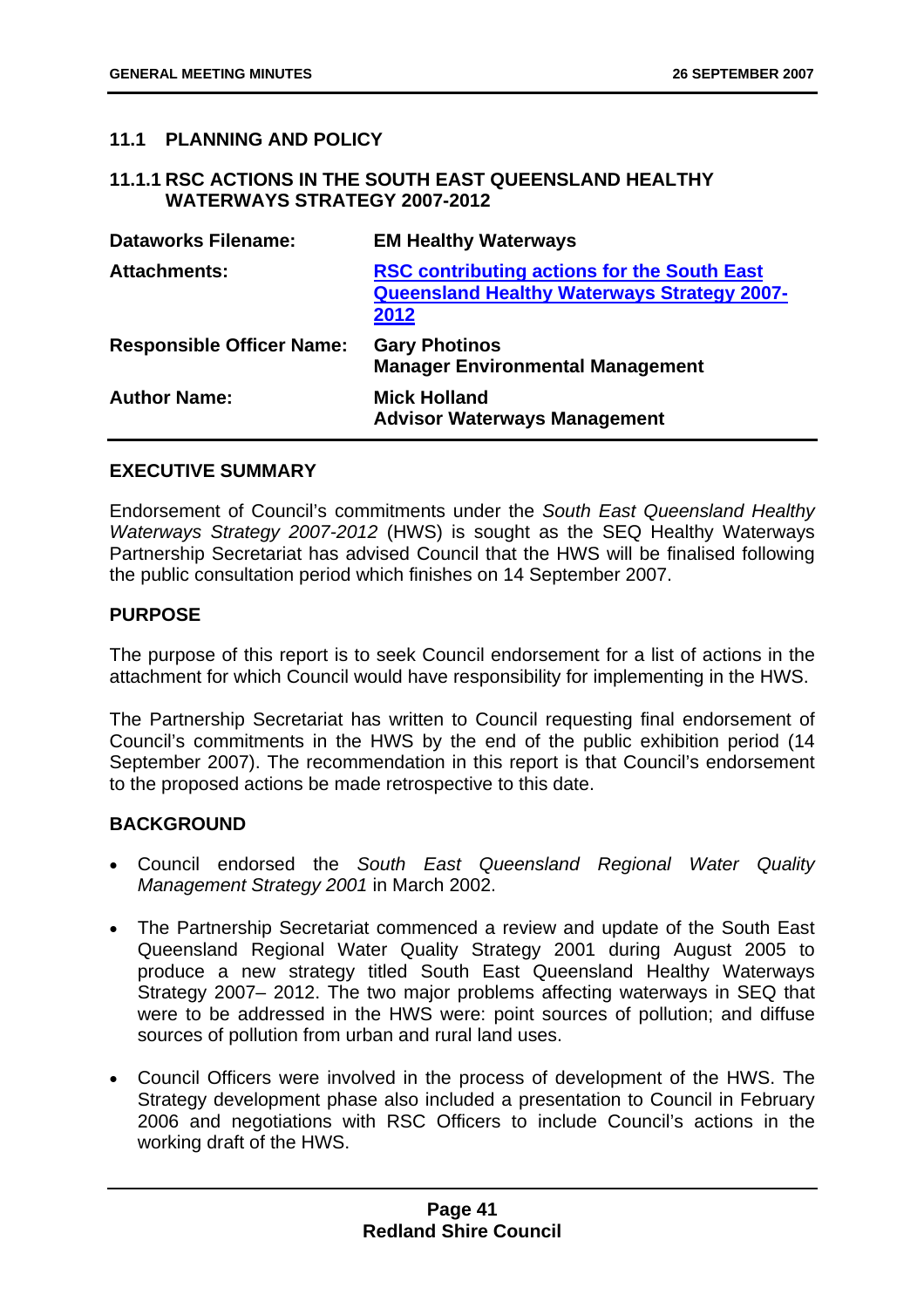- In August 2006 the Partnership Secretariat produced the *Phase 3 Consultation Second Draft of the* SEQ *HWS*. This document contained 11 individual actions for Council relevant to two of the overall strategy's action plans: point source pollution management and Water Sensitive Urban Design (WSUD).
- In August 2006 in response to a request from the Partnership Secretariat to contribute Council's actions to the HWS a list of 28 RSC actions was sent to the Partnership Secretariat. The list of actions related to five of the strategy's nine action plans. Only existing budgeted commitments at that time were included as RSC actions. This list of actions has been included in the public exhibition version of the SEQ HWS.
- Throughout May 2007 Council received additional uncommitted actions from the Partnership Secretariat. These actions were derived from continuing science and planning studies.
- The current list of actions for Redland Shire Council in Attachment 1 is complete list of actions for which Council would be responsible for implementing under the HWS.

# **ISSUES**

# *Strategy description:*

The South East Queensland Healthy Waterways Strategy (SEQ HWS) is an actionbased strategy prepared on behalf of SEQ Healthy Waterways Partners, including Council, to achieve the strategy's vision by 2026. The Strategy has a nominal fiveyear timeframe containing some actions with a longer timeline. The State Government has recently submitted a range of actions and committed funding to the Strategy. Council has been engaged at various levels in development of the Strategy since 2006.

The Strategy contains targets, action plans with management outcomes. The targets are linked to principles and policies of the South East Queensland Regional Plan. Implementation of the SEQ HWS will assist with achieving the goal of several of the SEQ Regional Plans Desired Regional Outcomes.

In response to the challenges of waterway management presented by the SEQ HWS and the annual report card scores ('F' grades in 2005 and '06) from the regional waterway monitoring program, the Environmental Management Group, in 2006 initiated a policy response involving development of a draft Waterways and Catchments Plan 2007-2012 (WCP). The WCP has been developed to align planning and management commitments with Council's corporate planning cycle. When complete, the WCP will provide a policy structure and identify resource commitments to implement the actions contained in the SEQ HWS.

Redland Shire Council has budgeted to implement a series of actions identified in Attachment 1 as **'Budgeted Activity'.**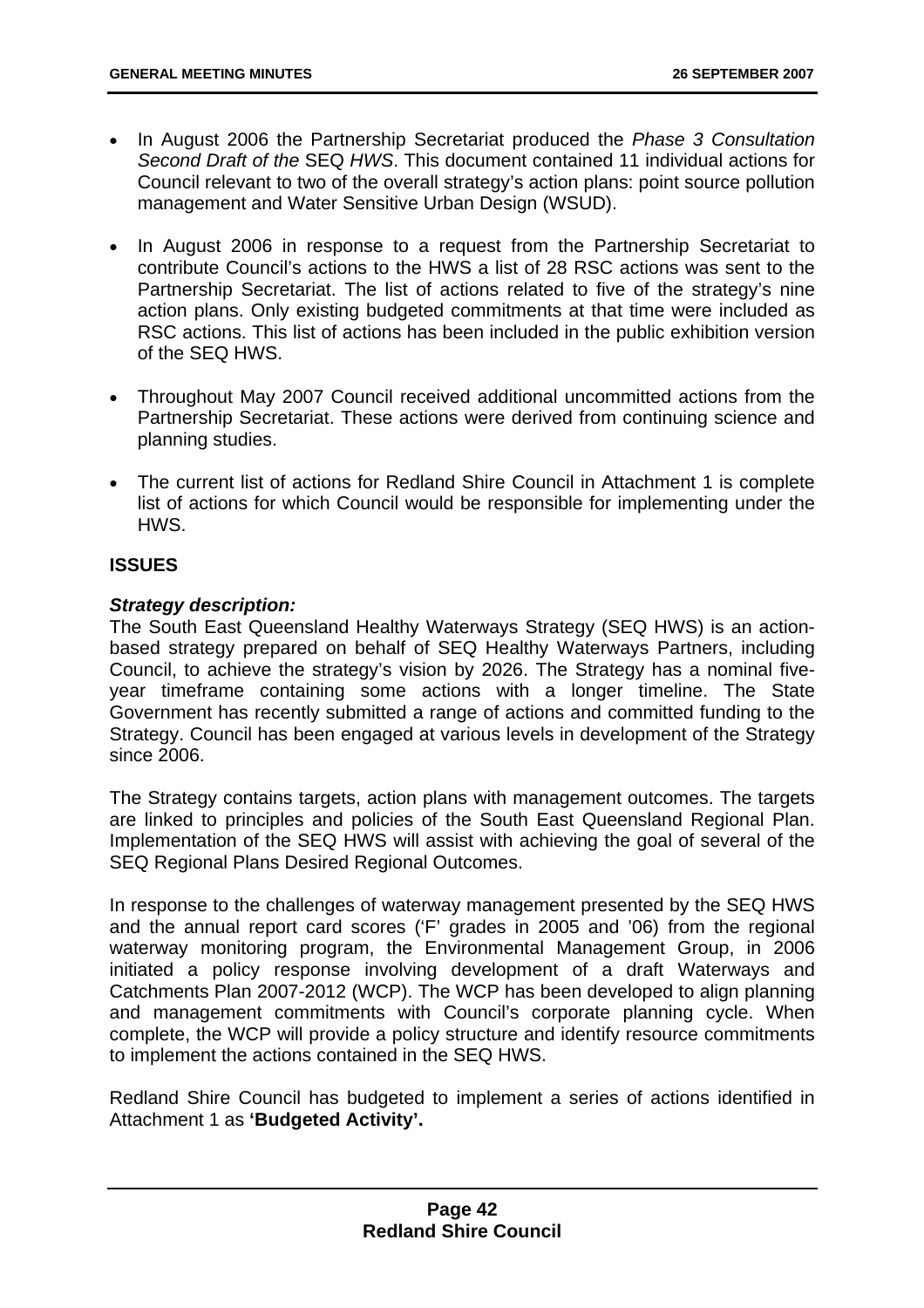# *Finalisation of the SEQ HWS:*

Correspondence received from the Partnership Secretariat (July 2007) states that the HWS will be finalised following the completion of the four-week public engagement period.

## *Resource implications:*

Any increases in resources (personnel) required to implement Council's action in the HWS will be identified and included in the corporate planning and budget process.

# *Legislative and policy obligations of the SEQ HWS:*

The SEQ HWS is linked with a series of other legislative, policy and planning instruments which contain a variety of obligations upon Council. Key legislation / policies / strategies are:

- *Integrated Planning Act, 1997*: SEQ Regional Plan 2005-2026 and Local Government planning schemes;
- *Environmental Protection Act, 1994* / *Environmental Protection (Water) Policy, 1997*;
- SEQ Regional Coastal Management Plan; and
- SEQ Regional Water Strategy.

As a responsible Local Government authority and landholder in SEQ Council should commit to achieving the HWS vision by endorsing the proposed list of 48 budgeted and unbudgeted actions in Attachment 1. However, Council could endorse only those which are identified as **Budgeted Activity** in the attachment, pending an analysis of costs and implications for the new actions.

There are no statutory obligations attached to endorsement of the SEQ HWS by Council, however there a moral and custodial issues arising from Council's tenure and ownership of land and natural resources and planning powers over waterways and catchments in the region.

# **RELATIONSHIP TO CORPORATE PLAN**

Although the recommendation relates to endorsement of a regional strategy the recommendation primarily supports Council's strategic priority to 'protect, maintain and enhance the health of the Shire's waterways and coastal zone, and the strategy to develop and implement water quality management for all Shire catchments.

# **FINANCIAL IMPLICATIONS**

The costs of implementing Council's (proposed) actions in the SEQ HWS as shown in Attachment 1 are:

- **Budgeted Activities** are covered by existing budget allocations or have no direct financial cost associated with implementation. Many point-source pollution actions will be subject to the water industry reform process post-June 2008.
- There are 13 **New Actions** which have not been costed or included in Council's operational or budget planning process. The cost of implementing these actions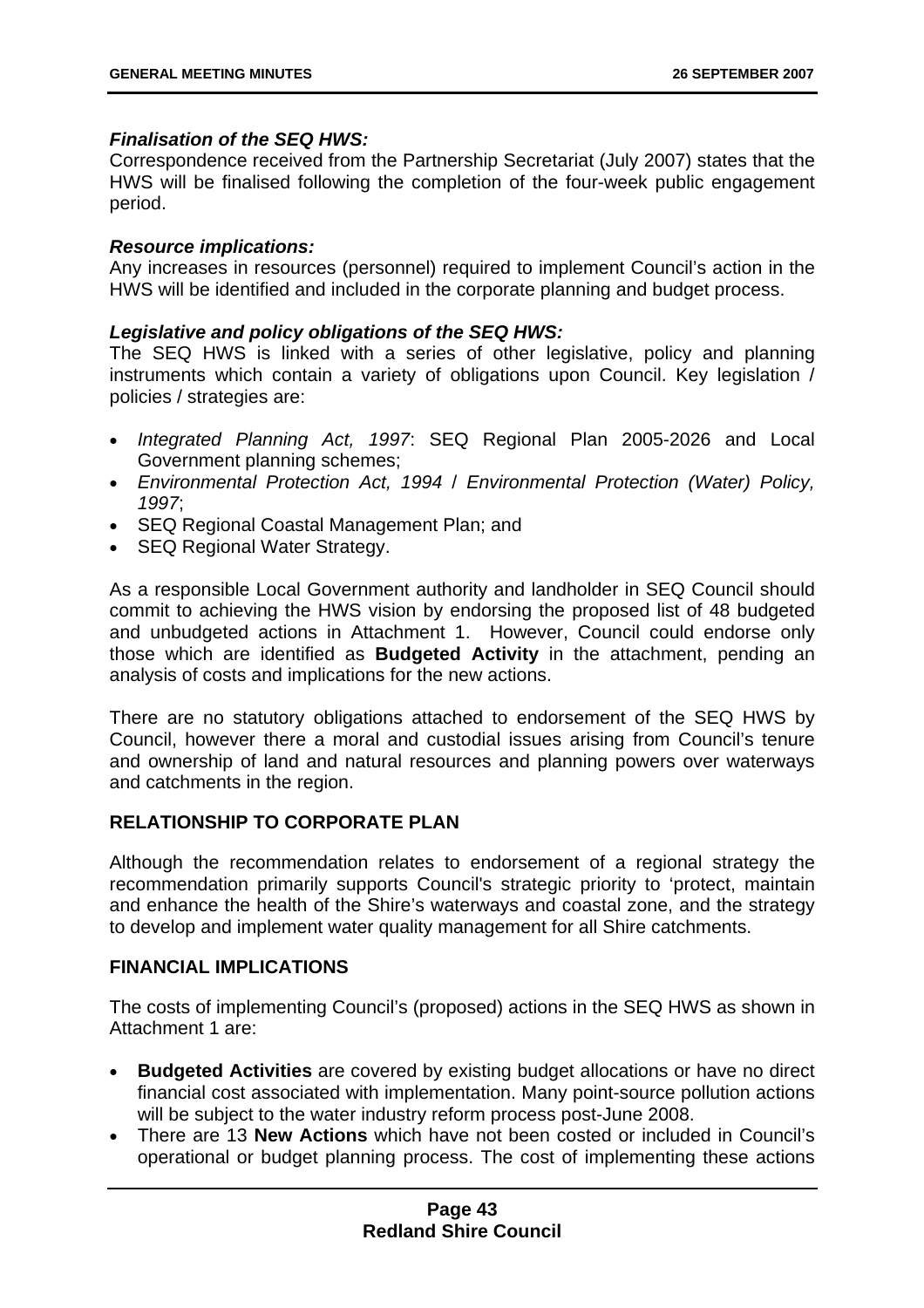will need to be incorporated into Council's corporate planning and budget processes within the timeframe of the HWS.

## **PLANNING SCHEME IMPLICATIONS**

The Land Use Planning Group was consulted and it is considered that the outcome of recommendations in this report will result in possible amendments to the Redlands Planning Scheme, such as:

- Additional constraints to land development in 'nutrient source not-spots' that will be identified through land investigations and mapping carried out in conjunction with the Queensland Environmental Protection Agency (Coastal Algal Blooms Action Plan);
- The addition of load-based Water Quality Objectives (WQO's) for nutrients and sediment for each catchment;
- Additional design requirements for Water Sensitive Urban Design; and
- Additional requirements for protection of freshwater wetland ecosystems.

# **CONSULTATION**

The actions listed in the attachment were drafted in collaboration with Officers from the following groups / teams:

- Land Use Planning Group;
- Environmental Management Group;
- Redland Water and Waste (Treatment Operations and Customer Service / Business Performance);
- Parks and Conservation Team;
- Infrastructure Planning (Roads and Drainage Planning);
- Pollution Prevention Team;
- Environmental Education Team; and
- Corporate Communications Team.

The Adviser, Waterways Management has acted as liaison between Council and the Partnership Secretariat during production of the SEQ HWS since the first round of strategy-development workshops in June 2006.

## **OPTIONS**

## **PREFERRED**

That Council resolve to:

- 1. Endorse only those actions identified as 'Budgeted Activity' in the attachment; and
- 2. Formally notify the Healthy Waterway Partnership Secretariat of Council's resolution.

# **ALTERNATIVE**

There is no alternative option offered.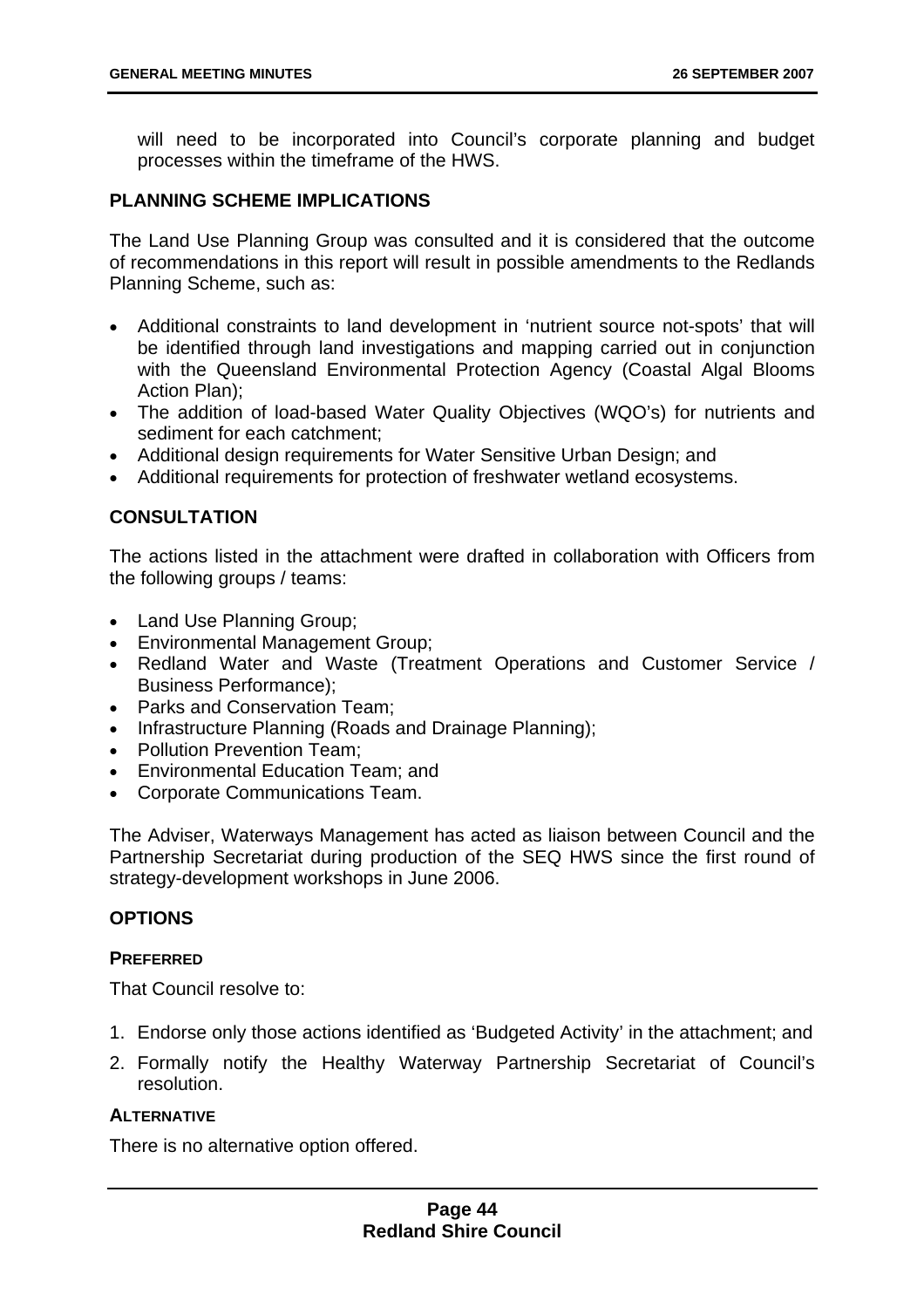#### **OFFICER'S RECOMMENDATION**

That Council resolve to:

- 1. Endorse only those actions identified as 'Budgeted Activity' in the attachment to this report; and
- 2. Formally notify the Healthy Waterway Partnership Secretariat of Council's resolution.

# **COMMITTEE DISCUSSION**

It was agreed to include both budgeted and unbudgeted actions for implementation.

# **COMMITTEE RECOMMENDATION/ COUNCIL RESOLUTION**

| Moved by:    | Cr Henry          |
|--------------|-------------------|
| Seconded by: | <b>Cr Elliott</b> |

## **That Council resolve as follows:**

- **1. To implement the identified actions in the attachment to this report, subject to budget approvals; and**
- **2. To formally notify the Healthy Waterway Partnership Secretariat of Council's resolution.**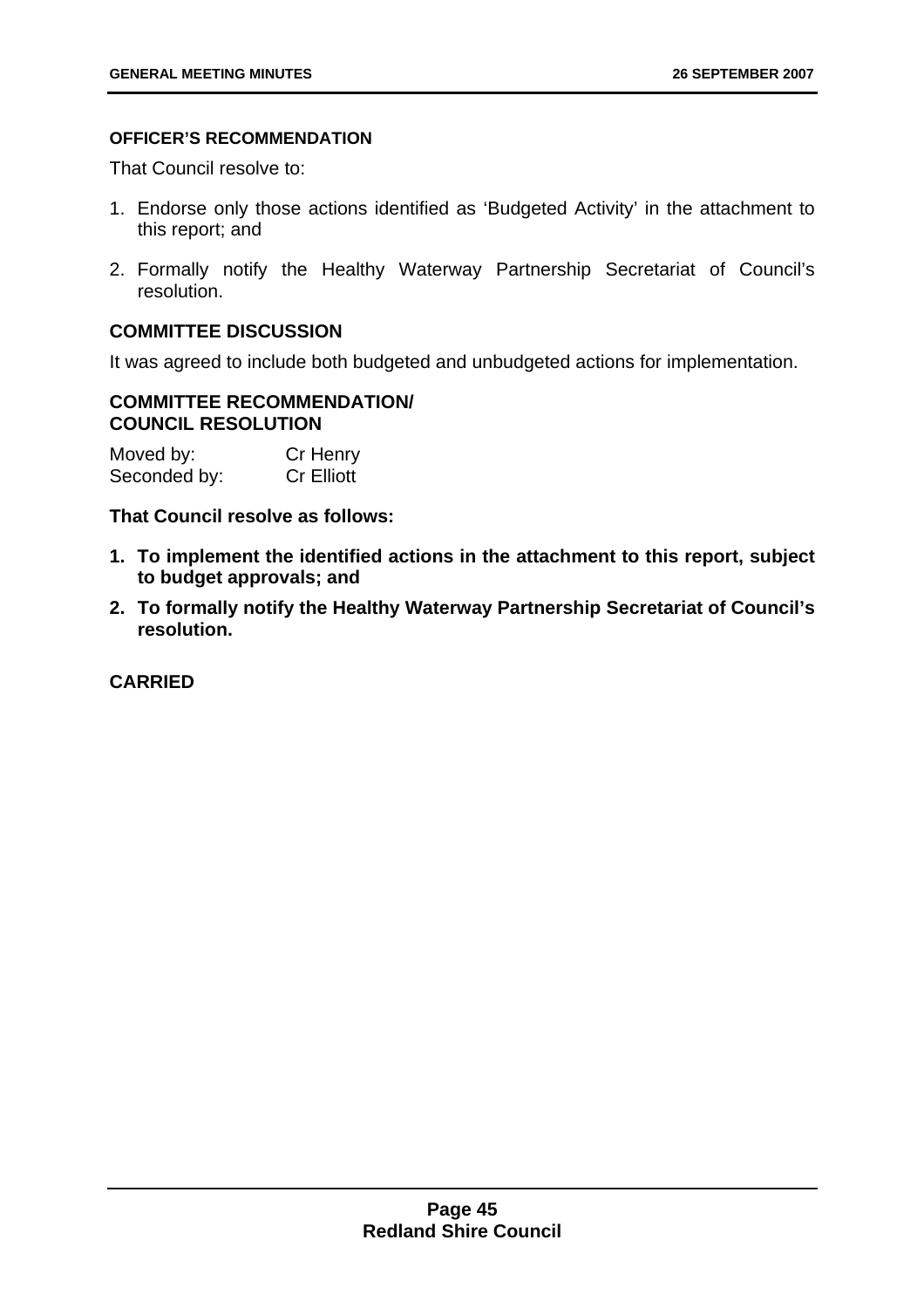# **11.2 REDLAND WATER AND WASTE**

## **11.2.1 REDLAND WATER & WASTE COUNCIL BUSINESS UNIT REPORT - AUGUST 2007**

| <b>Dataworks Filename:</b>       | <b>WW Redland Water &amp; Waste Committee</b><br><b>WM Redland Water &amp; Waste Committee</b><br><b>WS Redland Water &amp; Waste Committee</b>                                                         |
|----------------------------------|---------------------------------------------------------------------------------------------------------------------------------------------------------------------------------------------------------|
| <b>Attachments:</b>              | <b>Business Unit Report - August 2007</b><br><b>Appendix A - Additional Water Quality Indicators</b><br><b>Appendix B – Wastewater Treatment Plants</b><br><b>Supplementary Performance Information</b> |
| <b>Responsible Officer Name:</b> | <b>Jim Pruss</b><br><b>General Manager, Redland Water &amp; Waste</b>                                                                                                                                   |
| <b>Author Name:</b>              | <b>Jim Pruss</b><br>General Manager, Redland Water & Waste                                                                                                                                              |

# **EXECUTIVE SUMMARY**

The Redland Water & Waste (RWW) Council business unit report is presented to Council for noting. The report provides the business unit's performance for the month of August 2007 and covers financial and non-financial indicators for water, wastewater and waste.

It is expected that, most of the time the report findings will be "business as usual". Where exceptions occur, these will be highlighted.

The report provides a regular opportunity for Council to consider the performance of RWW and to respond to any exceptional reporting.

Council is provided with the option to accept the report or, accept it and request additional information or a review of performance.

## **PURPOSE**

To report on the ongoing performance of the business unit against key performance indicators (KPIs).

## **BACKGROUND**

RWW's performance plan identifies KPIs for which performance targets have been agreed with Council. Reporting is done each month through the RWW committee.

## **ISSUES**

The report is provided to Council as a means of monitoring the performance of RWW for the activities of water, wastewater and waste.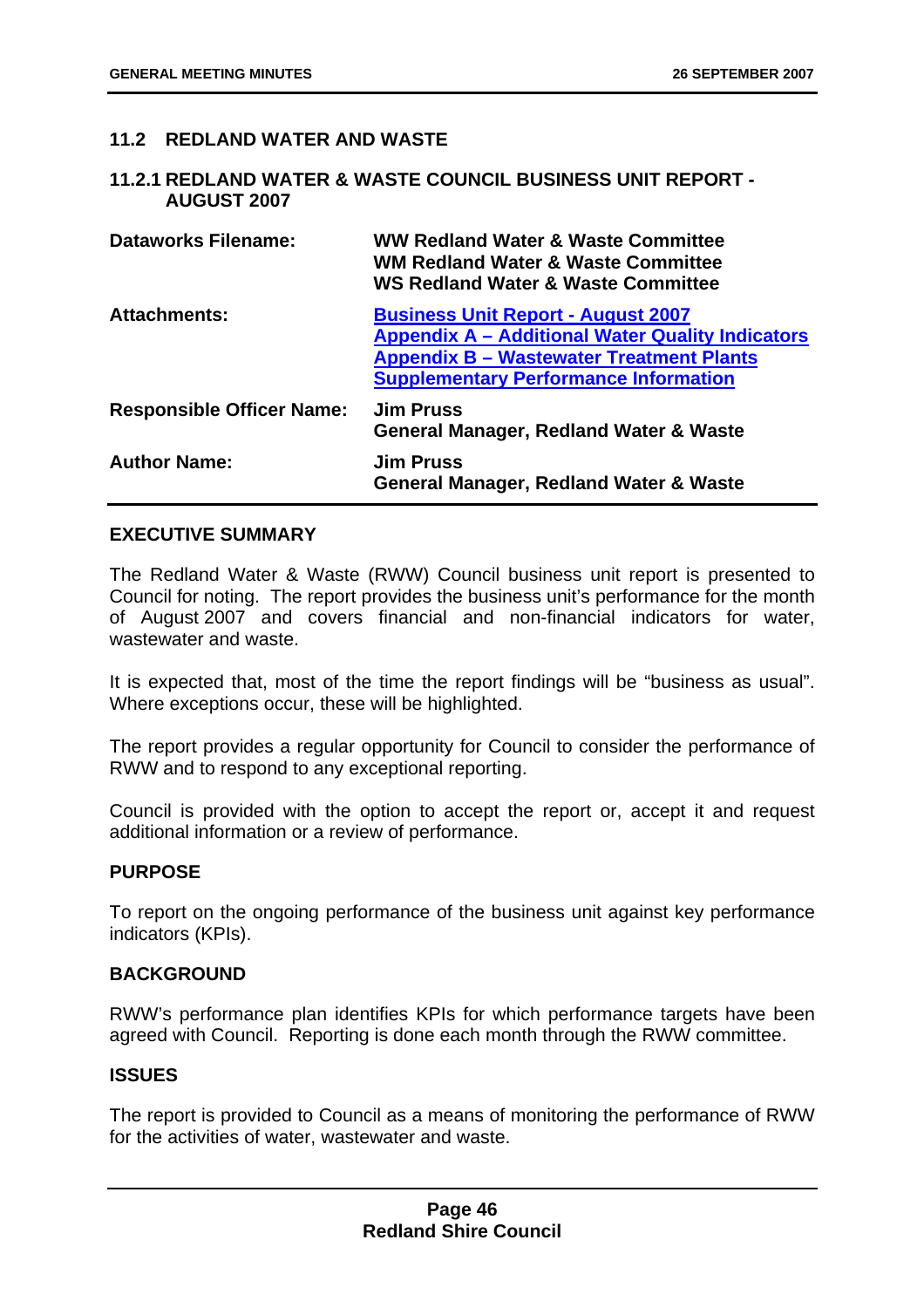The first part of the report comprises a "snapshot" of the business unit's achievement in meeting KPIs (year-to-date) and financial report card.

The report then provides specific financial report and commentary, capital expenditure (graphically) and a detailed customer overview.

The main body of the report focuses on actual levels of achievement against the KPIs for the month. Where exceptions have occurred and targets not met, an explanation is given as well as action taken to improve performance.

The report closes with a summary of the major issues for each group during the month.

# **RELATIONSHIP TO CORPORATE PLAN**

The recommendation primarily supports Council's strategic priority to provide and maintain water, wastewater and waste services to sustain our community.

Providing this report also supports Council's governance strategic priority to provide a clear organisational direction supported by effective leadership and a framework of policies, plans and strategies that are responsive to the community's needs and which promote accountable and ethical standards of practice.

# **FINANCIAL IMPLICATIONS**

There are no direct financial implications resulting from this report. Financial implications may result where Council requests a performance review or requests an increase in performance standards.

## **CONSULTATION**

Consultation has occurred with:

- Manager Customer Service & Business Performance, RWW;
- Manager Treatment Operations, RWW;
- Manager Technical Support, RWW; and
- Senior Advisor, Financial Management, RWW.

## **OPTIONS**

## **PREFERRED**

That Council resolve to accept the Redland Water & Waste Council business unit report for August 2007, as presented in the attachment.

## **ALTERNATIVE**

That Council accepts the report and requests additional information or a review of performance.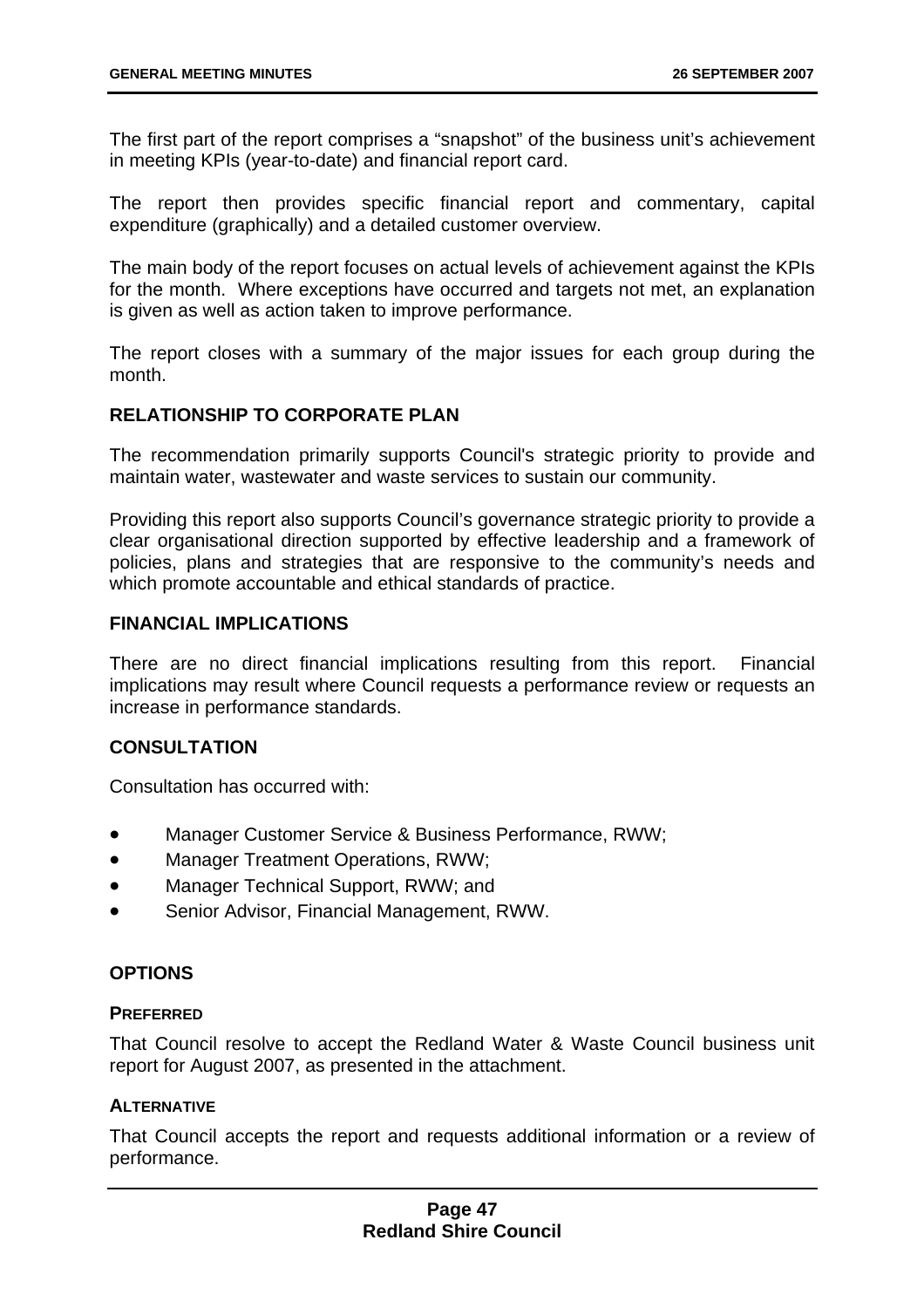# **OFFICER'S/COMMITTEE RECOMMENDATION/ COUNCIL RESOLUTION**

Moved by: Cr Barker Seconded by: Cr Beard

**That Council resolve to accept the Redland Water & Waste Council business unit report for August 2007, as presented in the attachment.**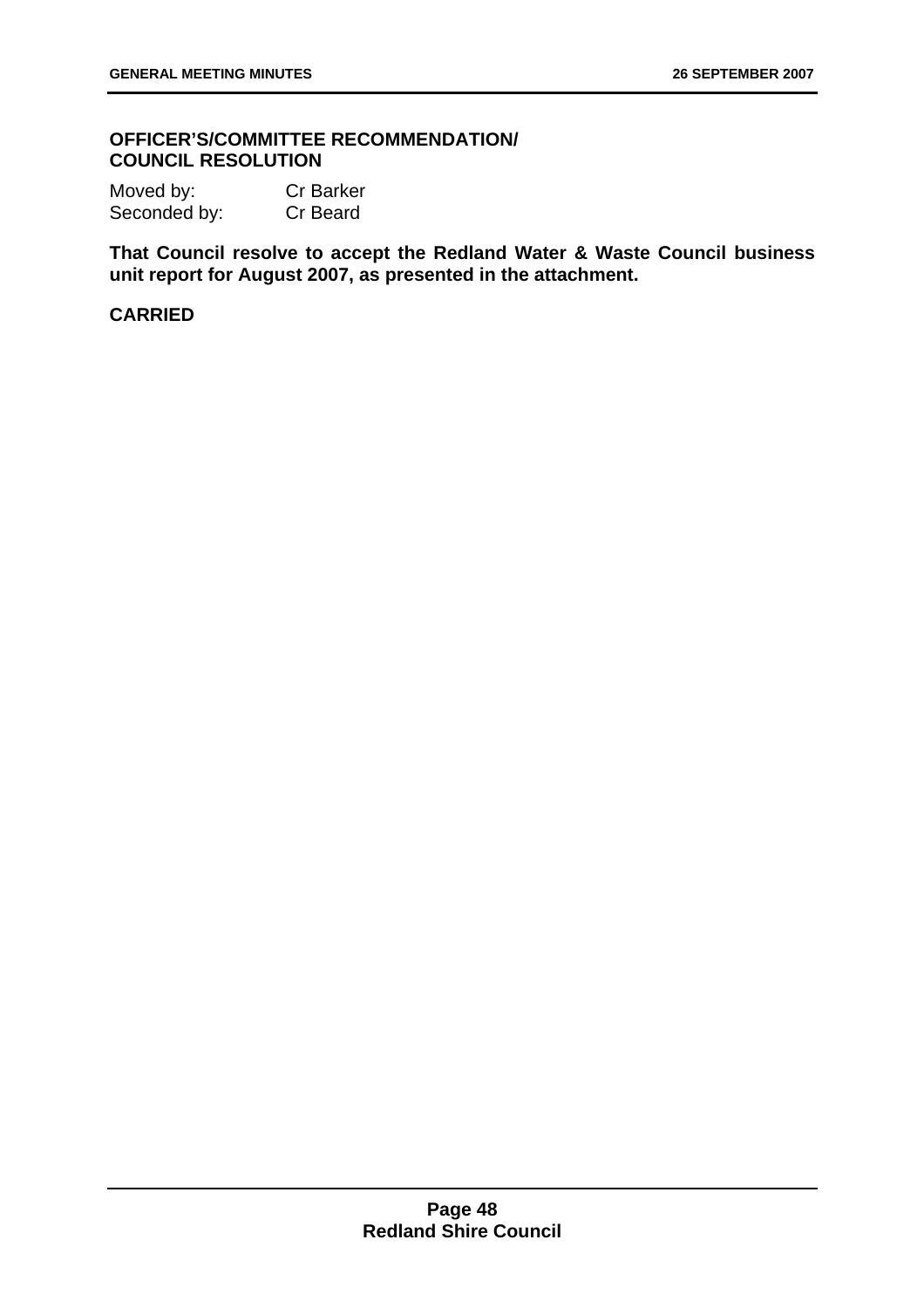# **11.2.2 PROCUREMENT FOR EASTERN PIPELINE INTERCONNECTOR PROJECT**

| <b>Dataworks Filename:</b>       | WS - Eastern Pipeline Interconnector                                                            |
|----------------------------------|-------------------------------------------------------------------------------------------------|
| <b>Attachment</b>                | <b>Letter from Deputy Premier, Treasurer and</b><br><b>Minister for Infrastructure to Mayor</b> |
| <b>Responsible Officer Name:</b> | <b>Troy Kasper</b><br><b>Manager Technical Support</b>                                          |
| <b>Author Name:</b>              | <b>Darryl Searle</b><br><b>Senior Project Engineer</b>                                          |

#### **EXECUTIVE SUMMARY**

The eastern pipeline interconnector (EPI) project was mandated as part of the August 2006 *Water Amendment Regulation No 6* (The Regulation). The project has recently been declared as a 'significant' project and if approved will result in up to 22ML/day of treated water being supplied into the Logan system by 31 December 2008.

Council's involvement includes planning for, and construction of, a new borefield on North Stradbroke Island (NSI), treatment plant augmentation and a third reservoir at Heinemann Road, Mt Cotton. The state government has committed to full reimbursement of Council's costs for the EPI project.

As the timeframe for delivery is extremely tight and the availability of suitably experienced contractors will be a significant issue, the tender approval process needs to be streamlined while still meeting the requirements in the *Local Government Act 1993* (The Act).

This report therefore recommends that Council resolve to delegate authority to the Chief Executive Officer (CEO) to make, vary and discharge contracts associated with the EPI project.

## **PURPOSE**

The purpose of this report is to obtain a Council resolution to delegate authority to the CEO to make, vary and discharge contracts associated with the EPI project.

## **BACKGROUND**

The EPI project was mandated as part of the August 2006 *Water Amendment Regulation No 6* (The Regulation). The project has recently been declared as a 'significant' project and is seeking to export 22ML/day of treated water into the southeast Queensland (SEQ) water grid (via Logan) by 31 December 2008. The take advantage of an existing contract the third reservoir at Heinemann Road, Mt Cotton has previously been awarded to Stirloch Constructions.

The remaining work to be delivered by Council is for treatment plant augmentation and drilling, construction and testing of 3 test water supply bores on NSI which are required as part of the investigations for the EPI project, and a further 11 water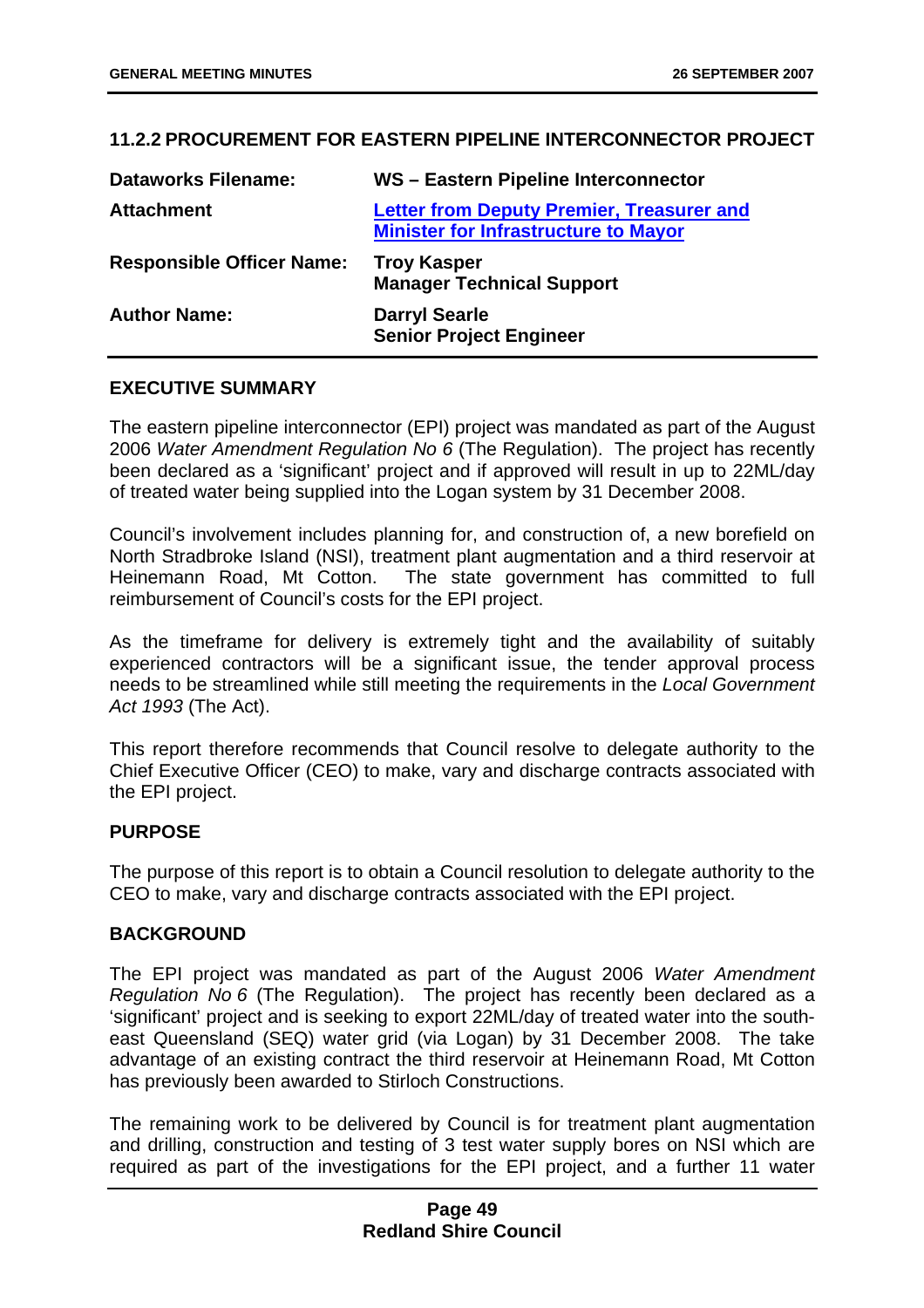supply production bores, along with associated mechanical, electrical and SCADA works, once the necessary approvals have been obtained.

At present, the CEO has delegated authority to enter into contracts up to \$500,000. It is likely that contracts in excess of \$500,000 will be required as part of Council's involvement in the EPI project.

## **ISSUES**

The timeframe for completion of Council's responsibilities as part of the EPI project are not negotiable due to State Government regulated timeframes and the availability of suitably experienced contractors will be a significant issue.

Redland Water & Waste (RWW) will advertise tenders to attract competitive tenders for the work involved, however, as the timeframe for delivery is extremely tight, a streamlining of Council tender approval processes needs to occur, while still meeting the requirements of The Act relating to tenders. To this achieve this, it is proposed to delegate authority to the CEO, to make, vary and discharge any contracts in excess of \$500,000 which will be required as part of Council's involvement in the EPI project.

It is intended that when the delegated authority has been exercised as part of Council's involvement in the EPI project, it will be reported via the RWW business unit report at the subsequent RWW committee.

# **RELATIONSHIP TO CORPORATE PLAN**

The recommendation primarily supports Council's strategic priority to provide and maintain water services and support the provision of infrastructure.

## **FINANCIAL IMPLICATIONS**

The state government has committed to full reimbursement of Council's costs associated with the EPI project.

# **CONSULTATION**

- Service Manager Special Engineering Projects;
- Manager Technical Support;
- General Manager RWW.

## **OPTIONS**

## **PREFERRED**

That Council resolve to delegate authority to the Chief Executive Officer, under s.472 of the *Local Government Act 1993,* as follows:

- 1. To make, vary and discharge any contract required as part of Council's involvement in the Eastern Pipeline Interconnector Project; and
- 2. To sign all relevant documentation.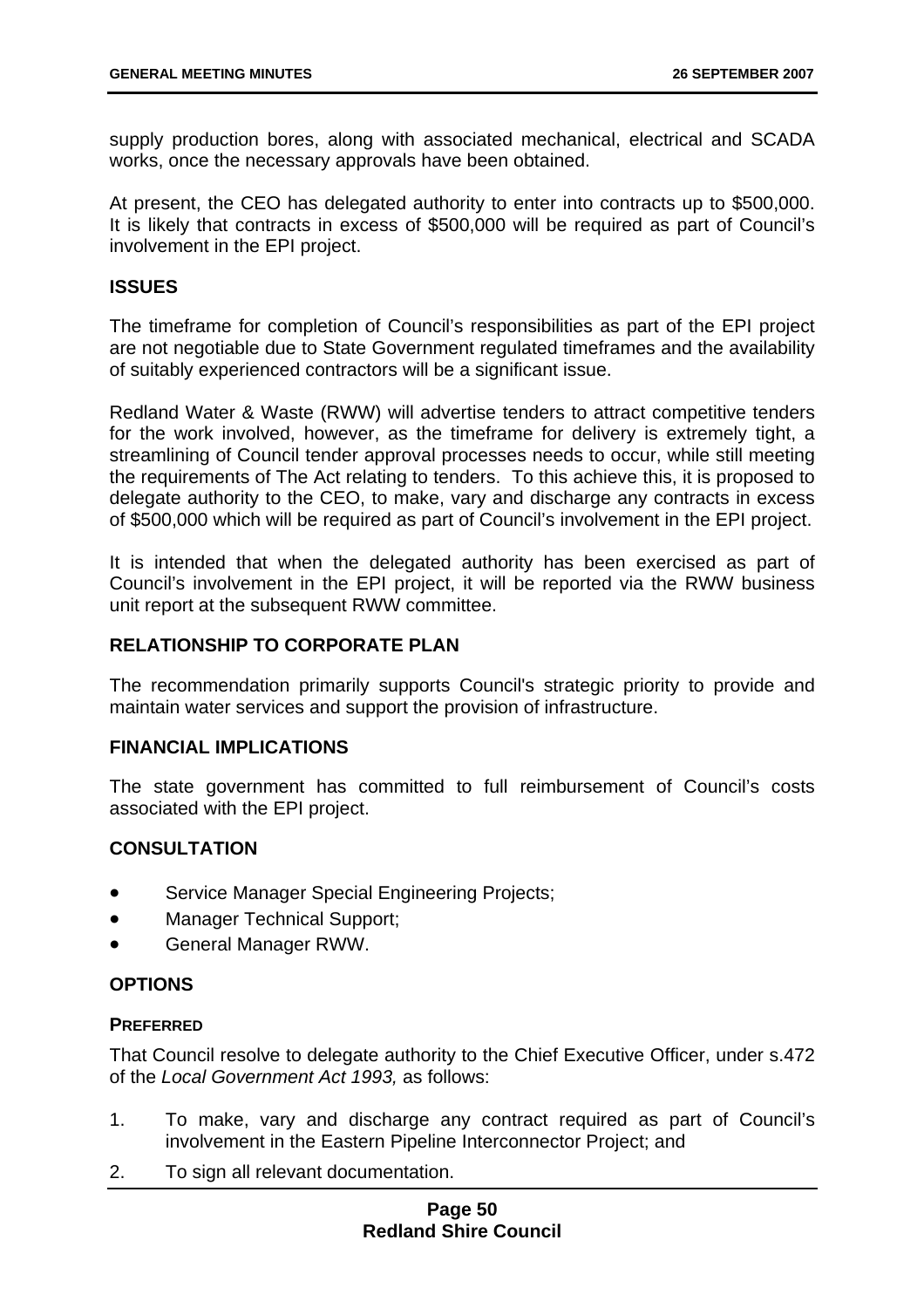#### **ALTERNATIVE**

That Council resolve to approve all contracts over \$500,000 required as part of Council's involvement in the EPI project.

## **OFFICER'S/COMMITTEE RECOMMENDATION/ COUNCIL RESOLUTION**

| Moved by:    | Cr Barker       |
|--------------|-----------------|
| Seconded by: | <b>Cr Beard</b> |

**That Council resolve to delegate authority to the Chief Executive Officer, under s.472 of the** *Local Government Act 1993,* **as follows:** 

- **1. To make, vary and discharge any contract required as part of Council's involvement in the Eastern Pipeline Interconnector Project; and**
- **2. To sign all relevant documentation.**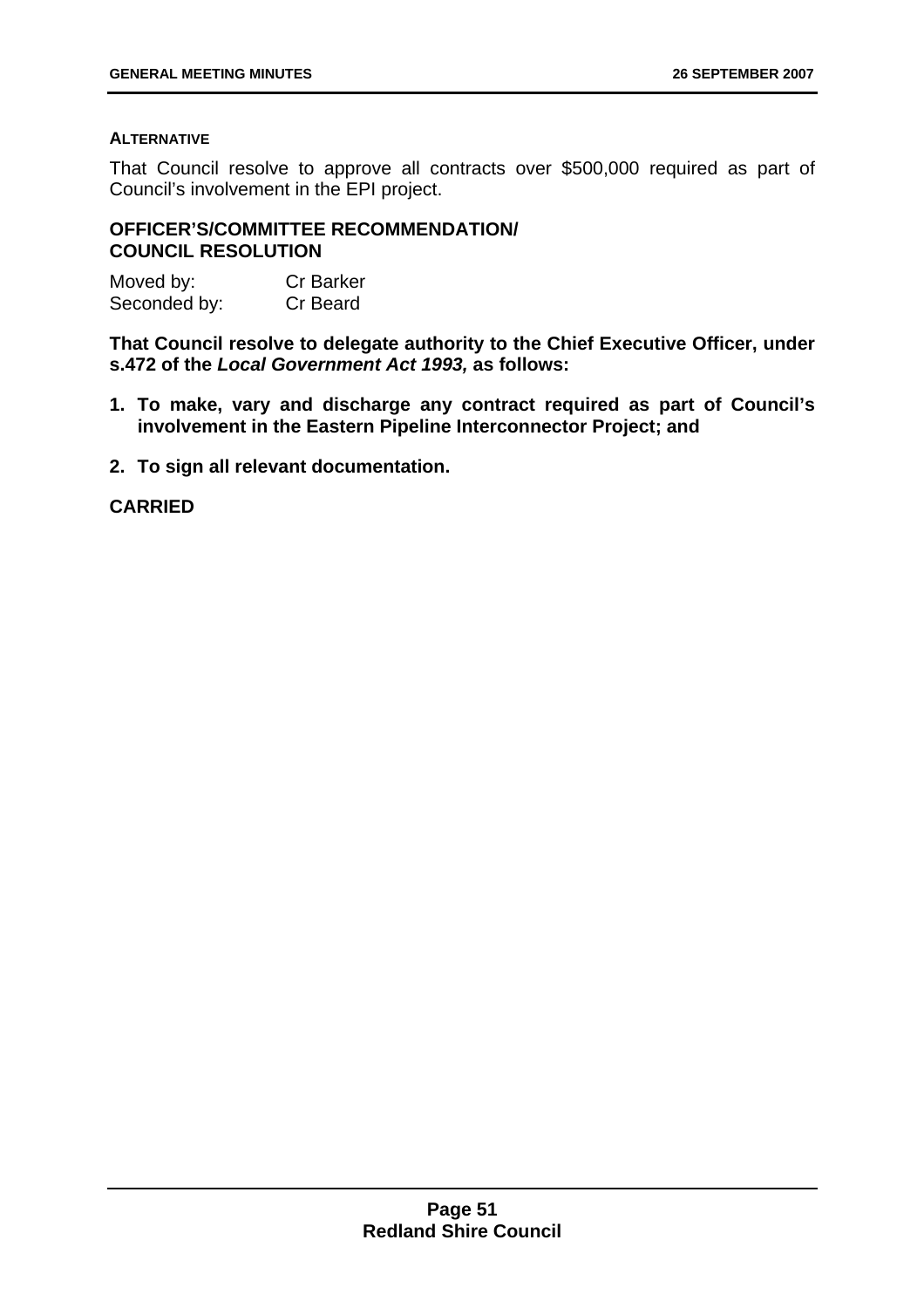# **11.2.3 SYSTEM LEAKAGE MANAGEMENT PLAN**

| <b>Dataworks Filename:</b>       | WS Planning - Leakage & Pressure Management                                         |
|----------------------------------|-------------------------------------------------------------------------------------|
| <b>Attachments:</b>              | <b>System Leakage Management Plan</b><br><b>Registered Engineer's certification</b> |
| <b>Responsible Officer Name:</b> | Nalaka Vitharana<br><b>Acting Manager Technical Support</b>                         |
| <b>Author Name:</b>              | <b>Matthew Ingerman</b><br><b>Planning Engineer</b>                                 |

## **EXECUTIVE SUMMARY**

As a water service provider (WSP) under the *Water Act 2000* (The Act), Redland Shire Council (RSC) is required to submit a system leakage management plan (SLMP) detailing how it plans to minimise water leakage from its water supply distribution systems. As part of the pressure and leakage management program (PLMP), Redland Water & Waste (RWW) has prepared a detailed planning report in order to secure State Government subsidy for that program.

To meet the requirements of the SLMP, the detailed planning report prepared as part of the PLMP can be submitted to the Department of Natural Resources & Water (DNRW) provided it is certified by an RPEQ and is based on the latest planning information. In order to comply with these requirements, RWW commissioned Opus International Consultants to update the detailed planning report prepared for the PLMP to meet the requirements of an SLMP.

The review of the PLMP detailed planning report identified some minor changes to scope, program and timing.

The recommended way forward is to implement the program as described in the revised detailed planning report, subject to minor amendments that may be identified through the regional accelerator program and to submit the revised planning report to DNRW as Council's SLMP.

## **PURPOSE**

The purpose of this report is to seek Council's endorsement of the "SEQ Leakage & Pressure Management Project Detailed Planning Report – September 2007 Revision" (attached) and authorisation to formally submit the document to DNRW to meet the SLMP requirements of the *Water Act*.

## **BACKGROUND**

As a WSP under the *Water Act 200*0, RSC is required to submit an SLMP detailing how it intends to minimise water leakage from its water supply distribution systems. The Act requires RSC to submit its SLMP to the regulator (currently the Director-General of DNRW) by 1 October 2007.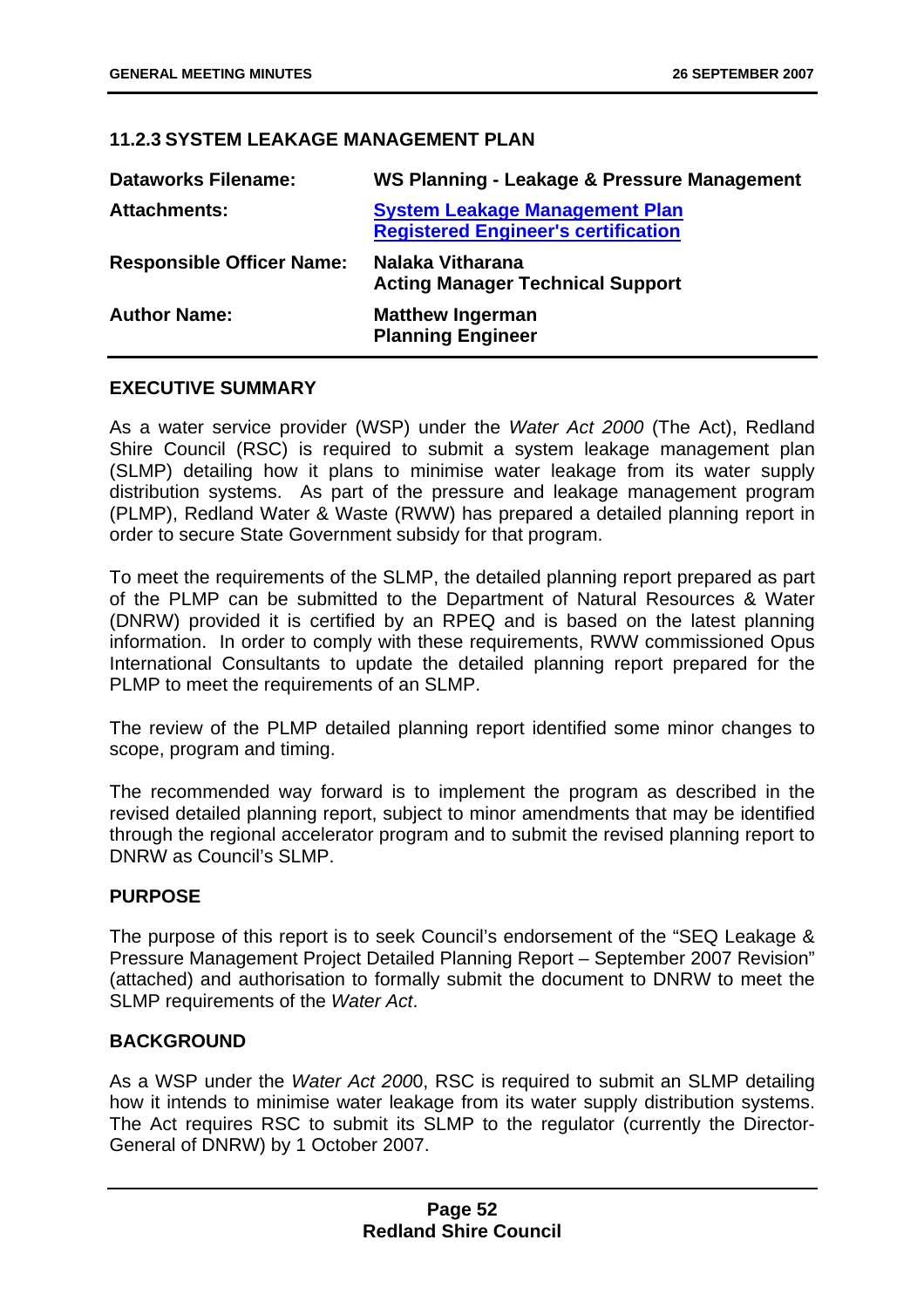Subsequent amendments to The Act, the *Water Amendment Regulation (No. 6) 2006* (The Regulation), require RSC, as a WSP, to participate in the south-east Queensland (SEQ) PLMP. The requirement to prepare an SLMP and the timeframe in which to prepare it were not altered by The Regulation.

In order to comply with The Regulation and commence Redland's pressure and leakage management program, in Item 11.1.2 of the RSC General Meeting of 31 January 2007, Council resolved to:

- 1. Endorse the "Redland Water & Waste Local Government Infrastructure Services Leakage & Pressure Management Detailed Planning Report - Draft Report";
- 2. Implement the program described in the report subject to minor changes identified as being required during implementation;
- 3. Submit the report as part of the Phase 2 subsidy application to Local Government Infrastructure Services; and
- 4. Note this increase in the estimated cost of these works from \$2,455,000 to \$2,673,500 over the financial years 2006/07 to 2008/09.

# **ISSUES**

Recognising the level of commitment to the PLMP in SEQ and the progress of work in the region towards minimising water leakage from the water supply systems, DNRW, through the SEQ PLMP technical advisory group (TAG) meetings, has advised that WSPs who have submitted a detailed planning report to LGIS for subsidy, can submit the detailed planning report provided it contains the latest planning information and is certified by an RPEQ in order to meet the requirements of an SLMP.

In order to comply with these SLMP requirements RWW commissioned Opus to update the detailed planning report based on the latest planning information and provide certification by an RPEQ. The revised report is titled "SEQ Leakage & Pressure Management Project Detailed Planning Report – September 2007 Revision" (attached).

The planning report covers the following aspects of the Redland's pressure and leakage management program:

- project overview;
- implementation plan;
- **progress to date;**
- program;
- budget;
- risk management; and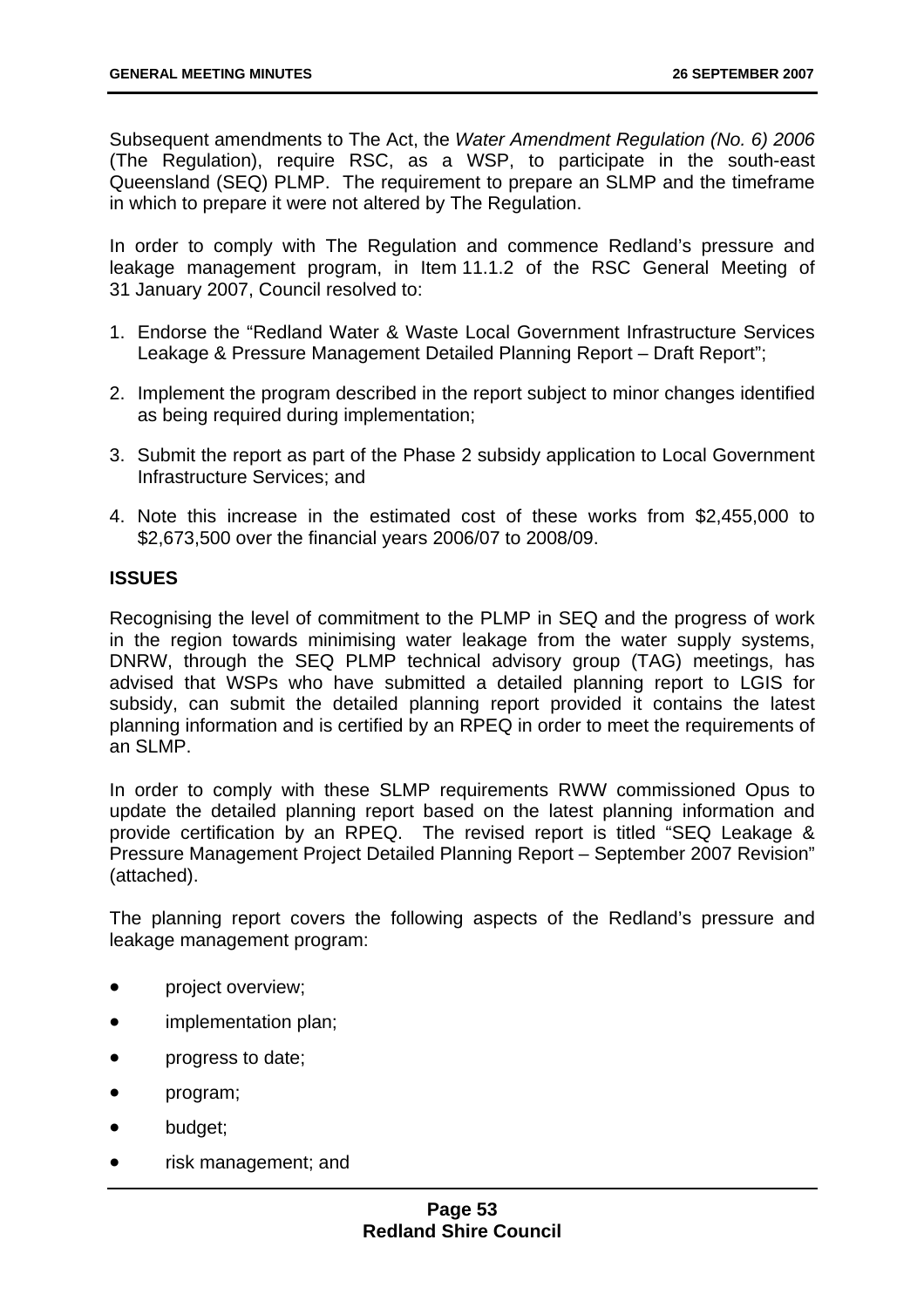• change management.

With reference to resolution No 2 from the previous report to Council, during the implementation of the program, changes have been made to the originally proposed program. These changes primarily relate to a more discrete initial break-up of the network (as opposed to the originally proposed larger initial district metered areas [DMAs]). This change came about because of the availability of hydraulic modelling resources which allowed the completion of more hydraulic modelling earlier in the project (as opposed to completing this at a later stage as originally planned).

The other major change is the potential for completion of parts of the project, particularly construction, through a regionally prioritised contract. This aspect of the PLMP is called the SEQ PLMP regional acceleration project and is being developed by LGIS. The 2 changes mentioned above have resulted in less construction work being undertaken to date, particularly while the regional acceleration project was being developed.

As part of the process of updating the detailed planning report, the budget and program have been revised in accordance with these changes. Changes to the budget mainly revolve around the reprogramming of the construction work and the participation in the regional acceleration project and are discussed in more detail below in the financial implications section.

In terms of the RWW components of the program, the project is still scheduled to be completed by the legislated timeframe of 31 August 2008, with the major milestones listed below:

- completion of construction for pressure managed DMAs January 2008;
- completion of construction for meter-only DMAs March 2008;
- leakage detection across above DMAs March 2008 and July 2008 respectively;
- pressure management April 2008;
- leakage repair May 2008 and August 2008 respectively; and
- final analysis and reporting August 2008.

In terms of the components of the program that are nominated for the regional acceleration project, there remains a degree of uncertainty as to when the work in the Redlands will be programmed relative to other areas in the region. It is expected that work in the Redlands will be a relatively low priority and will therefore be programmed towards the end of the nominated project timeframe.

# **RELATIONSHIP TO CORPORATE PLAN**

The recommendation primarily supports Council's strategic priority to provide and maintain water services and support the provision of infrastructure.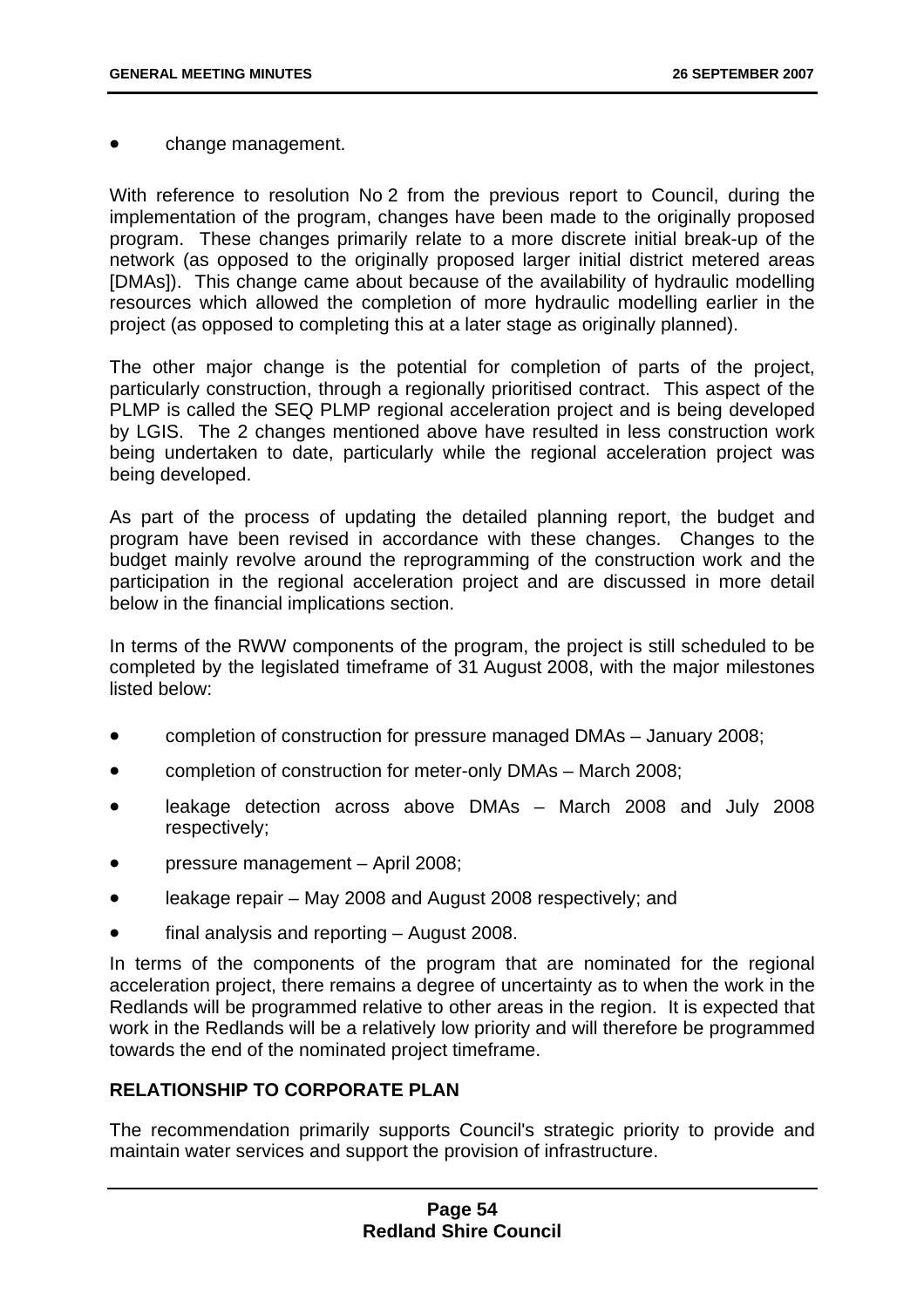# **FINANCIAL IMPLICATIONS**

The current estimated cost of the project as detailed in the "SEQ Leakage & Pressure Management Project Detailed Planning Report - September 2007 Revision" is \$2,707,684. This is a minor variation from the original budget of \$2,673,500. No additional funding is being sought at this time, as it is anticipated that potential cost savings for the meter only sites (approximately 50% of the planned installations) will see the final project cost approximate very closely to \$2,673,500.

There is also potential for a significant portion of these costs to be incurred towards the end of this financial year and possibly into next financial year should the regional acceleration project progress as is currently anticipated with work in Redlands likely to be given a low priority relative to other parts of the region. It should be noted that there is still uncertainty surrounding the acceleration project and the extent of the state subsidy for this project.

Council has budgeted to receive 100% subsidy from the state government on this project as per Minister Bligh's letter. Council has written to the state government for confirmation through the Council of Mayors but no response has been received. Unconfirmed reports indicate that this project was not intended to be covered by the Minister's advice and Council will not receive the 100% subsidy. Given the current status of the due diligence process, it is even more unlikely that Council will receive more than the 40% subsidy previously anticipated.

# **CONSULTATION**

During the development of the "SEQ Leakage & Pressure Management Project Detailed Planning Report – September 2007 Revision", consultation was undertaken with the members of the RWW PLMP Project Team. LGIS and DNRW were also consulted in determining the requirements of the SLMP.

## **OPTIONS**

## **PREFERRED**

That Council resolve as follows:

- 1. To endorse the "SEQ Leakage & Pressure Management Project Detailed Planning Report – September 2007 Revision";
- 2. To formally submit the "SEQ Leakage & Pressure Management Project Detailed Planning Report – September 2007 Revision" to NRW as Council's system leakage management plan; and
- 3. To note Council's involvement in the regional acceleration project as part of the SEQ PLMP and continue to implement the program as detailed in the revised report subject to minor changes as identified as being required during implementation, including those required by the regional acceleration project.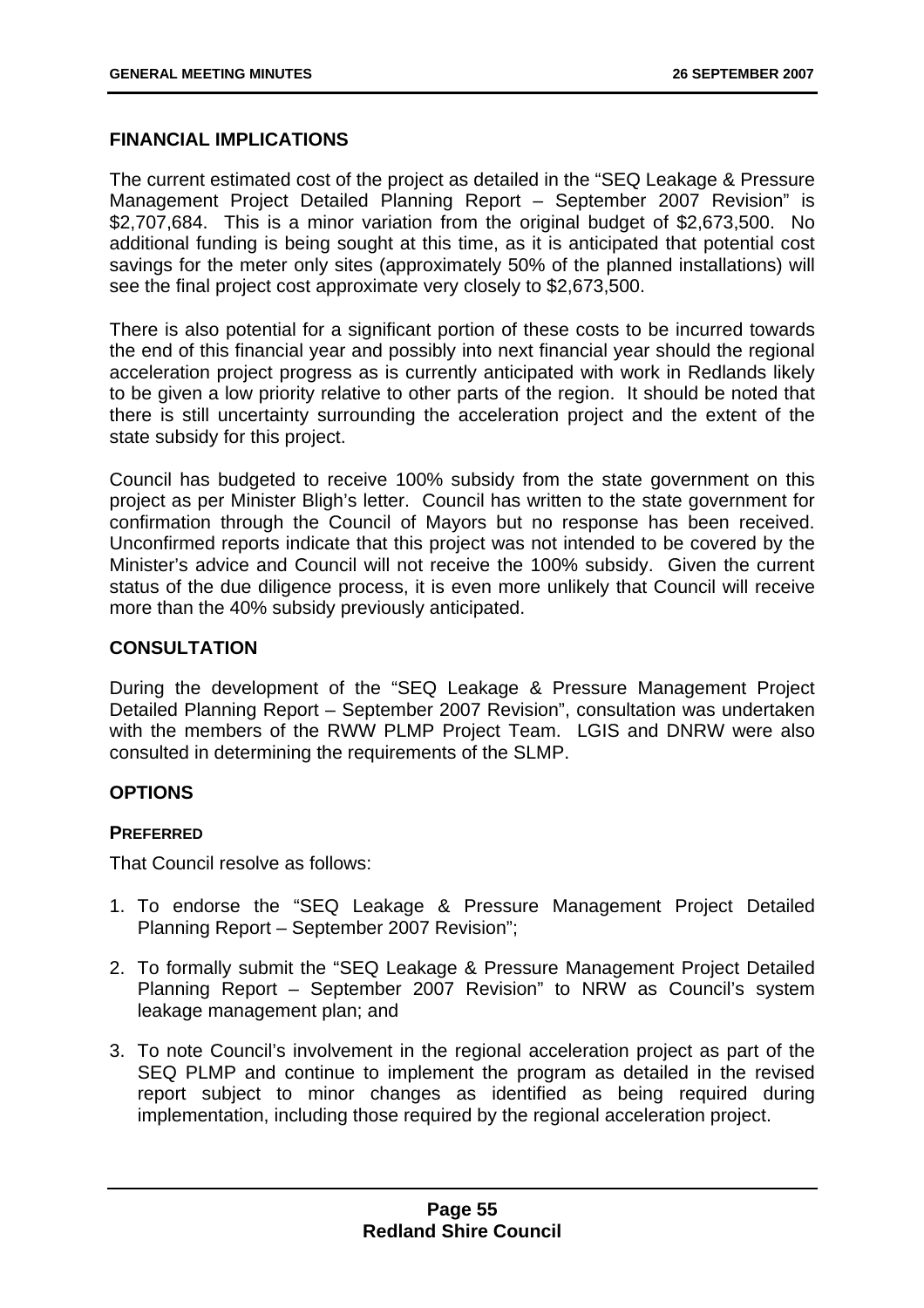# **ALTERNATIVE**

To advise the DNRW that Council's system leakage management plan has been deferred pending further detailed review of the program.

# **OFFICER'S/COMMITTEE RECOMMENDATION/ COUNCIL RESOLUTION**

| Moved by:    | <b>Cr Barker</b> |
|--------------|------------------|
| Seconded by: | Cr Beard         |

**That Council resolve as follows:** 

- **1. To endorse the "SEQ Leakage & Pressure Management Project Detailed Planning Report – September 2007 Revision";**
- **2. To formally submit the "SEQ Leakage & Pressure Management Project Detailed Planning Report – September 2007 Revision" to NRW as Council's system leakage management plan; and**
- **3. To note Council's involvement in the regional acceleration project as part of the SEQ PLMP and continue to implement the program as detailed in the revised report subject to minor changes as identified as being required during implementation, including those required by the regional acceleration project.**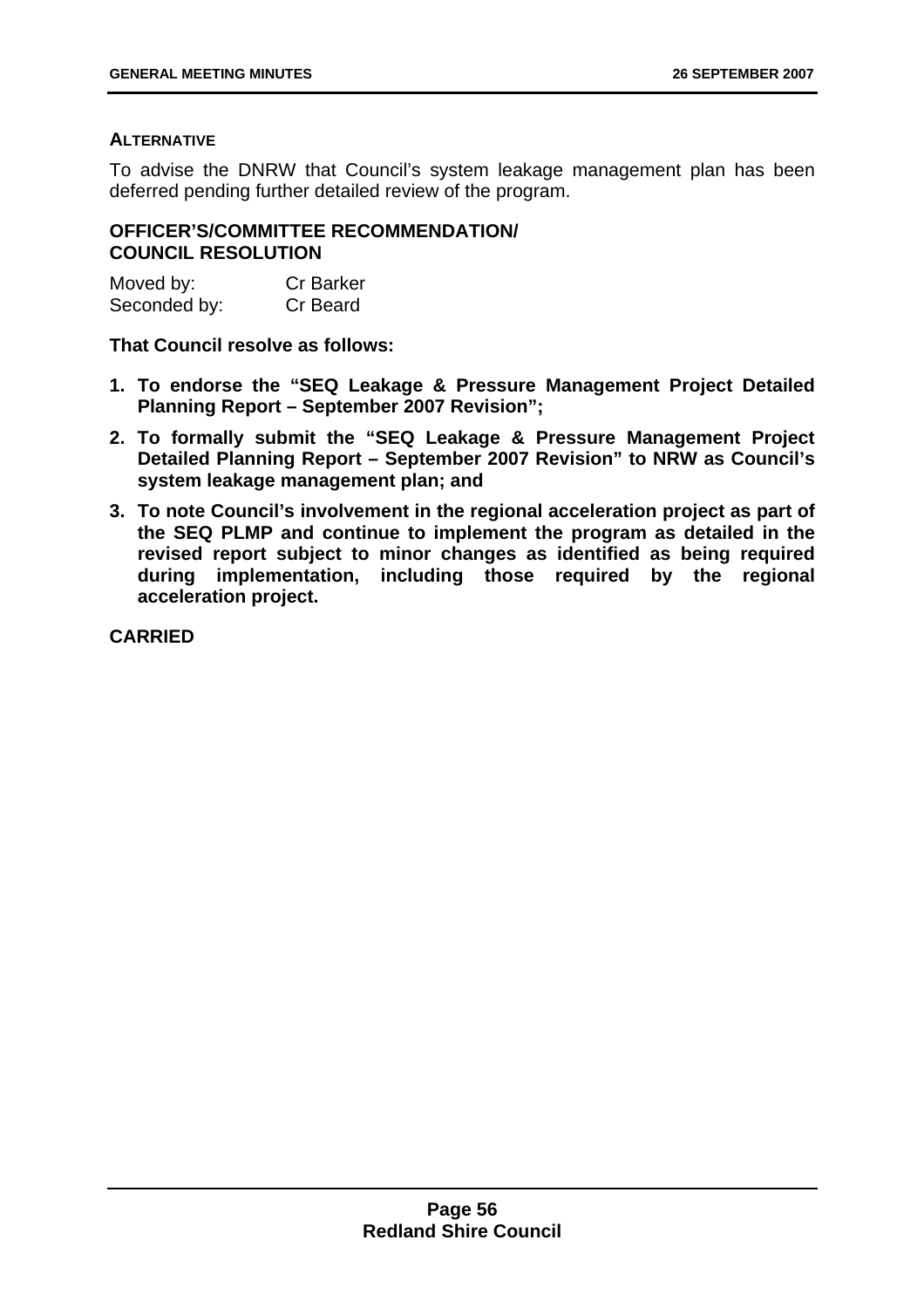# **12 FINANCE AND CORPORATE MANAGEMENT COMMITTEE 19/09/07 - RECEIPT AND ADOPTION OF REPORT**

| Moved by:    | <b>Cr</b> Beard   |
|--------------|-------------------|
| Seconded by: | <b>Cr Elliott</b> |

That the following Finance and Corporate Management Committee Report of 19 September 2007 be received.

CARRIED

#### **DECLARATION OF OPENING**

Cr Williams declared the meeting open at 2.00 pm.

#### **RECORD OF ATTENDANCE AND LEAVE OF ABSENCE**

| <b>Members Present</b>                 |                                                 |
|----------------------------------------|-------------------------------------------------|
| Cr K M Williams                        | <b>Chair and Councillor Division 9</b>          |
| Cr D H Seccombe                        | Mayor                                           |
| Cr A G Barker                          | <b>Councillor Division 1</b>                    |
| Cr C B Ogilvie                         | <b>Councillor Division 2</b>                    |
| Cr D A Henry                           | <b>Councillor Division 3</b>                    |
| Cr P J Dowling                         | Deputy Mayor and Councillor Division 4          |
| Cr J L Burns                           | Councillor Division 5 Entered at 2.52 pm        |
| Cr T Bowler                            | <b>Councillor Division 6</b>                    |
| Cr M A Elliott                         | Councillor Division 7 Entered at 2.01 pm        |
| Cr A R Beard                           | <b>Councillor Division 8</b>                    |
| <b>Committee Manager</b>               |                                                 |
| Mr R Turner                            | <b>General Manager Corporate Services</b>       |
| <b>Officers</b>                        |                                                 |
| Mrs S Rankin                           | <b>Chief Executive Officer</b>                  |
| Mr M Goode                             | Acting General Manager Planning and Policy      |
| Mr T Donovan                           | <b>Acting General Manager Customer Services</b> |
| <b>Minutes</b>                         |                                                 |
| Mrs J Thomas                           | Corporate Meetings & Registers Officer          |
|                                        |                                                 |
| <b>Absent</b>                          |                                                 |
| Cr H J Murray                          | <b>Councillor Division 10</b>                   |
| <b>PUBLIC PARTICIPATION AT MEETING</b> |                                                 |
|                                        |                                                 |

Nil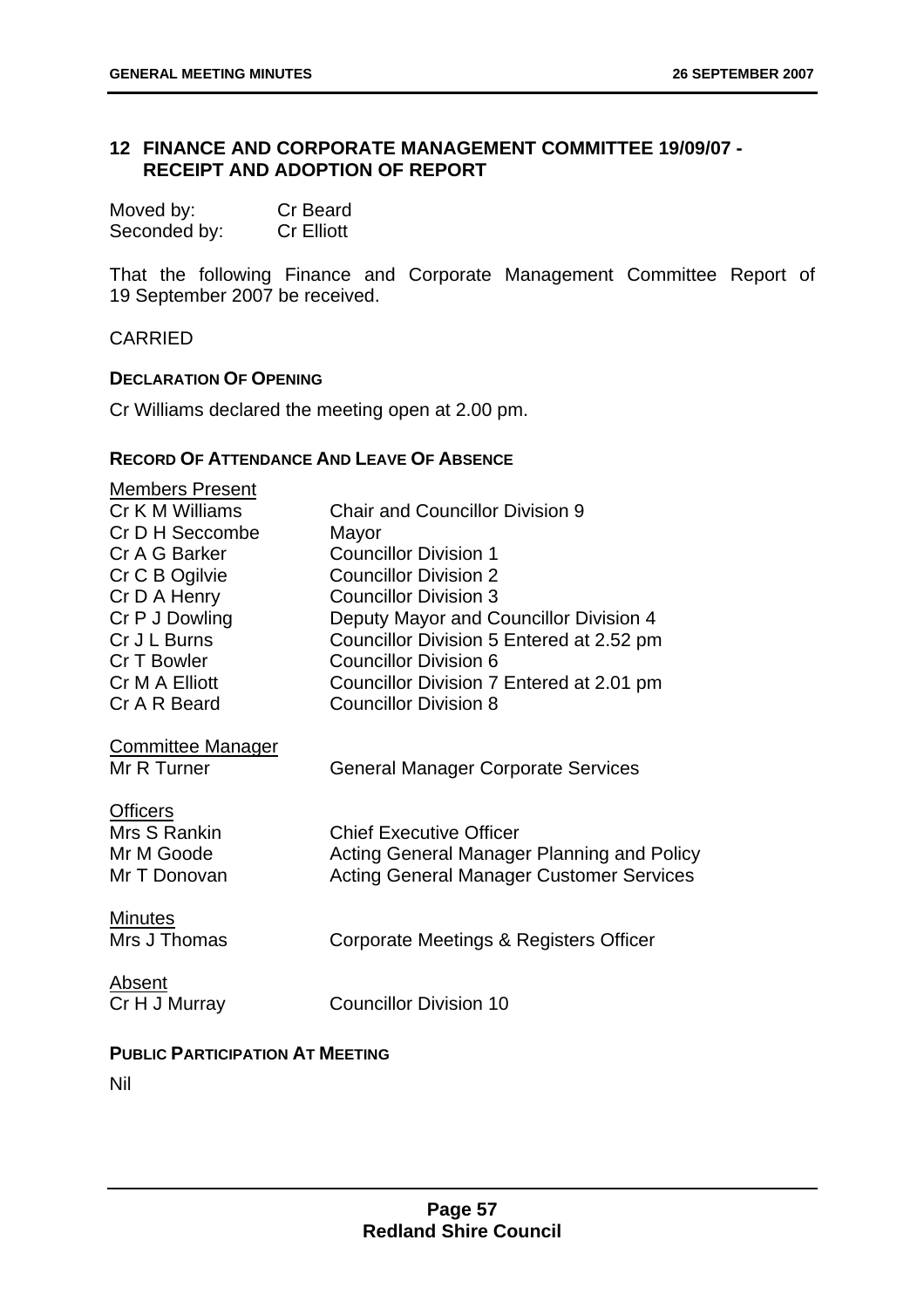# **DECLARATION OF INTEREST**

Nil

# **MOTION TO ALTER THE ORDER OF BUSINESS**

Nil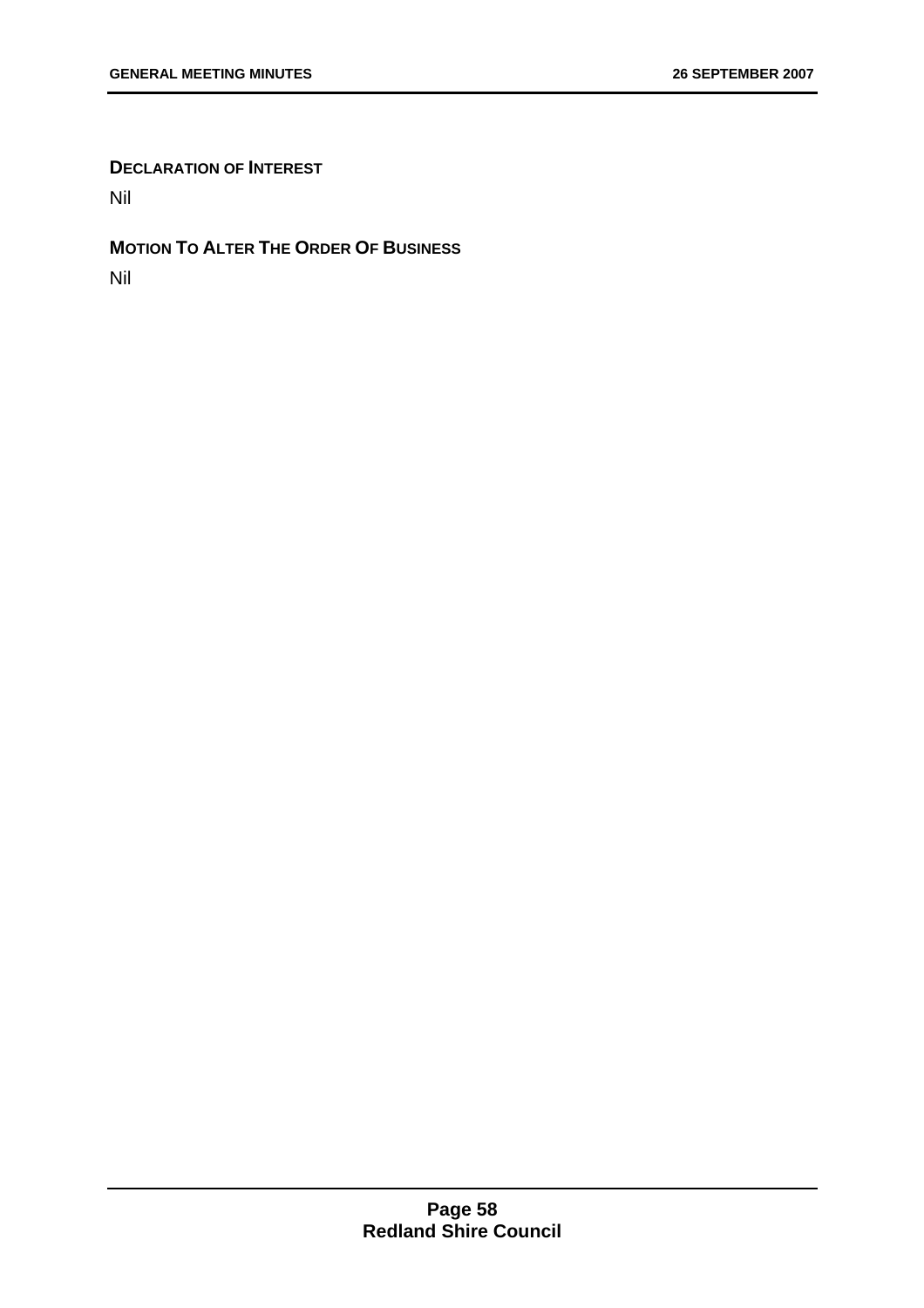## **12.1 OFFICE OF CEO**

# **12.1.1 MACLEAY ISLAND STATE SCHOOL P&C ASSOCIATION - CCBF REQUEST DIVISION 5**

| <b>Dataworks Filename:</b>       | <b>G &amp; S Councillors' Community Benefit Fund</b>     |
|----------------------------------|----------------------------------------------------------|
| <b>Responsible Officer Name:</b> | <b>Susan Rankin</b><br><b>Chief Executive Officer</b>    |
| <b>Author Name:</b>              | <b>Tina Robinson</b><br><b>Executive Support Officer</b> |

## **EXECUTIVE SUMMARY**

Council annually allocates in its budget an amount for discretionary spending by the Divisional Councillors known as the Councillors' Community Benefit Fund (CCBF). All requests for funding for individual projects with an expenditure at or greater than \$5,000 require approval from Council.

This request relates to an allocation of \$5,000 (GST exclusive) from the Division 5 portion of the CCBF to assist the Macleay Island State School Parents & Citizens Association in purchasing an interactive whiteboard ("Team Board" IWB Package) to be utilised for student and teacher training programs.

#### **PURPOSE**

The purpose of this report is to seek Council approval for the allocation of \$5,000 (GST exclusive) from the Division 5 portion of the CCBF to purchase an interactive whiteboard ("Team Board" IWB Package).

## **BACKGROUND**

- The Macleay Island State School P&C Association submitted a CCBF application to the Division 5 Councillor for consideration to purchase an interactive whiteboard;
- Cr John Burns and the Principal of the Macleay Island State School have discussed the CCBF application, which was submitted by the school's Parents & Citizens Association;
- The interactive whiteboard will be located at the Macleay Island State School and will be utilised for teacher/student training programs and anticipated community information sessions;
- The total project cost is \$5,310 (GST exclusive), with the Macleay Island State School and the Parents & Citizen Association funding the difference;
- Cr Burns supports this request and the allocation of \$5,000 (GST exclusive) from the Division 5 portion of the CCBF.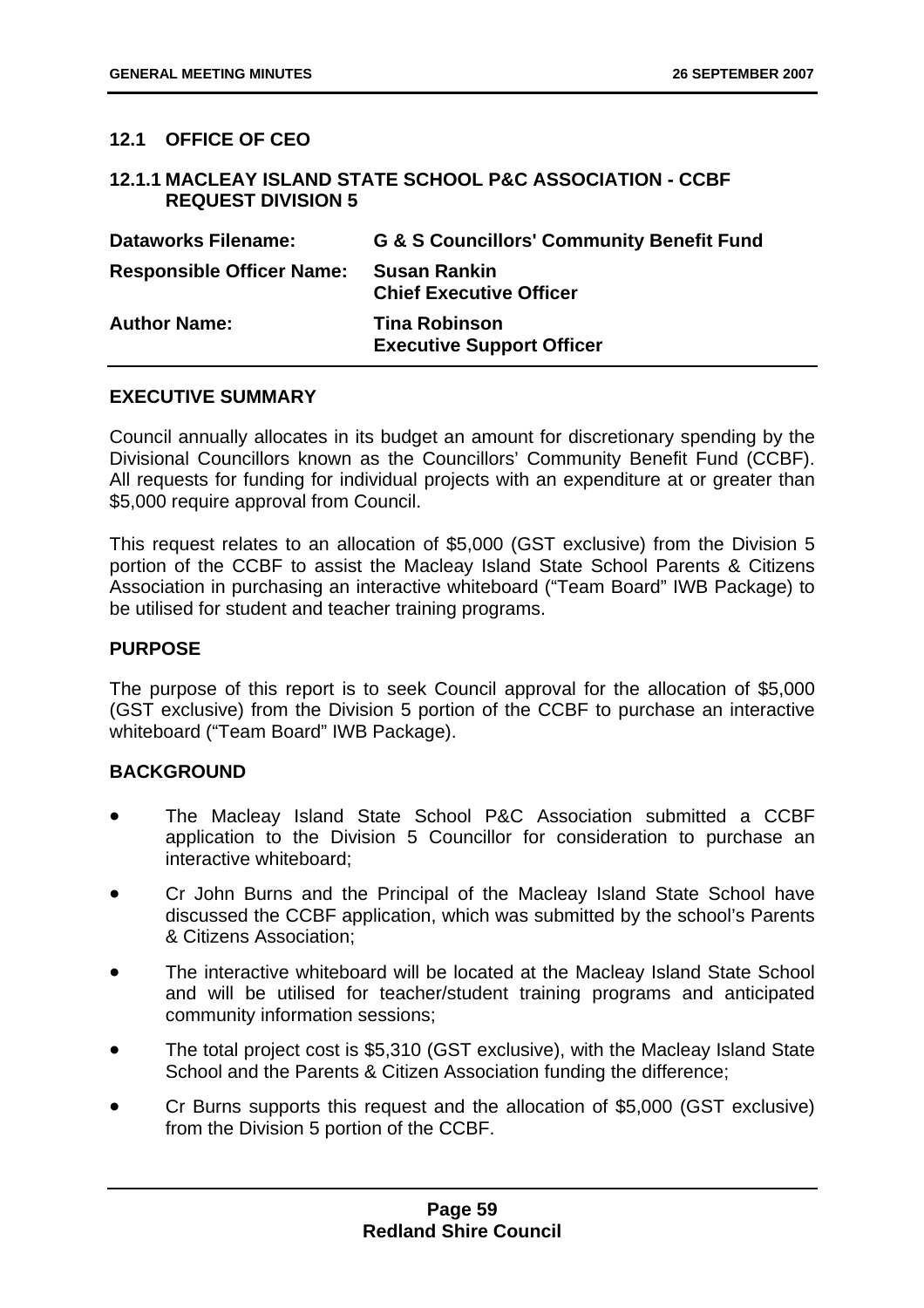# **ISSUES**

There are sufficient funds in the Division 5 portion of the Councillors' Community Benefit Fund to support the request made by the Macleay Islands Parents & Citizens Association to purchase an interactive whiteboard ("Team Board" IWB Package).

# **RELATIONSHIP TO CORPORATE PLAN**

The recommendation in this report primarily supports Council's strategic priority to build safe, strong and self reliant communities with access to community services, infrastructure and opportunities for participation in community life.

# **FINANCIAL IMPLICATIONS**

Councillor Burns has sufficient funds in the Division 5 portion of the CCBF to allocate \$5,000 (GST exclusive) to the Macleay Island State School P&C Association to purchase an interactive whiteboard ("Team Board" IWB Package).

As per CCBF Guideline (GL-2034) requirements, two written quotations have been provided.

# **CONSULTATION**

Cr John Burns has discussed the Macleay Island P&C Association's request with the Principal of the Macleay Island State School.

# **OPTIONS**

## **PREFERRED**

That Council approve the allocation of \$5,000 (GST exclusive) to the Macleay Island State School Parents and Citizens Association from Division 5 portion of the CCBF, to assist with the purchase of an interactive whiteboard ("Team Board" IWB Package).

## **ALTERNATIVE**

That Council not approve the allocation of \$5,000 (GST exclusive) to the Macleay Island State School Parents and Citizens Association from Division 5 portion of the CCBF to assist with the purchase of an interactive whiteboard ("Team Board" IWB Package).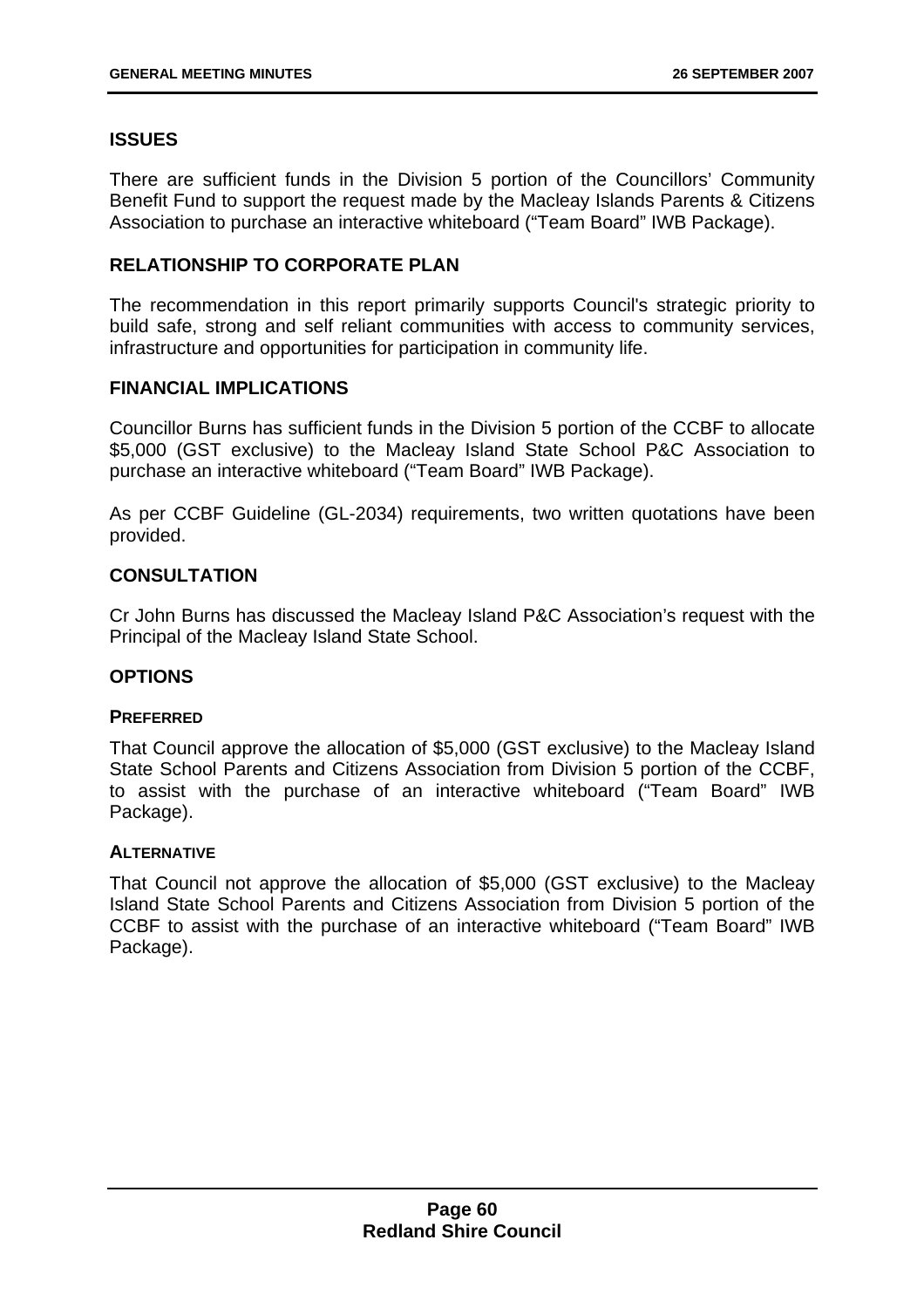# **OFFICER'S/COMMITTEE RECOMMENDATION/ COUNCIL RESOLUTION**

| Moved by:    | <b>Cr Beard</b> |
|--------------|-----------------|
| Seconded by: | Cr Ogilvie      |

**That Council resolve to approve the allocation of \$5,000 (GST exclusive) to the Macleay Island State School Parents' and Citizens' Association from Division 5 portion of the CCBF to assist with the purchase of an interactive whiteboard ("Team Board" IWB Package).**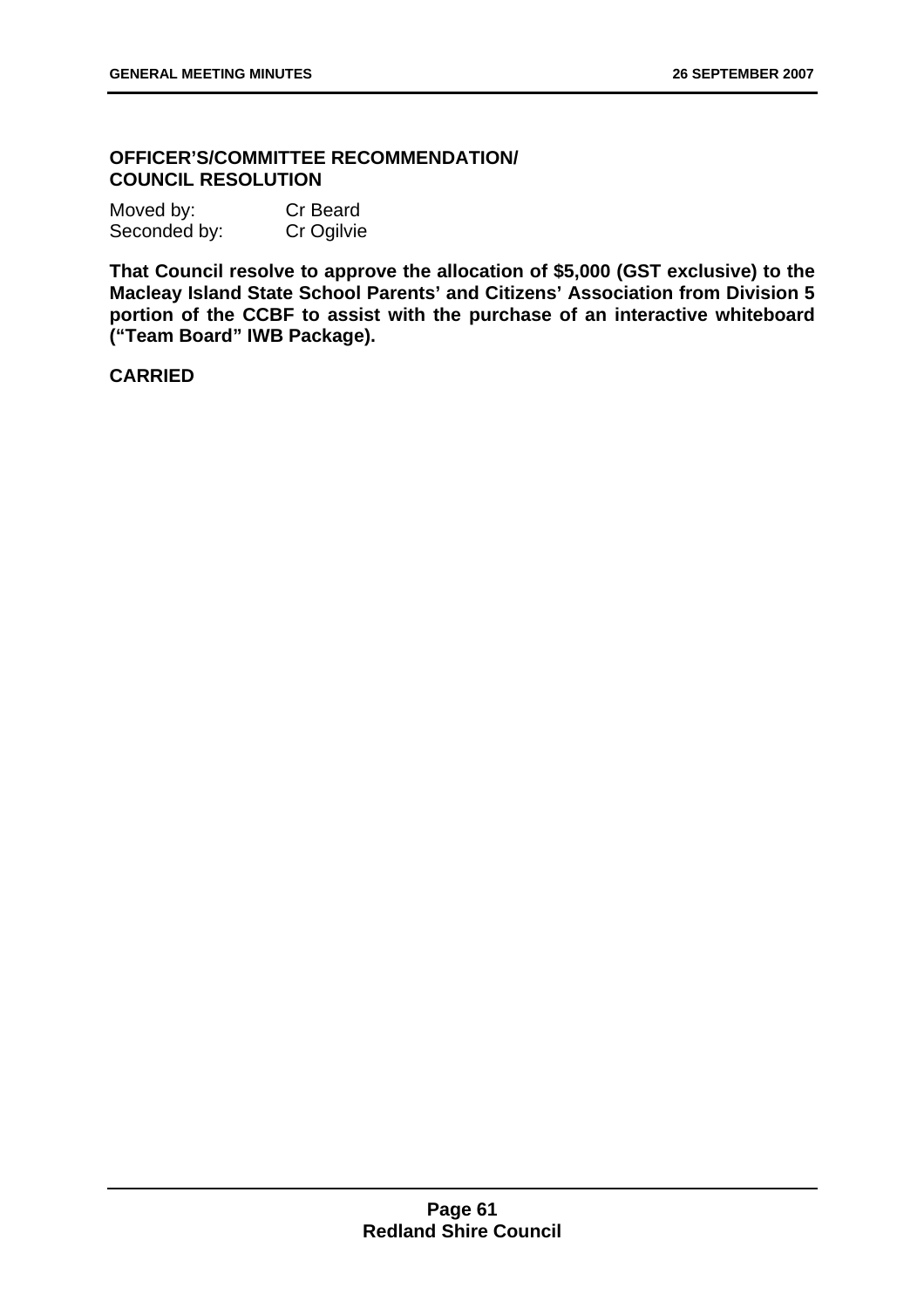# **12.2 CORPORATE SERVICES**

#### **12.2.1 AUGUST 2007 - MONTHLY FINANCIAL REPORTS**

| <b>Dataworks Filename:</b>       | <b>FM Monthly Financial Reports to Committee</b>                 |
|----------------------------------|------------------------------------------------------------------|
| <b>Attachment:</b>               | <b>EOM Report</b>                                                |
| <b>Responsible Officer Name:</b> | <b>Kerry Phillips</b><br><b>Manager Financial Services</b>       |
| <b>Author Name:</b>              | <b>Kevin Lamb</b><br><b>Services Manager Financial Reporting</b> |

## **EXECUTIVE SUMMARY**

Section 528(1) of the *Local Government Act 1993* requires that Council's statement of accounts be presented at an ordinary monthly meeting.

The attachments to this report present the interim August 2007 financial statement of accounts to Council and provide detailed analytical commentary.

All seven Key Financial Performance Indicators exceeded targets set at the beginning of the financial year. These are:

- level of dependence on rate revenue;
- ability to pay our bills  $-$  current ratio;
- ability to repay our debt debt servicing ratio
- cash balance;
- cash balance cash capacity in months;
- longer term financial stability debt to assets ratio and
- operating performance

The operating financial result (Earnings Before Interest, Tax and Depreciation – EBITD) is ahead of budget by \$2.5 million, with operating expenditure favourable by \$2.6 million and operating revenue unfavourable by \$0.04 million.

Capital expenditure is \$0.2 million or 3.7% ahead of budget expenditure levels at the end of August.

The cash flow position for the year is behind forecast levels by \$0.1 million at 31 August 2007.

#### **PURPOSE**

The purpose is to present the interim August 2007 report to Council and explain the content and analysis of the report. Section 528 of the *Local Government Act 1993*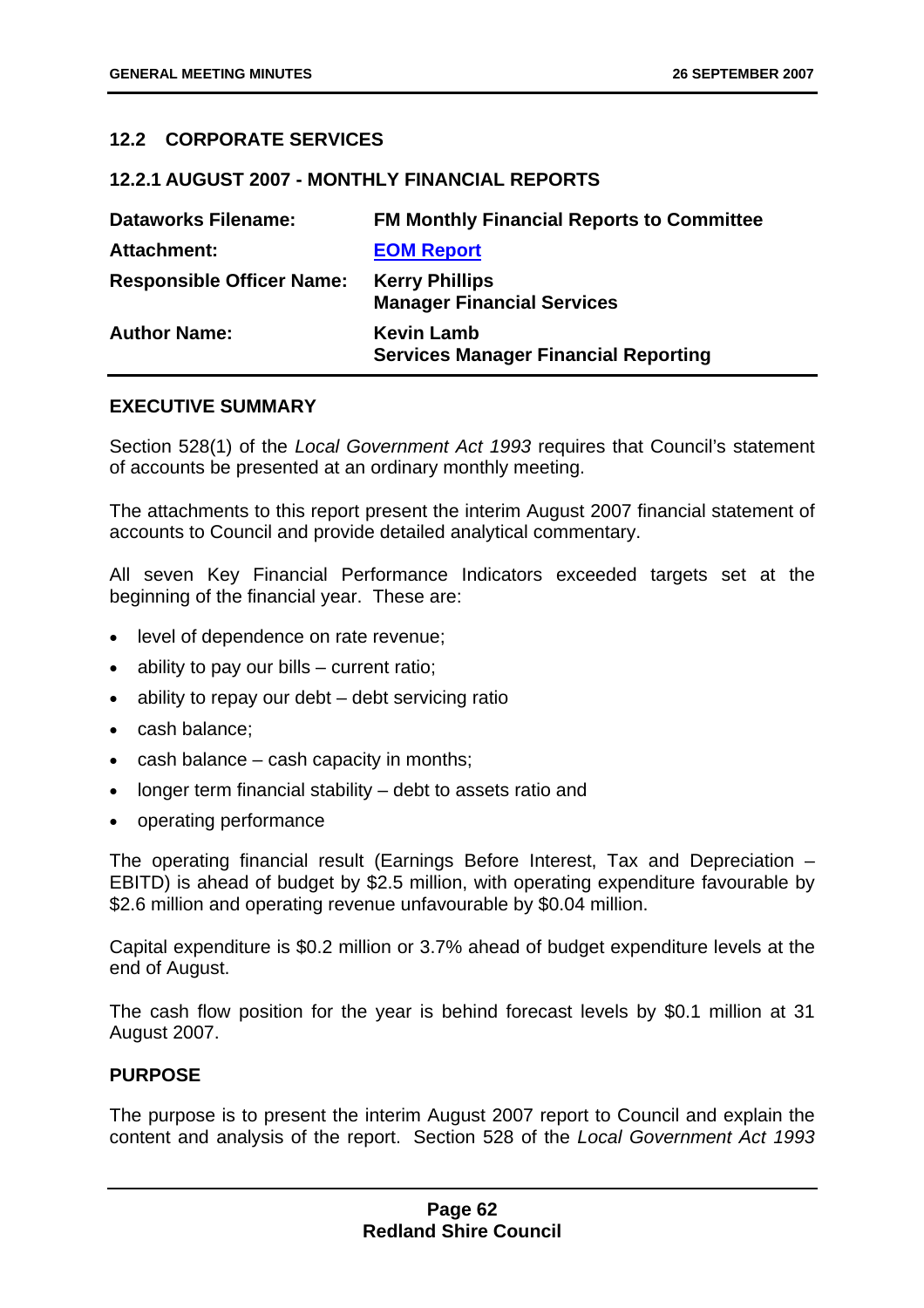requires the Chief Executive Officer of a local government to present statements of its accounts to the local government.

## **BACKGROUND**

The Corporate Plan contains a strategic priority to ensure the long term financial viability of the Shire and provide public accountability in financial management. For organisational effectiveness, it is important that Council receive and understand the monthly financial statements.

# **ISSUES**

The following elements, shown in the attachments, comprise the interim End of Month Financial Reports for August 2007:

# **Corporate Financial Report Card (A)**

- Operating Revenue compared with Budget;
- General Operating Costs compared with Budget;
- Capital Expenditure compared with Budget;
- Cash Position; and
- Employee Costs compared with Budget.

# **Report Card Analysis (B)**

Classifies variances between revised budget and actual results as being either timing or permanent variances as well as favourable or unfavourable. Timing variances are anticipated to evaporate once 30 June 2008 figures are produced. Permanent variances imply the variance will remain into the next financial year.

## **Council Financial Report 1 (C)**

Shows the percentage variance of year to date actual results compared with year to date budget by colour indicators.

## **Council Financial Report 2 (D)**

Shows year to date actual results compared with annual and year to date budgets. This report has a brief commentary on all year to date variances greater than \$20,000.

## A **Balance Sheet (E)**, an **Investment Summary (F)**, a **Statement of Cash Flows (G)**, **Financial Stability Ratios report (H) and Community Benefit Fund Report (I)**  have been included to provide the complete picture of Council's finances.

# **RELATIONSHIP TO CORPORATE PLAN**

The recommendation in this report supports Council's strategic priorities to provide a clear organisational direction supported by effective leadership and a framework of policies, plans and strategies that are responsive to the community's needs and which promote accountable and ethical standards of practice and to support the organisation's capacity to deliver services to the community by building a skilled,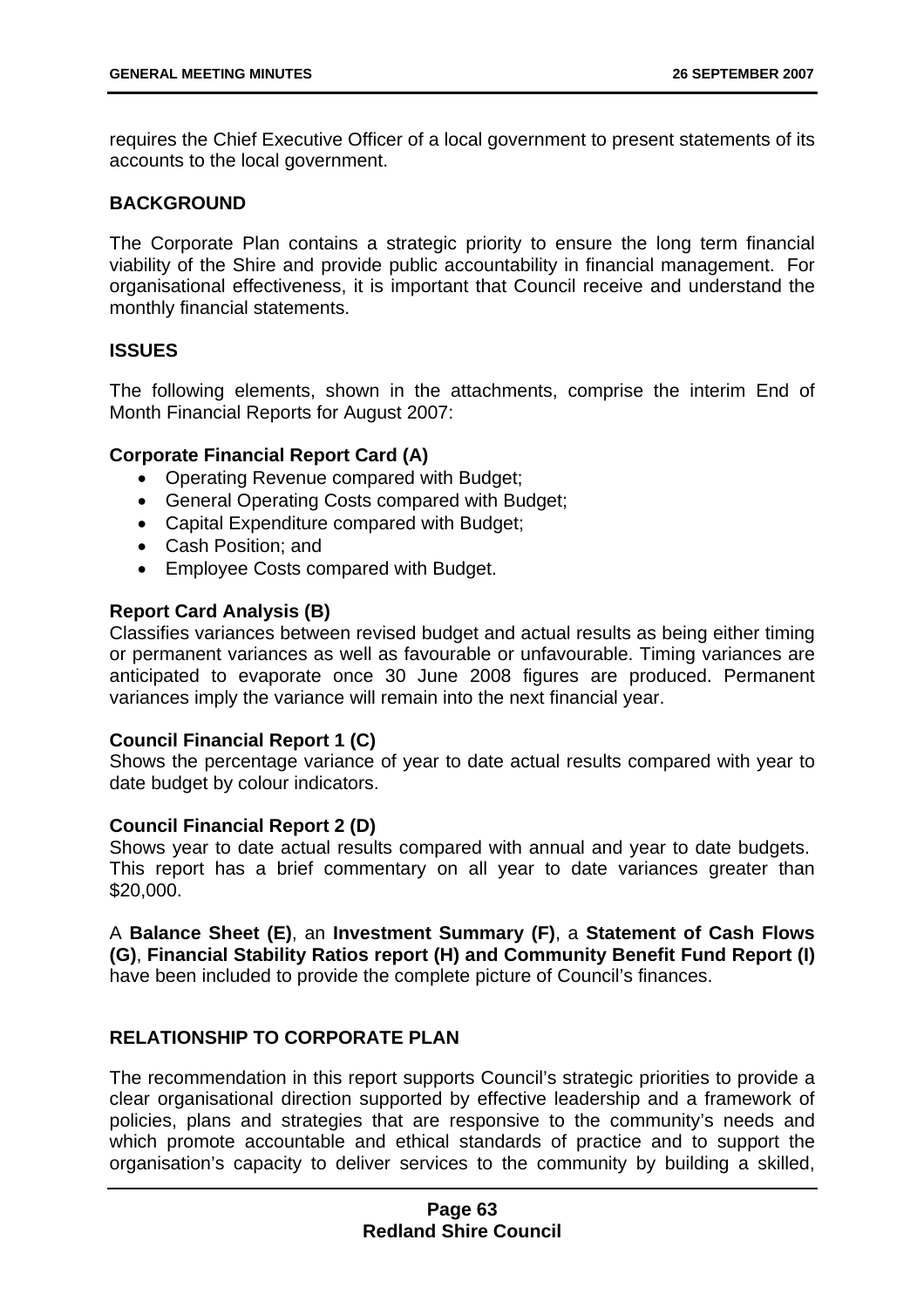motivated and continually learning workforce, ensuring assets and finances are well managed, corporate knowledge is captured and used to best advantage, and that services are marketed and communicated effectively.

# **FINANCIAL IMPLICATIONS**

The overall financial position remains strong with EBITD of \$9.9 million (\$2.5 million ahead of budget). This result is due to total operating revenue of \$27.0 million (\$0.04 million behind budget) and total operating costs of \$17.1 million (favourable variance of \$2.6 million).

The capital expenditure program is \$0.2 million or 3.7% ahead of targeted expenditure levels at the end of August.

The investment of surplus funds for the month returned a weighted average rate of return of 6.24% that compares unfavourably to the benchmark UBS Australia Bank Bill Index of 6.40%. These returns are reported on a monthly weighted average return. In turn Council benchmarks the funds against the UBS Australia Bank Bill Index. Interest return is reported on both an annual effective and nominal rate of return. The Cash Enhanced Funds have under performed during the months of July and August 2007 due to the uncertainty and volatility of world financial markets. The performance of these types of funds need to be measured over a longer time span than 2 months and will be closely monitored during the next couple of months.

The cash balance is almost on budget at \$74.1 million, equivalent to 5.9 months cash capacity.

# **PLANNING SCHEME IMPLICATIONS**

It is considered that the outcome of recommendations in this report will not require any amendments to the Redlands Planning Scheme.

## **CONSULTATION**

Consultation has taken place amongst the Executive Leadership Group.

## **OPTIONS**

## **PREFERRED**

That Council note the End of Month Financial Reports for August 2007 and explanations as presented in the attachments.

## **ALTERNATIVE**

That Council requests additional information.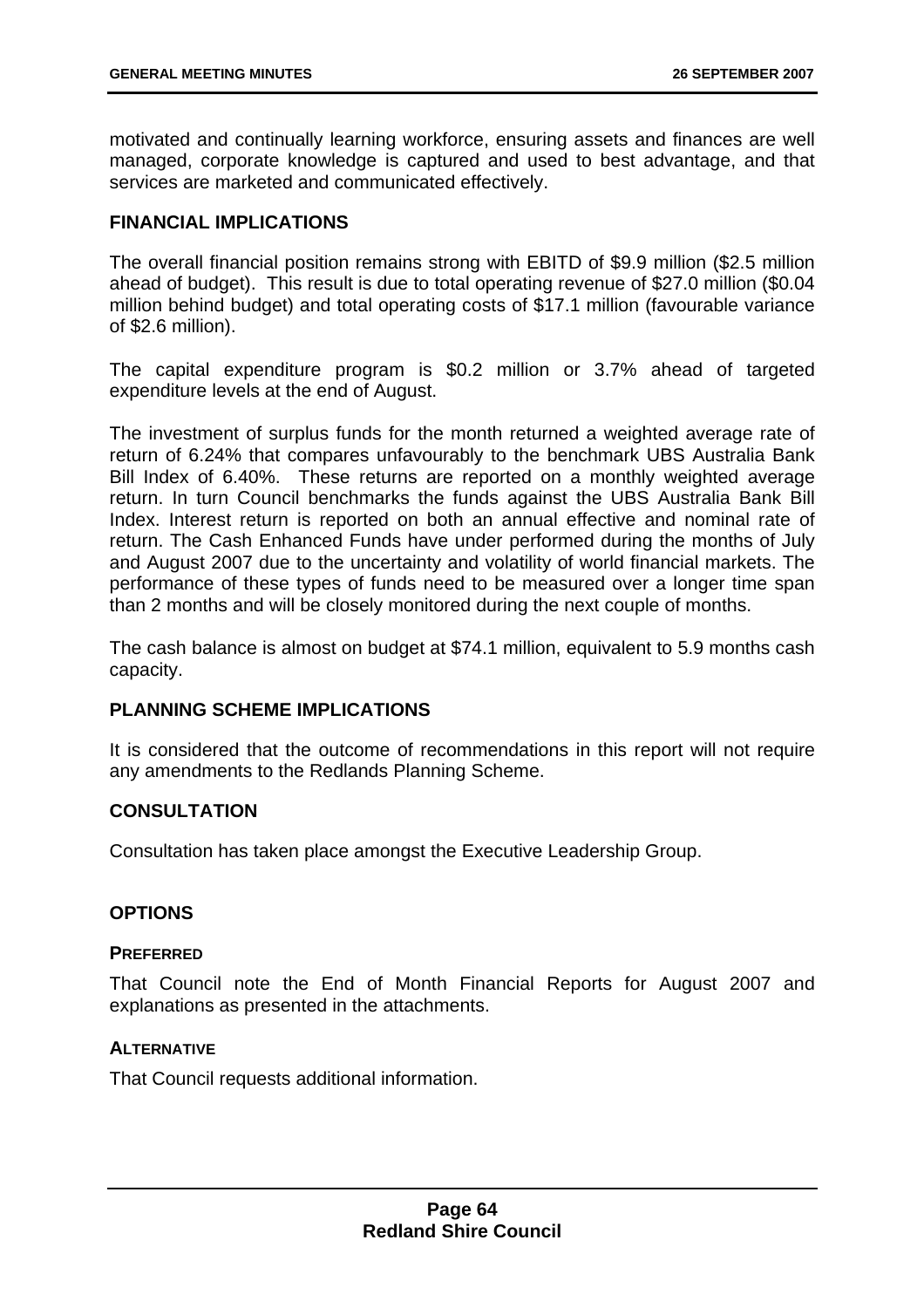# **OFFICER'S/COMMITTEE RECOMMENDATION/ COUNCIL RESOLUTION**

| Moved by:    | <b>Cr Beard</b> |
|--------------|-----------------|
| Seconded by: | Cr Ogilvie      |

**That Council resolve to note the End of Month Financial Reports for August 2007 and explanations as presented in the following attachments:** 

- **1. Corporate Financial Report Card;**
- **2. Report Card Analysis;**
- **3. First Council Financial Report;**
- **4. Second Council Financial Report;**
- **5. Balance Sheet;**
- **6. Investment Summary;**
- **7. Statement of Cash Flows;**
- **8. Financial Stability Ratios Report and**
- **9. Community Benefit Fund Report.**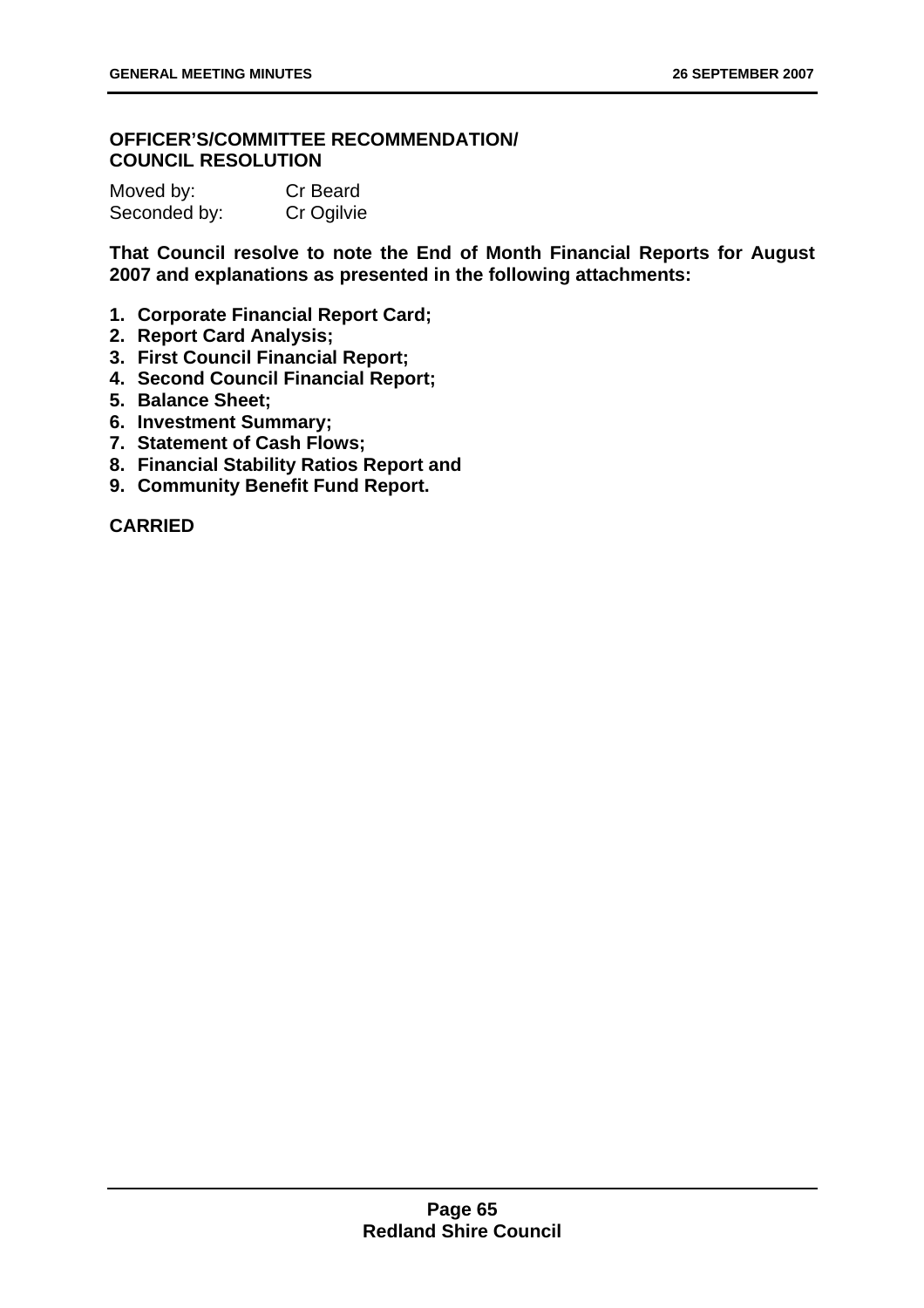# **12.2.2 SALE OF LAND FOR OVERDUE RATES**

| <b>Dataworks Filename:</b>       | <b>R&amp;V Sale for Overdue Rates</b>                                |
|----------------------------------|----------------------------------------------------------------------|
| <b>Attachments:</b>              | Schedule A - Sale of Land for Overdue Rates                          |
| <b>Responsible Officer Name:</b> | <b>Kerry Phillips</b><br><b>Manager Finance</b>                      |
| <b>Author Name:</b>              | <b>Noela Barton</b><br><b>Service Manager Revenue &amp; Recovery</b> |

## **EXECUTIVE SUMMARY**

A review of properties with rates and charges outstanding greater than 3 years has been conducted.

Section 1040 of the *Local Government Act 1993* provides Council with the power to sell properties where rates remain unpaid for:

- 1. Vacant land or land used solely for commercial purposes where Council has obtained judgment – 1 year;
- 2. A mining claim 3 months; and
- 3. All other 3 years.

The 27 properties identified in Schedule A are considered suitable to consider for sale of land for overdue rates. Twenty-five of the properties are vacant land located on the Bay Islands and share the following characteristics:

- Current zoning SR (Southern Moreton Bay Islands (SMBI) Residential);
- Land purpose Vacant land;
- Drainage constraints none known;
- Rate balance greater than 3 years overdue;
- Unimproved Capital Value greater than the outstanding rates and charges.

The other two properties are dwellings, one is a house located on Macleay Island and the other a unit located at Wellington Point, both will be sold as vacant possession being the responsibility of the purchasers. Neither property owner has been contactable.

It is considered that any vacant Bay Island land that is offered for sale at auction should have a property assessment conducted prior to the auction so the result can be offered to potential bidders. These costs are not recoverable by Council as expenses.

Council officers recommend that Council resolve to: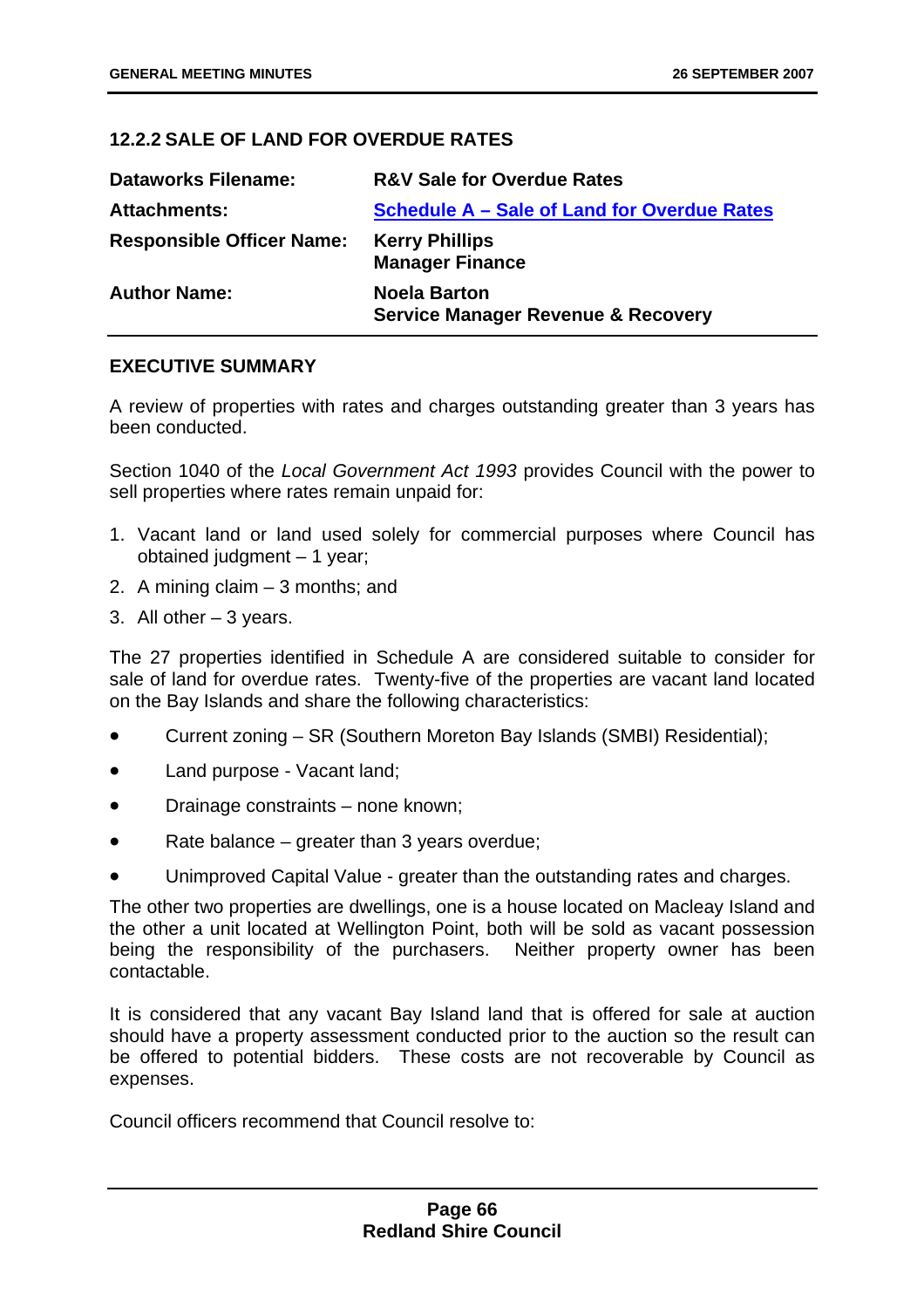- 1. Commence proceedings for the sale of land described in Schedule A dated 26 September 2007 on which overdue rates remain unpaid for a period of 3 years or longer;
- 2. Offer the land for auction if the amount of all overdue rates levied on the land and all expenses incurred for the intended sale have not been paid;
- 3. To obtain a market value on all land that will be offered for sale by auction;
- 4. To use the lesser of the market value and the Unimproved Capital Value on each property offered at auction as the reserve price; and
- 5. That Council resolve to approve use of the Council Seal by the Mayor and Chief Executive Officer to sign Transfer Documents for land sold at this auction in accordance with Section 38 of the *Local Government Act 1993.*

# **PURPOSE**

To request that Council resolve to recover unpaid rates and charges through the sale of land for overdue rates on the properties listed in Schedule A attached.

# **BACKGROUND**

A review of properties with rates outstanding greater than 3 years has been conducted.

Section 1040 of the *Local Government Act 1993* provides Council with the power to sell properties where rates remain unpaid for:

- 1. Vacant land or land used solely for commercial purposes where Council has obtained judgment – 1 year;
- 2. A mining claim 3 months; and
- 3. All other  $-3$  years.

## **ISSUES**

A review of properties with rates outstanding greater than 3 years has been conducted.

The review identified a number of properties where collection activity has failed to recover the outstanding rates and charges and they should be considered for sale of land for overdue rates.

The 27 properties identified in Schedule A are considered suitable to consider for sale of land for overdue rates. Twenty-five of the properties are vacant land located on the Bay Islands and share the following characteristics:

• Current zoning – SR (Southern Moreton Bay Islands (SMBI) Residential);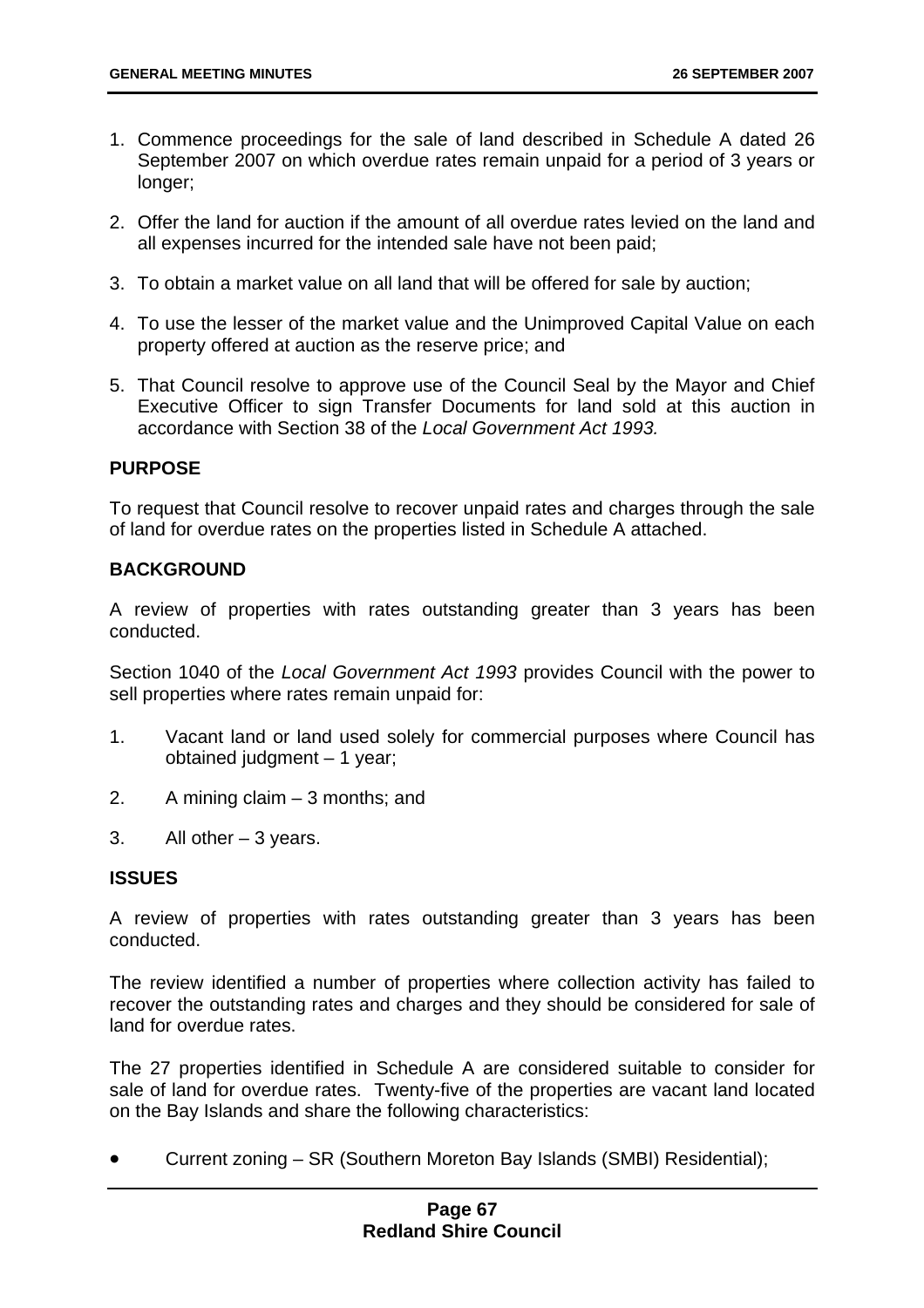- Land purpose Vacant land;
- Drainage constraints none known;
- Rate balance greater than 3 years overdue;
- Unimproved Capital Value greater than the outstanding rates and charges.

The other two properties are dwellings, one is a house located on Macleay Island and the other a unit located at Wellington Point, both will be sold as vacant possession being the responsibility of the purchasers. Neither property owner has been contactable.

## Sale of Land for Overdue Rates

The process involved in a sale of land for overdue rates is:

- 1. Council must resolve to sell the land by resolution;
- 2. Once resolved a Notice of Intention must be given to the owner of the land and each encumbrancee, lessee or trustee with an interest in the land;
- 3. After giving notice, if the overdue amount is not paid, Council has a period of 3 to 6 months (mining claims are 1 to 6 months) to commence procedures to sell the land;
- 4. Land intended for sale must first be offered for sale by auction. A reserve price must be arrived at and this may either be the market value of the land, or the higher of the following: a) overdue rates or b) the unimproved capital value of the land. It is recommended that the lesser of the Market Value and the Unimproved Capital Value is used as the reserve price;
- 5. If the reserve price is not reached at the auction, Council may enter into negotiations with the highest bidder to sell the land by agreement. The negotiated price must be greater than the highest bid for the land at the auction;
- 6. If the land is not sold either at auction or through negotiations the land is taken to be sold to Council at the reserve price.
- **Note**: At any stage through this process if the overdue rates and all expenses incurred by Council for the intended sale are paid, then the sale for overdue rates proceedings must cease.

#### Development potential of Bay Island Land

Council officers recommend that a property assessment be carried out on all vacant land to be offered for sale at auction to ensure prospective buyers are aware of the development potential to circumvent any possibility of negative press if a development issue arose at a later date.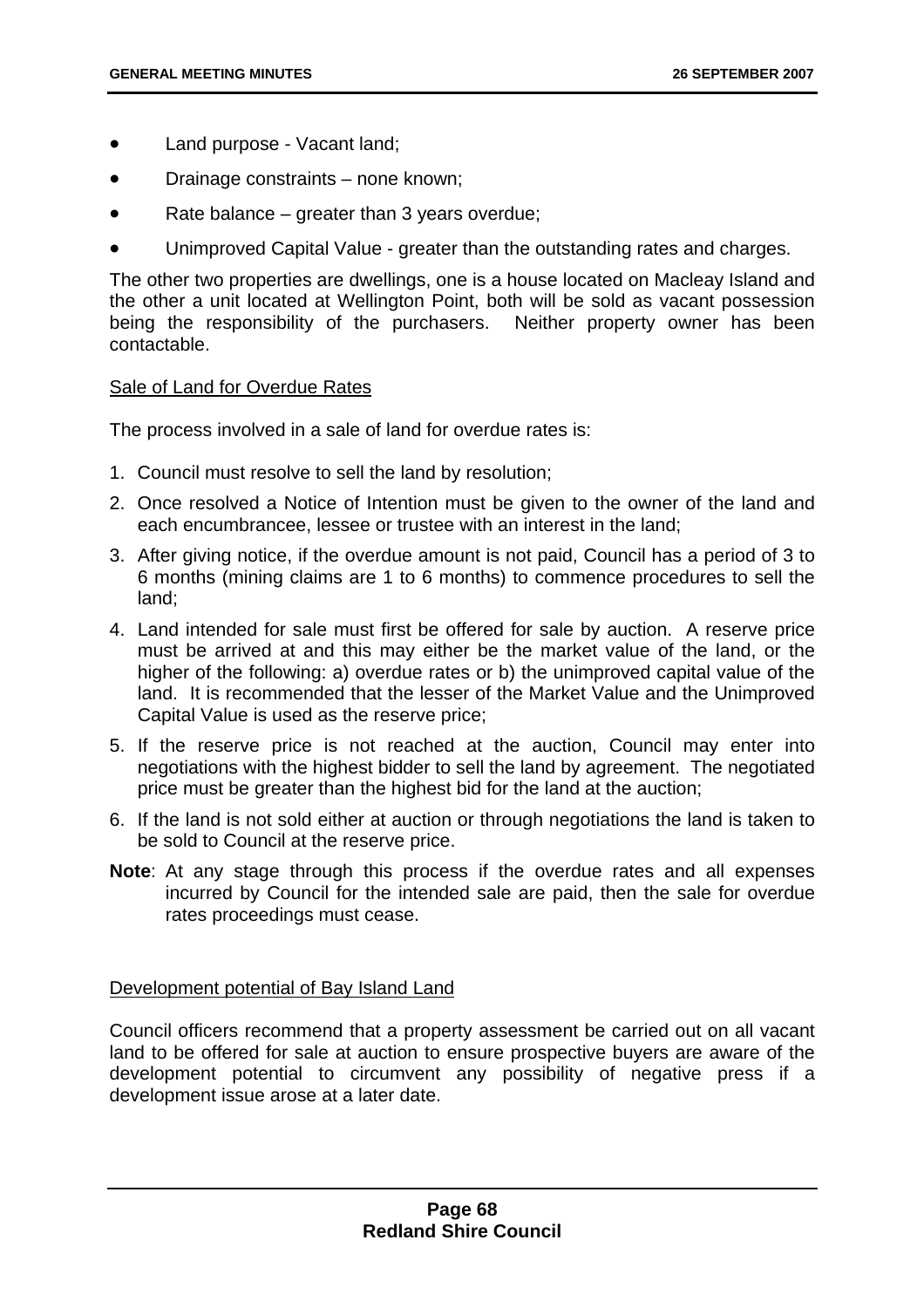# **RELATIONSHIP TO CORPORATE PLAN**

The recommendation primarily supports Council's strategic priority to ensure the long term financial viability of the Shire and provide public accountability in financial management.

# **FINANCIAL IMPLICATIONS**

There is a financial implication to Council if the land is not sold at auction, as the land will be taken to be sold to Council at the reserve price.

# **PLANNING SCHEME IMPLICATIONS**

The Land Use Planning Group was consulted and it is considered that the outcome of recommendations in this report will not require any amendments to the Redlands Planning Scheme.

# **CONSULTATION**

- General Manager Corporate Services;
- Manager Financial Services;
- Principal Advisor Urban and Rural Planning;
- Property Services Manager;
- Integrated Commercial Team Leader:
- Plumbing Certification Team Leader;
- Team Coordinator Debtor Management.

# **OPTIONS**

# **PREFERRED**

That Council resolve as follows:

- 1. To commence proceedings for the sale of land described in Schedule A dated 26 September 2007 on which overdue rates remain unpaid for a period of 3 years or longer;
- 2. To offer the land for auction, if the amount of all overdue rates levied on the land and all expenses incurred for the intended sale, have not been paid;
- 3. To obtain a market value on all land that will be offered for sale by auction; and
- 4. To use the lesser of the market value and the Unimproved Capital Value on each property offered at auction as the reserve price; and
- 5. To approve use of the Council Seal by the Mayor and Chief Executive Officer to sign Transfer Documents for land sold at this auction in accordance with Section 38 of the *Local Government Act 1993*.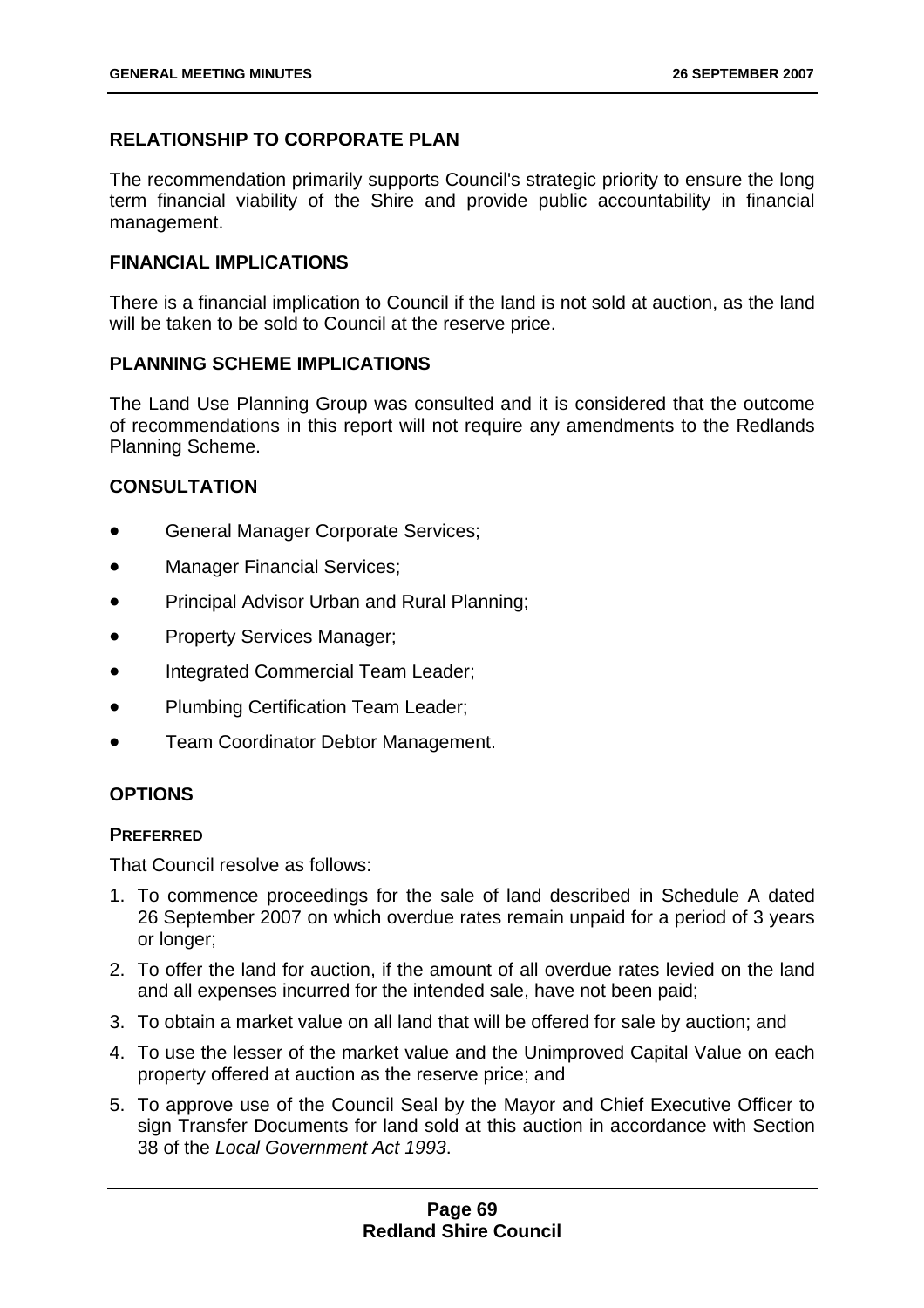# **ALTERNATIVE**

That Council resolve to direct Council officers to continue collection activity on the landowners' listed in the attached Schedule, taking into consideration the cost/benefit of any collection action undertaken.

# **OFFICER'S RECOMMENDATION**

That Council resolve as follows:

- 1. To commence proceedings for the sale of land described in Schedule A, dated 26 September 2007 on which overdue rates remain unpaid for a period of 3 years or longer;
- 2. To offer the land for auction if the amount of all overdue rates levied on the land and all expenses incurred for the intended sale have not been paid;
- 3. To obtain a market value on all land that will be offered for sale by auction;
- 4. To use the lesser of the market value and the Unimproved Capital Value on each property offered at auction as the reserve price; and
- 5. That the Mayor and Chief Executive Officer be authorised to sign and seal Transfer Documents for land sold at this auction in accordance with Section 38 of the *Local Government Act 1993*.

# **COMMITTEE DISCUSSION**

An updated Schedule A was presented to Committee which indicated the removal of property 21189, inclusion of property 22673 and amendment to property 26012.

# **COMMITTEE RECOMMENDATION/ COUNCIL RESOLUTION**

Moved by: Cr Beard Seconded by: Cr Ogilvie

**That Council resolve as follows:** 

- **1. To commence proceedings for the sale of land described in Schedule A, as amended, dated 26 September 2007 on which overdue rates remain unpaid for a period of 3 years or longer;**
- **2. To offer the land for auction if the amount of all overdue rates levied on the land and all expenses incurred for the intended sale have not been paid;**
- **3. To obtain a market value on all land that will be offered for sale by auction;**
- **4. To use the lesser of the market value and the Unimproved Capital Value on each property offered at auction as the reserve price; and**
- **5. That the Mayor and Chief Executive Officer be authorised to sign and seal Transfer Documents for land sold at this auction in accordance with Section 38 of the** *Local Government Act 1993.*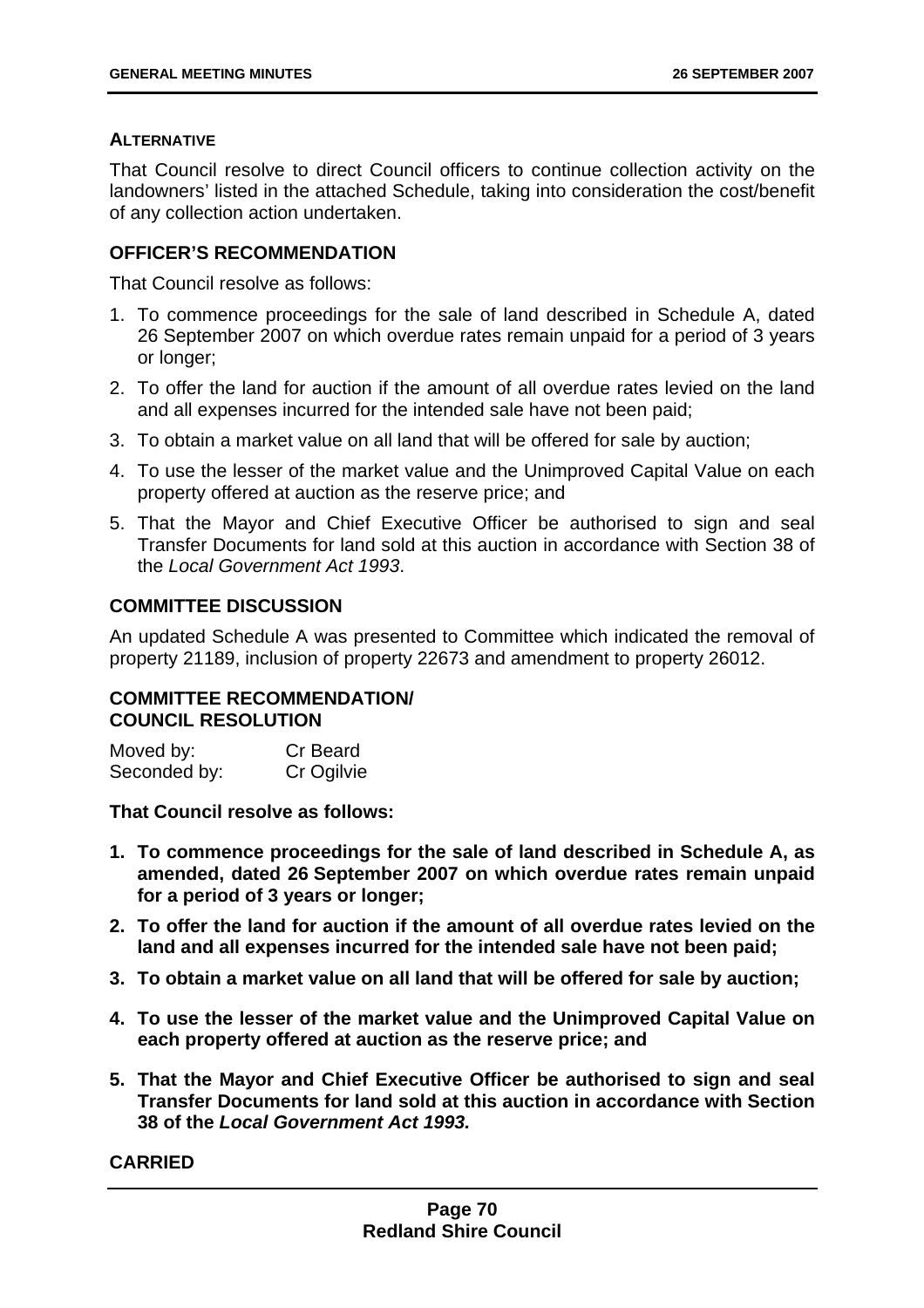# **12.3 CUSTOMER SERVICES**

## **12.3.1 CLEVELAND AQUATIC CENTRE MANAGEMENT**

| <b>Dataworks Filename:</b>       | <b>CP Cleveland Aquatic Centre Lease</b>                              |
|----------------------------------|-----------------------------------------------------------------------|
| <b>Responsible Officer Name:</b> | <b>Greg Jensen</b><br><b>Manager Customer and Community Services</b>  |
| <b>Author Name:</b>              | <b>Russell Cook</b><br><b>Leisure and Recreation Services Manager</b> |

## **EXECUTIVE SUMMARY**

At its meeting on 27 September 2006, Council resolved to appoint a manager to operate the Cleveland Aquatic Centre for up to 12 months and delegated authority to the Chief Executive Officer (CEO) to negotiate, make, vary and discharge all relevant documentation.

The CEO subsequently accepted an offer from and entered into a contract with David Urquhart Swim School to manage the Centre for a period of 12 months from 22 November 2006.

Maintenance and operational costs have been allocated by Council for this project in its 2007/08 Budget; however, the existing management contract expires in November 2007 with no provision for an extension.

It is proposed that tenders be invited for the lease of the Aquatic Centre in July 2008, with a new specification. Therefore, as it is considered premature to invite tenders at this stage, it is recommended that quotations be sought for the management of the Centre from 23 November 2007 to 31 July 2008.

## **PURPOSE**

The purpose of this report is to confirm Council's position as to the timing of the new lease of the Cleveland Aquatic Centre and what operational and expenditure items should be the responsibility of the future lessee.

## **BACKGROUND**

Following Council's decision of 27 September 2006, eight (8) selected groups were invited to provide quotes for the management of the Cleveland Aquatic Centre for a period of up to 12 months.

The CEO subsequently accepted an offer from and entered into a contract with David Urquhart Swim School to manage the Centre from 22 November 2006 for a period of up to 12 months. This agreement has Council paying for all maintenance and consumables such as chemicals, gas, electricity and water. David Urquhart Swim School provides staffing and aquatic programs and keeps all revenue generated at the venue. They then pay Council a fee of \$2,500 per month.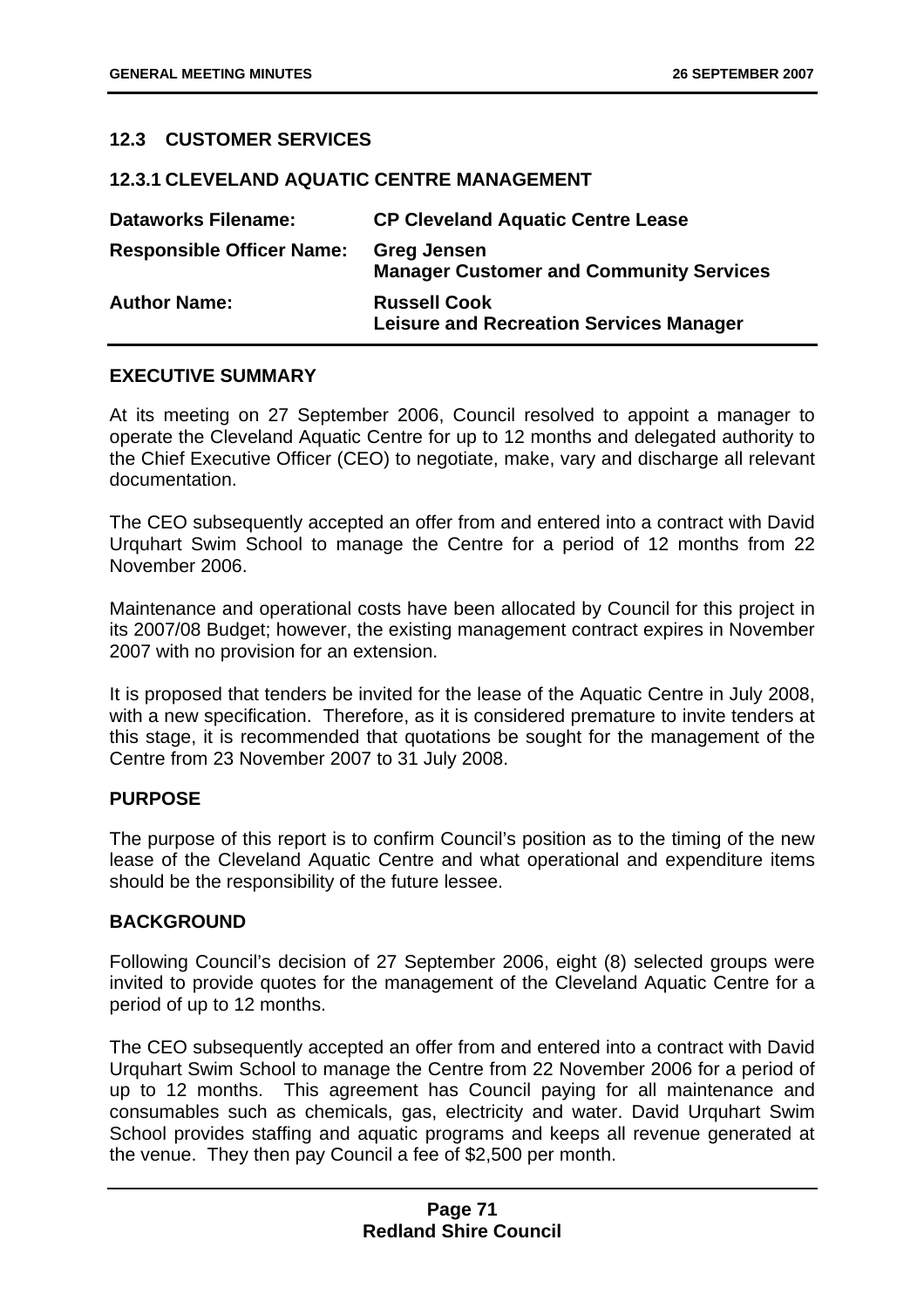Maintenance and operational costs have been allocated by Council in its 2007/08 budget, however, the existing management contract expires in November 2007.

As there is no provision in the current contract to extend, it is recommended that quotations be sought for the management of the centre for a period of 8 months to July 2008.

## **ISSUES**

Over the past 9 months, Council has continued with the redevelopment of the complex with the financial assistance of the State Government (\$760,000). Contractors have been appointed to construct a Leisure Water area which includes three new pools, extensively refurbished the existing amenities block and gym areas and maintenance work has been undertaken to the 2 plant rooms, the grandstand, terrace areas and the 50m pool. These projects will be completed by mid September 2007 and the opening of the Leisure Water area to the public is scheduled for the September school holidays.

Council officers have drafted a new specification for the lease agreement which reflects a more balanced approach to the requirement of both the Lessee and Council. The previous lease of the complex was heavily swayed towards the Lessee paying all costs at the venue and keeping any revenue. Council was then required to pay a management fee of approximately \$130,000 per year. There was also a considerable capital contribution by the lessee of \$1 million towards the redevelopment of the venue. Experience has shown that this arrangement was not tenable as the previous lessee operated for only 13 months.

The following are the **variations** between the proposed and previous leases. These changes will have a considerable effect on the amount Council will either be responsible for, or have the Lessee absorb, and ultimately have Council pay for in the Management fee.

Any proposed lessee, when tendering, is more likely to inflate the management fee to cover those expenses they are responsible for, where these costs are out of their control i.e. reactive maintenance on pool filtration equipment and pool water heating equipment, both of which can be quite expensive.

It is therefore recommended that Council take on the responsibility for maintaining/replacing these larger items to allow the tenders to provide a more realistic tender on the costs they can control and more accurately predict i.e. chemicals, gas, electricity and water consumption. However, Council will specify the requirements to meet safety and customer expectations in regard to these consumables.

The lessee should however be responsible for the maintenance and ultimate replacement of items that, while initially provided for by Council, would deteriorate quickly without good operational and maintenance practices i.e. pool covers and mechanical pool cleaning equipment.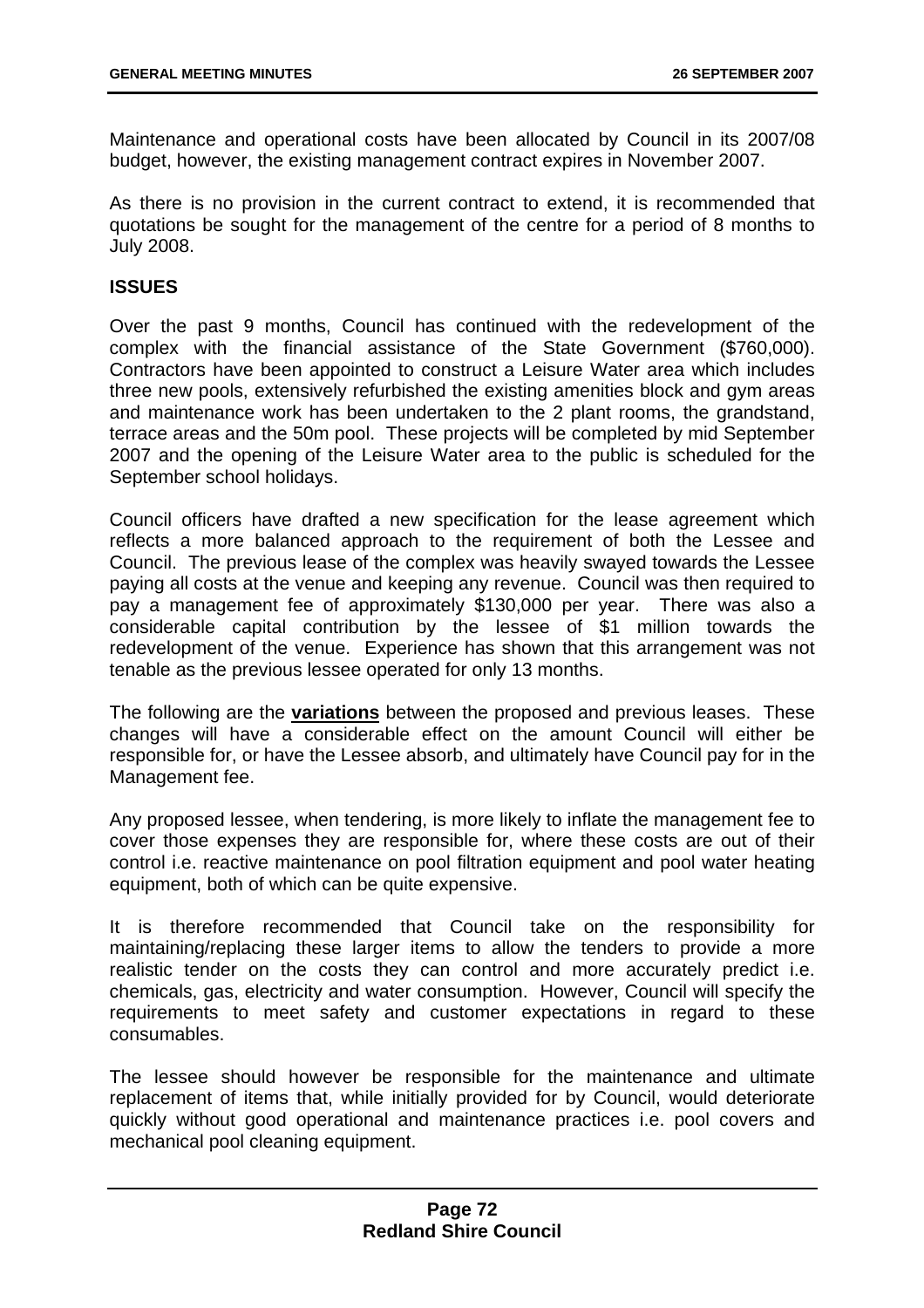The following is not a complete list of duties of either party, as specified in the tender documents, only those that officers feel need highlighting.

The successful **Tenderer** will be responsible for the cost of, supervision, and maintenance of the Centre which includes, but is not limited to the following:

- Operation and minor maintenance of all plant, equipment, fixtures and assets;
- The provision of and use of all chemicals necessary to maintain the water quality to the required standard;
- The provision of all gas necessary to operate the pool heaters;
- The cost of electricity used at the venue;
- The cost of all water consumed at the venue (Council will be responsible for all other Rates and Charges fees);
- Provision of all consumables for use in toilets, including sanitary units, toilet paper, hand towels and soaps and all consumables, chemicals and equipment used in cleaning and maintenance activities;
- Supply and maintenance of covered refuse bins for the collection and disposal of refuse on and from the premises, including waste disposal costs;
- The successful Tenderer will, with the following exceptions, (members of the swimming club and schools using the swimming pool as members of the club or school) have sole and exclusive rights to conduct at the Centre, swimming classes and the coaching of swimmers for reward. The swimming club will be allowed to appoint their own coach and entitled to have access to the lanes in the 50m pool and club land based training Centre. Any fee for use of the lanes will be negotiated with the club depending on the coaching arrangements;
- Once a month during the swimming season the water quality will be tested to ensure compliance with Bacteriological Standards. The successful Tenderer will be required to arrange for an independent body to take the water sample and undertake testing at a NATA registered laboratory. Any corrective action required should be undertaken immediately and reported to Council; otherwise the results will be reported in the monthly report to Council;
- The successful tenderer must maintain the temperature of the heated pools to a minimum 26.5 degrees. Pool temperatures may vary above this figure subject to the operational needs of each area;
- The successful tenderer will be responsible for obtaining and the cost of all Licenses needed to operate the venue.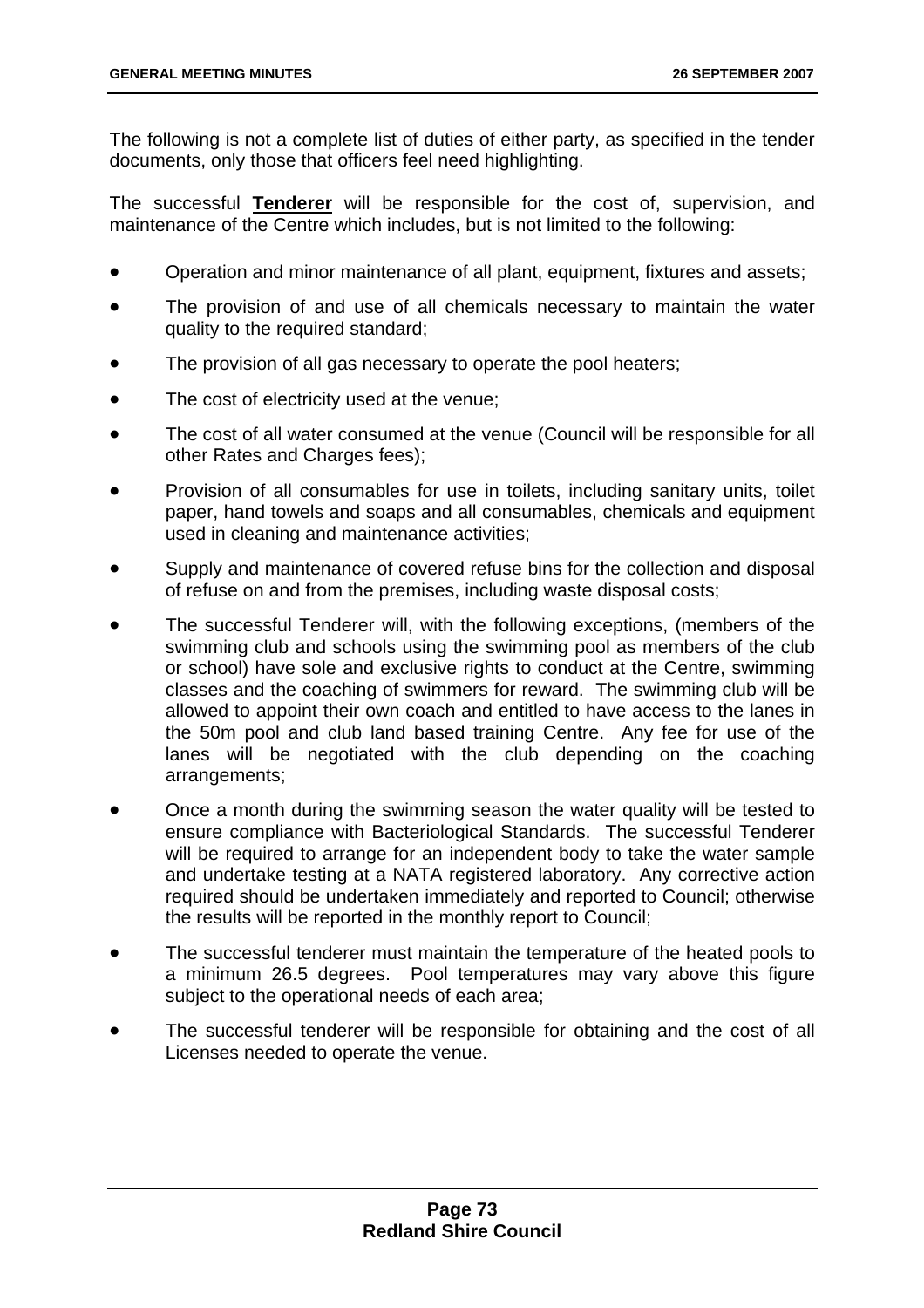### **MAINTENANCE**

The successful **Tenderer** will be responsible for undertaking minor maintenance at the Centre. This would include, but not limited to the following:

- The replacement and maintenance of, light bulbs and fittings (excluding floodlighting to the pool areas and security lighting);
- Glazing;
- Painting;
- Landscaping;
- Public address system;
- Oxy viva resuscitator;
- Pool covers and associated equipment;
- Lane ropes;
- Automatic and manual pool cleaners;
- Non key operated locks and doors;
- Removal of graffiti in and outside the premises;
- Fencing;
- Hot water system (showers etc); and
- Generally all other maintenance and repairs except where that work is the responsibility of the Council.

**COUNCIL** will be responsible for maintenance on the following:

- All major structural repairs of the pools and amenities facilities;
- Maintenance, repair and replacement of all pool pump and filtration equipment;
- Both gas and electric pool water heaters;
- Shade covers:
- Children's aquatic play equipment;
- Floodlighting and security lighting;
- Load-bearing and/or supportive walls, floors, roofs and structures, or otherwise, essential to the continued operation of the venue.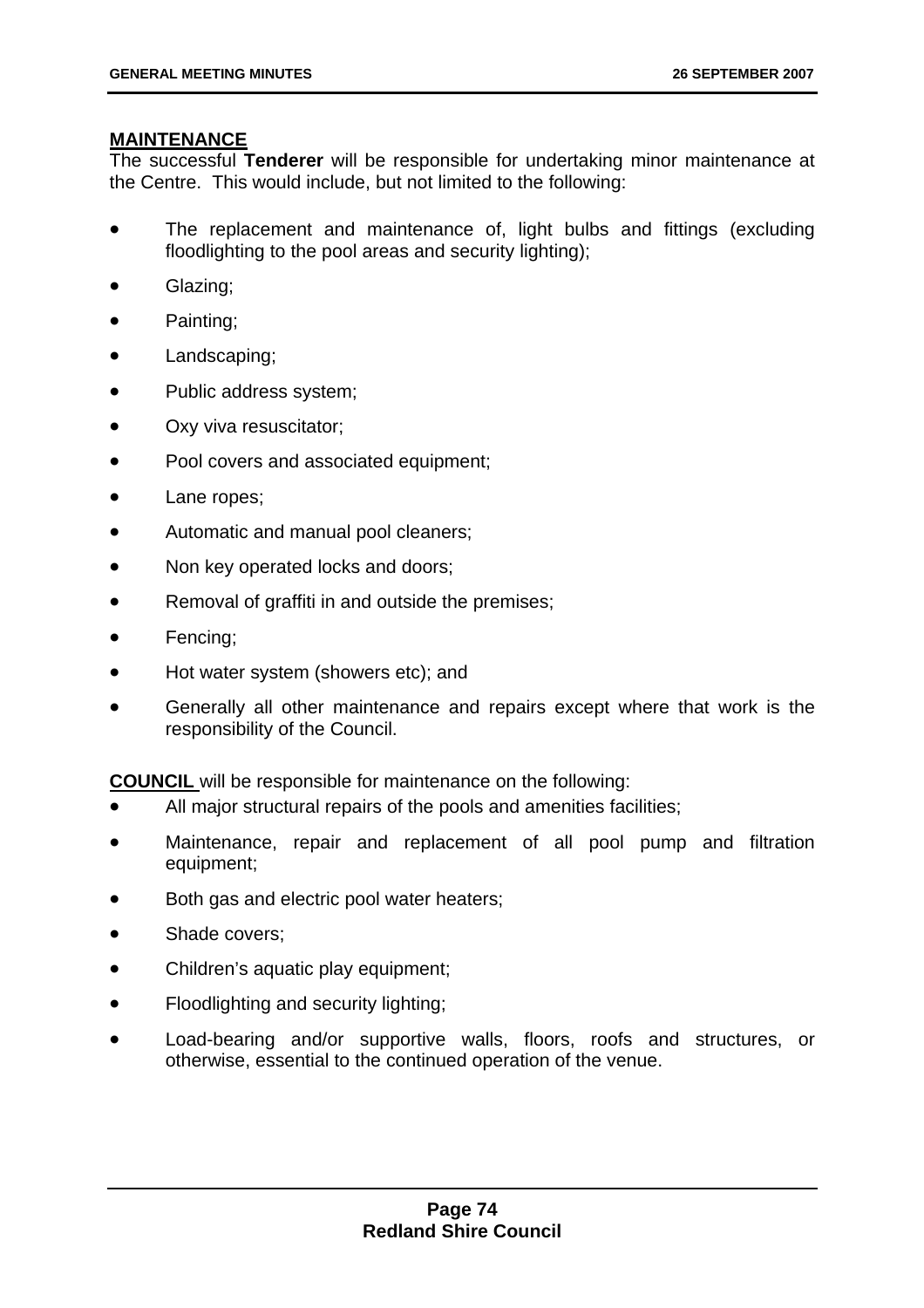## **FEES AND CHARGES**

The successful Tenderer is responsible for the collection of all entrance charges, including the issue of season tickets and all documentation associated with this task.

Admission fees will be approved annually by the Council delegate after considering a submission from the successful tenderer. New fees will take effect from 1 July of each year.

The following are the recommended maximum 2007/08 Fees (including GST):

| $\bullet$ | Adult (13 & over)                 | \$4.00                            |
|-----------|-----------------------------------|-----------------------------------|
| $\bullet$ | Adult (10 passes)                 | \$36.00                           |
| $\bullet$ | Child (under 2 years free)        | \$3.00                            |
| $\bullet$ | Concession                        | \$3.30                            |
| $\bullet$ | Family Pass(I adult & 2 children) | \$8.50                            |
| $\bullet$ | Pool Hire (schools per hour)      | \$125.00 (minimum of 4 hour hire) |

Pool Hire (Others per hour) \$150.00 (minimum of 4 hour hire)

Children 10 years and under must be accompanied by an adult at all times.

**Note:** Concession Rate applies to holders of a Centrelink issued, Pensioner Concession Card.

### **OPERATING TIMES**

The Centre will be open to the public year round except for closure of areas for renovations or major repairs in the winter period, approved by Council.

However, the 50m pool may be closed for an extended period of up to 2 months during the winter months. The rapid river ride may also be closed from March to September, as it is not heated. Any closure of these facilities must be approved by Council and advertised to the public at the successful tenderers expense, well in advance of the closure date.

Opening hours will be as follows:

- Monday Friday  $5$  am-  $8$  pm;
- Saturday 6 am- 6 pm;
- Sunday 9 am- 6 pm;

(Closed Christmas Day and Good Friday)

The Centre may be closed for various special functions and the Opening Times may be varied from time to time with the prior approval of Council. These varied opening times must be advertised to the public at the successful tenderers expense, well in advance of the date.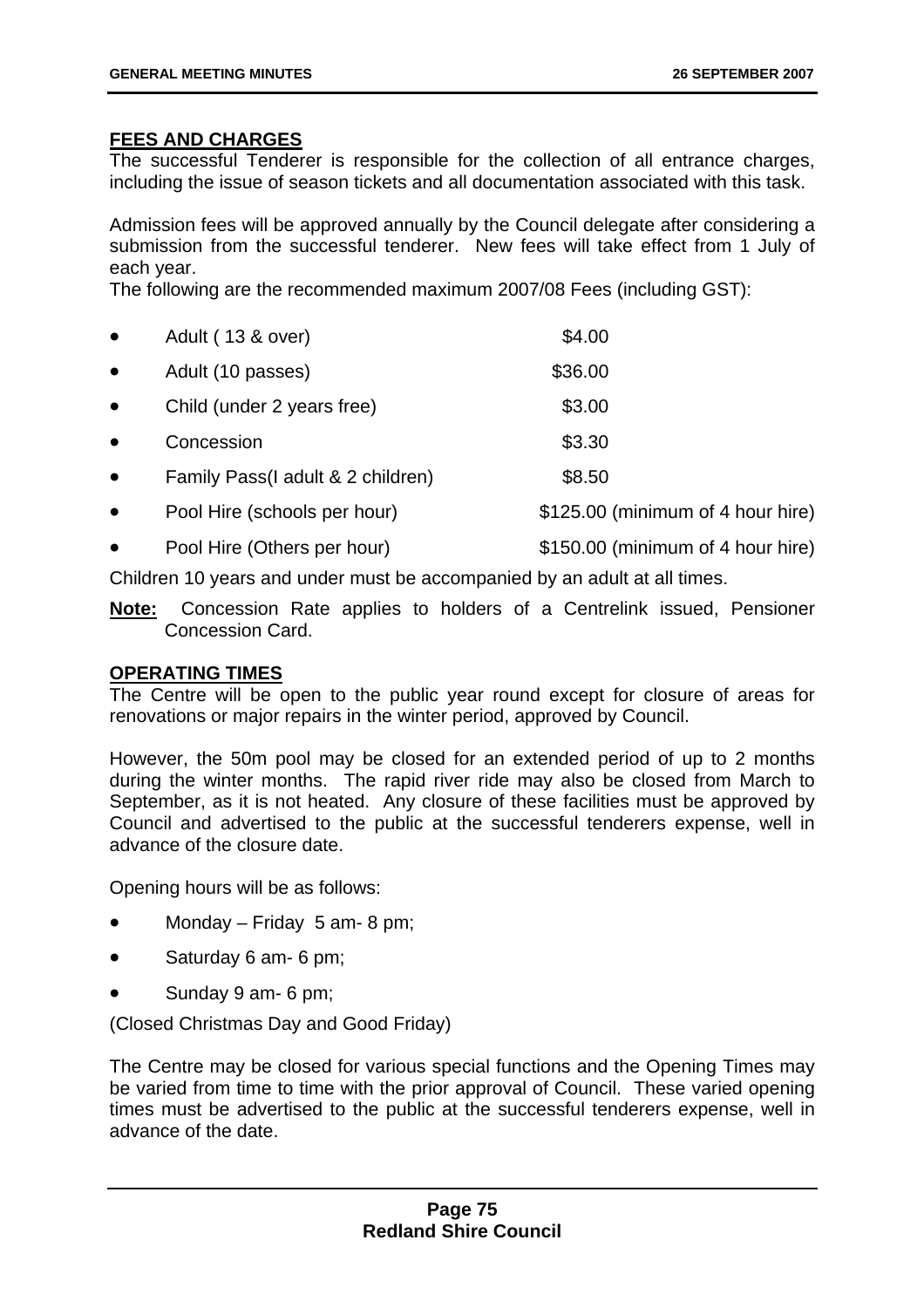\*(*Please note - The cost of heating the 5 pools for the entire year, 3 with gas and 2 with electricity, will cost approximately \$135,000. The 50m pool alone costs between \$7,000 to \$8,000 per month in winter, with very little revenue generated from this area. This is why consideration is given for the lessee to close this pool during the peak winter period for 2 months. While the gas and electricity costs are the responsibility of the lessee, ultimately this expense is passed on to Council in a higher management fee, should we require this pool to be operational all year round).* 

# **GYMNASIUM/AEROBICS**

The successful Tenderer will be responsible for the operation and fit out of the gymnasium/aerobics facility. The gym fixtures and fittings remain the property of the successful Tenderer. The successful Tender may sub-lease these facilities subject to Council's approval.

## **CAPITAL UPGRADE/PROVISION OF NEW FACILITIES**

The tenderers will be asked to consider capital upgrade to the centre and will need to provide costs and timing of any proposals. Prioritised areas within the complex have been highlighted for their consideration in line with the Master Plan for the facility.

# **CURRENT MANAGEMENT CONTRACT**

The current agreement with David Urquhart expires at the end of November 2007 and it was intended to have advertised and appointed a new lessee for up to 20 years by this date. However, due to the later than expected completion of the new pool area (to be opened for 22 September school holidays) officers recommend that this agreement be extended until 31July 2008 for the following reasons:

- This will allow for the commissioning of the new facilities;
- This will allow officers to ascertain the actual costs associated with the new facility for gas, electricity, chemicals, staffing, Public Liability Insurance etc for the period October to March;
- Receive actual revenue / attendance figures for the period October to March;
- Council will be able to complete maintenance to the venue so that it is in its best condition when inspected by tenderers;
- The biggest risk to any tenderer is having to estimate their unknown revenue and expenses without previous history, especially when any miscalculation will be extrapolated out over the 20 years of the lease. Therefore they will always try to err in their favour which will mean a higher than appropriate Management Fee being paid by Council to cover the lessee's risk over the full period of the lease.

### **INVITATION TO TENDER TIME FRAME**

The time frame for the tender process would be as follows:

• Finalise tender documents as recommended in this report by late March 2008 (to include revenue and expenditure data collated from October to March);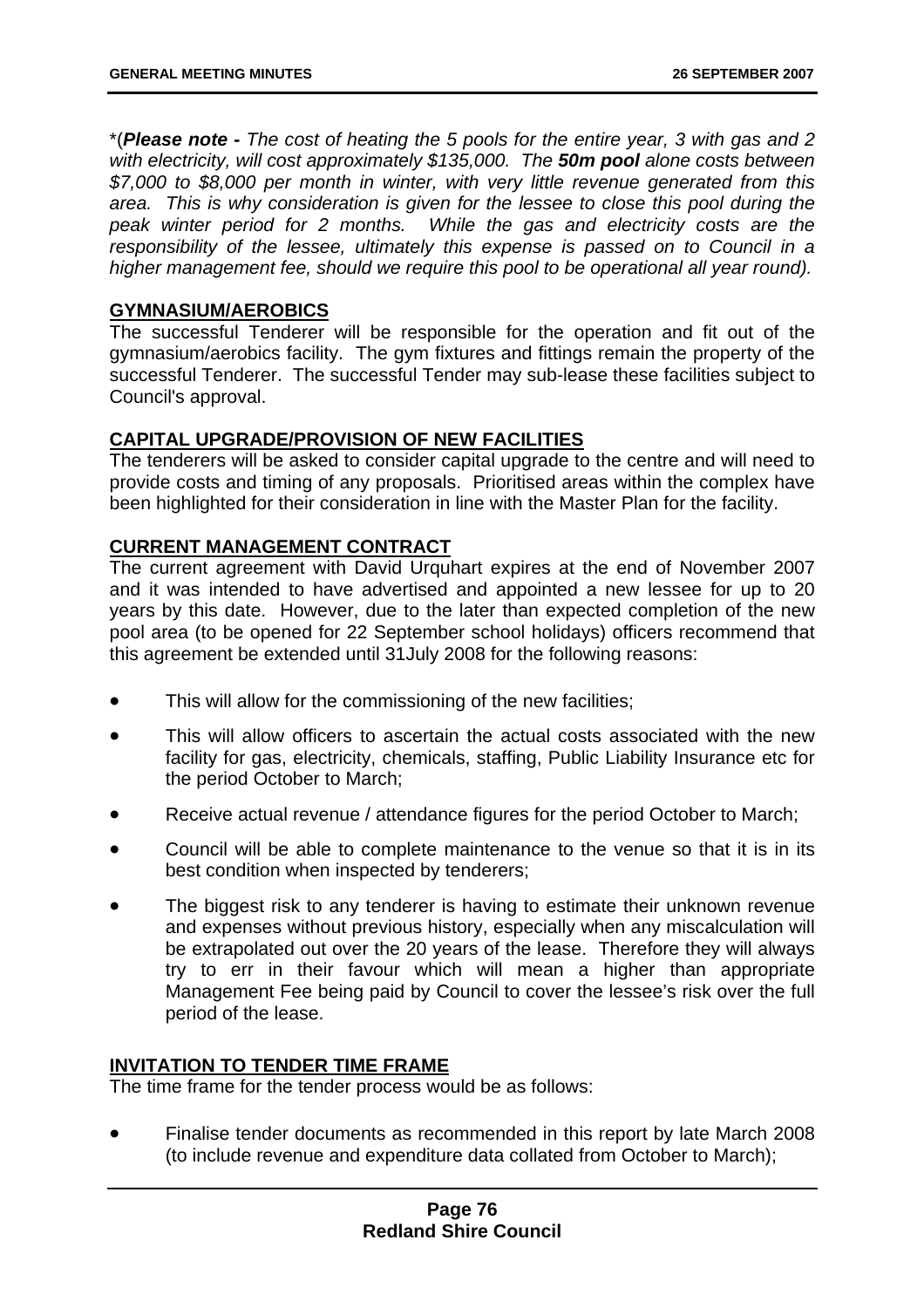- Advertise Invitation to Tender early April 2008;
- Close Invitation to Tender early May 2008;
- Assessment of tenders to late May early June 2008;
- CEO approval of successful tender late June 2008;
- Provide one month's notice to David Urquhart Swim School and the new Lessee;
- New Lessee to start 1 August 2008.

Council will be offering a lease of the Aquatic Centre for up to 20 years. It is therefore considered critical that Council provide actual costs and revenue expectations associated with the redeveloped venue as part of the Invitation to Tender. This will allow prospective lessees to tender with some certainty in assessing any management fee Council may pay annually over the period of the lease. Without this information, the Management fee is likely to be inflated to offset any risk to the tenderers.

## **RELATIONSHIP TO CORPORATE PLAN**

The recommendation in this report primarily supports Council's strategic priority to build safe, strong and self reliant communities with access to community services, infrastructure and opportunities for participation in community life.

### **FINANCIAL IMPLICATIONS**

All maintenance and operational costs for the period up to July 2008 have been allocated in the current 2007/08 budget. David Urquhart Swim School have indicated that they would be agreeable to extending the existing operational and financial agreement from December 2007 to July 2008.

## **PLANNING SCHEME IMPLICATIONS**

It is considered that the outcome of recommendations in this report will not require any amendments to the Redlands Planning Scheme.

# **CONSULTATION**

Consultation has occurred with the following:

- David Urquhart Swim School;
- Manager Customer and Community Services; and
- Executive Leadership Group.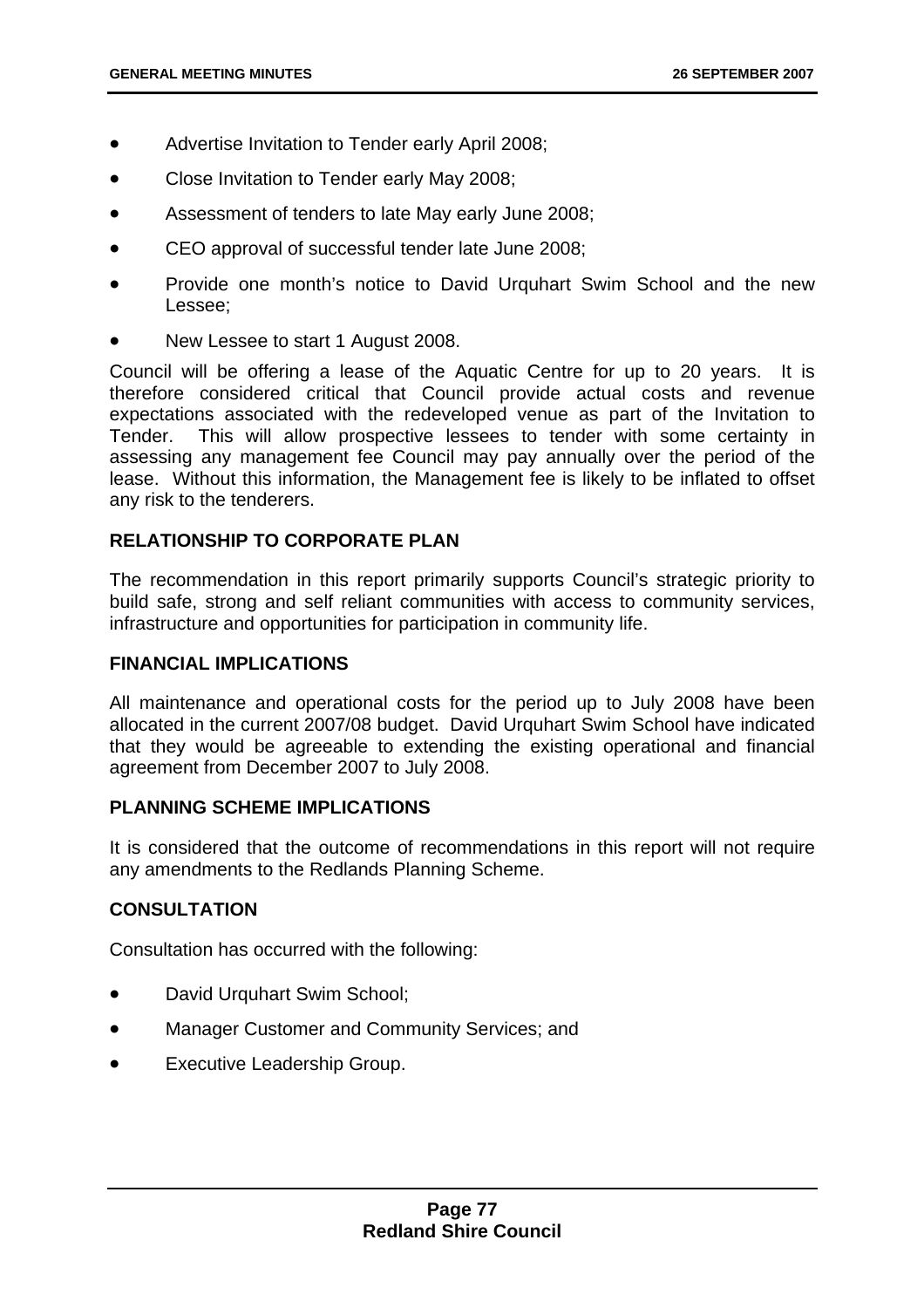# **OPTIONS**

## **PREFERRED**

That Council resolve as follows:

- 1. That the Chief Executive Officer be delegated authority
	- a. To invite and accept quotations and make, vary and discharge a contract for the management of the Cleveland Aquatic Centre for the period 23 November 2007 to 31 July 2008, with an option to extend for one (1) month periods, such total term of the contract not to exceed 31 October 2008, if and as required;
	- b. To invite tenders for the lease of the Cleveland Aquatic Centre from 31 July 2008 for a period of up to 20 years;
	- c. To award the tender and make, vary and discharge a contract with the successful tenderer; and
- 2. That the Mayor and Chief Executive Officer be authorised to sign and seal all relevant documentation.

## **ALTERNATIVE**

That Council resolve as follows:

- 1. To invite tenders for the lease of the Cleveland Aquatic Centre from 23 November 2007 for a period of up to 20 years;
- 2. To delegate authority to the Chief Executive Officer to accept the tender from and make, vary and discharge a contract with the successful tenderer; and
- 3. That the Mayor and Chief Executive Officer be authorised to sign and seal all relevant documentation.

# **OFFICER'S RECOMMENDATION**

That Council resolve as follows:

- 1. That the Chief Executive Officer be delegated authority
	- a. To invite and accept quotations and make, vary and discharge a contract for the management of the Cleveland Aquatic Centre for the period 23 November 2007 to 31 July 2008, with an option to extend for one (1) month periods, such total term of the contract not to exceed 31 October 2008, if and as required;
	- b. To invite tenders for the lease of the Cleveland Aquatic Centre from 31 July 2008 for a period of up to 20 years;
	- c. To award the tender and make, vary and discharge a contract with the successful tenderer; and
- 2. That the Mayor and Chief Executive Officer be authorised to sign and seal all relevant documentation.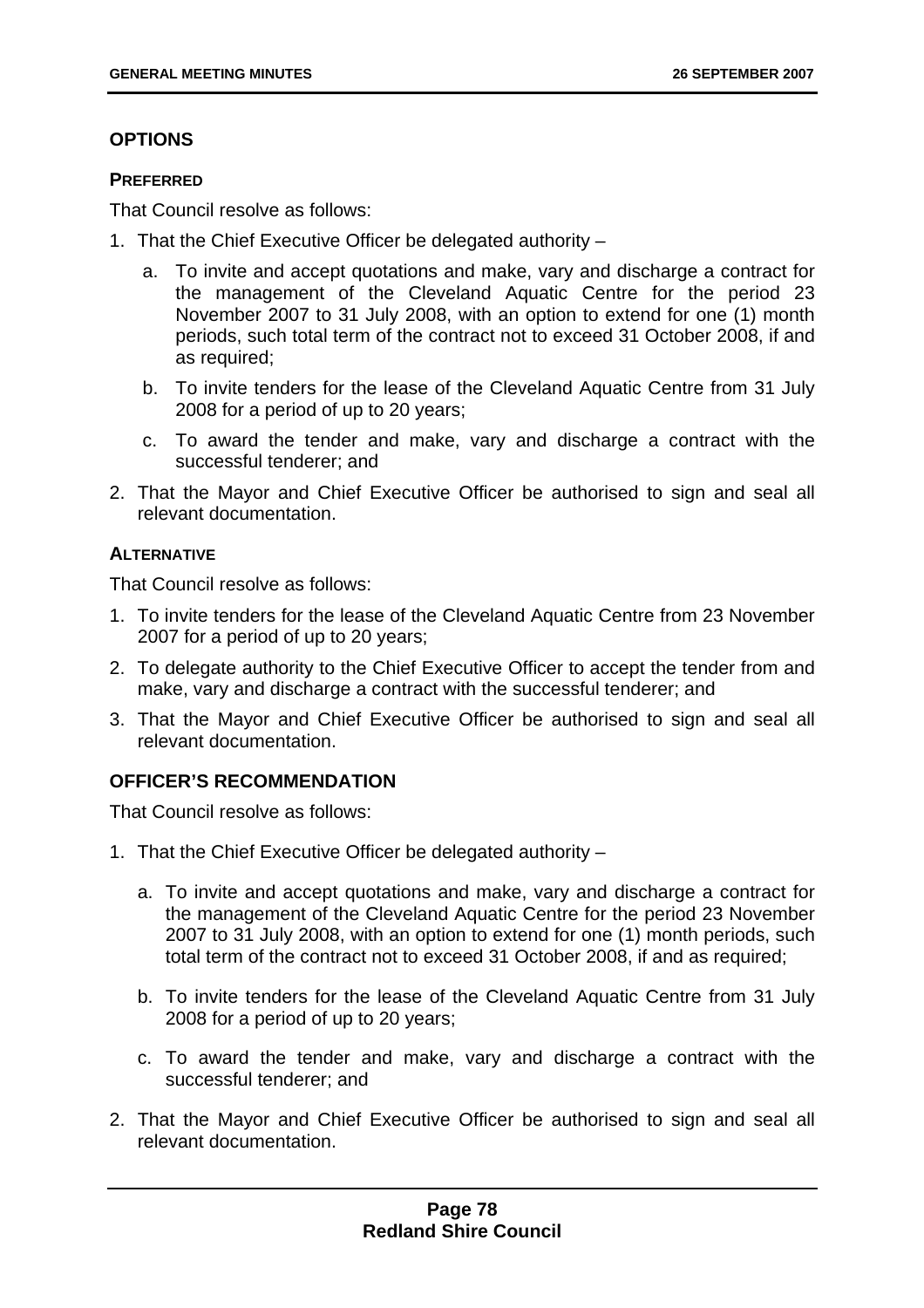## **COMMITTEE DISCUSSION**

It was agreed that, prior to awarding the tender for the lease of the Cleveland Aquatic Centre for a period of up to 20 years, that a report be presented to Council for its consideration.

## **COMMITTEE RECOMMENDATION/ COUNCIL RESOLUTION**

| Moved by:    | <b>Cr Beard</b> |
|--------------|-----------------|
| Seconded by: | Cr Ogilvie      |

**That Council resolve as follows:** 

- **1. That the Chief Executive Officer be delegated authority:** 
	- **a. To invite and accept quotations and make, vary and discharge a contract for the management of the Cleveland Aquatic Centre for the period 23 November 2007 to 31 July 2008, with an option to extend for one (1) month periods, such total term of the contract not to exceed 31 October 2008, if and as required;**
	- **b. That the Mayor and Chief Executive Officer be authorised to sign and seal all relevant documentation; and**
- **2. To invite tenders for the lease of the Cleveland Aquatic Centre from 31 July 2008 for a period of up to 20 years and that a report be presented to Council to decide this tender.**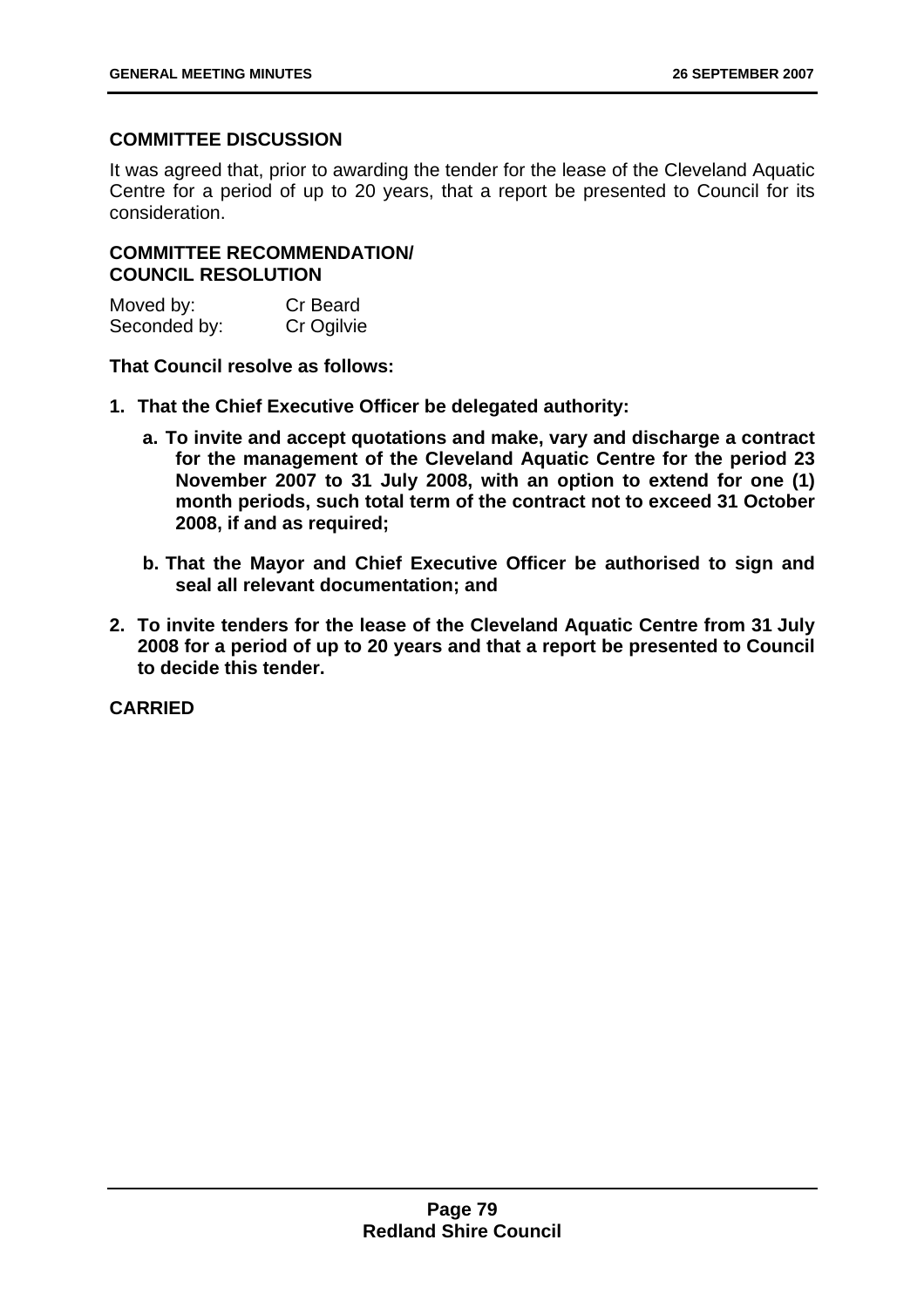## **12.3.2 AMENDMENT TO 2007-08 FEES AND CHARGES FOR COMMUNITY HALLS**

| <b>Dataworks Filename:</b>       | FM Fees and Charges 2007/2008                                        |
|----------------------------------|----------------------------------------------------------------------|
| <b>Responsible Officer Name:</b> | <b>Greg Jensen</b><br><b>Manager Customer and Community Services</b> |
| <b>Author Name:</b>              | <b>Russell Cook</b><br><b>Leisure and Recreation Services Manger</b> |

### **EXECUTIVE SUMMARY**

As part of a marketing campaign to increase use of Council's Community Halls, officers are proposing to introduce an additional "Early Bird" fee to attract additional users to the early morning, before 9 am weekdays, time slots. This would be equivalent to a 25% discount for regular hirers.

Council at its meeting dated 30 May 2007 adopted the 2007/08 Fees and Charges for the 15 Community Halls within the Shire. However, an incorrect percentage was used in the spreadsheet when calculating some of the fees for 2007/08 for the Wellington Point hall.

### **PURPOSE**

The purpose of this report is to gain approval to introduce an "Early Bird" fee at Council's 15 Community Halls and to correct the Meeting Room and Full Hall fees for the Wellington Point hall that were incorrectly recommended for approval in May 2007.

### **BACKGROUND**

As part of a marketing campaign for the Community Halls, Council officers have undertaken a usage analysis. Of the 130 regular hirers spread across Council's 15 Community Halls, only six start their usage before 9.00am week days. Therefore this time block, from 6.00 am to 9.00am, is underutilised, at only 6% of the available time, while the remaining hours, after 9.00am, are utilised at 55% (mainland halls).

There are limited user groups that would use the halls at this time; however, the offer would be attractive to the fitness and exercise market.

To attract additional users to the 6.00am to 9.00am time slot, it is proposed to offer regular hirers a 25% reduction in fees for usage within this period. Any additional usage beyond 9.00am would be at their normal hire rate.

Council has previously approved a 15% reduction in hire fees where a hirer concurrently uses more than one area of a hall, i.e. Main Floor and Meeting Room. However, an incorrect percentage was used when calculating the fees for 2007/08 for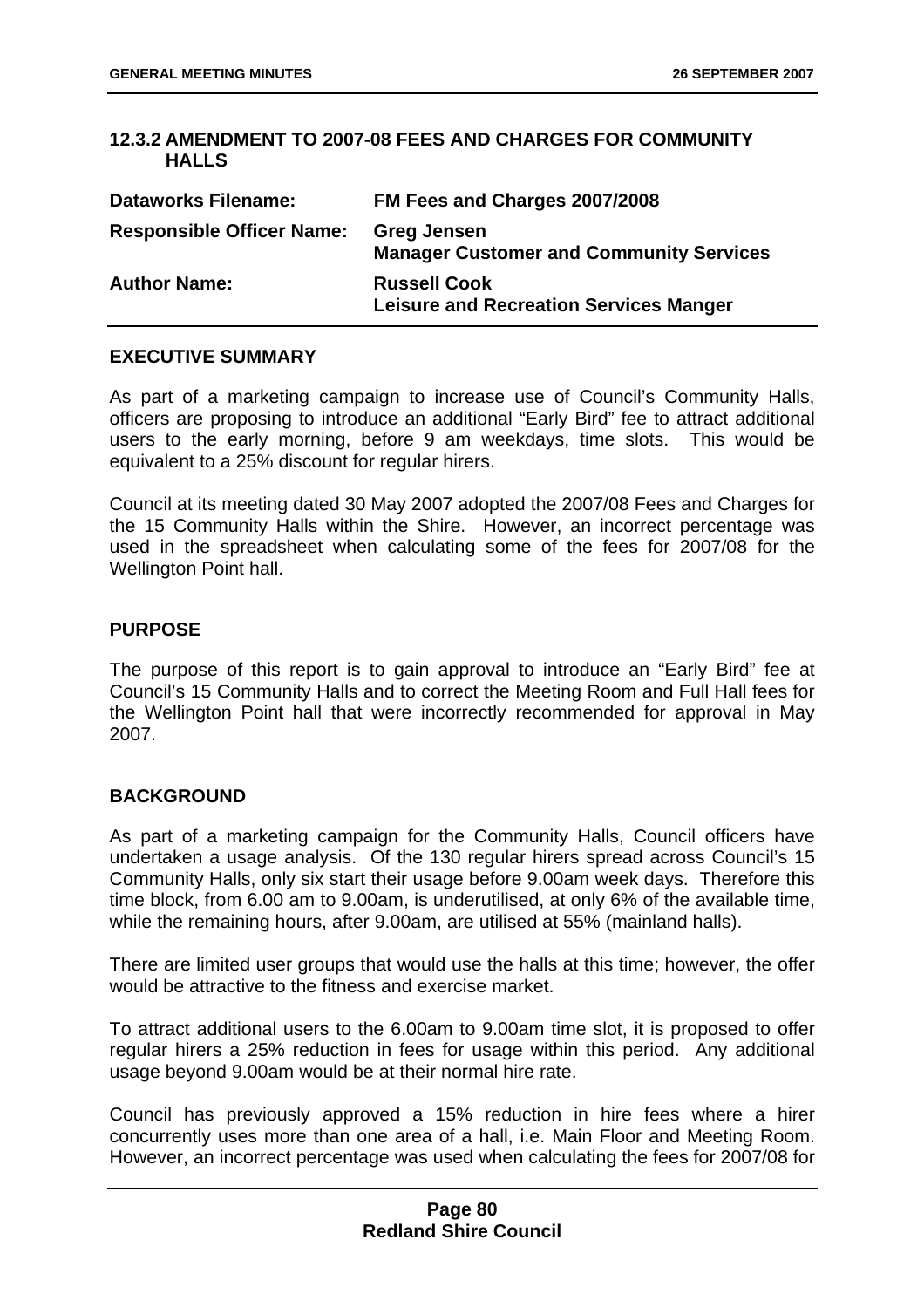the Wellington Point hall. Subsequently the approved fee for Profit - Full Hall fee of \$36.70/hr is incorrect and should be \$34.40/hr, and the Profit, Event Use - Meeting Room fee of \$244.00/day should be \$195.00/day.

# **ISSUES**

Some hirers of the Wellington Point hall have been adversely affected by the higher increase in hire fees than approved at the other halls.

# **RELATIONSHIP TO CORPORATE PLAN**

The recommendation primarily supports Council's strategic priority to build safe, strong and self reliant communities with access to community services, infrastructure and opportunities for participation in community life.

## **FINANCIAL IMPLICATIONS**

There will be very little financial implication to Council with the proposed fee reductions, as any small decrease in revenue should be offset by the additional usage of the venues.

# **PLANNING SCHEME IMPLICATIONS**

It is considered that the outcome of recommendations in this report will not require any amendments to the Redlands Planning Scheme.

# **CONSULTATION**

The following have been consulted:

- Community Hall Booking Officers;
- Manager Customer and Community Services.

### **OPTIONS**

### **PREFERRED**

- 1. That Council introduce an "Early Bird" fee of a 25% reduction on the hirer's appropriate fee, for use of Community Halls between the hours of 6.00am and 9.00am weekdays; and
- 2. That Council approve the amended fees for Wellington Point Hall, Profit Full Hall fee at \$34.40/hr, and the Profit, Event Use - Meeting Room fee at \$195.00/day.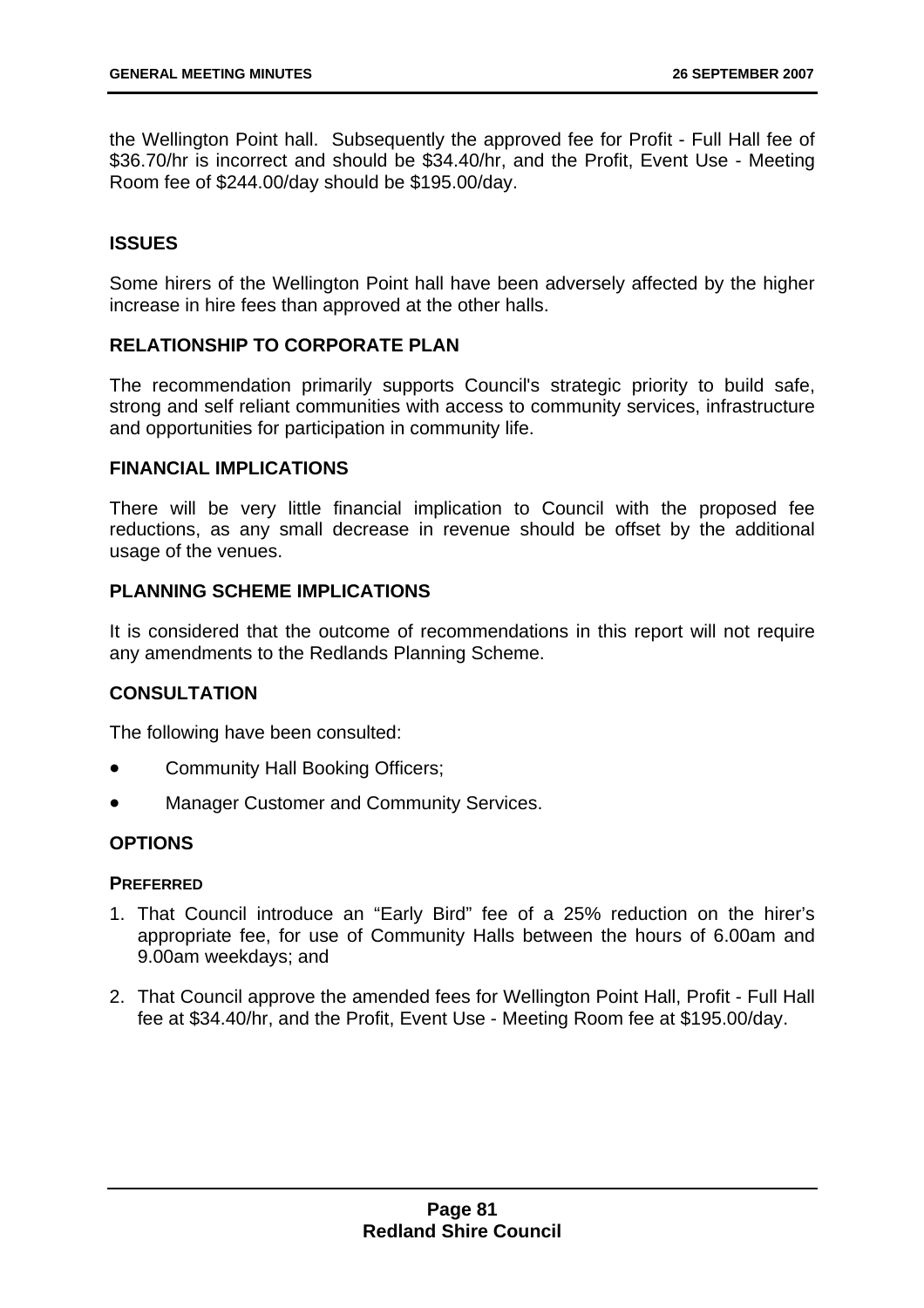### **OFFICER'S/COMMITTEE RECOMMENDATION/ COUNCIL RESOLUTION**

| Moved by:    | Cr Beard   |
|--------------|------------|
| Seconded by: | Cr Ogilvie |

**That Council resolve to amend the 2007/08 Fees and Charges as follows:** 

- **1. To introduce an "Early Bird" fee, of a 25% reduction on the hirer's appropriate fee, for use of Community Halls between the hours of 6.00am and 9.00am weekdays; and**
- **2. To approve the amended fee for Wellington Point Hall, Profit Full Hall fee at \$34.40/hr, and the Profit, Event Use - Meeting Room fee at \$195.00/day.**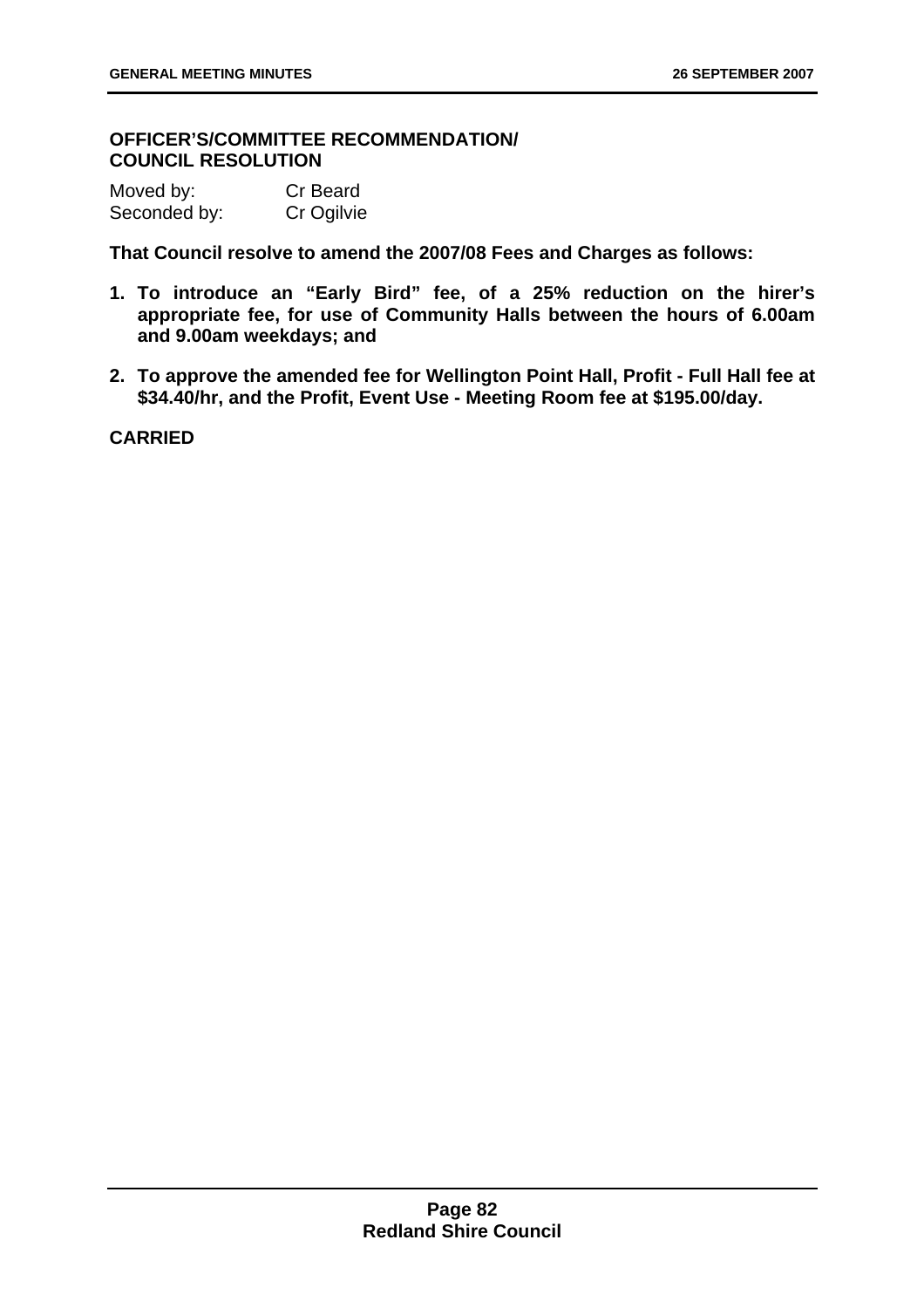## **12.4 PLANNING AND POLICY**

#### **12.4.1 MONTHLY BALANCED SCORECARD REPORT FOR AUGUST 2007**

| <b>Dataworks Filename:</b>       | <b>Gov - Corporate Balanced Scorecard Monthly</b><br><b>Report to Committee</b>   |
|----------------------------------|-----------------------------------------------------------------------------------|
| <b>Attachments:</b>              | <b>Corporate Balanced Scorecard August 2007</b>                                   |
| <b>Responsible Officer Name:</b> | <b>Warren Van Wyk</b><br><b>Manager Corporate Planning Performance &amp; Risk</b> |
| <b>Author Name:</b>              | <b>Jenny Forbes</b><br><b>Senior Projects Officer</b>                             |

#### **EXECUTIVE SUMMARY**

The monthly Corporate Balanced Scorecard report, as attached, provides a high level overview of Council's performance in key areas of Council business.

This report provides the performance results and comments for the month of August 2007. Performance is shown in one of four ranges: Outstanding (green), above standard (yellow), satisfactory (orange) or unsatisfactory (red). The overall rating for each Perspective is determined by the relative weightings of each KPI it includes.

The overall rating for Redland Shire Council for the month of August is Outstanding.

### **PURPOSE**

To provide Council with the Corporate Balanced Scorecard report for the month of August 2007.

### **BACKGROUND**

The performance management framework for Redland Shire Council includes the requirement for reports to Council on a monthly and quarterly basis as follows:

- The monthly Corporate Balanced Scorecard (BSC) report to Council of overall organisational performance. This report comprises a concise set of high level KPI's that have been developed to reflect organisational performance against financial, customer, internal/business processes, and people and learning perspectives. This report provides Council with a monthly snapshot on how the organisation is performing in key areas of our business.
- A more detailed quarterly operational plan performance report that focuses on performance at a program level. This report comprises a summary of performance against all KPI's and more detailed comments from Managers about performance that falls above or below an acceptable range.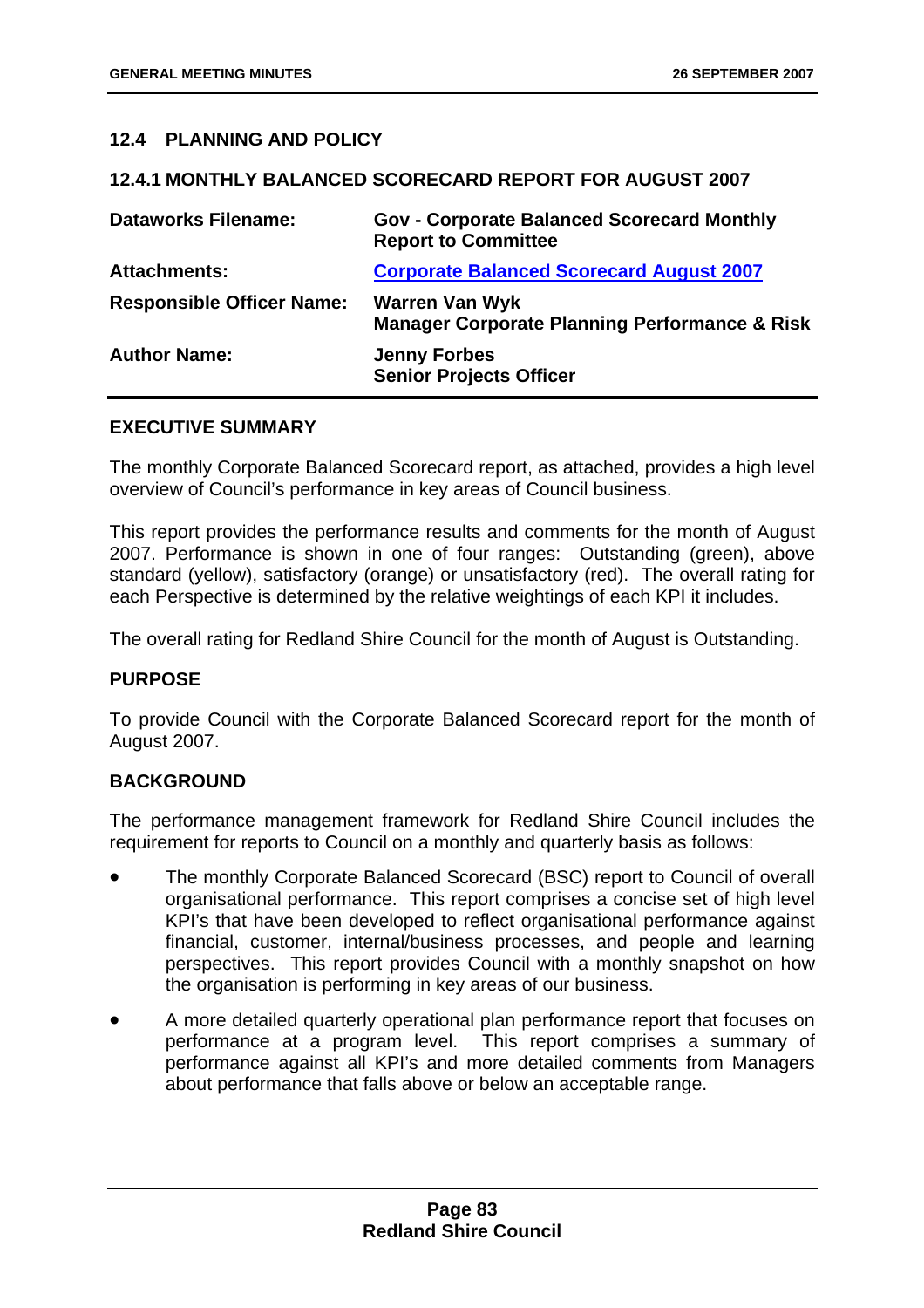# **ISSUES**

The following comments provide an overview of performance under each scorecard perspective and the associated key performance indicators.

## **Financial Perspective**

### August Rating: Above Standard

Proven Earnings Before Interest Tax & Depreciation (EBITD) Savings to Budget (weighting 20%) rated at the outstanding level, with a budget of \$7.3 million and actual \$9.8 million. Full details are provided in the monthly finance report.

Cash Levels within Targets (weighting 8%) rated in the satisfactory range with the result of 5.2 months being within the target range.

The Capital Works Program Financial Performance KPI (weighting 12%) compares expenditure on finalised projects with budget. With a satisfactory result this month, the budget for completed projects so far this year (which are almost exclusively PDG projects) was \$329,392 and actual expenditure on these projects was \$329,356.

### **Customer Perspective**

### August Rating: Outstanding

Capital works program practical completion (weighting 15%) reports on the % of capital project milestones achieved compared to plan. PDG capital projects program of works is currently under development, with 242 projects from the 2007/08 and 2008/09 Capital Works Program currently being managed by PDG. 20 projects have reached practical completion YTD. Redland Water and Waste is on target YTD and the 6 capital milestones due in August were all achieved. In Corporate Services, milestones are actually ahead of target overall with Information Management Group having already completed most of September's scheduled milestones.

Compliance with the Australian Drinking Water Guidelines (ADWG, weighting 2.5%): Drinking water quality fully complied (100%) with all 4 key ADWG parameters: e-coli levels, turbidity, pH levels, and manganese levels.

Compliance with our EPA Licence for Wastewater (weighting 2.5%) rated as satisfactory, due to two non-conformances due to illegal trade waste dumping at Capalaba Waste Water Treatment Plant.

% of development assessment, integrated commercial and land development applications processed within IPA timeframes (weighting 10%) achieved 96% of decisions made within statutory timeframes and an above standard rating.

### **Internal Perspective**

### August Rating: Outstanding

Asset Management Plans Actions Completed (weighting 7.5%) was above standard with 94% completed on time.

% of Internal Audit Actions completed within agreed timeframes (weighting 7.5%), continues to rate as outstanding with 100% of audit recommendations completed on schedule.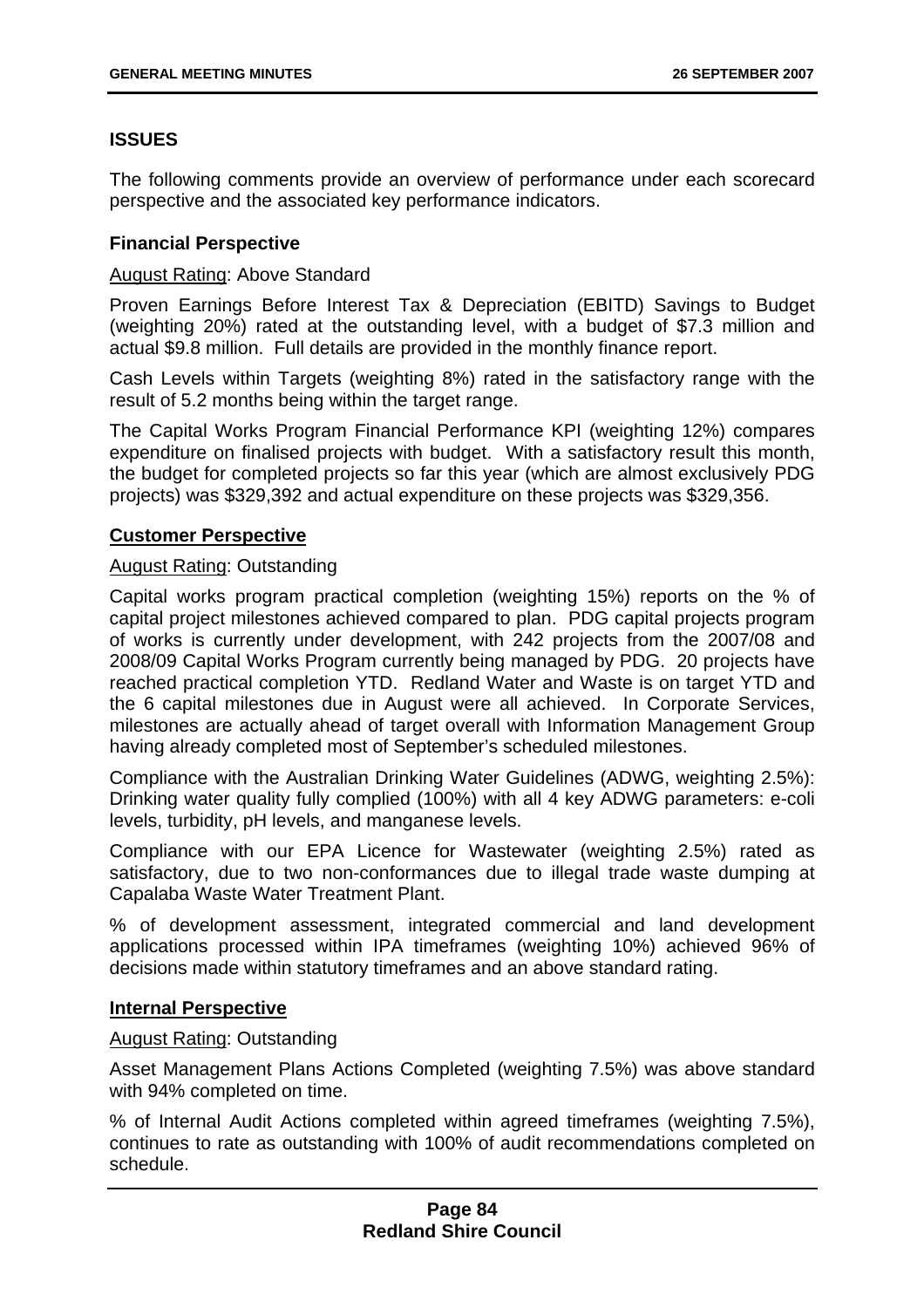## **People & Learning Perspective**

## August Rating: Outstanding

% of funded workplace health and safety management plan actions (weighting 10%) rated at the outstanding level. With the change to the new performance based Australian Standard (AS4804/4801) a transition plan has been developed and distributed to the WH&S Committee for review.

The Lost Time Injury Frequency Rate (weighting 5%) is expressed as a rolling 12 month average and rated in the above standard range. Three incidents (two sprains, one fracture) were reported for the month. All have returned to work with two staff on a suitable duties program.

## **RELATIONSHIP TO CORPORATE PLAN**

The recommendation in this report primarily supports Council's strategic priority to provide a clear organisational direction supported by effective leadership and a framework of policies, plans and strategies that are responsive to the community's needs and which promote accountable and ethical standards of practice.

## **FINANCIAL IMPLICATIONS**

No direct financial implications arise from this report. The report does contain several indicators that either reflects financial performance to date, or which will have had a direct or indirect impact on financial performance.

# **PLANNING SCHEME IMPLICATIONS**

It is considered that the outcome of recommendations in this report will not require any amendments to the Redlands Planning Scheme.

### **CONSULTATION**

The data and comments in the report were provided by relevant managers and were compiled by the Corporate Planning, Performance and Risk Group.

## **OPTIONS**

### **PREFERRED**

That Council resolve to note the Corporate Balanced Scorecard for the month of August 2007, as attached.

## **ALTERNATIVE**

That Council resolve to note the Corporate Balanced Scorecard for August 2007 and request additional information.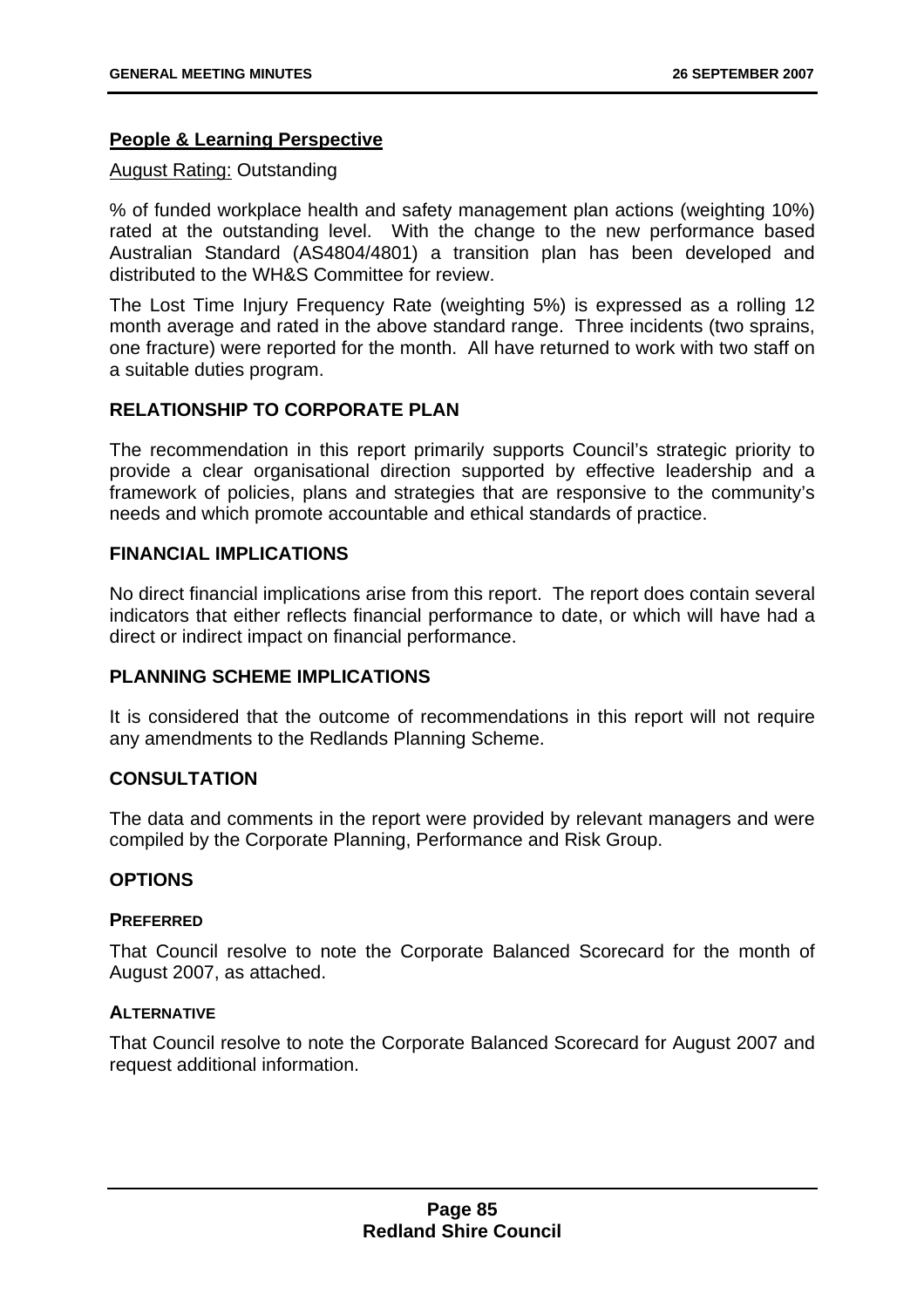## **OFFICER'S/COMMITTEE RECOMMENDATION/ COUNCIL RESOLUTION**

Moved by: Cr Beard Seconded by: Cr Ogilvie

**That Council resolve to note the Corporate Balanced Scorecard for the month of August 2007, as attached.**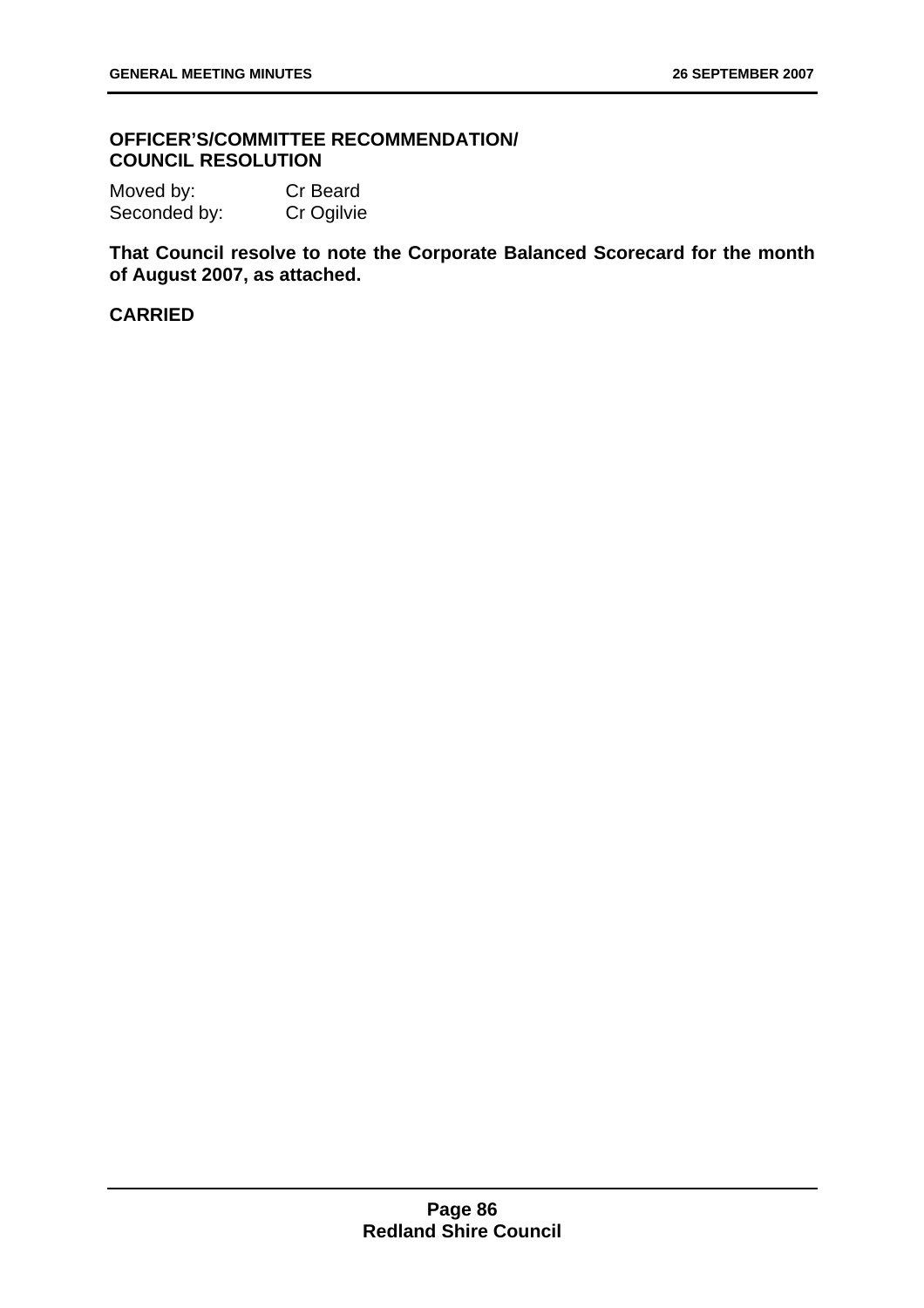## **12.5 GENERAL BUSINESS**

Permission was granted for the following items of general business to be raised:

- 1. Cr Ogilvie requested an update on the progress of quotations for the Visitor Information Centre. Acting General Manager Planning and Policy to follow up on this matter and advise the Councillor.
- 2. Cr Elliott enquired whether zoning categories could be displayed on future rating notices. General Manager Corporate Services advised that they were currently looking at a range of issues and/or improvements in respect to how the rating notices are displayed. It is anticipated that a new look rating notice would be available in time for the issue of the first notice in March 2008 and that details could be provided to Councillors prior to this date.

## **COMMITTEE RECOMMENDATION/ COUNCIL RESOLUTION**

Moved by: Cr Beard Seconded by: Cr Ogilvie

**That the general business items be noted.**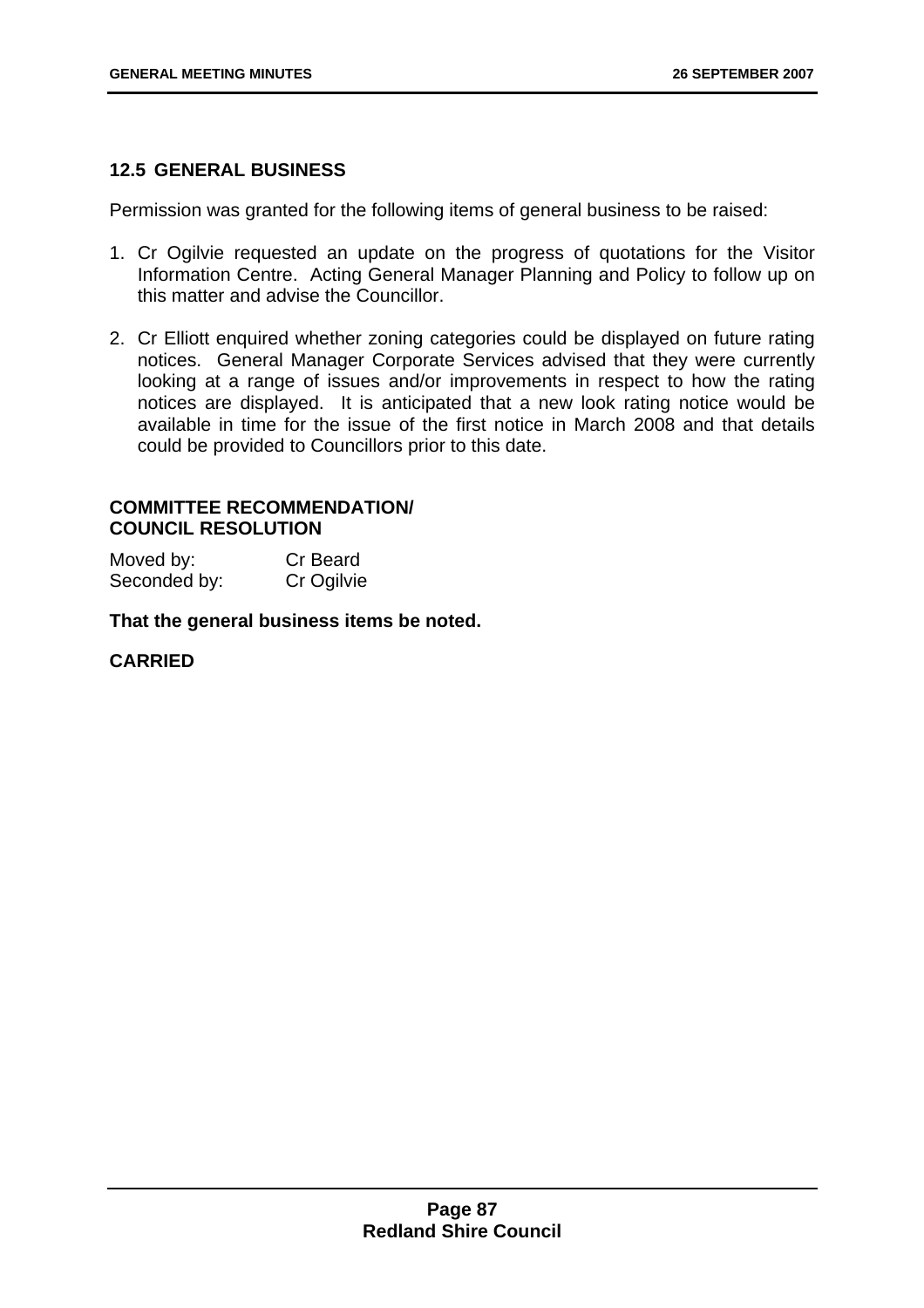## **13 DIRECT TO COUNCIL REPORTS**

#### **13.1 CORPORATE SERVICES**

### **13.1.1 PROPOSED CHANGES TO LGAQ STRUCTURE & FUNDING**

| <b>Dataworks Filename:</b>       | <b>Local Government Association of Queensland</b>                    |
|----------------------------------|----------------------------------------------------------------------|
| <b>Attachments:</b>              | <b>Appendix A - Table of Proposed subscription</b><br><b>Changes</b> |
| <b>Responsible Officer Name:</b> | <b>Ray Turner</b><br><b>General Manager Corporate Services</b>       |
| <b>Author Name:</b>              | <b>Ray Turner</b><br><b>General Manager Corporate Services</b>       |

#### **EXECUTIVE SUMMARY**

Following the implementation of the Local Government Reform process, the Local Government Association of Queensland (LGAQ) has distributed a discussion paper on proposed changes to the member subscription formula, member voting entitlements, and the structure of the Executive.

They are requesting feedback on the proposed changes by 22 October 2007 and are planning a Special Conference for 14 December 2007 to discuss the changes.

This revised methodology will increase RSC's annual subscription by 48% to \$101,672. Ipswich City Council will also incur a 48% increase in their subscription. This percentage increase for Redlands and Ipswich is the highest of all Queensland local governments. A number of councils have had decreases.

Currently RSC pays 3.71 times the average subscription and is entitled to eight votes. After the amalgamations from 157 councils to 73 and the resultant revised subscriptions, RSC will pay 2.55 times the average subscription and will be entitled to six votes.

The overall size of the Executive is subordinate to the need to have a fair and reasonable representation for a District. Option 3, with 10 members on the Executive, appears to provide the closest fit to an even allocation of quotas based on votes per member and is thus supported.

Considering there were 18 members representing 153 Councils, it is not unreasonable to reduce the number to 10 members representing 73 Councils.

# **PURPOSE**

The purpose of this report is to provide LGAQ with a response to their September 2007 Discussion Paper – LGAQ Structure & Funding Options and New Council Arrangements.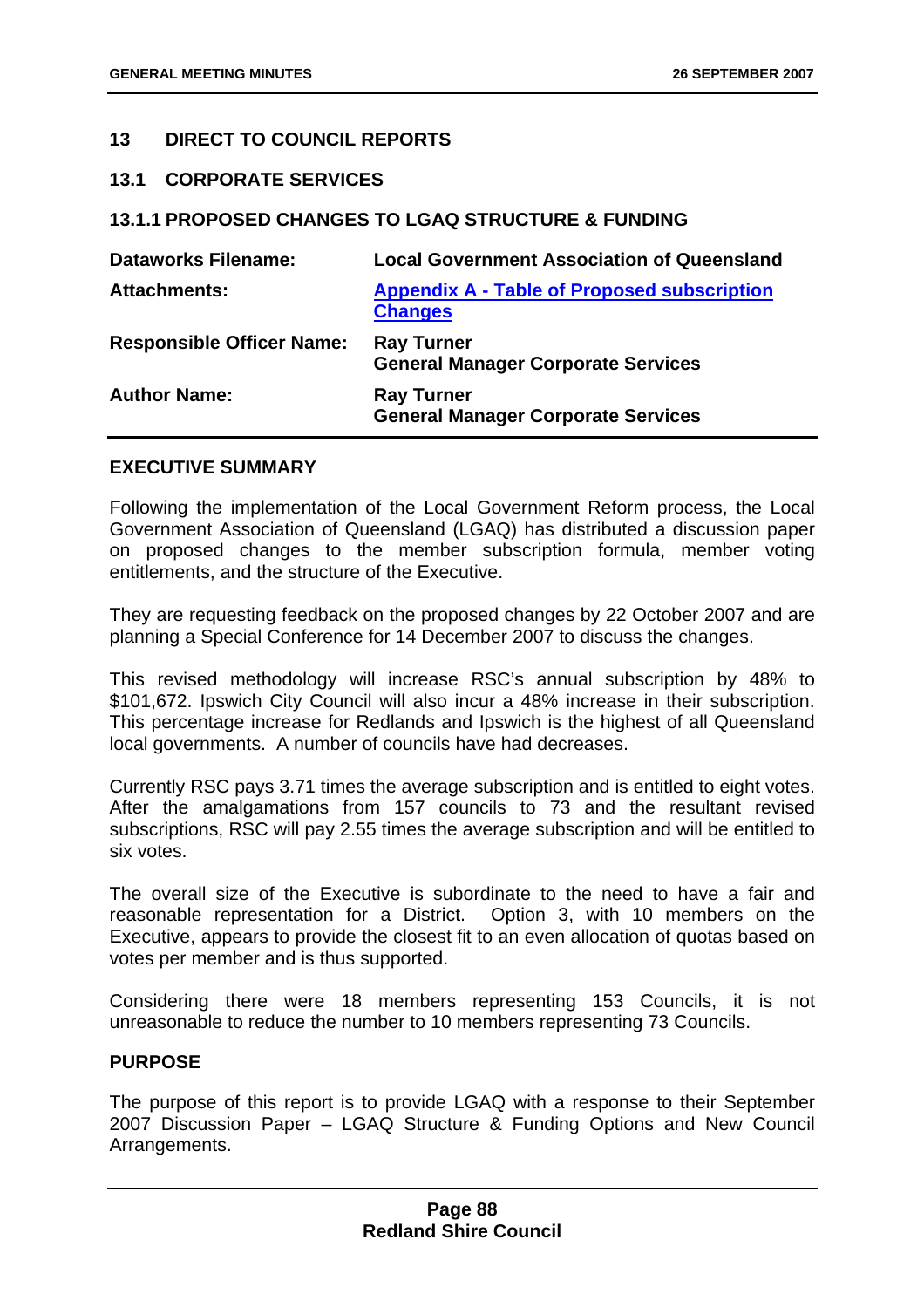## **BACKGROUND**

Following the implementation of the Local Government Reform process, the Local Government Association of Queensland (LGAQ) has distributed a discussion paper on proposed changes to the member subscription formula, member voting entitlements, and the structure of the Executive.

They are requesting feedback on the proposed changes by 22 October 2007 and are planning a Special Conference for the 14 December 2007 to discuss the changes.

Changes such as those proposed have to be carried by a two thirds majority of all eligible votes.

The new arrangements will come into effect from 1 June 2008, but need to be in place by the March 2008 elections, to allow a new Executive to be elected on that basis.

The current structure for member subscriptions, voting entitlements and the Executive was put in place in 1993.

The Discussion Paper poses three questions and requests comments on each.

#### **ISSUES**

#### **Member Subscriptions**

The formula implemented in 1993 distributed the overall subscription on the basis of:-

- 40% as an equal amount per Council (equivalent to a 'flagfall' amount);
- 30% based on population share;
- 30% based on revenue share (later changed to expenditure share).

There were caps in place for Brisbane City and Gold Coast because of their size.

Redland Shire Council's (RSC) 2007/08 subscription based on this formula amounted to \$68,895.

The proposal is to change the basis on which subscriptions are calculated to:-

- 20% as an equal amount per Council;
- 40% based on population share;
- 40% based on expenditure share.

This revised methodology will increase RSC's annual subscription by 48% to \$101,672. Ipswich City Council will also incur a 48% increase in their subscription. This percentage increase for Redlands and Ipswich is the highest of all Queensland local governments. A number of councils have had decreases.

### **Page 89 Redland Shire Council**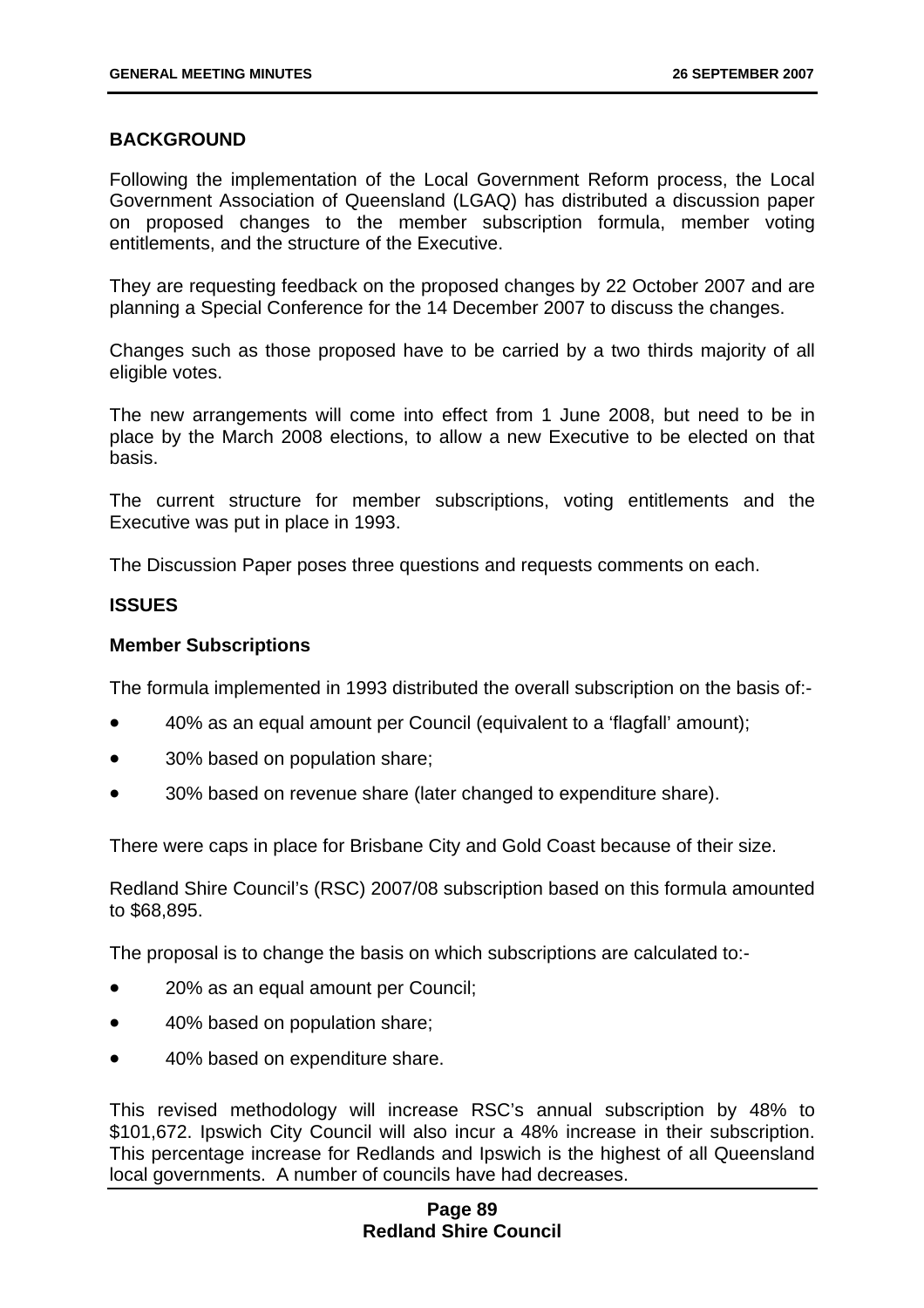No questions have been posed by LGAQ on this revised methodology and without any further data it is not possible to calculate the impacts of any variations to the revised basis for calculation. It is therefore difficult to make comment on the changes, other than to state our disappointment at the disproportionate increase for Redland Shire.

The table of proposed subscription changes is included as Appendix A to this report.

## **Voting Entitlements**

The voting entitlement for each Council is determined by reference to the annual subscription paid by the Council. The subscription paid by a council is divided by the average subscription paid by all councils. This calculated factor is applied to a table to determine the number of votes.

Currently RSC pays 3.71 times the average subscription and is entitled to eight votes. After the amalgamations from 157 councils to 73 and the resultant revised subscriptions, RSC will pay 2.55 times the average subscription and will be entitled to six votes.

Brisbane City currently has 20 votes but will reduce to 14 and the Gold Coast will reduce from 14 votes to 10 under the new proposals.

### *Question:*

*Do you agree that maintaining the current rules for Member voting entitlements is appropriate following the changes to Council boundaries?* 

*If not, what alternative system of allocating votes would achieve a more equitable outcome?* 

#### Suggested Response:

The current rules for Member voting entitlement are adequate.

### **Executive Representation**

The Executive representation established in 1993 was linked to the number of votes contained within each of the 14 Districts. There were approximately 25 votes required per Executive member. All Districts, excluding the South East, were allotted one representative. Brisbane City was allotted one representative and the remaining South East councils were allotted four representatives in total.

This resulted in an executive of 18 members. This included the President who was elected at large and two indigenous representatives.

#### *Question:*

*Do you agree that the stakeholder principles adopted in 1992 will continue to provide a fair and equitable distribution of voting entitlements between members? Will these principles also help to achieve an appropriate*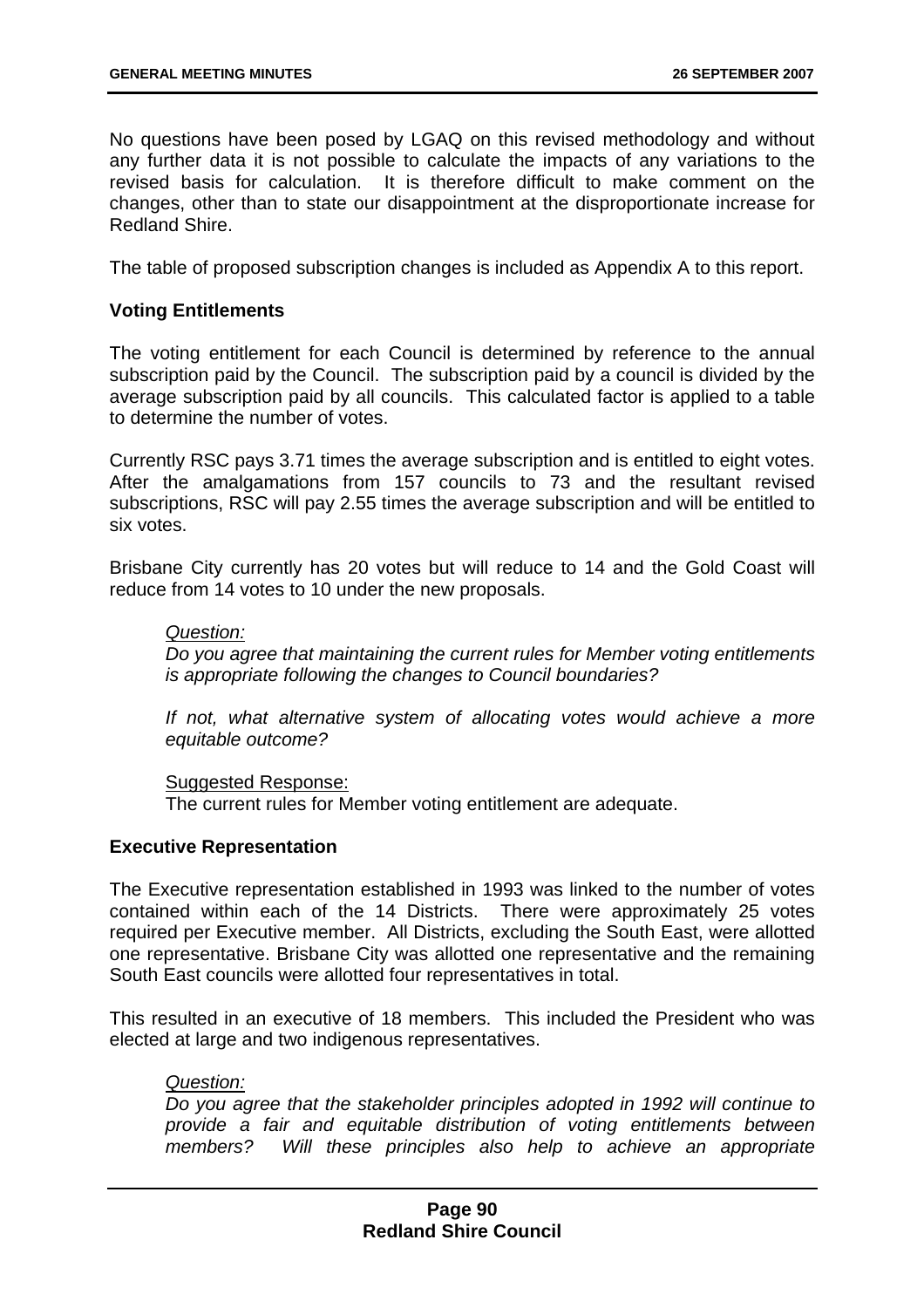*distribution of Executive member representation across the State as they have over the past fifteen years?* 

*If not, what changes do you suggest?* 

#### Suggested Response:

The 1992 principles provide an acceptable distribution of voting entitlements between members.

The new proposal includes three options for determining the make up of the Executive:-

- Option 1 An Executive of 14 members spread across 11 Districts;
- Option 2 An Executive of 11 members spread across 9 Districts;
- Option 3 An Executive of 10 members spread across 8 Districts.

Each Option includes a President elected at large.

For the SEQ, Option 1 contains four Executive Representatives, while Option 2 and Option 3 would have three members. All Options contain 1 member from BCC as part of the SEQ entitlement.

The following three tables display options 1, 2, and 3.

|                                                          | <b>New</b><br><b>Council</b> | No. New      | <b>Actual</b><br>Quota<br>at<br>17votes per | No. of<br><b>Executive</b> |
|----------------------------------------------------------|------------------------------|--------------|---------------------------------------------|----------------------------|
| <b>District</b>                                          | <b>Numbers</b>               | <b>Votes</b> | member                                      | <b>Representatives</b>     |
| <b>Brisbane/Moreton</b>                                  | 10                           | 72           | 4.2                                         | 4                          |
| Wide Bay/Burnett                                         | 5                            | 14           | 0.8                                         | 1                          |
| <b>Darling Downs</b>                                     | 4                            | 14           | 0.8                                         | 1                          |
| South West                                               | 6                            | 12           | 0.7                                         | 1                          |
| <b>Central Qld</b><br>(Fitzroy/Mackay)                   | 7                            | 22           | 1.3                                         | 1                          |
| <b>Central West</b>                                      | 7                            | 14           | 0.8                                         | 1                          |
| Northern                                                 | 4                            | 14           | 0.8                                         | 1                          |
| Far North (excluding<br>Croydon/Etheridge)               | 5                            | 16           | 0.9                                         | 1                          |
| <b>North</b><br>West<br>(including<br>Croydon/Etheridge) | 9                            | 18           | 1.1                                         | 1                          |
| Indigenous                                               | 13                           | 26           | 1.5                                         | 1                          |
| <b>Total</b>                                             | 70                           | 222          |                                             | 13                         |

### **Option 1: 13 District Representatives plus President**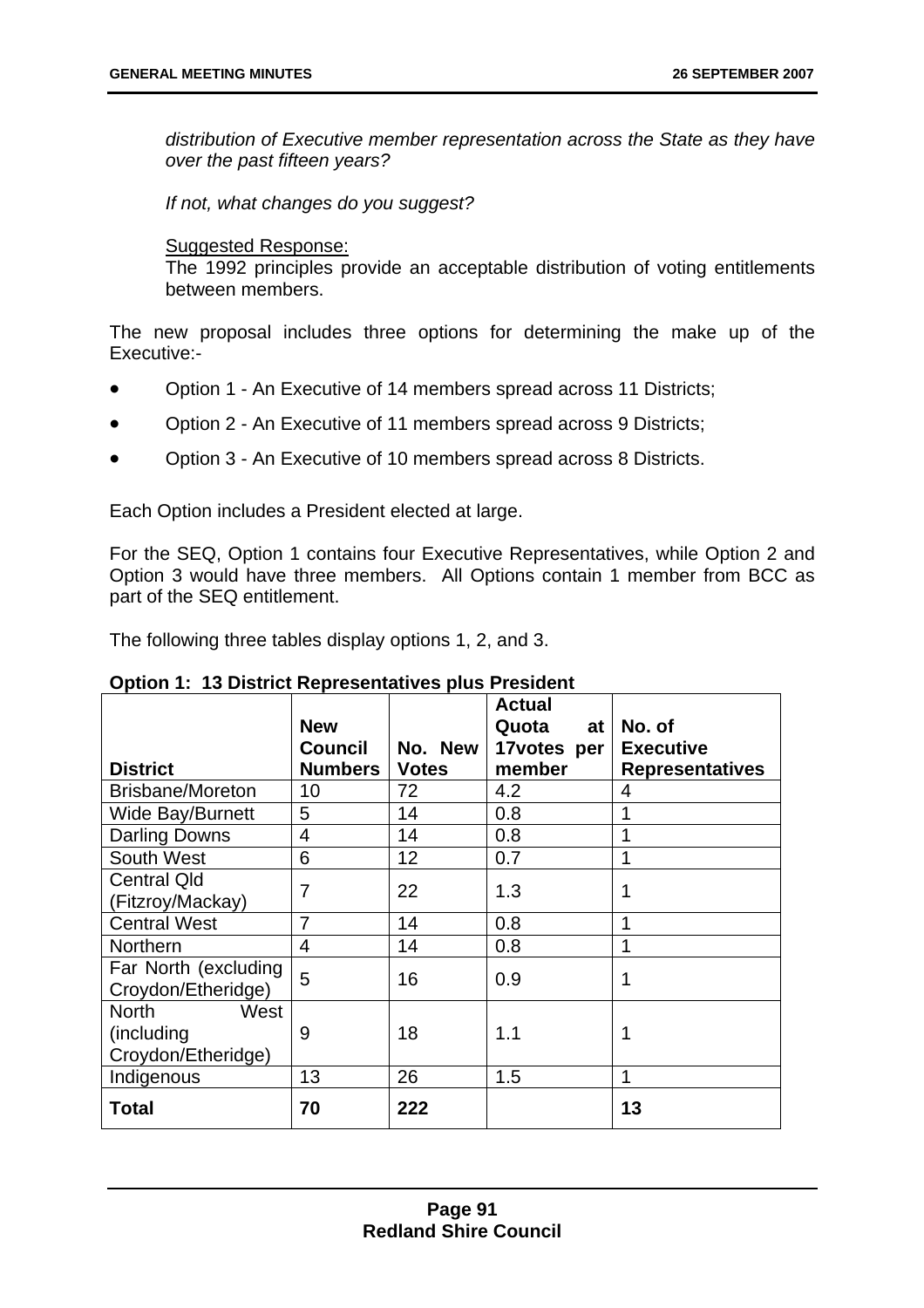Option 1 is considered to be the maximum reasonable size for an Executive to represent 70 Councils across the State.

|                                                                                    | <b>New</b><br><b>Council</b> | No. New      | <b>Actual</b><br>Quota at 22<br>votes<br>per | No. of<br><b>Executive</b> |
|------------------------------------------------------------------------------------|------------------------------|--------------|----------------------------------------------|----------------------------|
| <b>District</b>                                                                    | <b>Numbers</b>               | <b>Votes</b> | member                                       | <b>Representatives</b>     |
| <b>Brisbane/Moreton</b>                                                            | 10                           | 72           | 3.3                                          | 3                          |
| Wide Bay/Burnett                                                                   | 5                            | 14           | 0.6                                          |                            |
| Darling Downs/South<br>West                                                        | 10                           | 26           | 1.2                                          | 1                          |
| <b>Central Qld</b><br>(Fitzroy/Mackay)                                             | $\overline{7}$               | 22           | 1.0                                          | 1                          |
| <b>Central West</b>                                                                | $\overline{7}$               | 14           | 0.6                                          | 1                          |
| Northern/ Far North<br>(excluding Croydon,<br>Etheridge,<br>Cook,<br><b>Torres</b> | $\overline{7}$               | 26           | 1.2                                          | 1                          |
| North West/Peninsula<br>(including Croydon,<br>Etheridge,<br>Cook,<br>Torres)      | 11                           | 22           | 1.0                                          | 1                          |
| Indigenous                                                                         | 13                           | 26           | 1.2                                          | 1                          |
| <b>Total</b>                                                                       | 70                           | 222          |                                              | 10                         |

| <b>Option 2: 10 District Representatives plus President</b> |  |  |
|-------------------------------------------------------------|--|--|
|                                                             |  |  |

# **Option 3: 9 District Representatives plus President**

| <b>District</b>                                                                       | <b>New</b><br><b>Council</b><br><b>Numbers</b> | No. New<br><b>Votes</b> | <b>Actual</b><br>Quota at 25<br>votes<br>per<br>member | No. of<br><b>Executive</b><br><b>Representatives</b> |
|---------------------------------------------------------------------------------------|------------------------------------------------|-------------------------|--------------------------------------------------------|------------------------------------------------------|
| <b>Brisbane/Moreton</b>                                                               | 10                                             | 72                      | 2.9                                                    | 3                                                    |
| Wide<br>Bay/Burnett/Darling<br>Downs                                                  | 9                                              | 28                      | 1.1                                                    | 1                                                    |
| West/Central<br>South<br>West                                                         | 13                                             | 26                      | 1.0                                                    | 1                                                    |
| <b>Central Qld</b><br>(Fitzroy/Mackay)                                                | 7                                              | 22                      | 0.9                                                    | 1                                                    |
| Northern/ Far<br>North<br>(excluding Croydon,<br>Etheridge,<br>Cook,<br><b>Torres</b> | $\overline{7}$                                 | 26                      | 1.0                                                    | 1                                                    |
| North West/Peninsula<br>(including<br>Croydon,<br>Etheridge,<br>Cook,<br>Torres)      | 11                                             | 22                      | 0.9                                                    | 1                                                    |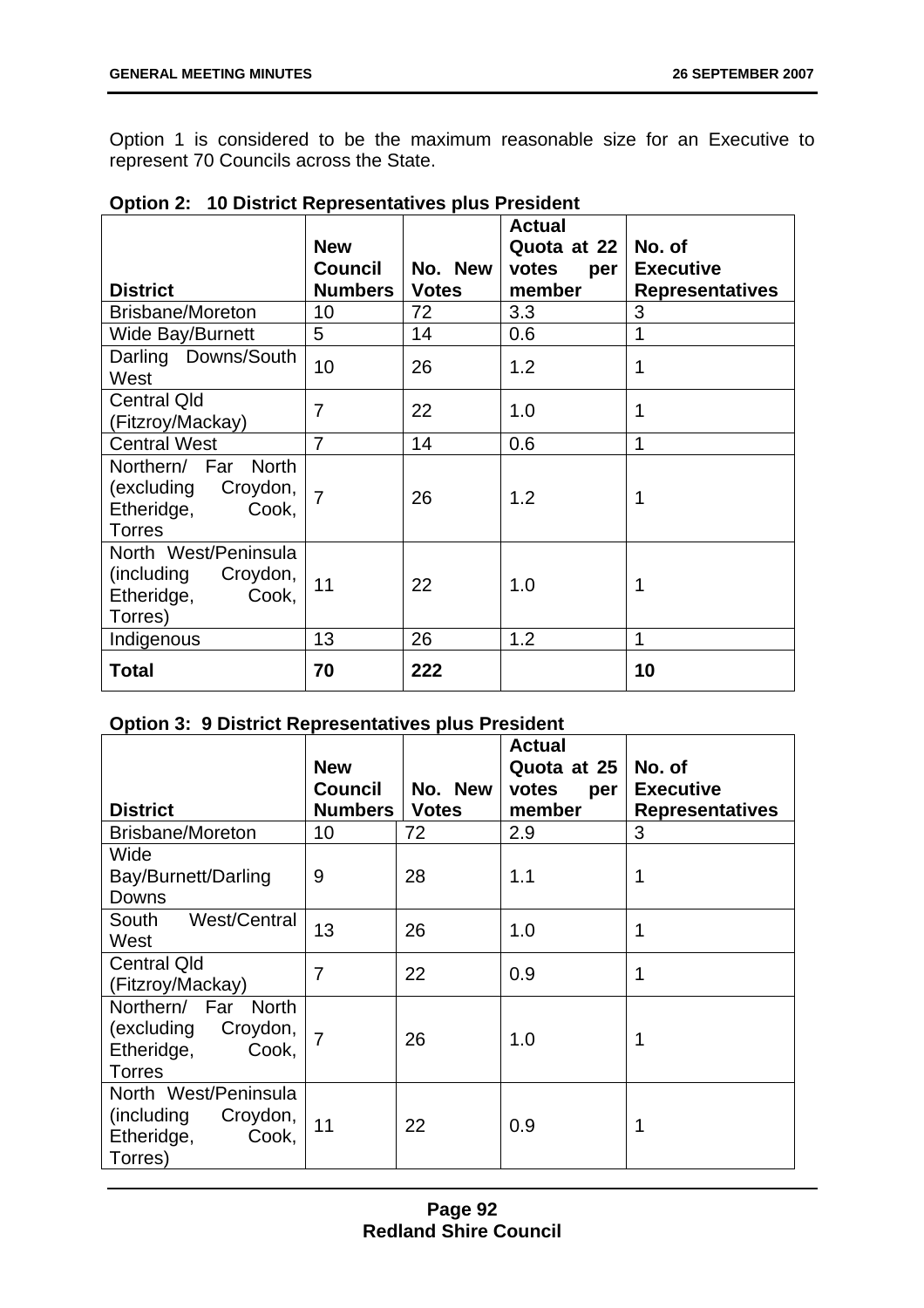| <b>District</b> | <b>New</b><br><b>Council</b><br><b>Numbers</b> | No. New<br><b>Votes</b> | <b>Actual</b><br>Quota at 25   No. of<br>votes<br>per<br>member | <b>Executive</b><br><b>Representatives</b> |
|-----------------|------------------------------------------------|-------------------------|-----------------------------------------------------------------|--------------------------------------------|
| Indigenous      | 13                                             | 26                      | 1.0                                                             |                                            |
| <b>Total</b>    | 70                                             | 222                     |                                                                 | 9                                          |

### *Question:*

*How important is the overall size of the Executive? Should it be as large as 14 members, meaning one member for every 5 Councils? Should it reduce to 10 members meaning one member for each 7 Councils?* 

*Which of the three options presented in this discussion paper do you prefer?* 

*Can you suggest any better combination of new councils into Districts that would better meet the stakeholder principles for representation discussed earlier?* 

## Suggested Response:

The overall size of the Executive is subordinate to the need to have a fair and reasonable representation for a District. Option 3, with 10 members on the Executive, appears to provide the closest fit to an even allocation of quotas based on votes per member and is thus supported.

Considering there were 18 members representing 153 Councils, it is not unreasonable to reduce the number to 10 members representing 73 Councils.

# **RELATIONSHIP TO CORPORATE PLAN**

The recommendation in this report primarily supports Council's strategic priority to provide a clear organisational direction supported by effective leadership and a framework of policies, plans and strategies that are responsive to the community's needs and which promote accountable and ethical standards of practice.

### **FINANCIAL IMPLICATIONS**

Council's annual LGAQ subscription is proposed to increase from \$68,895 to \$101,672 per year.

# **CONSULTATION**

No consultation was carried out when drafting this report.

# **OPTIONS**

### **PREFERRED**

That Council note the report and that the Chief Executive Officer provide responses to the questions posed by LGAQ in accordance with the contents of this report.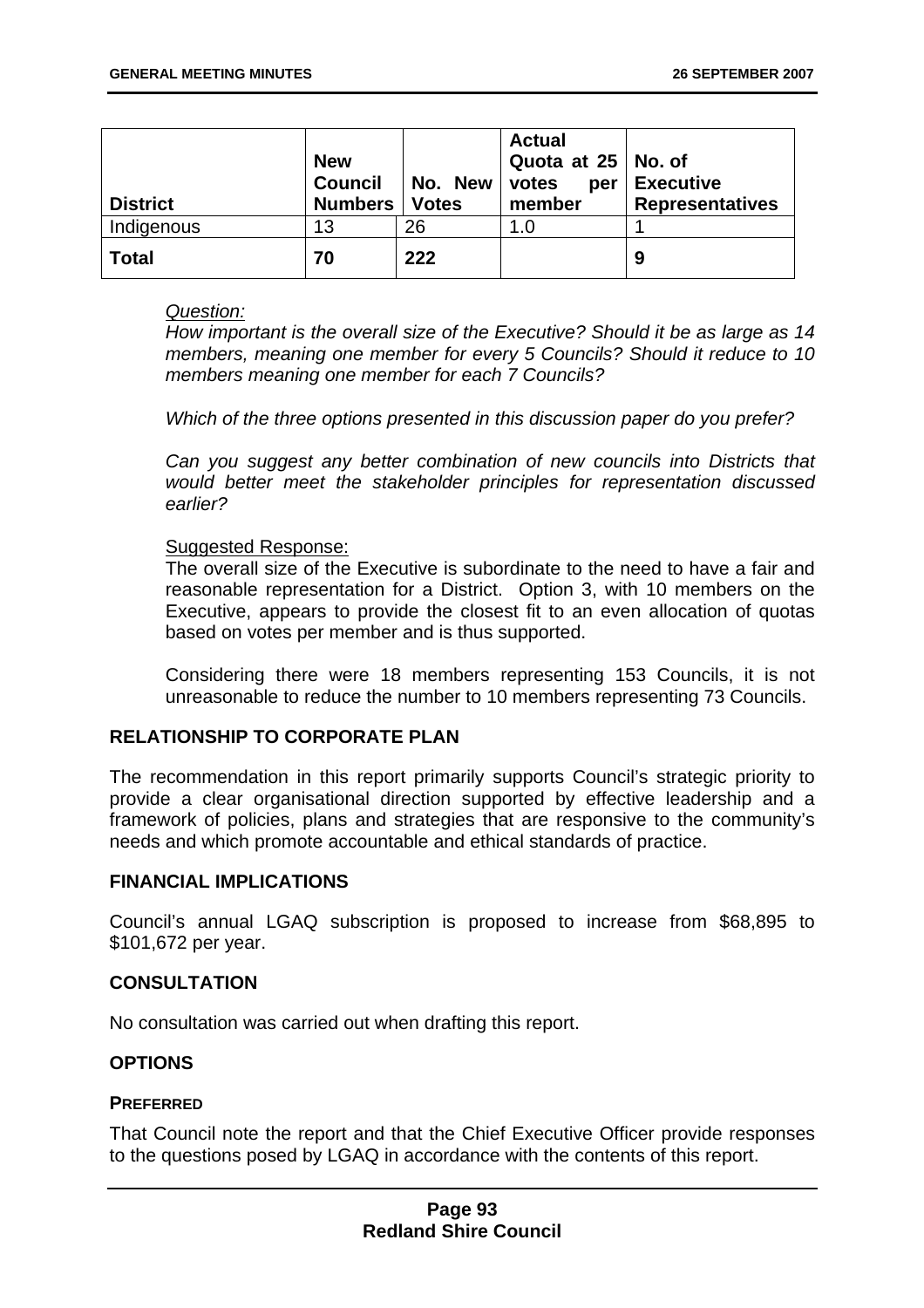## **ALTERNATIVE**

That Council note the report and that the Chief Executive Officer provide responses to the questions posed by LGAQ as directed by Council.

# **OFFICER'S RECOMMENDATION/ COUNCIL RESOLUTION**

| Moved by:    | Cr Beard |
|--------------|----------|
| Seconded by: | Cr Henry |

**That Council resolve to note the report and that the Chief Executive Officer provide responses to the questions posed by LGAQ in accordance with the contents of this report.**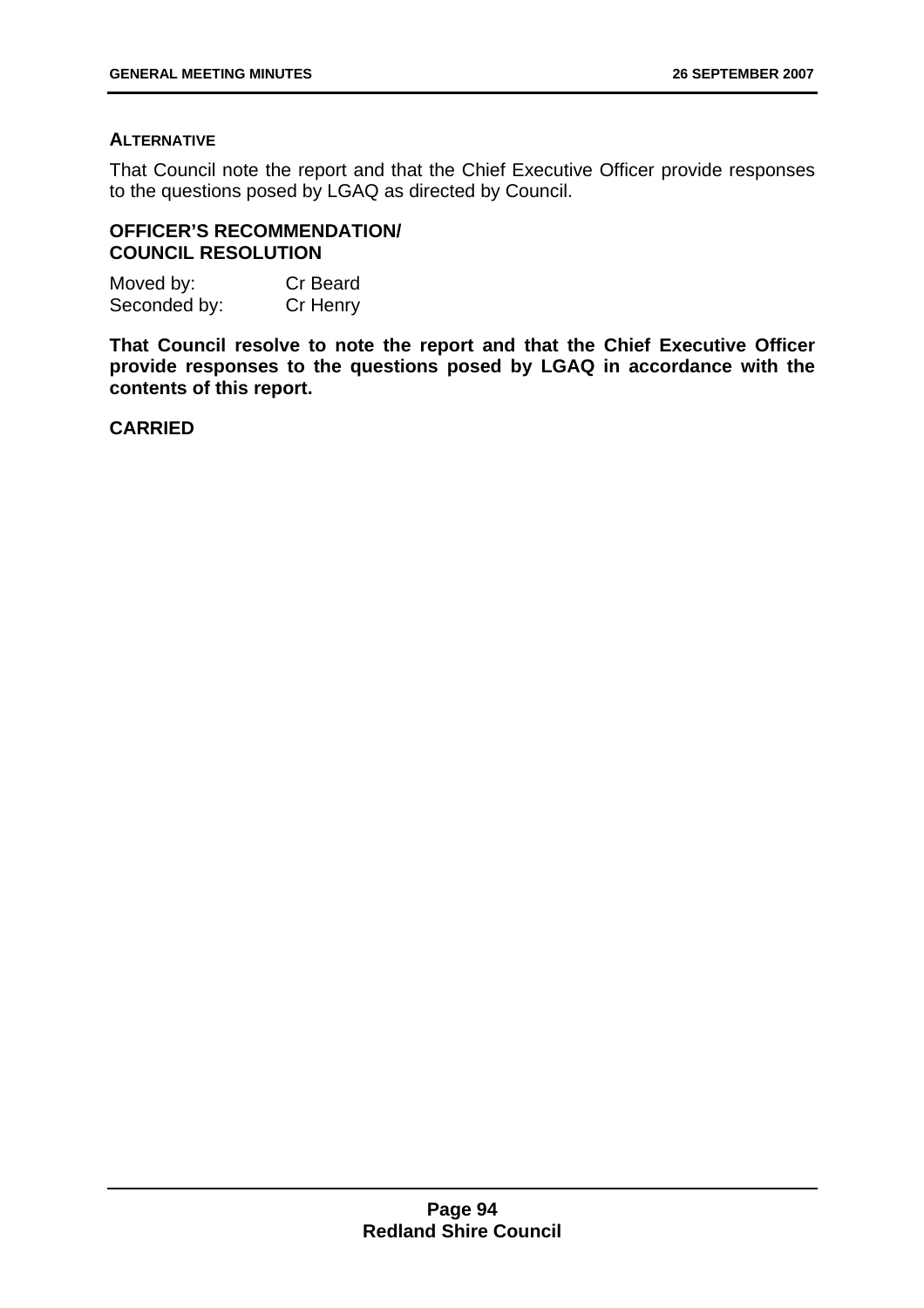# **13.1.2 REVIEW OF LOCAL GOVERNMENT ACT 1993**

| <b>Dataworks Filename:</b>       | <b>L&amp;E Legislation - Local Government Act 1993</b>         |
|----------------------------------|----------------------------------------------------------------|
| <b>Attachments:</b>              | <b>Response to Issues Papers</b>                               |
| <b>Responsible Officer Name:</b> | <b>Ray Turner</b><br><b>General Manager Corporate Services</b> |
| <b>Author Name:</b>              | <b>Anne Roseler</b><br><b>Manager Legal Services</b>           |

# **EXECUTIVE SUMMARY**

The Department of Local Government Planning Sport and Recreation is currently undertaking a review of the *Local Government Act 1993.* As part of this review, they have published eight issues papers and requested responses to the issues which will underpin the policy of the legislation.

A response on behalf of Redland Shire Council has been prepared for submission to the Department.

## **PURPOSE**

To obtain Council's approval to submit the attached response to the issues papers which were published as part of the review of the *Local Government Act 1993,* to the Department of Local Government Planning Sport and Recreation.

# **BACKGROUND**

The Department of Local Government [the Department] is currently reviewing the *Local Government Act 1993* [the Act]*.* The Act establishes local government within Queensland and provides the framework for its structure and operation. It is the cornerstone legislation for local government in Queensland and impacts on all areas of Council including the elected members. It is important that Council takes the opportunity to participate in the review process and make a submission in response to the issues papers.

The Department's terms of reference for the review are to:

- 1. *Investigate the effectiveness of current legislative provisions with regard to contemporary governance and service delivery arrangements in local government – in particular, modern approaches to regionalism, join local governments, shared services, community engagement and participation, commercial and business operations, performance standards, and leadership and management of community infrastructure and services.*
- 2. *Consider the legislative framework for local government to determine the most appropriate legal, administrative, regulatory and electoral arrangements to best reflect local government's role in the community.*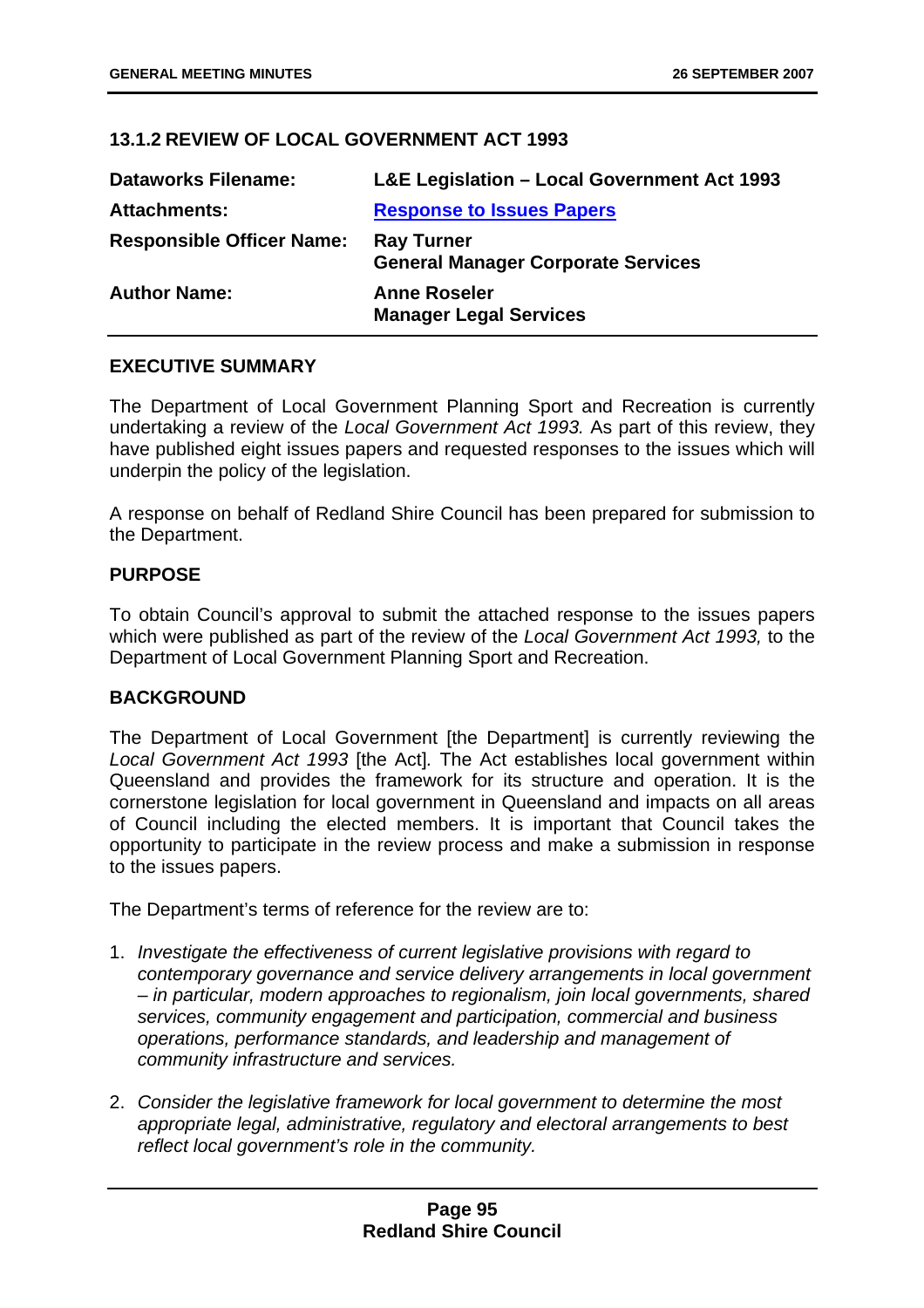3. *Consult with councils, stakeholders and the community to identify issues for inclusion in the review and to contribute to the development of viable options for improvement of local government.* 

The Department is undertaking this review in a 5-stage process. The first stage was to identify the general issues for review with LGAQ executive, stakeholder agencies and peak bodies and departmental specialists. The second stage was to identify the key issues in consultation with approved stakeholders including mayors, CEO's, professional associations, industry groups, particular interest groups and indigenous councils.

The third stage is to release issues paper for public consultation. The fourth and fifth stages are then to draft the amendment bill and to have it passed by Parliament.

The issues papers which comprise the third stage of the process have now been released. There are a total of eight issues papers:-

- **1. Structures and functions of local government** which *"examines ways in which new legislation can facilitate effective local government, the possibility of new structural and partnership arrangements will be explored."*
- **2. Local government and its place in the wider framework of government** *"provides information on important aspects of the role of the State with local government, the requirements of other relevant legislation, reviewable matters, state intervention, grants and other concerns about the place of local government in the wider framework of government"*
- **3. The roles and powers of councillors and officers** examines the roles and functions of elected members and employees.
- **4. Local government elections** examines the conduct of local government elections
- **5. Local laws** considers the role and quality of local laws, making local laws, penalties under local laws and the effect of State laws on local laws.
- **6. Asset, financial and infrastructure management** *"provides an avenue for consideration of how new legislation could provide the framework to support local governments in sound and accountable asset, financial and infrastructure management best value practice, to ensure the economic viability of Queensland communities."*
- **7. Performance reporting and compliance** considers such issues as requirements for performance reporting and quality and consistency of performance indicators and community plans
- **8. The role of the department responsible for local government** *"explores options of how the State can best support local government in Queensland."*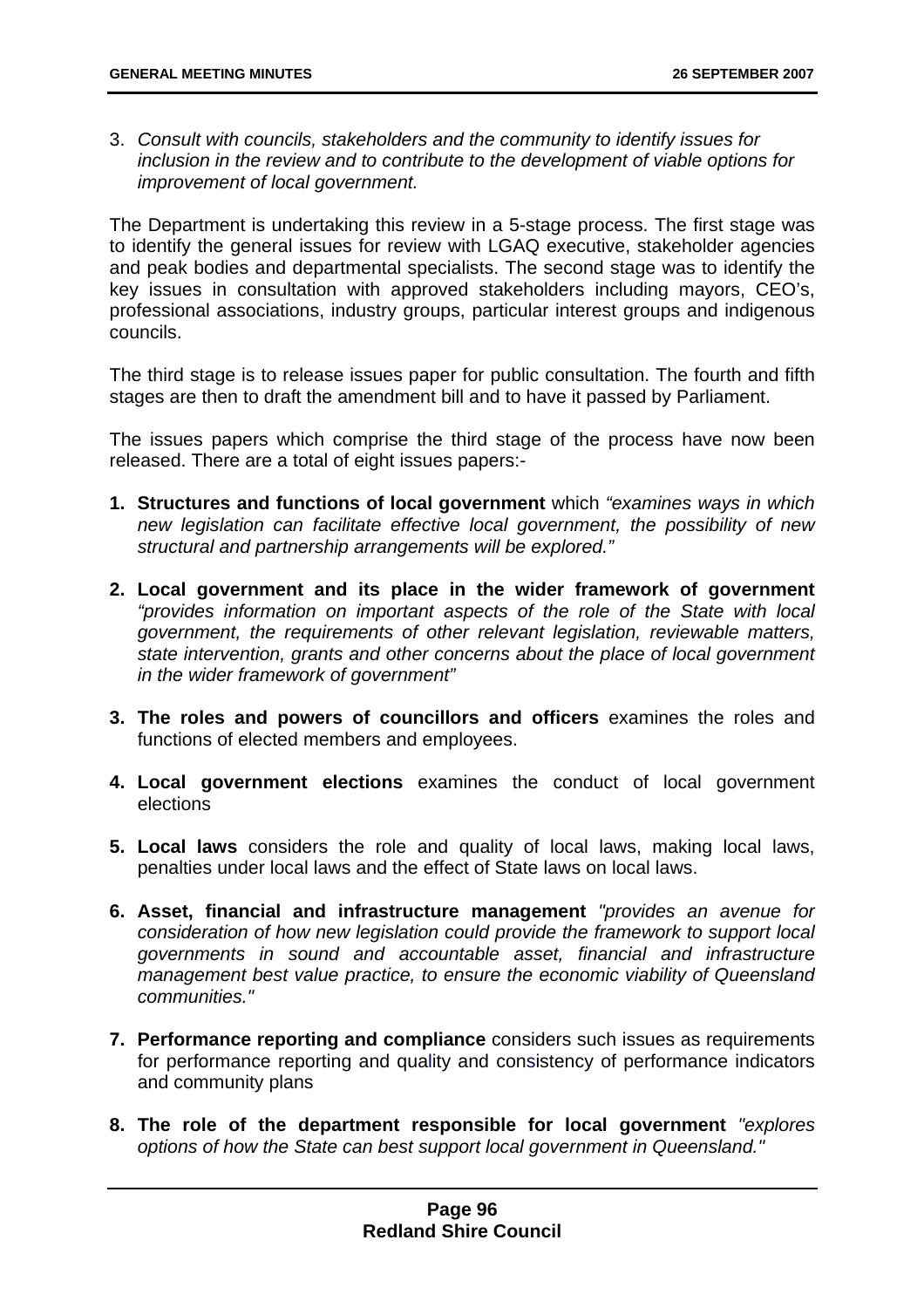# **ISSUES**

Submissions to the issues papers are encouraged to respond to the questions posed at the end of each issues paper and close on 5 October 2007. Representatives from the department have encouraged councils to respond on a themed basis rather than respond to each of the specific questions.

The Act establishes local government within Queensland and provides the framework for its structure and operation. It is the cornerstone legislation for local government in Queensland and impacts on all areas of Council including the elected members. It is important that Council takes the opportunity to participate in the review process and make a submission in response to the issues papers.

# **RELATIONSHIP TO CORPORATE PLAN**

The recommendation in this report primarily supports Council's strategic priority to provide a clear organisational direction supported by effective leadership and a framework of policies, plans and strategies that are responsive to the community's needs and which promote accountable and ethical standards of practice.

## **FINANCIAL IMPLICATIONS**

There are no financial implications identified by the submission of this response.

# **PLANNING SCHEME IMPLICATIONS**

It is considered that the outcome of recommendations in this report will not require any amendments to the Redlands Planning Scheme.

# **CONSULTATION**

The Senior Management Group and Executive Leadership Group were consulted in the preparation of this report.

### **OPTIONS**

### **PREFERRED**

That Council resolve to endorse the attached response to the issues papers published by the Department of Local Government Planning Sport and Recreation.

### **ALTERNATIVE**

That Council not endorse the attached response.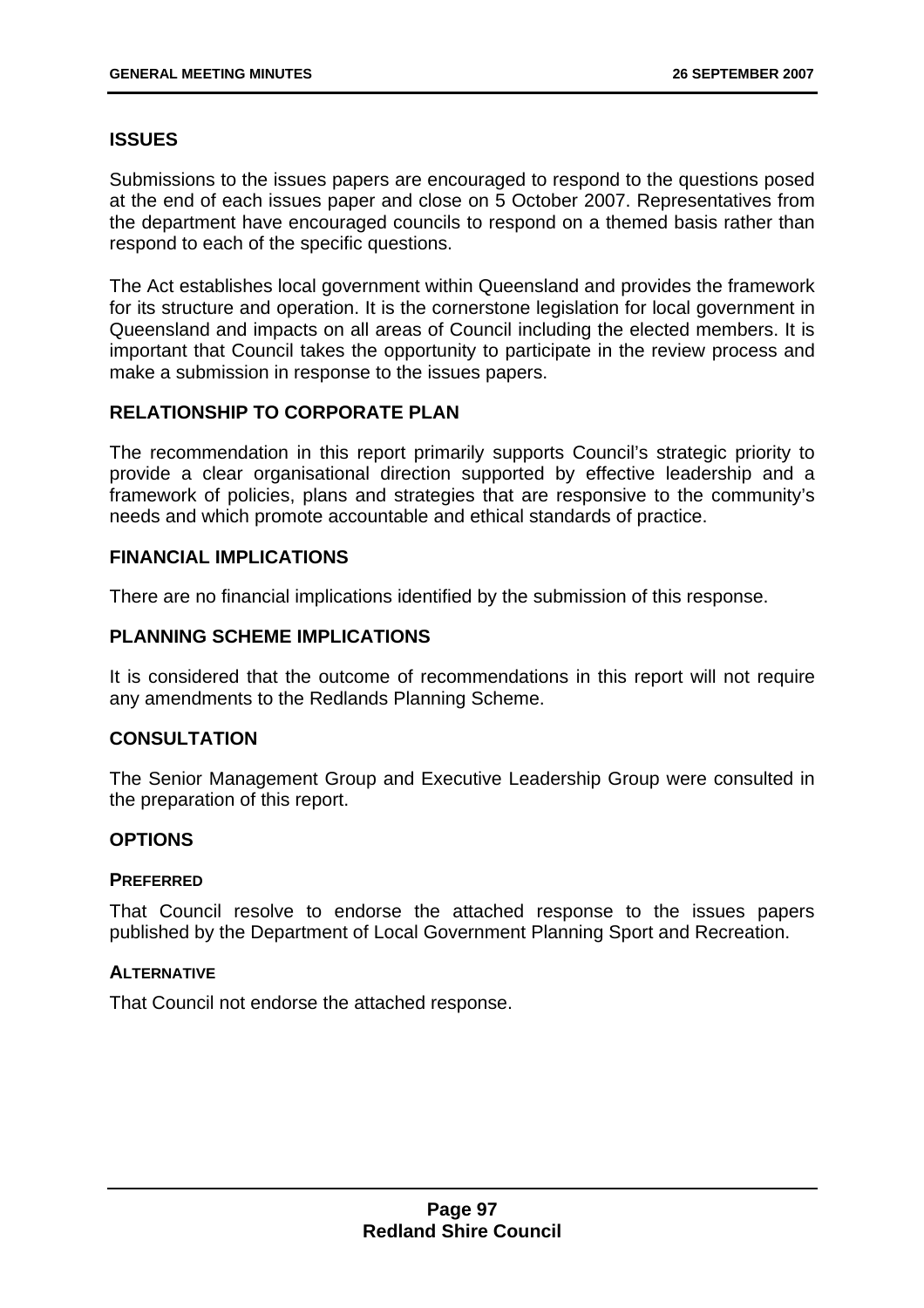# **OFFICER'S RECOMMENDATION/ COUNCIL RESOLUTION**

| Moved by:    | Cr Burns         |
|--------------|------------------|
| Seconded by: | <b>Cr Barker</b> |

**That Council resolve to submit to the Department of Local Government Planning Sport and Recreation, the attached response to the issues papers reviewing the** *Local Government Act 1993.*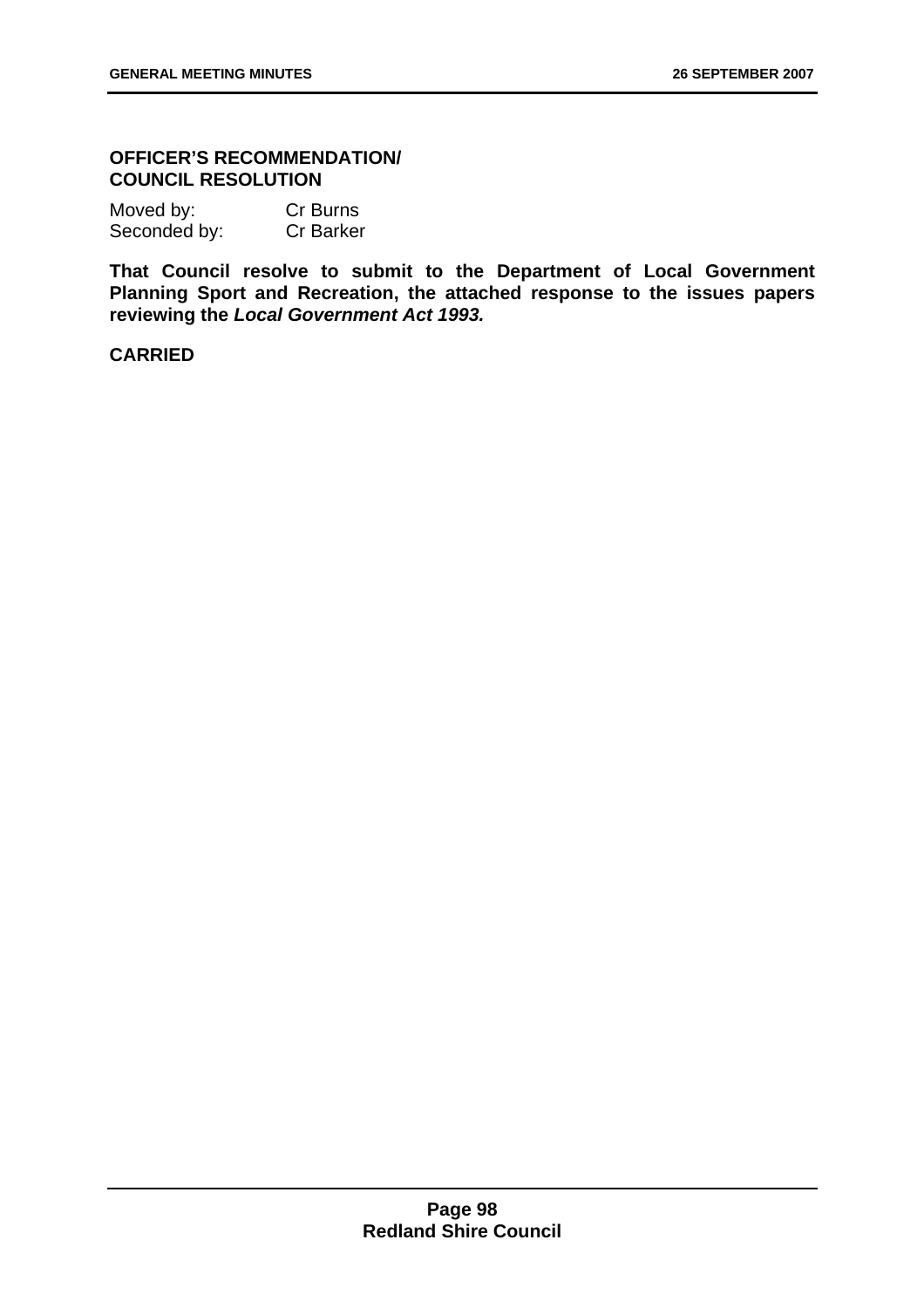# **13.2 CUSTOMER SERVICES**

## **13.2.1 REDLANDS YOUTH FORUM**

| <b>Dataworks Filename:</b>       | <b>Redlands Youth Forum</b>                                                     |
|----------------------------------|---------------------------------------------------------------------------------|
| <b>Responsible Officer Name:</b> | <b>Glenys Ismail</b><br><b>Acting Manager Customer &amp; Community Services</b> |
| <b>Author Name:</b>              | <b>Courtney Gillott</b><br><b>Youth Development Officer</b>                     |

### **EXECUTIVE SUMMARY**

Redlands Youth Forum (YTalk) was launched in 2005 (Policy POL-3021) and replaced the former Junior Council model as Council's youth advisory mechanism. The Redlands Youth Forum is open to young people 13-18 years who live, work or study in the Shire. Meetings are held monthly in Cleveland. The Forum was originally advertised to the youth of the Shire through an open invitation in the newspaper. While efforts have been made through various youth networks to increase membership of the group, participation at Youth Forum meetings has been declining over the past couple of years.

The key role of the Forum is to provide youth comment on local decisions and issues. It is therefore imperative to broaden the membership and participation of the Forum. The Mayor and Deputy Mayor were guests at the September Forum meeting and discussed options for building a sustainable membership. It was agreed to deliver a more formal approach to schools and youth organisations.

### **PURPOSE**

The purpose of the report is for Council to adopt a formal approach to high schools and youth organisations to participate more actively in the Redlands Youth Forum.

### **BACKGROUND**

There is an open invitation to all young people 13-18 years who live, work or study in the Shire to participate in Redlands Youth Forum. This has created a range of issues for membership development and sustainability. Despite numerous efforts to promote the Forum and invite schools and youth organisations to encourage young people to actively participate, little success has been achieved. It is anticipated that a more formal approach to schools and youth organisations will encourage and foster greater participation by a broad range of young people.

### **ISSUES**

The low membership and attendance at monthly meetings results in a lack of representation from a diverse group of young people. The Forum aims to provide comment on local decisions and issues that affect young people and it is important that the forum reflects the diversity of young people across the Shire.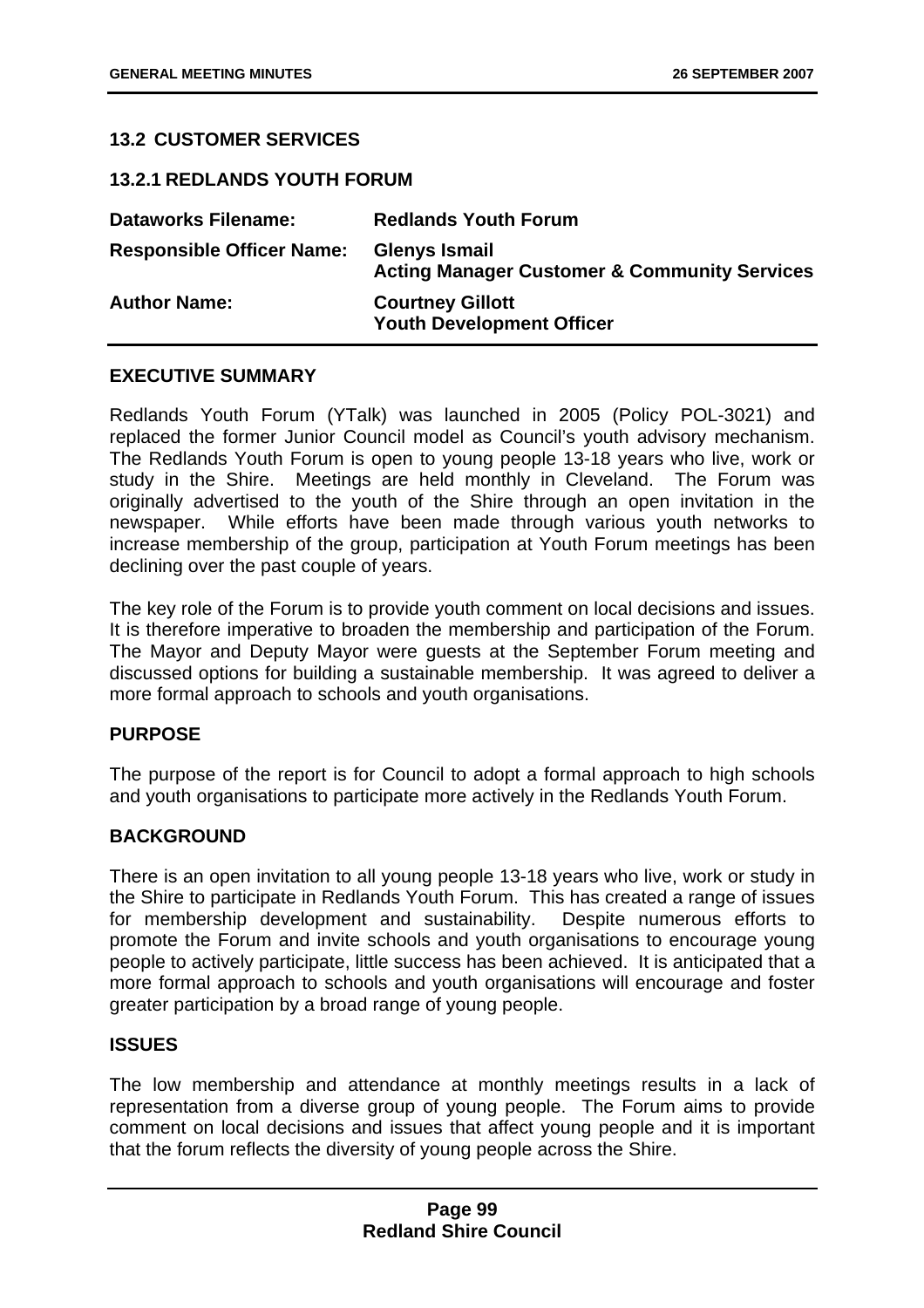# **RELATIONSHIP TO CORPORATE PLAN**

The recommendation primarily supports Council's strategic priority to build safe, strong and self reliant communities with access to community services, infrastructure and opportunities for participation in community life.

## **FINANCIAL IMPLICATIONS**

Costs will be as budgeted for venue hire and catering for the Youth Forum.

# **PLANNING SCHEME IMPLICATIONS**

The Land Use Planning Group was consulted and it is considered that the outcome of recommendations in this report will not require any amendments to the Redlands Planning Scheme.

## **CONSULTATION**

- Mayor, Cr Seccombe;
- Deputy Mayor, Cr Dowling;
- Youth Development Officer, Ms Courtney Gillott;
- YTalk members attending September meeting.

### **OPTIONS**

### **PREFERRED**

That Council resolve to adopt a formal approach, on behalf of Redlands Youth Forum, to schools and youth agencies, requesting they nominate a minimum of two young representatives for the Youth Forum.

### **ALTERNATIVE**

That Council resolve to not adopt a formal approach, on behalf of Redlands Youth Forum, to schools and youth agencies requesting they nominate a minimum of two young representatives for the Youth Forum.

## **OFFICER'S RECOMMENDATION/ COUNCIL RESOLUTION**

| Moved by:    | <b>Cr Elliott</b> |
|--------------|-------------------|
| Seconded by: | Cr Henry          |

**That Council resolve to adopt a formal approach, on behalf of Redlands Youth Forum - YTalk, to schools and youth agencies requesting they nominate a minimum of two young representatives for the Youth Forum.**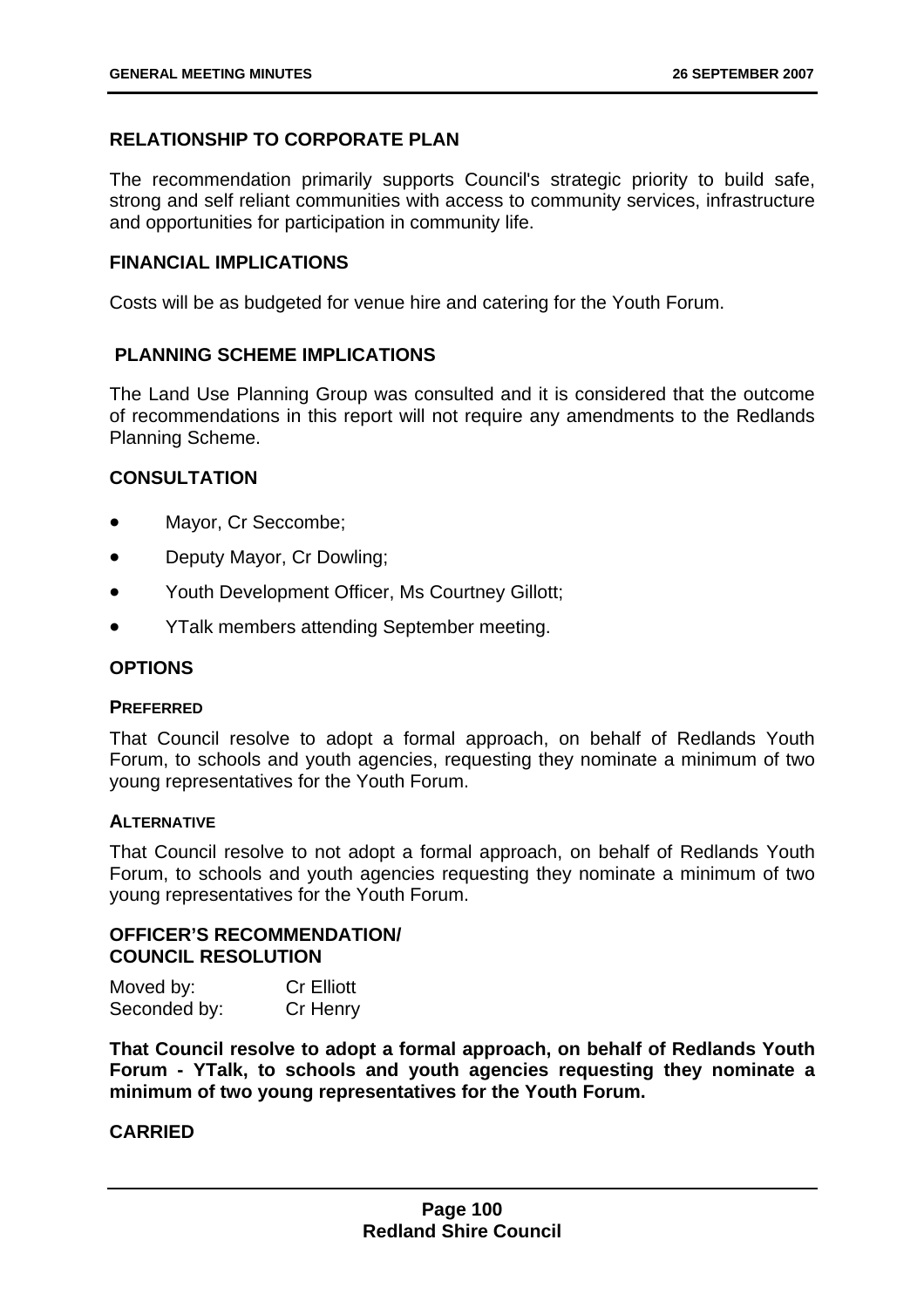## **13.3 OFFICE OF CEO**

## **13.3.1 REQUEST FOR STATEMENT OF REASON UNDER THE JUDICIAL REVIEW ACT RE DRAFT LGMS**

| <b>Dataworks Filename:</b>       | <b>LUP - Local Growth Management Strategy</b>                  |
|----------------------------------|----------------------------------------------------------------|
| <b>Responsible Officer Name:</b> | <b>Susan Rankin</b><br><b>Chief Executive Officer</b>          |
| <b>Author Name:</b>              | <b>Wayne Dawson</b><br><b>Manager, Land Use Planning Group</b> |

#### **EXECUTIVE SUMMARY**

At a Special Meeting on 21 June, 2007, Council adopted, subject to amendments, the draft Local Growth Management Strategy (LGMS), associated Planning Report and Schedule of Implementation Activities for referral to the Office of Urban Management for First State Interest review.

On the 4 September 2007 Council received a request under the *Judicial Review Act 1991* for:

*"a written statement containing the findings on material questions of fact referring to the evidence or other material on which those findings were based, and giving reasons for that part of the decision contained in resolution 1a "to remove reference to "residential" in the Thornlands Integrated Enterprise Area" from the draft Local Growth Management Strategy, associated planning study and schedule of implementation activities annexed to the Council resolution and under resolution 2, to submit the draft so amended to the Regional Planning Minister."* 

Section 33 of the *Judicial Review Act 1991* specifies that the decision maker, in this case Council, must as soon as is practicable, and in any event within 28 days after receiving this request, provide a written statement.

A Statement of Reason has subsequently been prepared and is referred to Council for adoption.

#### **PURPOSE**

The purpose of this report is to seek endorsement of the written statement prepared in accordance with the *Judicial Review Act 1991*, regarding the resolution of Council passed on the 21 June 2007 in relation to the draft Local Growth Management **Strategy** 

## **BACKGROUND**

With the introduction of the SEQ Regional Plan each local government in South East Queensland is required to prepare a Local Growth Management Strategy (LGMS). A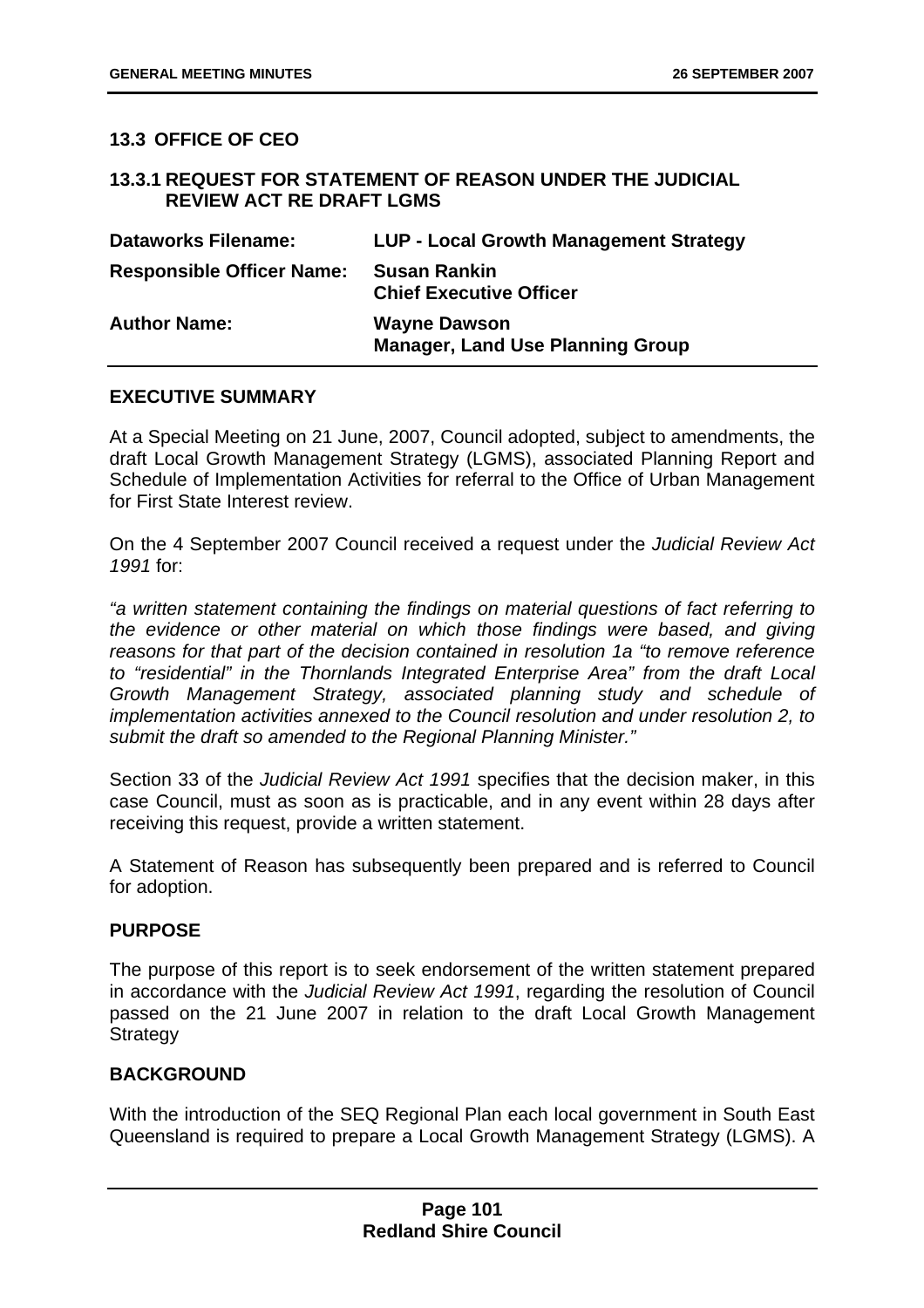report to the Planning and Policy Committee of 18 August 2006 advised Council of this requirement and the process for preparing a LGMS.

The LGMS is the vehicle through which Council sets out its strategy for achieving the urban development aspects of the regional Plan at the local level.

The LGMS must also be supported by two non-statutory supporting documents. They are;

- 1. A Schedule of Implementation Activities that show how Council intends to achieve the LGMS outcomes.
- 2. A Planning Report that documents the results of technical studies undertaken in the development of the LGMS, and demonstrates that the LGMS is consistent with the urban development aspects of the SEQ Regional Plan.

At a Special Meeting on 21 June 2007, Council adopted subject to amendments, the draft Local Growth Management Strategy associated Planning Report and Schedule of Implementation Activities for referral to the Office of Urban management for First State Interest Review. In particular Council resolved as follows:

- 1. To adopt the draft Redlands Local Growth Management Strategy (Annexure 1), associated Planning Study and Schedule of Implementation Activities, with the following amendment:
	- a. To remove reference to "residential" in Thornlands Integrated Enterprise Area;
	- b. To include new dot points on page 38 of 97 Annexure 1 to read "transport infrastructure upgrades to facilitate the revitalisation of Capalaba Principal Activity Centre," and
	- c. To amend page 15 of 97 of Annexure 1 in that "Victoria Point Town Centre" to read, "Victoria Point Major Activity Centre",
- 2. To submit a copy of the draft Redlands Local Growth Management Strategy, associated Planning Study and Schedule of Implementation Activities [with amendments as outlined in resolution 1 above] to the regional Planning Minister for the purposes of First State Interest Review; and
- 3. That Council formally write to the Regional Planning Minister seeking to include the area as shown in Annexure 5 as a Major Development Area under the Regulatory provisions of the South East Queensland Regional Plan 2005- 2026.

On the 4 September 2007 Council received correspondence requesting under the *Judicial Review Act 1991*:

*"Council provide a written statement containing the findings on material questions of fact referring to the evidence or other material on which those findings were based, and giving reasons for that part of the decision contained in resolution 1a "to remove reference to "residential" in the Thornlands* 

## **Page 102 Redland Shire Council**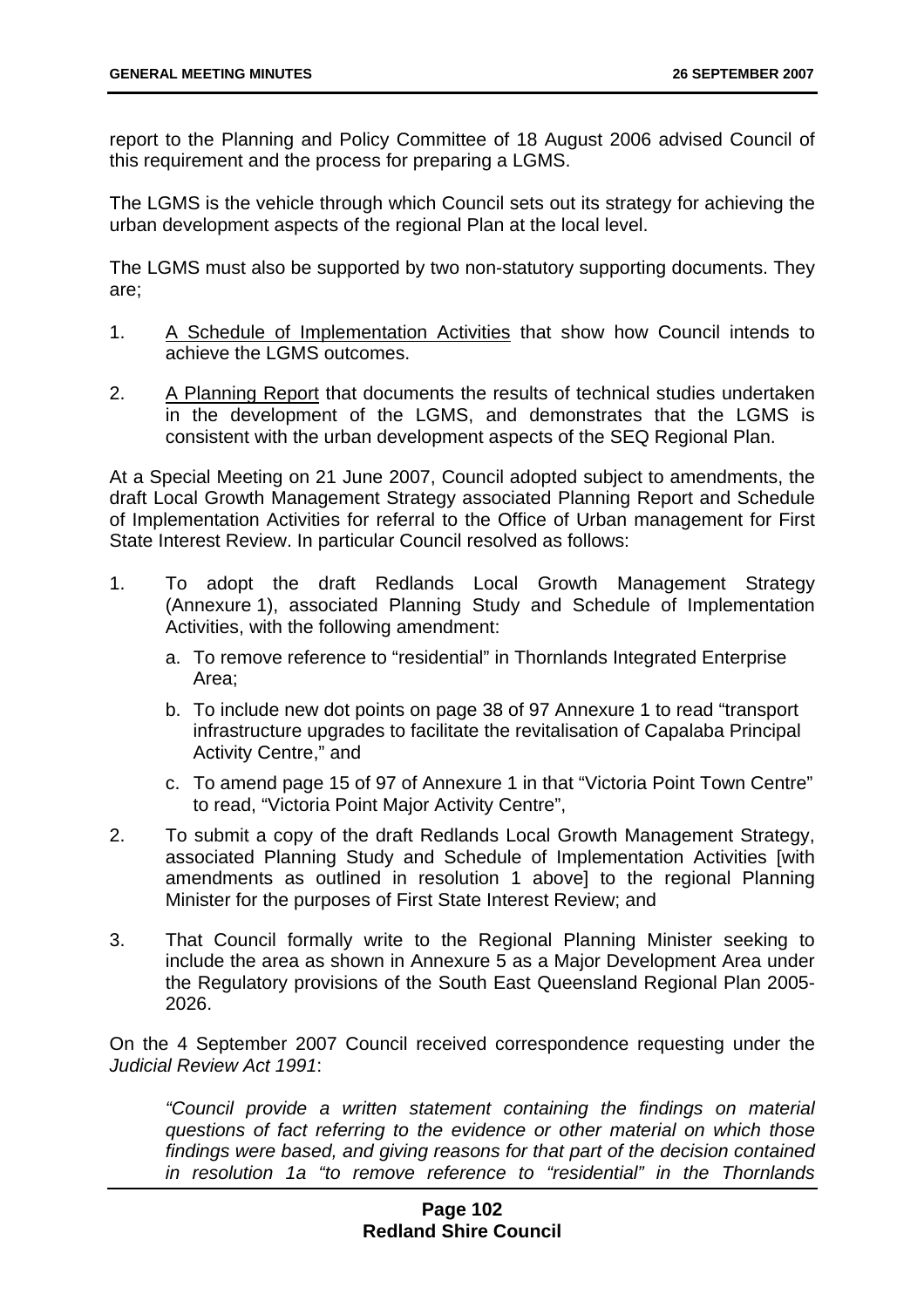*Integrated Enterprise Area" from the draft Local Growth Management Strategy, associated planning study and schedule of implementation activities annexed*  to the Council resolution, to submit the draft so amended to the Regional *Planning Minister."* 

Council's decisions embodied in the 21 June 2007 resolutions are decisions of an administrative character made under the *Integrated Planning Act 1997* and/or the South East Queensland Regional Plan and are decisions to which the *Judicial Review Act 1991* applies.

Section 33 of the *Judicial Review Act 1991* specifies that the decision maker, in this case Council, must as soon as is practicable, and in any event within 28 days after receiving this request, provide a written statement of reasons.

## **ISSUES**

### Proposed Statement of Reasons

On 21 June 2007 the Redland Shire Council passed the following resolutions:

- 1. To adopt the draft Redlands Local Growth Management Strategy (Annexure 1), associated Planning Study and Schedule of Implementation Activities, with the following amendment:
	- a. To remove reference to "residential" in Thornlands Integrated Enterprise Area;
	- b. To include new dot points on page 38 of 97 Annexure 1 to read "transport infrastructure upgrades to facilitate the revitalisation of Capalaba Principal Activity Centre, and
	- c. To amend page 15 of 97 of Annexure 1 in that "Victoria Point Town Centre" to read, "Victoria Point Major Activity Centre"],
- 2. To submit a copy of the draft Redlands Local Growth Management Strategy, associated Planning Study and Schedule of Implementation Activities [with amendments as outlined in resolution 1 above] to the regional Planning Minister for the purposes of First State Interest Review; and
- 3. That Council formally write to the Regional Planning Minister seeking to include the area as shown in Annexure 5 as a Major Development Area under the Regulatory provisions of the South East Queensland Regional Plan 2005- 2026.

The reasons for Council's decision to "remove reference to "residential" in the Thornlands Integrated Enterprise Area" from the draft Local Growth Management Strategy, associated planning study and Schedule of Implementation activities were:

1. The Thornlands Integrated Enterprise Area represents the most significant land resource within the urban footprint of the SEQ Regional Plan 2005/2026, [SEQRP] to provide for future economic and employment growth within the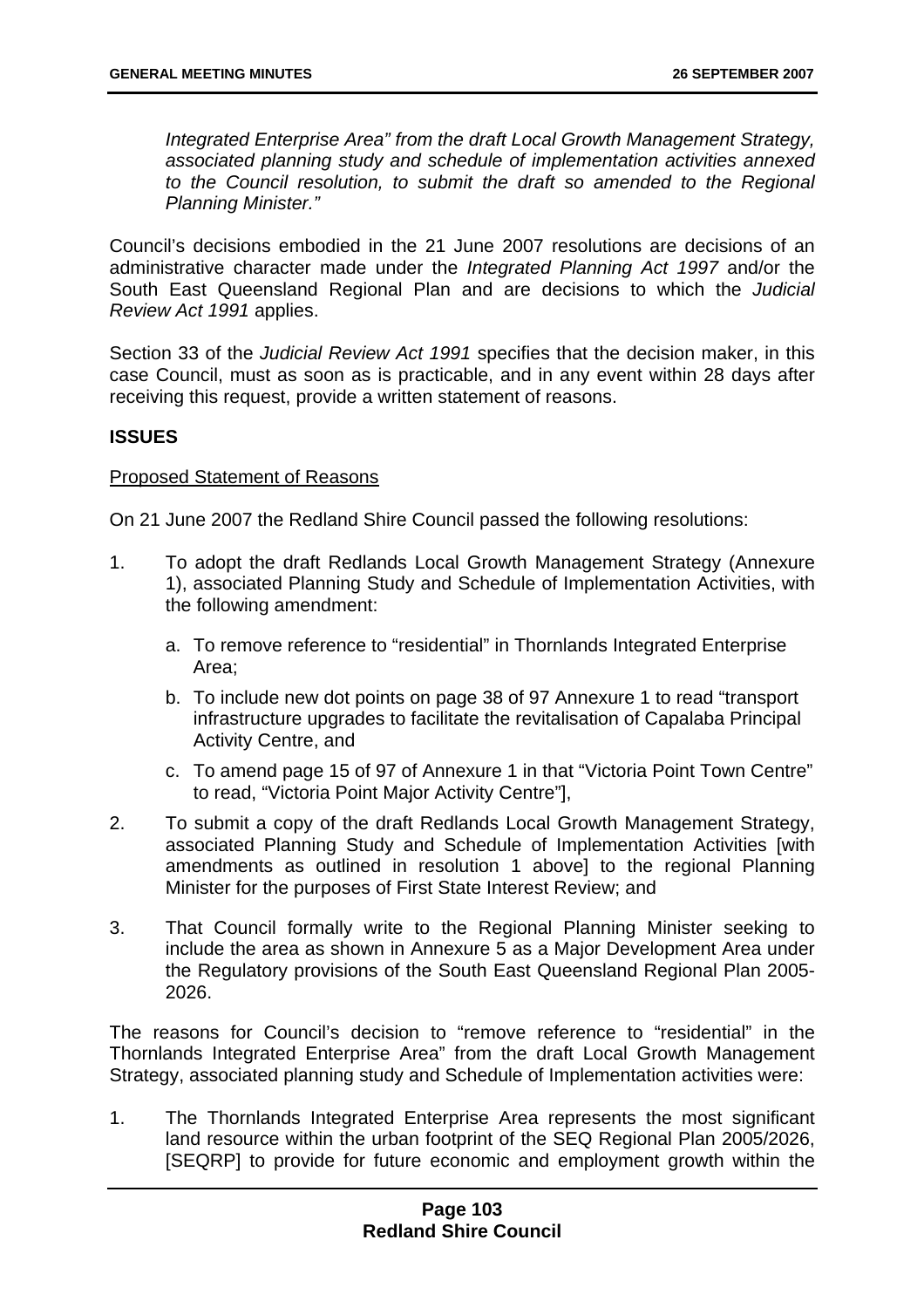Redland Shire. The planning of, and future development of the area for employment and enterprise purposes is critical to the Council delivering on its employment and local job containment strategies to 2026 and beyond. Until such time as appropriate structure planning processes have adequately protected and identified suitable land within the area for long term employment and enterprise purposes, it is premature and inappropriate to identify this land for potential residential uses.

- 2. The SEQRP requires Redland Shire to accommodate 9,400 dwellings within Greenfield areas by 2026. The draft Local Growth Management Strategy exceeds this target with plans to accommodate 12,000 new dwellings in Greenfield areas. Based on these figures there is no need for Council to identify or include the Thornlands Integrated Enterprise Area for residential purposes to satisfy SEQRP dwelling targets in the draft Local Growth Management Strategy [LGMS].
- 3. This draft LGMS addresses a significant gap within the final version of the Redlands Planning Scheme (2006) [RPS] and the future commitment on Council to identify land area(s) to meet the local employment and enterprise needs of the Shire, as conditioned through the State Local Government & Planning Minister's approval of the RPS.
- 4. This position advances previous statements contained with the RPS, Part 3 Division 1 Desired Environmental Outcome No.: 6 – Economic Development and (3.1.7(1)(c) and Division2 Strategic Framework concerning the investigation of future integrated employment areas in the Shire.

### **RELATIONSHIP TO CORPORATE PLAN**

The recommendation primarily supports Council's strategic priority to provide effective organisational leadership through strategic planning and accountable and ethical standards of practice.

### **FINANCIAL IMPLICATIONS**

None identified.

### **PLANNING SCHEME IMPLICATIONS**

The Land Use Planning Group was consulted and it is considered that the outcome of recommendations in this report will not result in possible amendments to the Redlands Planning Scheme.

### **CONSULTATION**

Land Use Planning has consulted with Legal Services.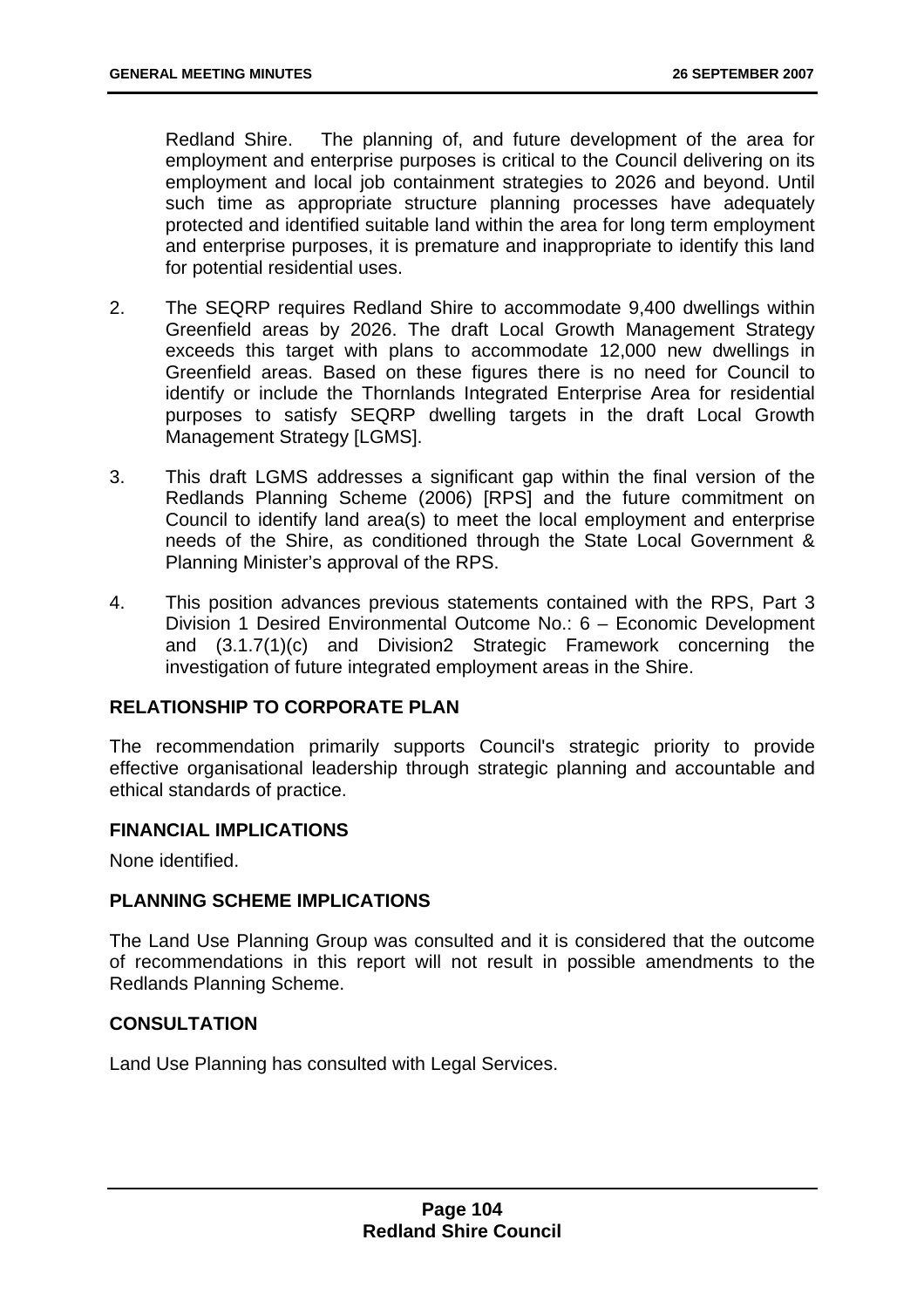# **OPTIONS**

### **PREFERRED**

That Council resolve to approve the written statement prepared pursuant to Section 32 of the *Judicial Review Act 1991*.

### **ALTERNATIVE**

That Council resolve to approve the written Statement of Reason subject to amendments.

## **OFFICER'S RECOMMENDATION**

That Council resolve to approve the written statement prepared pursuant to Section 32 of the *Judicial Review Act 1991*.

## **COUNCIL RESOLUTION**

| Moved by:    | Cr Beard |
|--------------|----------|
| Seconded by: | Cr Henry |

**That Council resolve to approve the proposed statement of reasons contained in this report regarding the resolution of Council passed on 21 June 2007, in relation to the draft Local Growth Management Strategy, with the amendment of deleting the words "premature and" from reason 1.**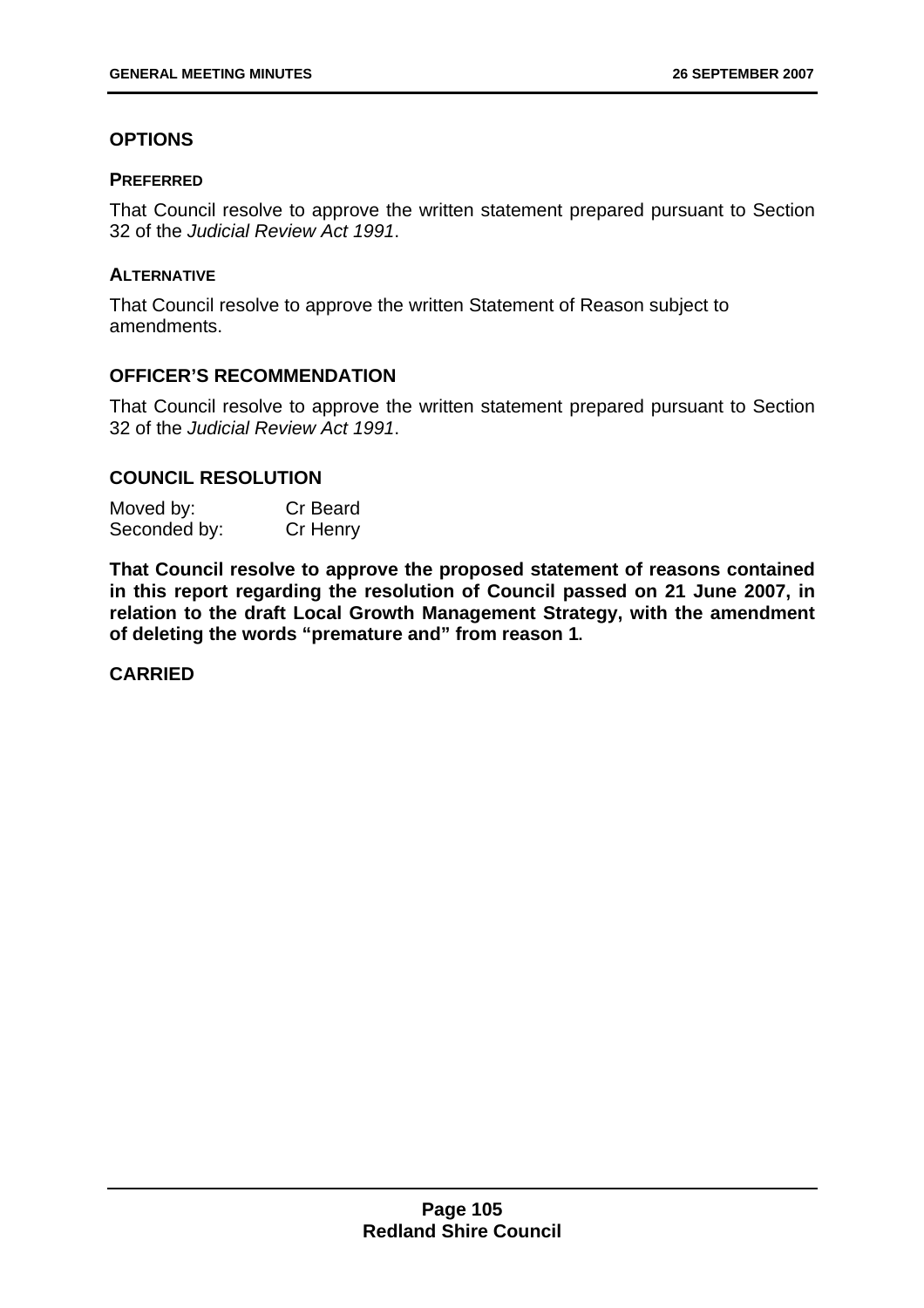## **14 NOTICE OF BUSINESS**

### **14.1 PROPOSAL TO SEND LETTERS RE 2006 RPS ZONING CHANGE ON SMBI (CR BURNS, DIVISION 5)**

| Moved by:    | Cr Burns |
|--------------|----------|
| Seconded by: | Cr Beard |

**That Council resolve as follows:** 

- **1. That letters be sent to all those ratepayers of the Southern Moreton Bay Islands whose properties were zoned 'Open Space' or 'Conservation sub area CN1' as a result of the adoption of the Redlands Planning Scheme in 2006, notifying them of the change in zoning; and**
- **2. That the affected ratepayers be advised that, subject to the** *Southern Moreton Bay Islands Development Entitlements Protection Act 2004***, until 30 March 2008 they may lodge a development application requesting council assess the application under the superseded planning scheme.**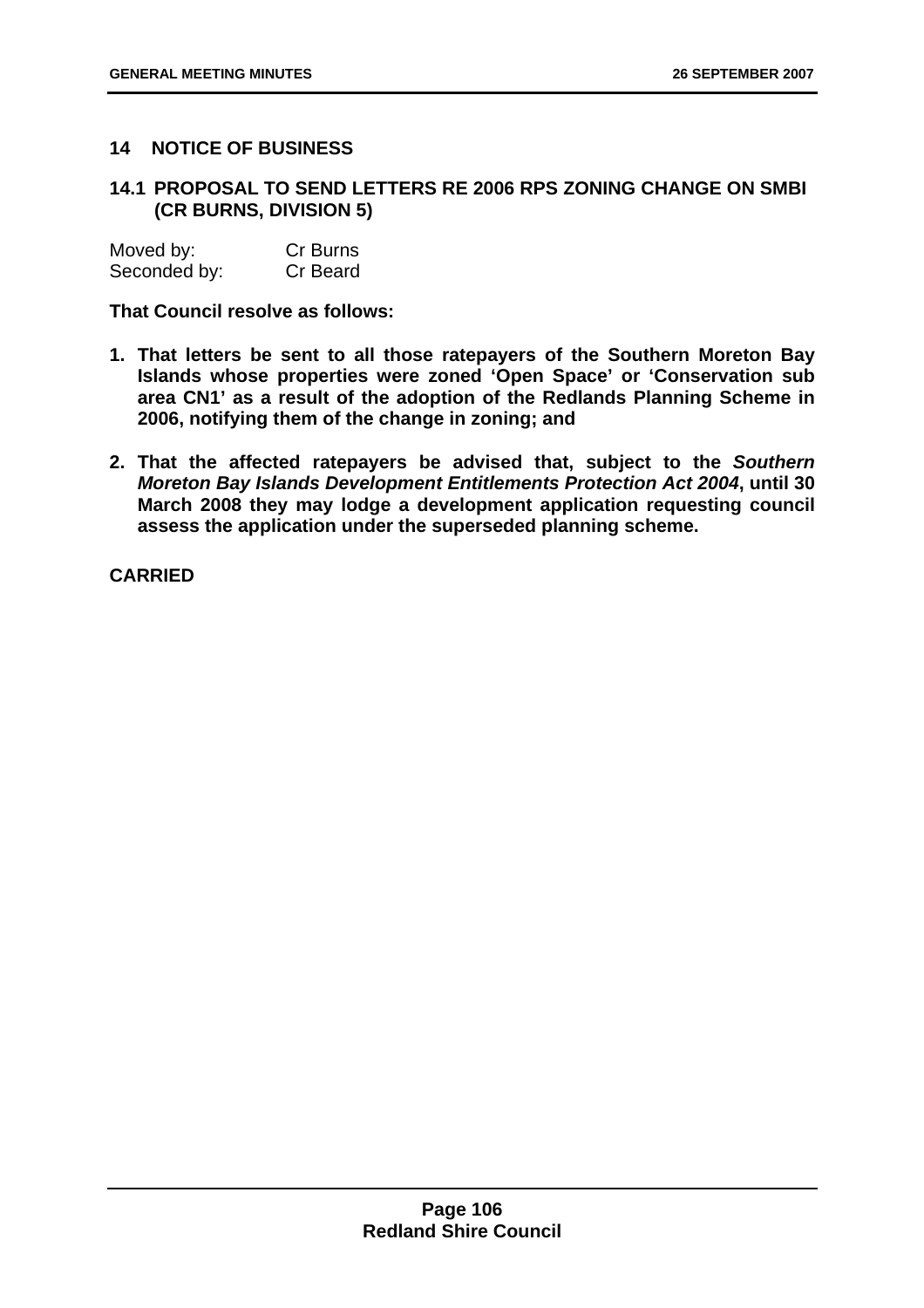## **15 CONFIDENTIAL REPORT**

### **15.1 REPORT FROM CUSTOMER SERVICES**

#### **15.1.1 PROPOSAL TO ACQUIRE EASEMENTS FOR WASTEWATER PURPOSES**

| <b>Dataworks Filename:</b>       | SB005185.1                                                            |
|----------------------------------|-----------------------------------------------------------------------|
| <b>Responsible Officer Name:</b> | <b>Tim Donovan</b><br><b>Acting General Manager Customer Services</b> |
| <b>Author Name:</b>              | <b>Bruce Appleton</b><br><b>Acting Manager Assessment Services</b>    |

#### **EXECUTIVE SUMMARY**

A confidential report from Acting Manager Assessment Services was presented to Council for consideration.

## **OFFICER'S RECOMMENDATION/ COUNCIL RESOLUTION**

| Moved by:    | Cr Beard |
|--------------|----------|
| Seconded by: | Cr Burns |

**That Council resolve as follows:** 

- **1. To take action under s5.5.1, 5.5.2 and 5.5.3 of the** *Integrated Planning Act 1997***, to commence action to secure property rights by way of easements from lot identified as 'property 1' in confidential report from Acting Manager Assessment Services dated 18 September 2007, for the purpose of constructing wastewater services from lot identified as 'property 2' to lot identified as 'property 3' in same report;**
- **2. That legal advisors be instructed to commence the preparation of the relevant documents seeking the approval of the Governor in Council for the proposal;**
- **3. That the applicant be required to enter a deed of agreement that indemnifies Council against all costs, penalties and compensation arising from this decision;**
- **4. That the Mayor and Chief Executive Officer be delegated authority to sign all documents relevant to the process; and**
- **5. That this report remain confidential until this matter is finalised.**